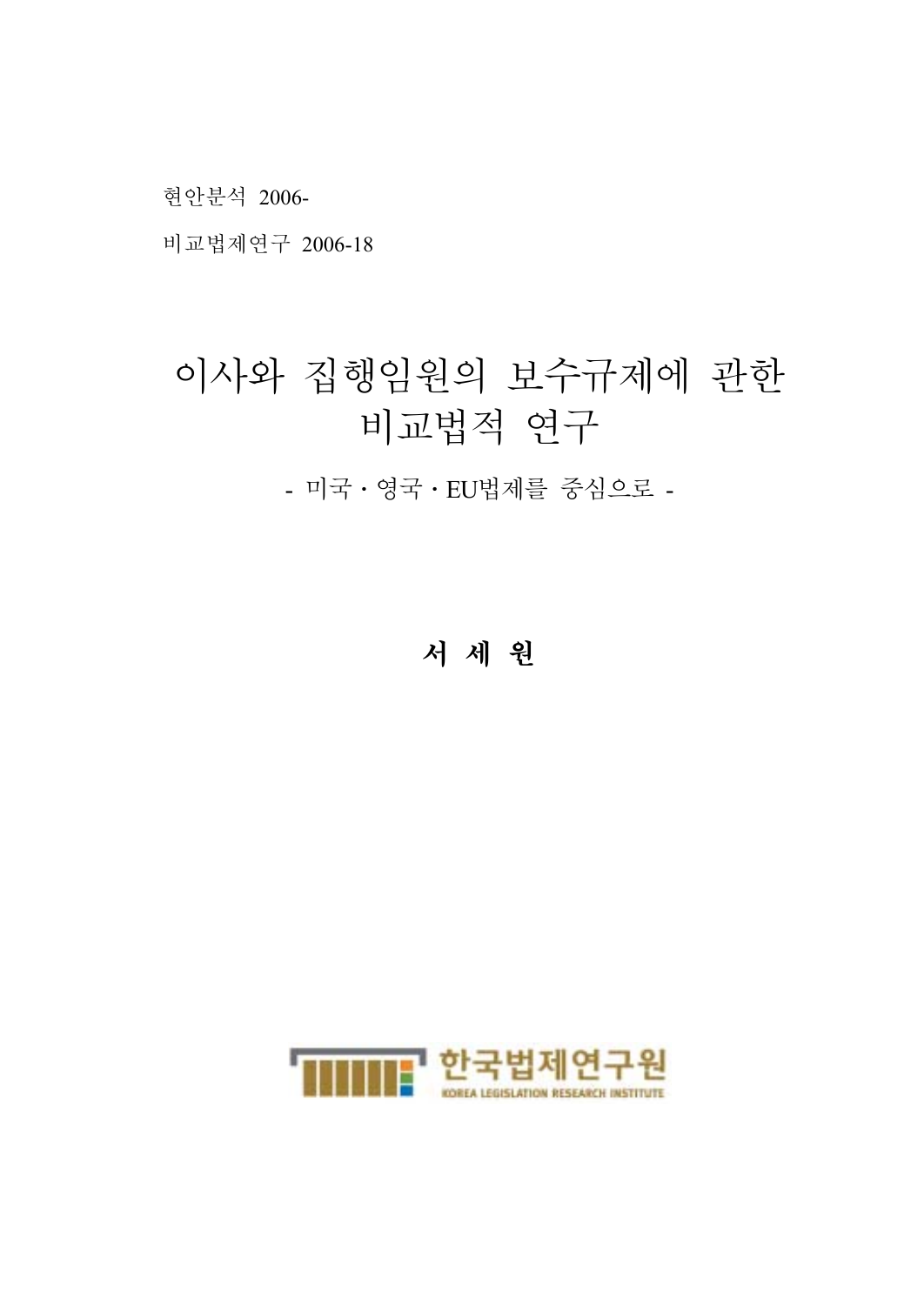# 이사와 집행임원의 보수규제에 관한 비교법적 연구

 $-$  미국·영국·EU법제를 중심으로 -Comparative Legal Study on the Regulation of Directors' and Executive Compensation

연구책임자 : 서세원 (서남대학교 법학과 교수) Suh, Sewon-Won

2006. 10. 31.

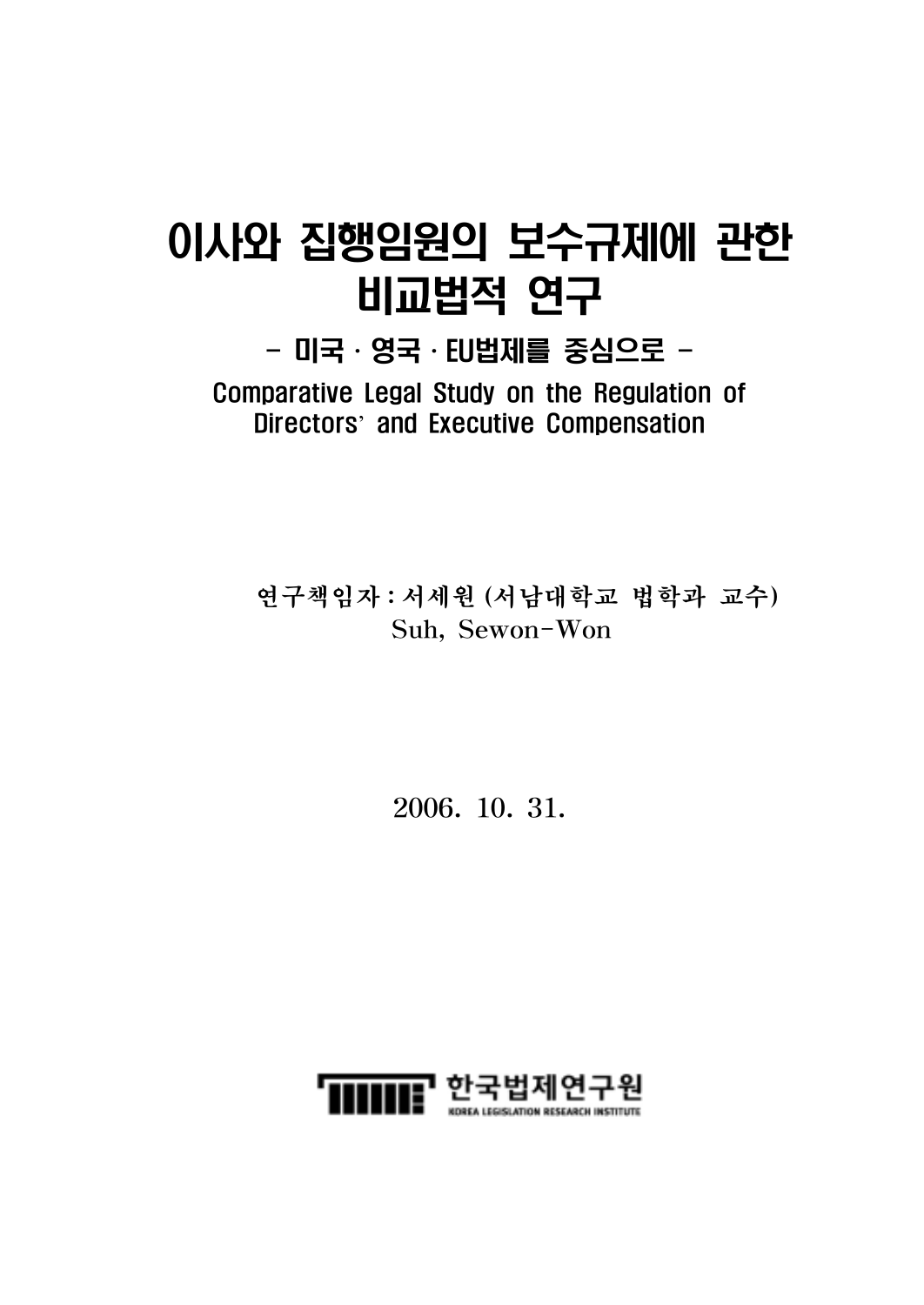### 국문요약

최근 미국을 비롯한 유럽 각국에서는 이사와 집행임원 등의 기업경 영자에 대한 고액보수의 부여가 기관투자가 등의 주주로부터 비판하 는 소리가 높아지고 있다. 특히 기업경영자의 보수에 대한 불투명성 뿐 만 아니라 업적이 부진함에도 불구하고 경영자에게 고액의 보수가 지급되는 것에 대하여 주주이익중시의 관점에서 보수내용의 적정성이 문제로 되고 있으며, 이에 대하여 기업 측에서도 이들에 대한 보수총 액을 공시하는 등의 대책을 강구하고 있으며, 법적인 측면에서도 지 나치게 고액인 이사와 집행임원의 보수를 규제하여 합리적인 수준에 서 이사 등의 보수가 형성될 수 있도록 하기 위하여 규제의 강화를 도모하고 있다.

(1) 미국에 있어서 이사와 집행임원보수에 관한 1990년대 초기의 규 제는 보수에 대한 공시를 강화함으로써 이사회․보수위원회의 주주에 대한 설명책임을 강화하는 것이었으며 또 집행임원보수에 관한 권고 제안형태의 주주제안을 인정함으로써 주주의 관여를 인정한 것이라 할 수 있다. 그러나 이러한 90년대 초기의 규제에도 불구하고 집행임 원의 보수는 계속 상승하였으며 2000년대 초기의 기업불상사를 계기 로 새로운 개혁이 이루어졌다. 특히 2002년 제정된 Sarbanes-Oxley법에 신용공여의 금지, 이익수정시의 보수반환, 거래정지기간 중의 내부거 래금지 등을 통하여 집행임원보수에 직접적인 규제를 가하고 있고 또 공시강화를 위한 규정들을 두고 있다. 또한 뉴욕증권거래소나 나스닥 도 상장규칙을 개정함으로써 주식연계보수에 대한 주주의 승인을 요 구하며 독립이사의 요건을 엄격하게 하고 있고 보수위원회의 구성과 운영에 관한 개혁을 도모하고 있다.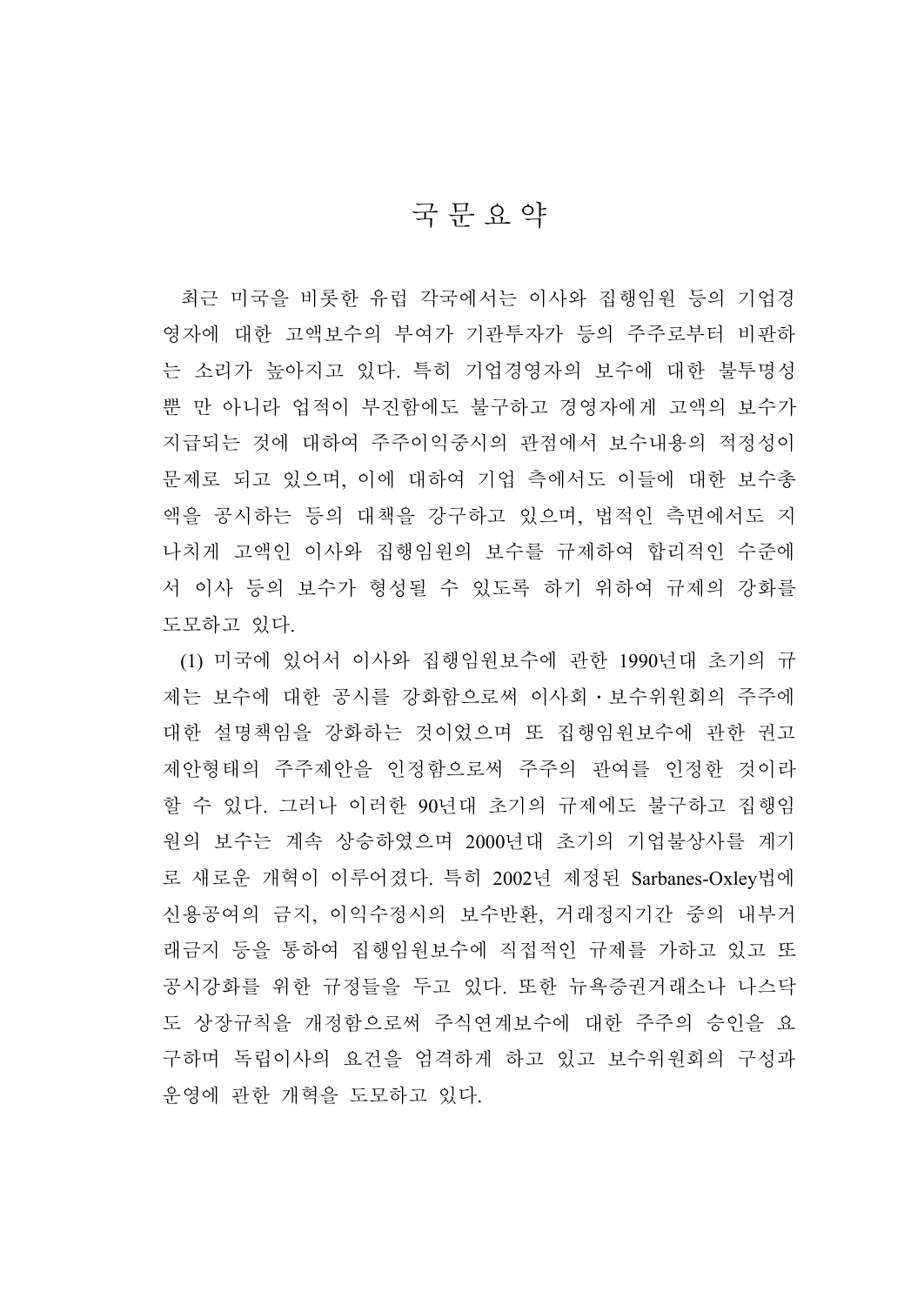(2) 영국에 있어서는 1990년대에 대규모 공개회사의 이사보수에 대 한 규제가 확립되었다. 대규모 공개회사에 있어서 업무집행이사보수 의 결정에 대해서는 보수위원회가 큰 역할을 담당하여야 한다는 것을 전제로, 보수위원회의 구성이나 행동규범에 대한 다양한 규제가 모범 적 경영관행규정에 의하여 이루어지고 있다. 모범적 경영관행규정의 준수상황 및 불준수와 그에 대한 이유, 또 회사의 보수정책이나 이사 의 개인별 보수내용에 대하여 구체적인 공시가 요구되고 있다. 이사 보수에 관한 구체적인 공시는 이사보수결정이 경영자의 감독․인센티 브부여수단으로서의 기능을 갖는다는 인식을 전제로 이사보수의 적절 성을 확보하기 위한 중요한 수단으로 자리잡고 있다. 또한 이사보수 결정에 주주가 직접 관여하도록 하는 규제방법은 Stock Option이나 장 기인센티브계획을 제외하고는 큰 역할을 수행하고 있지 못하다. 한편 이사보수에 관한 2002년 회사법의 개정의 내용은 90년대에 확립된 종 래의 규제를 근본적으로 변경하는 것은 아니며 단지 이사보수에 대한 공시를 강화함으로써 종래의 규제의 강화를 도모하는데 그치고 있다. (3) EU에서는 1990년대 말부터 Corporate Governance개혁의 하나로 임원보수에 대한 개혁을 도모하고 있다. 즉 2004년 공표된 '보수권고' 에 의하여 회사의 보수방침의 내용에 대하여 규제할 뿐 아니라 그의 공시 및 주주총회에 의한 그의 수정까지 권고를 하고 있다. 또한 개 별이사보수의 공시와 주식에 의한 보수 및 보수위원회의 구성 및 보 수결정에 대하여 폭넓은 규정을 하고 있다. 하지만 EU의 규범은 구성 국에 대하여 직접 구속력을 갖는 것은 아니며 단순히 권고에 그치고 있다. 이는 각 구성국의 서로 다른 소유구조, 법문화 및 경제제도에 기인한다고 할 수 있다.

그러나 각국규제의 통일을 목표로 하는 것이 아니라 구성국에 제도 선택의 폭을 허용하고 그렇지만 공시규제의 충실을 도모하여 주주 및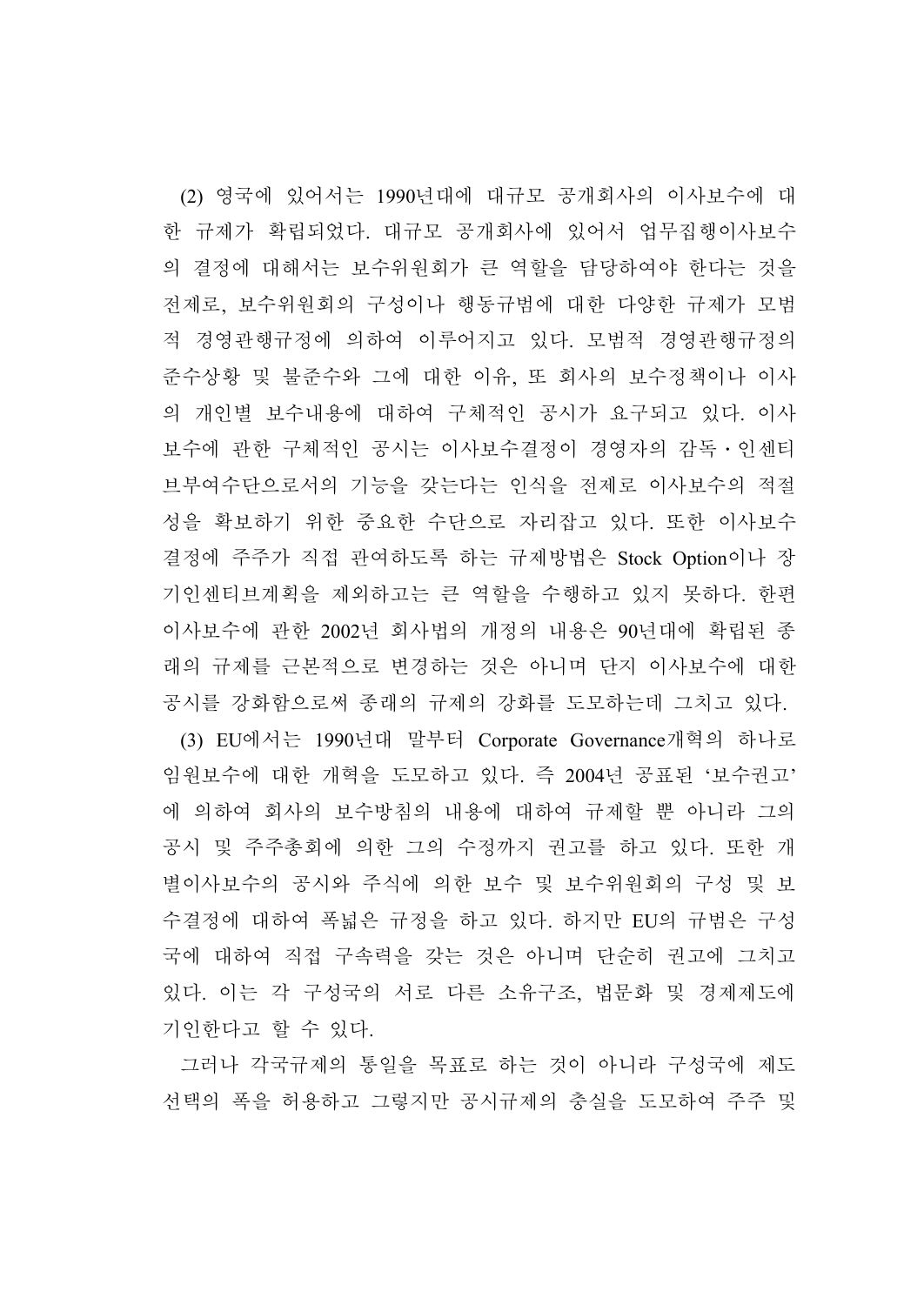시장의 평가를 받도록 함으로써 구성국 간에 있어서 제도간 경쟁을 가져오고 그럼으로써 규제 그 자체의 충실을 촉진할 목적이 있다는 점에서 평가할 만하다.

※ 키워드 : 이사의 보수, 임원의 보수, 회사지배구조, 미국의 이사 와 임원, 영국의 이사와 임원, EU 회사지침, 보수권고, 기업회계법, 스톡옵션, 실패 보수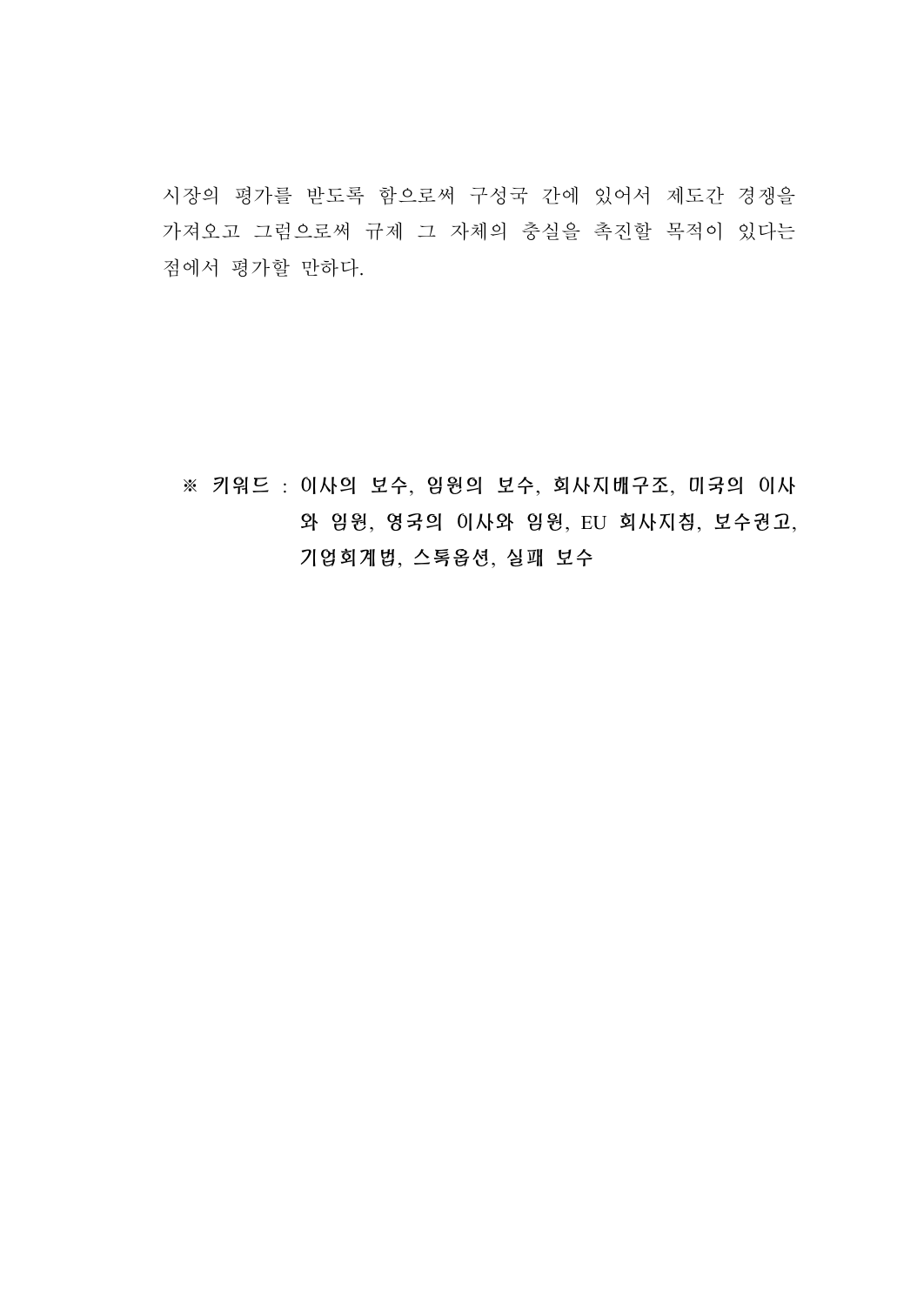### Abstract

Executive compensation are currently a important problem of corporate governance in the media among regulators, in the marketplace, and in academia, in the US, the UK, and Europe. This development coincides with popular unease with levels of executive pay. Executives are now paid at very high levels due, for the most part, to a dramatic increase since the early 1990s in equity-based performance-linked compensation and, in particular, the use of stock options.

The US compensation model, which has generated, via its emphasis on options, often stratospheric payouts to executives who have reaped huge rewards from the long bull market run of the 1990s, is coming under harsh review in the face of striking evidence of poor corporate performance in post Enron and Worldcom economic environment. Recent experience in the UK also reveals a deep concern with "rewards for failure" or the compensation payments made on termination of directors' service contracts, particularly where these contracts extend over a number of years. The argument that high levels of executive pay reward corporate performance and are set by market dynamics is not, however, always compelling.

Similarly, the market dynamic argument can be countered by governance weaknesses in contract negotiation which generate a deeply conflicted pay process, and inefficiencies in the market for information on pay, which seem to allow executives to control their own pay.

In the US, there are some principles about regulation of executive compensation. 1) The Compensation Committee's and Responsibilities ; A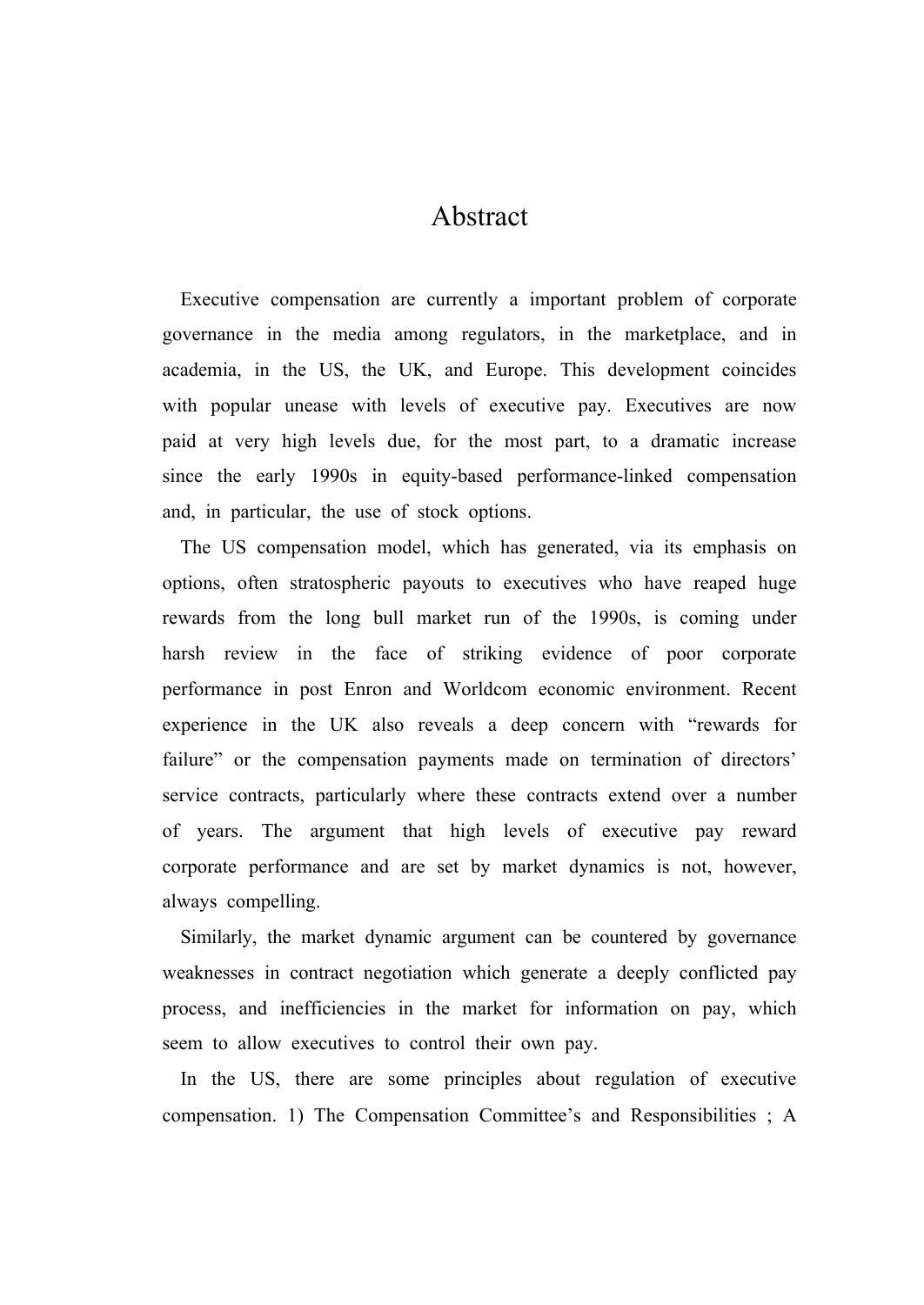strong, independent Compensation Committee should take primary responsibility for ensuring that the compensation programs and values transferred to management through cash pay, stock and stock-based awards are fair and appropriate to attract, retain and motivate management and are reasonable in view of company economics and of the relevant practices of other similar companies. The Compensation Committee should also recognize the potential conflict of interest in management's recommending its own compensation levels. 2) The Importance of Performance-Based Compensation ; Performance-based compensation tied to specific goals can be a powerful and effective tool to advance the business interests of the corporation and the use of performance-based compensation tools should be encouraged in a balanced and cost-effective manner. 3) The Role of Equity-Based Incentives ; The use of high levels of equity-based compensation, particularly in the form of fixed-price options, has been at the heart of much of the recent controversy over corporate compensation. The Compensation Committee should endeavor to use all equity-based compensation arrangements in a reasonable and cost-effective manner. 4) Creating A Long Term Focus ; Compensation policies should encourage a meaningful financial stake in the corporation through long term 'acquire and hold' practices by key executives and directors while insuring that any contribution by the company to creating that stake is done in a reasonable and cost-effective manner. 5) Transparency and Disclosure ; Shareholder and market interests are best served through transparent and readily understandable disclosure of executive compensation and the economic impact of such compensation. Public trust would be enhanced if the Compensation Committee took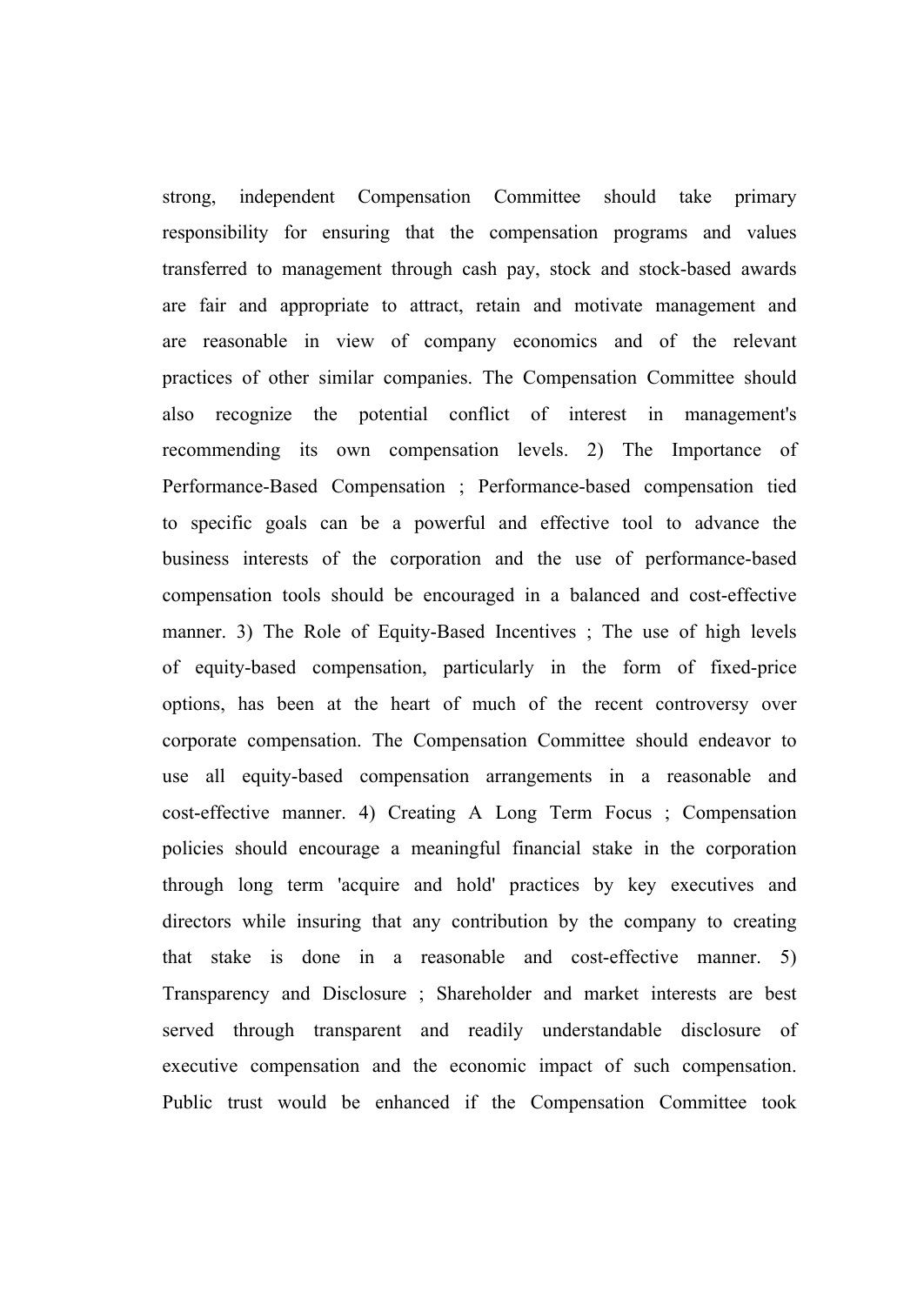specific steps and implemented policy to further reassure the public that senior management is not engaged in stock transactions involving the company in advance of material information being available to the public. These policies should be disclosed in filings with the SEC.

In the UK, as a result of the 2002 revisions to the Companies Act 1985, directors are now required to prepare a Directors' Remuneration Report for each financial year, which contains the information specified in the new Schedule 7A to the Companies Act 1985. The Report must be approved by the Board of Directors and signed on behalf of the Board by a director or the secretary of the company. The company's auditors must include in their report on the annual accounts a report on the auditable part of the Directors' Remuneration Report and state whether, in their opinion, that part of the Report has been properly prepared I accordance with the Companies Act.

The Directors' Remuneration Report must be published on a yearly basis and laid before the general meeting of shareholders for approval. Like the annual accounts, the directors' report, and the auditor's report on the accounts, the Report must be sent to every member of the company, every holder of the company's debentures, and every person who is entitled to receive notice of general meetings. A copy of the Directors' Remuneration Report, together with the annual accounts, the directors' report must be filed with the Registrar of Companies.

The Remuneration Report should include the following information. (ⅰ) Remuneration Committee, (ⅱ) Remuneration Policy, (ⅲ) Detailed Audited Financial Information.

With respect to listed companies, the disclosure required ifn the public offer prospectus, tracks that required by the listing particulars(subject to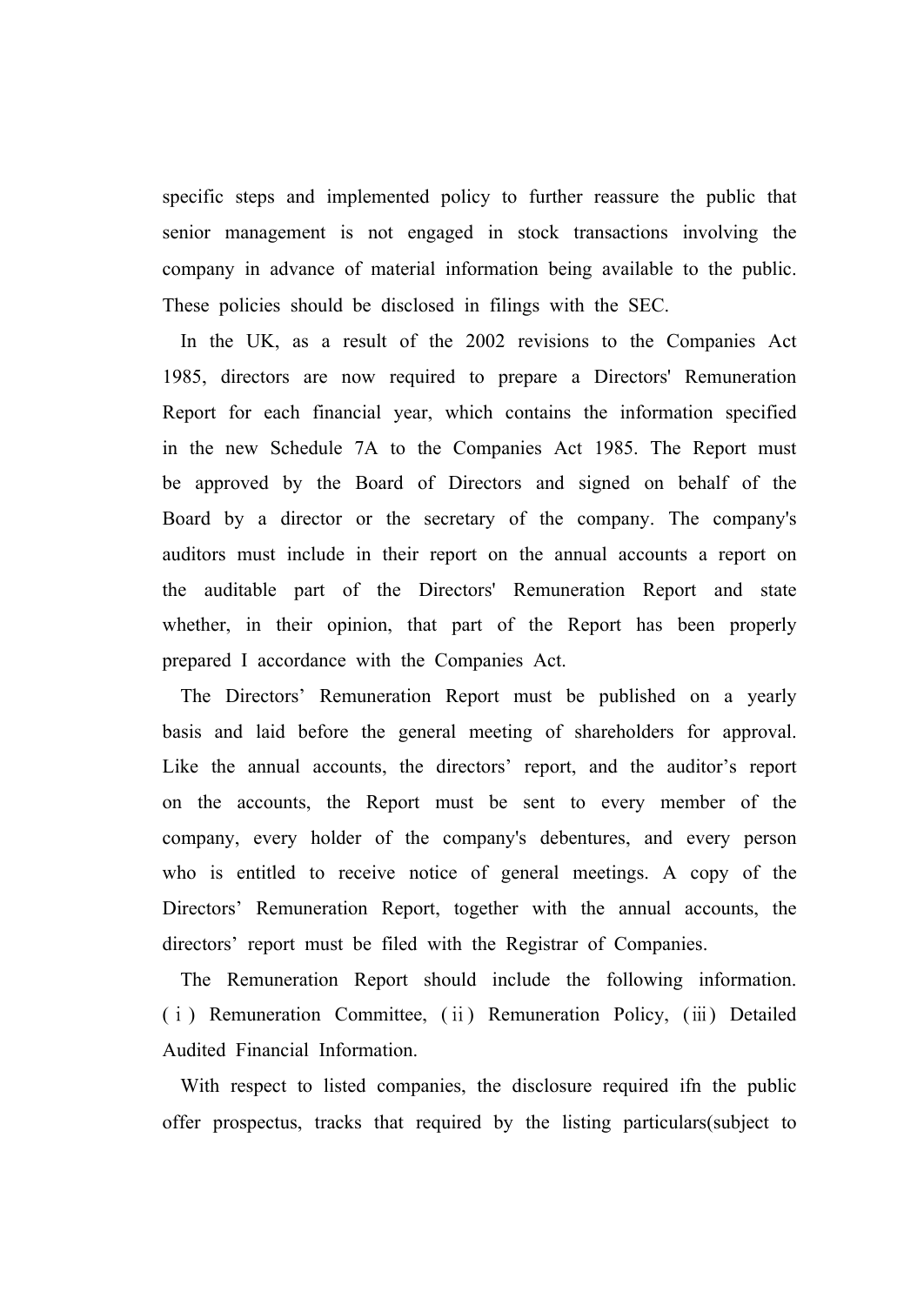the adaptations appropriate to the circumstances of a public offer). The prospectus and the listing particulars must include the total aggregate of the remuneration paid and benefits in kind granted to the directors by any menber of the group during the last completed financial year under any description whatsoever. In the case of an issuer which is a company subject to the Companies Act 1985, interests (distinguishing between beneficial and non-beneficial interests) should be disclosed.

On 14 December 2004, the European Commission published Commission Recommendation on fostering an appropriate regime for the remuneration of directors of listed companies. It recommends that Member States should ensure listed companies disclose their policy on directors' remuneration and tell shareholders how much individual directors are earning and in what form, and ensure shareholders are given adequate control over these matters and over share-based remuneration schemes. The Commission has also adopted a recommendation on the role of independent directors.

The non-binding recommendation invites Member States to adopt measures in four areas : 1) Remuneration Policy : all listed companies should release a statement of their policy on directors' remuneration for the following. 2) Shareholders meeting : remuneration policy for directors should be on the agenda of the shareholders' general meeting. 3) Disclosure of the remuneration of individual directors : this should include detailed information about ; the remuneration and/or emoluments of individual directors ; the shares or rights to share options granted to them ; their contribution to supplementary pension schemes ; and any loans, advances or guarantees to each director. 4) Approval of share and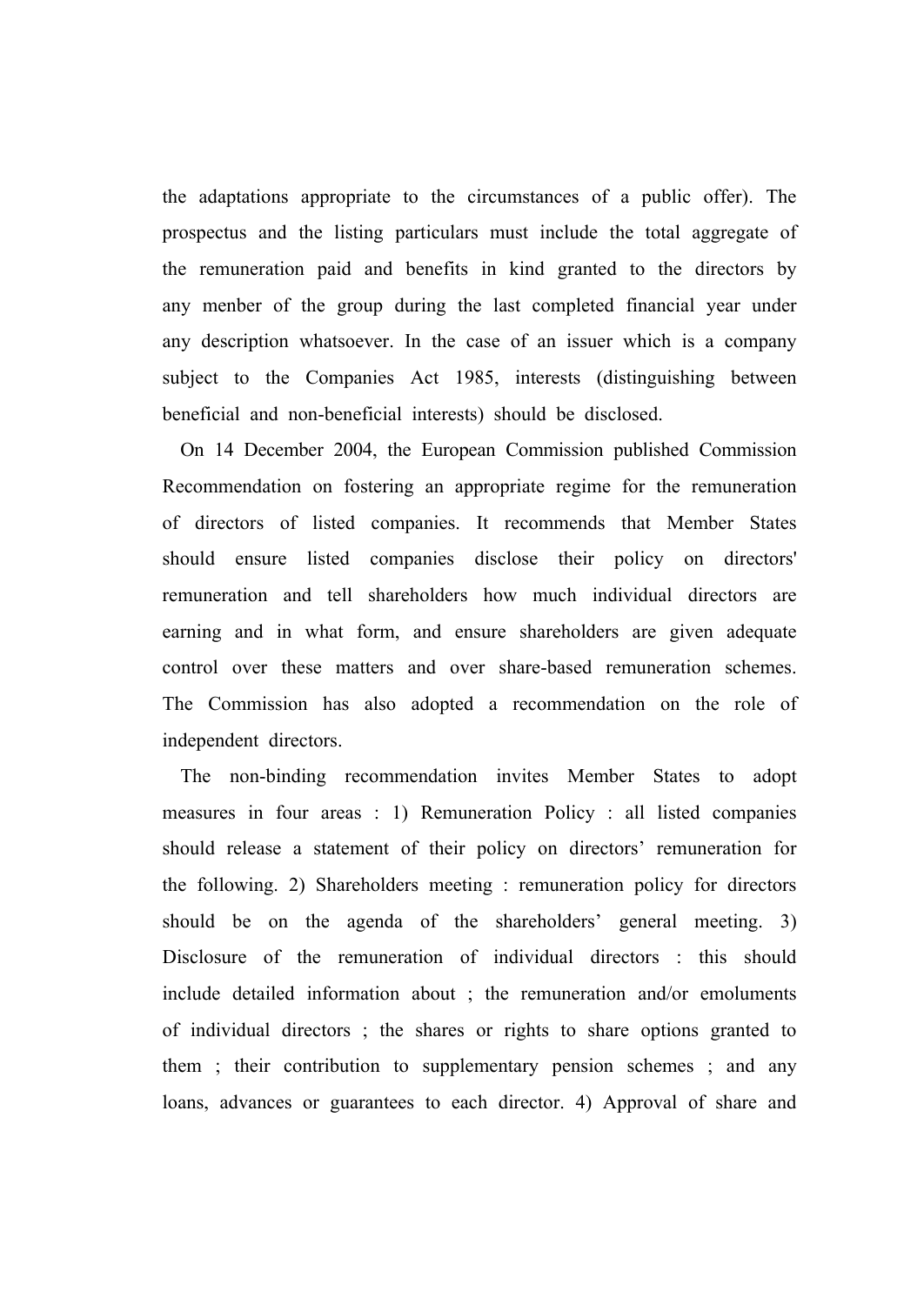share option schemes : variable remuneration schemes under which directors are paid in shares, share options or any other right to acquire shares should be subject to prior approval of the Annual General Meeting of Shareholders.

※ Keyword : Corporate Governance, Compensation of Directors and officers, U.K. Company Law, U.S. Corporate Law, Sarbanes-Oxley Act, Stock-Option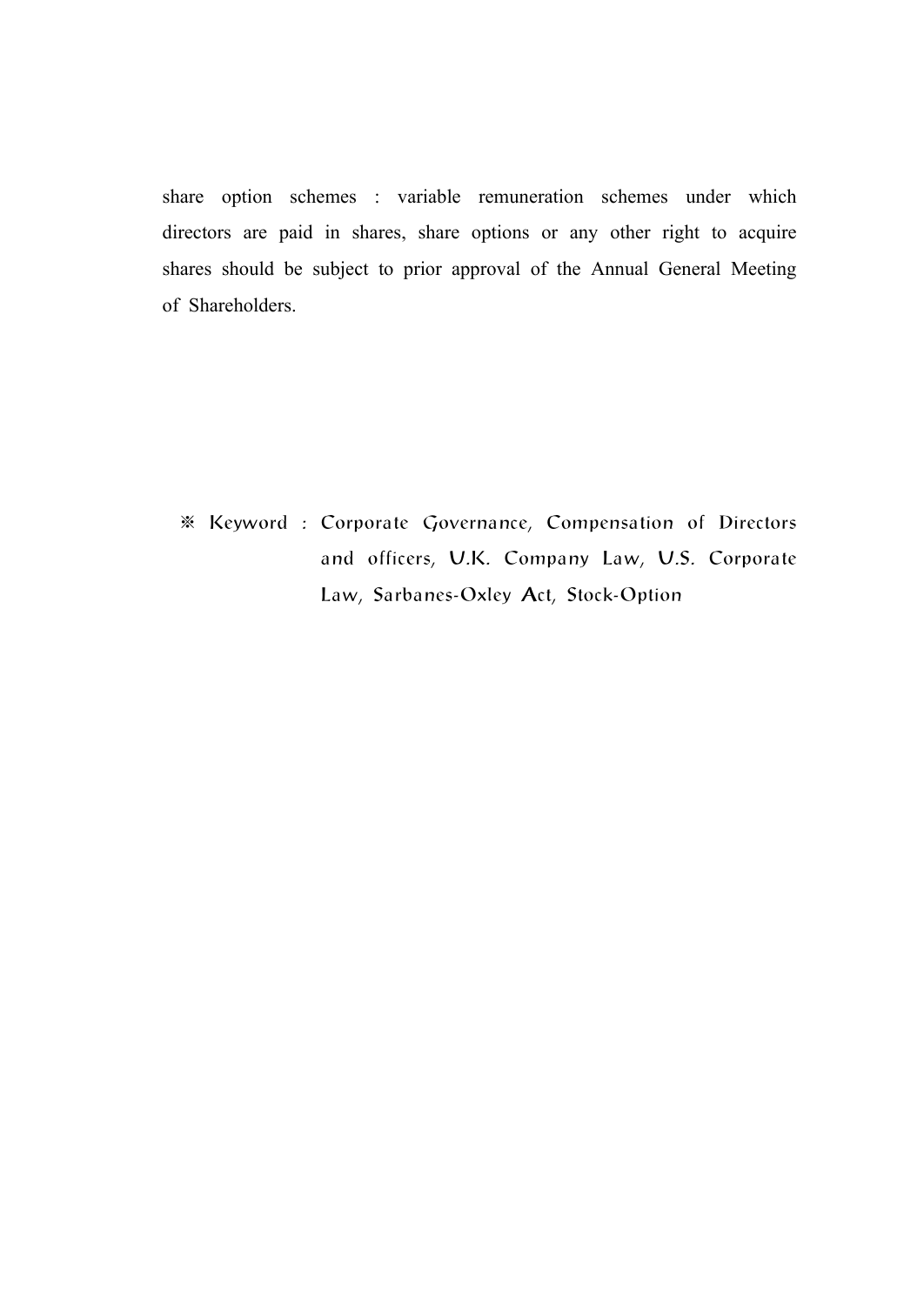# 목 차

# 국문요약

## Abstract

| 제 1 절 문제의 제기 …………………………………………………………………… 19  |
|---------------------------------------------|
| 제 2 절 1990년대 초기의 개혁 …………………………………………………… 20 |
| 1. 종래의 임원보수상황 ……………………………………………………………… 20   |
| 2. 개혁을 위한 논의 …………………………………………………………………… 21  |
| 3. 개혁의 내용 ……………………………………………………………………… 23    |
| 제 3 절 1990년대의 동향 ………………………………………………………… 25  |
| 1. 개혁이후의 임원보수상황 ……………………………………………………… 25    |
| 2. 2000년대 초기의 기업불상사 ………………………………………………… 26  |
| 제 4 절 2002년의 개혁 ……………………………………………………………… 28 |
|                                             |
| 2. 상장규칙의 개정 ………………………………………………………………… 33    |
| 3. 모범관행에 의한 제안 …………………………………………………………… 39   |
| 4. 회계기준의 개정 ……………………………………………………………………… 41  |
| 5. 2002년 개혁의 평가 ……………………………………………………………… 43 |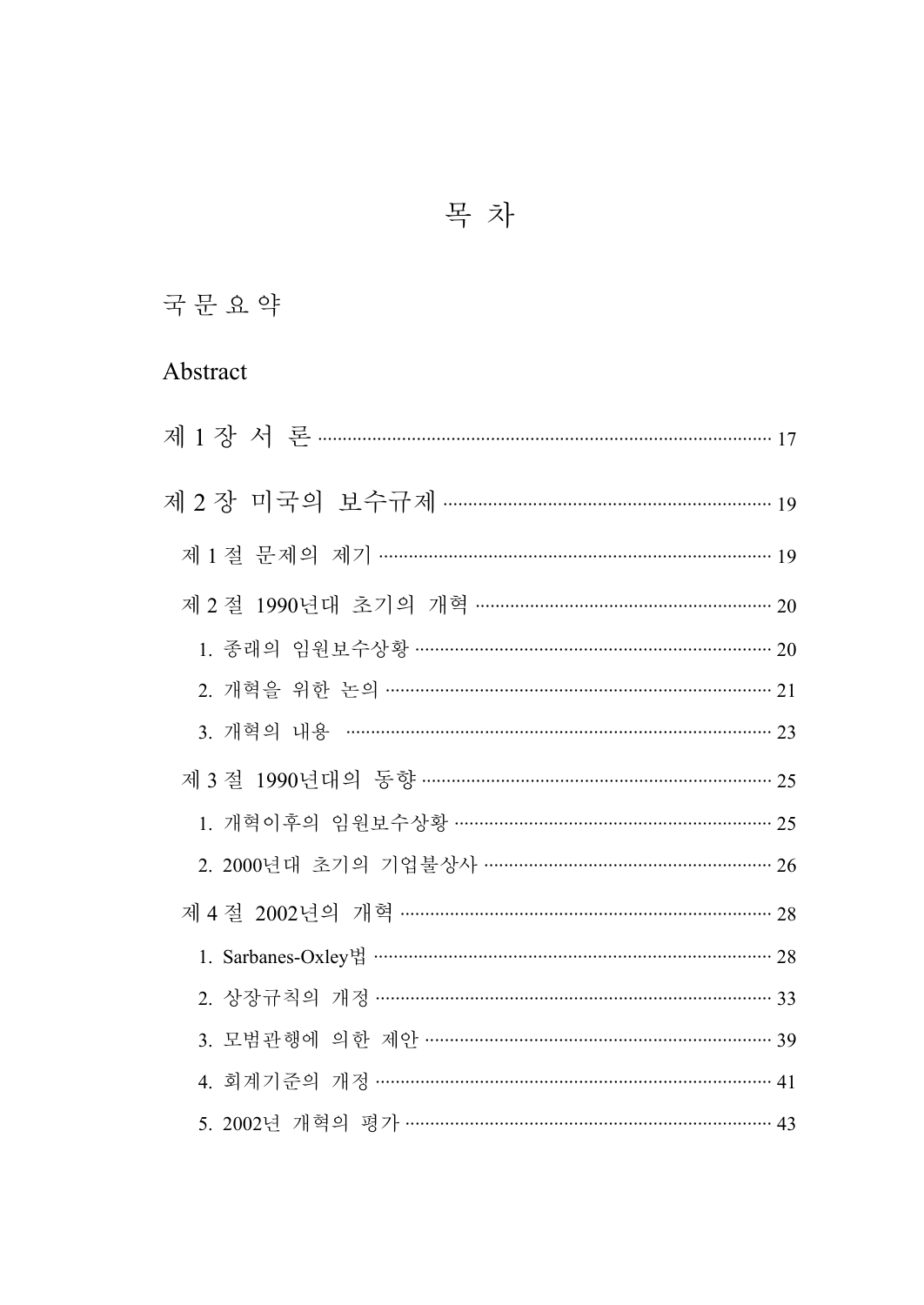| 1. Bebchuk과 Fried에 의한 현상의 인식 ……………………………………… 45  |
|--------------------------------------------------|
|                                                  |
| 3. Bebchuk과 Fried에 대한 비판 ………………………………………………… 55  |
| 4. Bebchuk과 Fried에 대한 평가 …………………………………………………… 60 |
|                                                  |
| 제 1 절 문제의 제기 ………………………………………………………………… 63        |
| 제 2 절 2002년 회사법개정이전의 동향 …………………………………… 64        |
| 1. 이사회제도와 이사의 보수 …………………………………………………… 64         |
| 2. 모범적 경영관행규정과 공시에 의한 규제 …………………………… 65          |
| 3. 회사법에 의한 규제 ……………………………………………………………… 71        |
| 4. 종래 규제의 특징 ………………………………………………………………… 72        |
| 제 3 절 이사보수에 관한 2002년 개정 ……………………………………… 75       |
| 1. 개정의 배경 ………………………………………………………………………… 75        |
| 2. 개정의 내용 …………………………………………………………………………… 79       |
| 제 4 절 DTI의 「실패에 대한 보수」………………………………………… 87        |
| 1. 「실패에 대한 보수」의 개요 ………………………………………………… 87        |
| 2. 「실패에 대한 보수」의 개정제안 …………………………………………… 88        |
| 제 5 절 개혁에 대한 평가 …………………………………………………………… 97       |
|                                                  |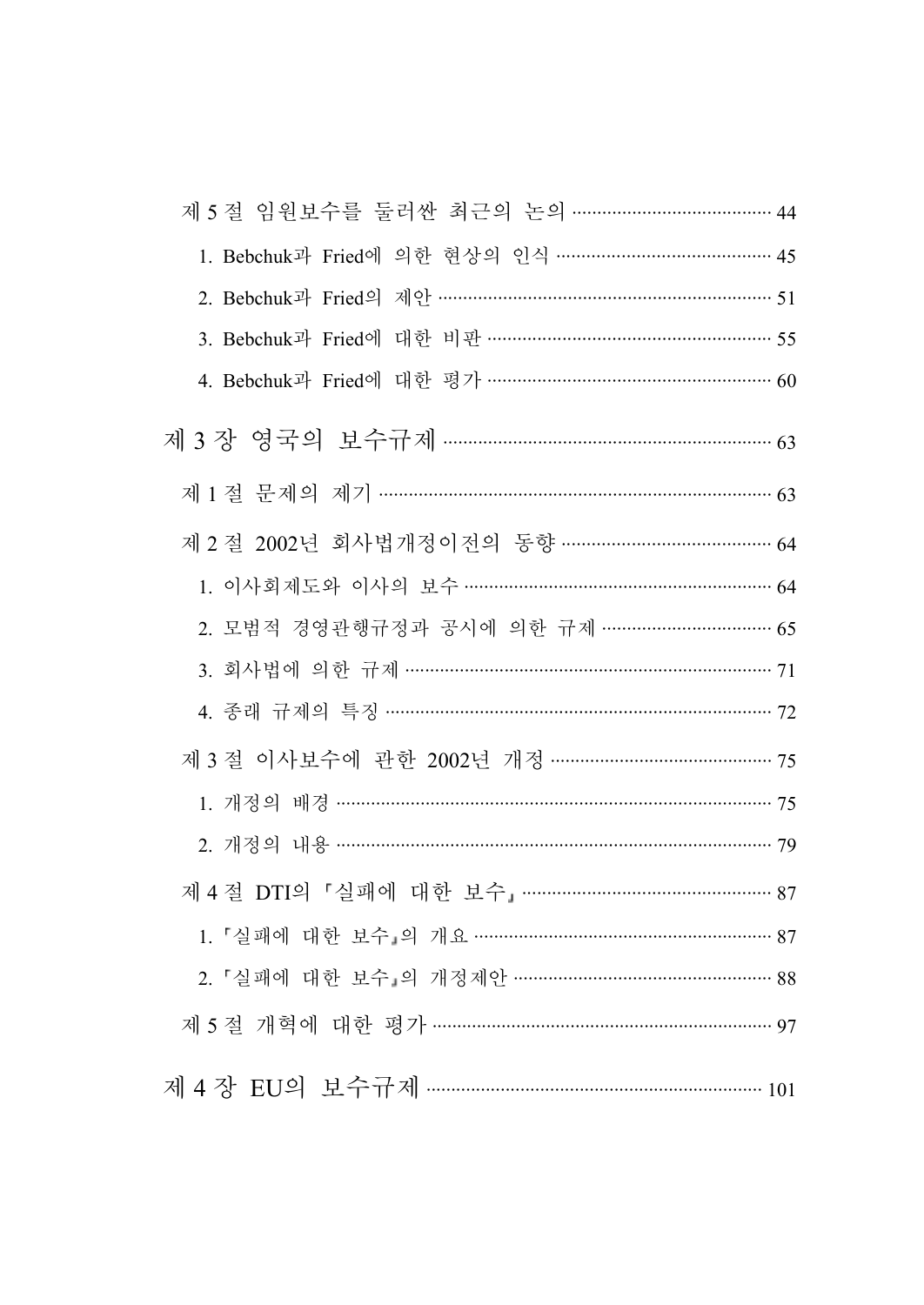| 제 1 절 문제의 제기 ………………………………………………………………… 101        |  |
|---------------------------------------------------|--|
| 제 2 절 『보수권고』공표이전의 동향 ………………………………………… 102         |  |
| 1. 「비교연구보고」………………………………………………………………… 102          |  |
| 2. 「High Level Group보고서」……………………………………………………… 103 |  |
| 3. 「행동계획」………………………………………………………………………… 104         |  |
| 제3절 「보수권고」의 내용 ……………………………………………………… 105          |  |
| 1. 논의의 전제 ……………………………………………………………………… 105         |  |
| 2. 규제방법 …………………………………………………………………………… 106         |  |
| 3. 보수방침 ……………………………………………………………………………… 111        |  |
| 4. 개별이사보수의 공시 …………………………………………………………… 116         |  |
| 5. 주식에 의한 보수 ……………………………………………………………… 119         |  |
| 6. 보수위원회 ……………………………………………………………………… 122          |  |
| 제 4 절 「보수권고」에 대한 평가 …………………………………………… 125         |  |
|                                                   |  |
| 1. 이사 등의 보수에 대한 공시 ……………………………………………… 127         |  |
| 2. 보수위원회의 구성과 권한 ………………………………………………… 128          |  |
| 3. 이사 등의 보수에 대한 주주의 관여 …………………………………… 130         |  |
|                                                   |  |
| 참고문헌 …………………………………………………………………………… 133            |  |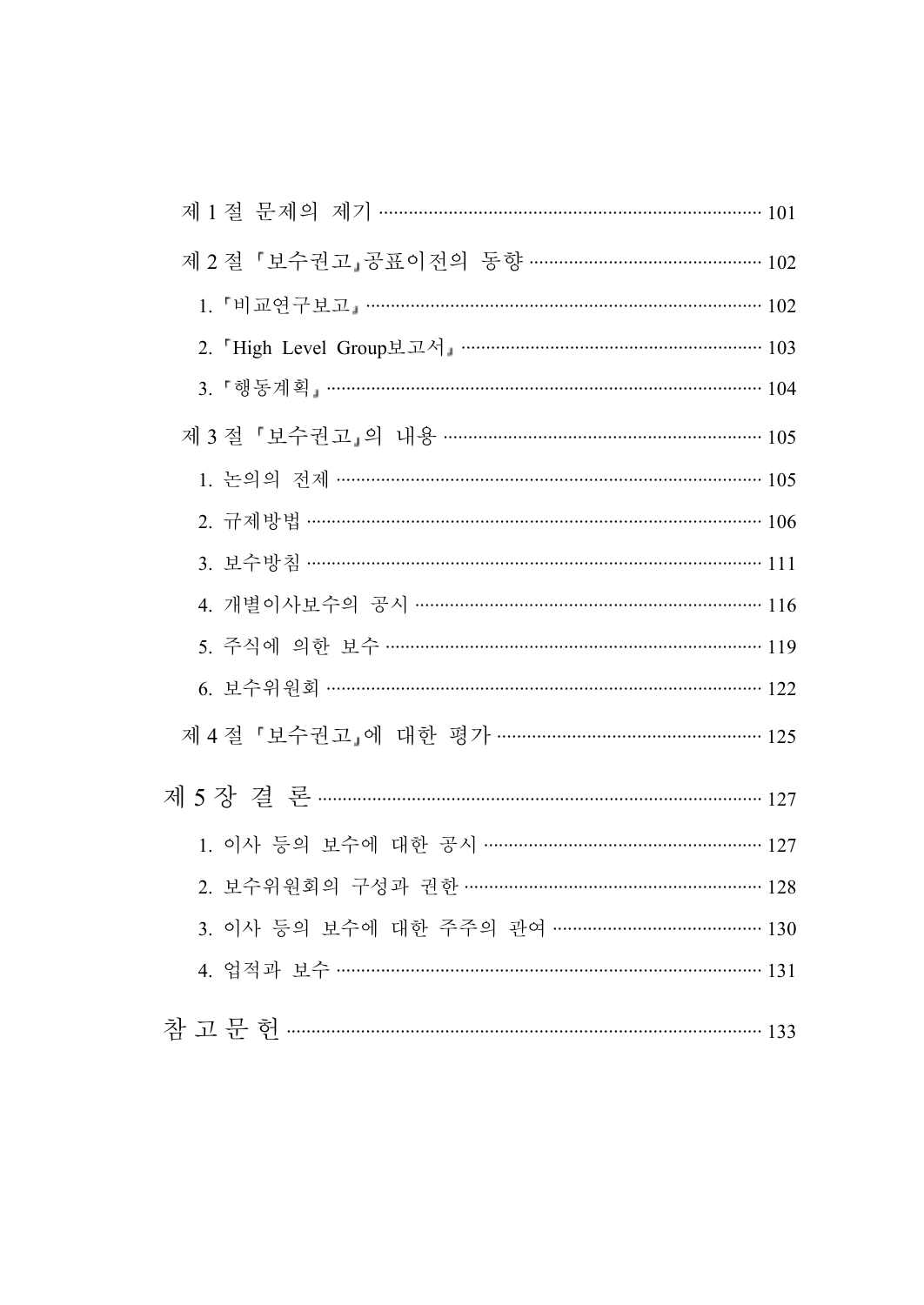### 제 1 장 서 론

최근 미국을 비롯한 유럽 각국에서는 이사와 집행임원 등의 기업경 영자에 대한 고액보수의 부여가 기관투자가 등의 주주로부터 비판하 는 소리가 높아지고 있다. 특히 기업경영자의 보수에 대한 불투명성 뿐만 아니라 업적이 부진함에도 불구하고 경영자에게 고액의 보수가 지급되는 것에 대하여 주주이익중시의 관점에서 보수내용의 적정성이 문제로 되고 있으며, 이에 대하여 기업측에서도 이들에 대한 보수총 액을 공시하는 등의 대책을 강구하고 있으며, 법적인 측면에서도 지 나치게 고액인 이사와 집행임원의 보수를 규제하여 합리적인 수준에 서 이사 등의 보수가 형성될 수 있도록 하기 위하여 규제의 강화를 도모하고 있다.

이사 등의 보수문제는 Corporate Governance에 있어서 중요한 과제 중의 하나이다. 즉 이사와 집행임원보수의 결정은 이사 등과 회사의 이익이 충돌하는 거래임과 동시에 경영자를 감독하기 위한 하나의 수 단으로 자리잡고 있다. 대규모 공개회사에 있어서 경영자에 대한 감독 의 실효를 확보하기 위해서는 기대된 업적을 올리지 못한 경영자를 해 임할 뿐 아니라 그들에 대한 보수를 업적과 연동시킴으로써 경영자에 게 인센티브를 부여하는 것도 필요하다. 따라서 업적연동형보수를 이 용하여 보수내용을 적절하게 설계하도록 하고 경영자에게 회사이익을 위하여 업무집행을 할 인센티브를 부여하는 것이 이사와 집행임원의 보수와 관련하여 중요한 과제라 할 수 있다. 또한 이사와 집행임원보 수의 결정이 경영자에 대한 감독․인센티브부여의 수단으로 기능하고 있는지의 여부는 주주 및 투자가에 있어서도 중대한 관심사이다.

따라서 최근에 이사와 집행임원보수결정이 갖는 기능의 중요성을 인식하여 이들의 보수에 대한 상세한 공시가 요구되고 있으며, 보수 결정에 대하여 주주가 직접 관여하려 하는 움직임과 더불어 이사 등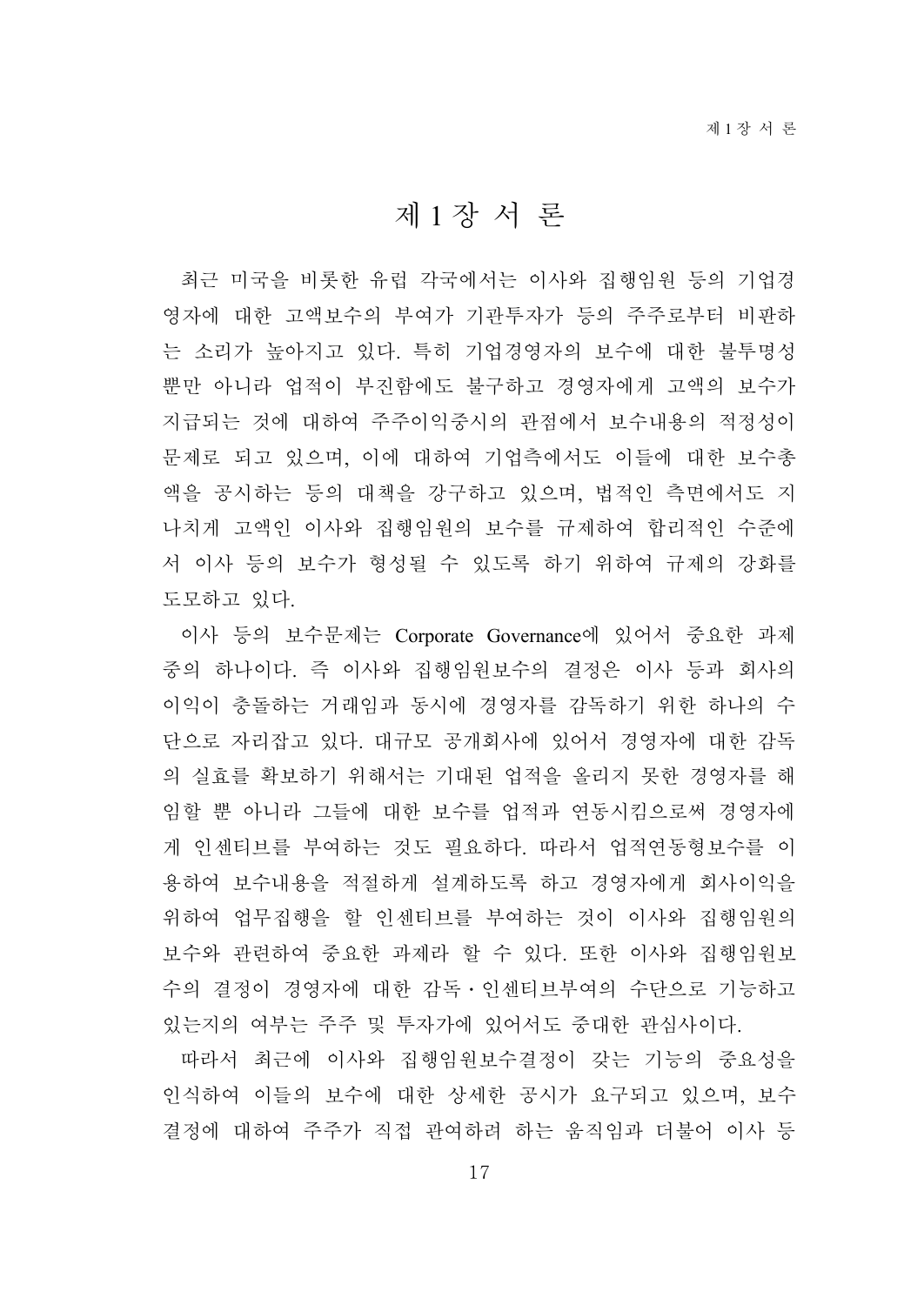의 보수를 그들의 업적과 연계시킴으로써 보수의 대가성 및 합리성을 도모하려 하는 경향이 강하게 나타나고 있다.

과거 우리나라에 있어서 주식회사 이사에 대한 보수제도는 연공서 열형 체계가 주를 이루었으며, 그 경영은 지배주주 등의 독단에 의한 집중경영방식에 의하여 이루어지고 있었다. 이러한 상황 아래에서 이 사보수에 관한 상법 제388조는 단순히 회사재산 과다처분 방지의 문 제로만 이해되고 있었다. 그러나 최근 경제여건의 변화에 따라 과거 의 기업경영방식은 퇴색하고 효율성과 합리성을 중심으로 하는 기업 경영이 이루어지고 있다. 이사보수에 있어서도 지배주주가 그 결정을 좌우하고 이사회의 구성원인 이사를 장악함으로써 회사경영을 제어하 고자 하는 수단의 하나로 이용하였었다. 또한 전체 이사에게 지급되 는 보수총액만을 주주총회가 결정함으로써 이사보수의 구체적이고 상 세한 내용은 사실상 비밀리에 결정되는 것이 과거의 관행이며 따라서 보수와 업적을 합리적으로 연계시킴으로써 이사보수의 적정성과 명확 성을 확보하는 것이 곤란하였다. 그러나 기업을 중심으로 하는 환경 변화에 의하여 이사보수의 투명성을 요구하는 소리가 높아지고 있으 며, 이사들에 대한 업적달성에 대한 인센티브부여가 중요한 의미를 갖게 됨으로써 이사보수에 관한 괄목할 만한 변화가 기대되고 있다.

한편 이사와 집행임원보수규제와 관련하여 1990년대부터 논의가 활 발하게 이루어지고 규제체계를 확립하고 있는 미국과 영국에 있어서 보수규제의 전개과정은 경험이 일천한 우리에게 시사하는 바가 크다 고 생각된다. 또한 Corporate Governance의 확립을 지향하면서, 회사법 제와 자본시장법제의 조화를 목표로 하고 있는 EU의 보수규제도 주 목할 필요가 있다고 생각한다.

따라서 이하에서는 미국, 영국, EU에 있어서의 이사와 집행임원의 보 수규제에 관한 논의와 자주적․법적 규제에 대하여 살펴보고자 한다.

18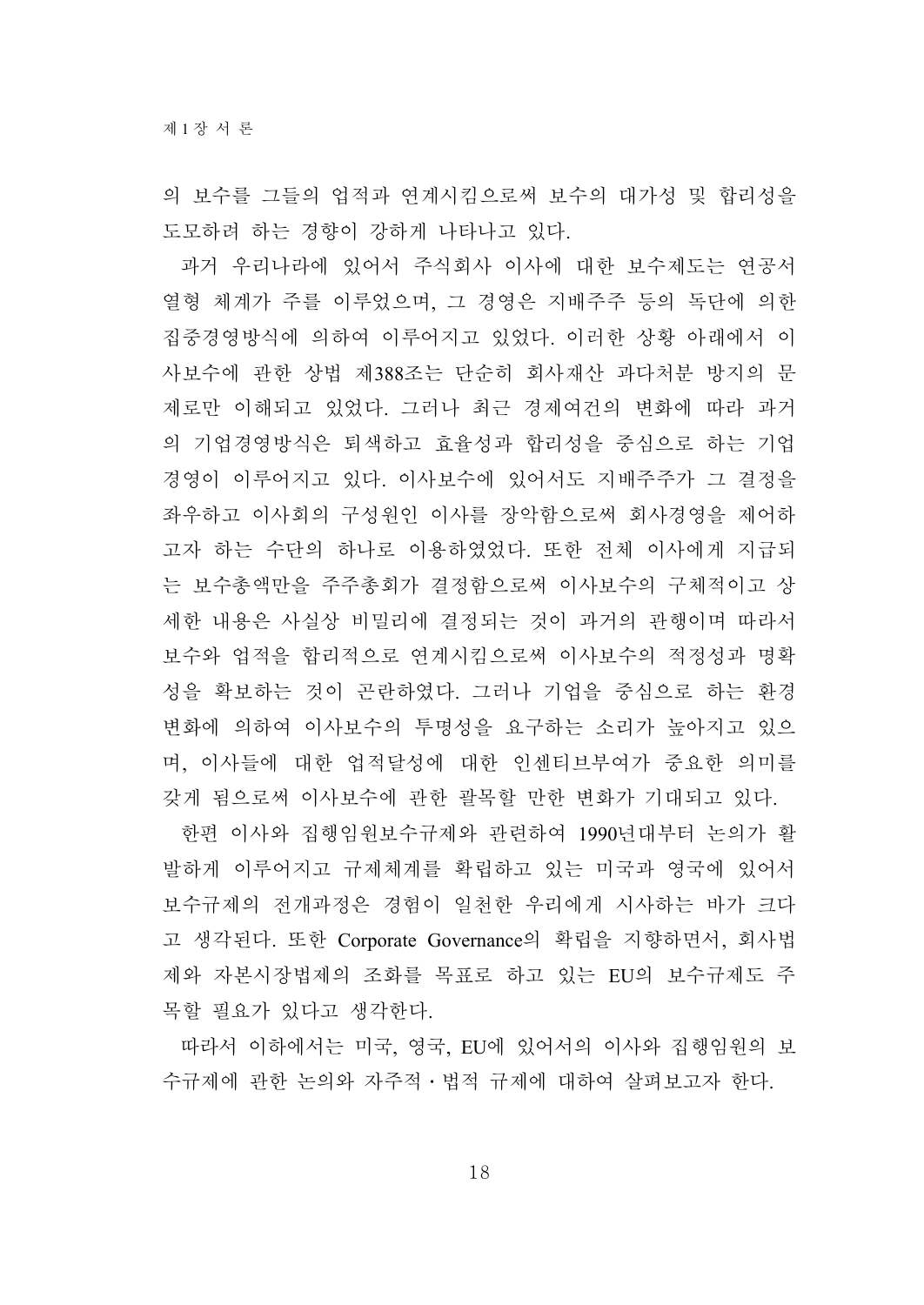## 제 2 장 미국의 보수규제

#### 제 1 절 문제의 제기

미국에 있어서 집행임원의 보수규제에 관한 개혁 및 그에 대한 논 의는 20년 사이에 두 가지 큰 흐름이 있다. 하나는 1980년대 후반에 경영자의 고액보수문제가 현저하였으며 이에 따른 1990년대 초기의 SEC규칙개정 등 법규제의 개혁에 관한 것이며, 다른 하나는 1990년대 말부터 2000년대 초기에 있어서의 경기후퇴와 2001년과 2002년에 걸 친 엔론이나 월드콤 등 일부 대기업의 불상사와 파탄을 계기로 이루 어진 법규제에 관한 것이다. 즉 의회는 2002년 Sarbanes-Oxley법을 제 정하고 이에 기초하여 SEC규칙 및 상장규칙의 개정이 이루어졌으며, 여기에는 집행임원의 보수에 관한 규제도 포함하고 있다.

미국의 공개회사의 지배구조를 간단하게 살펴보면, 미국의 공개회사 는 일반적으로 주식소유가 분산되며, 주주의 회사경영에 대한 효과적 인 감독은 불가능하다. 이사회를 구성하는 이사는 주주총회에서 선임 되며, 이사회는 회사경영을 담당할 CEO 등의 집행임원을 선임한다. 이사회의 주된 임무는 회사 및 주주의 이익을 위하여 집행임원을 감 독하는 것이다.

CEO 등 집행임원의 보수결정에 대하여 최종적인 권한은 이사회에 있지만, 대부분의 공개회사에서는 집행임원보수계약의 구체적인 내용 을 결정하는 권한을 보수위원회(compensation committee)에 위임하고 있다. 보수위원회는 보통 3~4인의 이사로 구성되며 그 대부분이 사외 이사이다. 또한 보수위원회는 보수를 결정할 때 자료를 제공받기 위 하여 보수consultant를 이용하는 경우도 많다.

한편 주주는 임원보수결정에 대하여 CEO나 이사의 의무위반을 이 유로 대표소송을 제기하더라도 주주의 주장이 인정될 가능성은 매우

19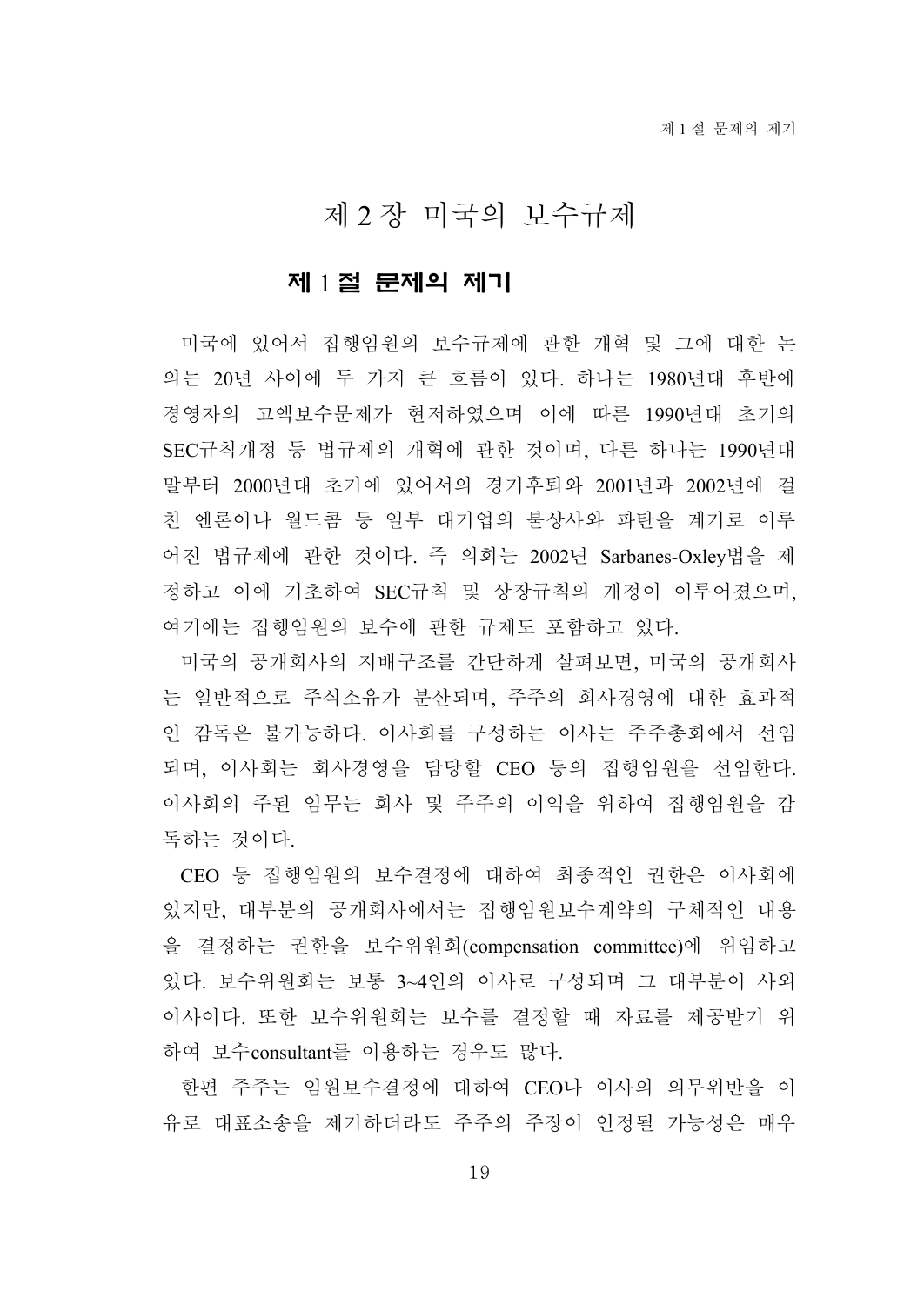낮다. 즉 임원보수결정에 대해서는 경영판단원칙이 적용될 뿐 아니라 주주대표소송에 대한 다양한 절차적 장애가 있기 때문이다.1)

다음에서는 1990년대 초기에 있어서의 고액의 임원보수에 비판에 따른 개혁과 그 이후 1990년대의 동향, 그리고 2000년대 초기의 기업 불상사에 대처하기 위하여 제정된 Sarbanes-Oxley법과 상장규칙 및 모 범관행을 중심으로 하는 개혁의 내용을 살펴보고 마지막으로 최근에 논의되고 있는 Bebchuk와 Fried의 '업적 없는 보수'와 관련한 논의에 대하여 살펴보고자 한다.

#### 제 2 절 1990년대 초기의 개혁

1. 종래의 임원보수상황

1970년대 미국 공개회사에 있어서 CEO 등 집행임원의 보수는 주로 기본급과 한 해의 이익에 따른 보너스로 이루어졌었다.2) 이러한 보수 는 CEO 등에게 회사규모를 비효율적으로 확대하여 이익을 증가시킬 인센티브를 부여하지만, 회사가치를 높이고 주가를 상승시킬 인센티 브를 부여하는 것은 아니었다.3)

1980년대에 들어 Junk Bond(수익률이 높지만 신용도가 낮은 채권)를 이용한 기업매수수법의 발달과 함께 적대적 기업매수가 활발하게 이 루어지자 CEO의 보수내용에도 변화가 나타났다. 즉 매수가 성공한

<sup>1)</sup> Lucian Bebdhuk & Jesse Fried, Pay without Performance - The Unfulfilled Promise of Executive Compensation, Harvard University Press (2004), at 45~48.

<sup>2)</sup> Stock Option은 1960년대에는 자주 이용되고 있었지만, 1970년대에는 거의 이용되 지 않게 되었다. 그 이유는 미국의 주식시장이 전체적으로 흔들렸던 점과 과세상의 혜택이 1970년대 후반에 일단 폐지된 점을 들 수 있다. 1960년대에 부여된 Stock Option은 1970년대에 행사가격을 변경하든지, 회계이익에 연동한 업적연동형보수로 바뀌었다.

<sup>3)</sup> Michael C. Jensen & Kevin J. Murphy, Remuneration : Where We've Been, How We Got to Here, What Are the Problems, and How to Fix Them(2004), at 27, 47~48.(at http://ssrn.com/abstract=561305).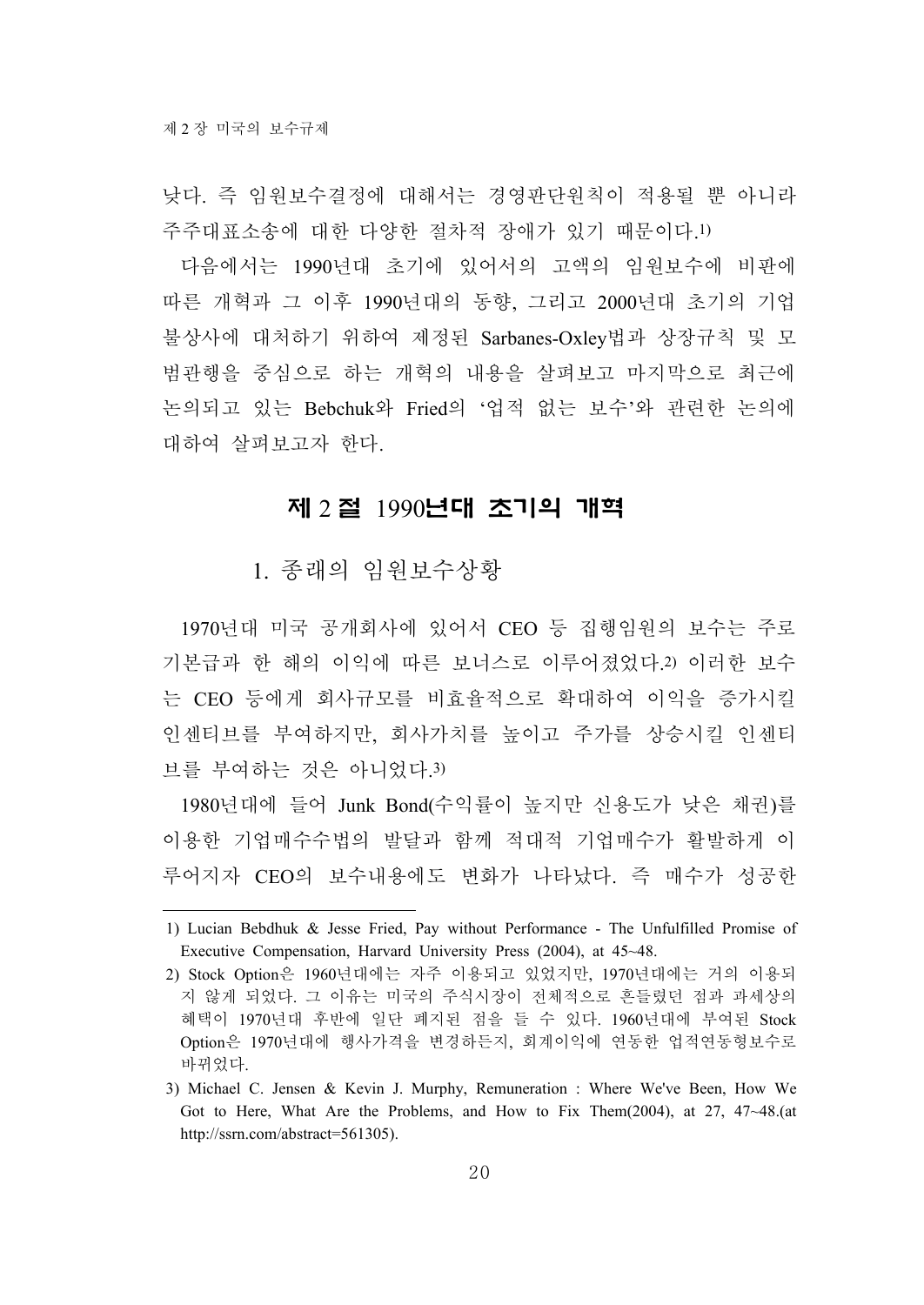경우 피매수회사의 집행임원의 자사주보유비율을 높임으로써 기업가 치향상의 인센티브를 부여하는 것이 지향되었고, 기관투자가도 Stock Option의 적극적인 이용에 의하여 임원보수와 기업가치를 연동시킬 것을 요구하게 되었다. 그 결과 1980년대의 보수package에서 stock option 등의 업적연동형보수가 차지하는 비율이 증가하였다.4)

그러나 1980년대말부터 1990년대초에 걸친 미국경기의 침체를 계기 로 집행임원의 '고액'보수가 미국사회의 관심을 모았다. 집행임원의 고액보수와 종업원 간의 보수격차의 확대는 1992년 대통령선거에서도 거론되었으며, 의회에서는 예를 들어 임원보수 가운데 임금액이 가장 낮은 종업원의 임금의 25배를 넘는 부분에 대하여 손금산입을 인정해 서는 안된다는 주장이 있었으며, 그 결과 1993년에 내국세입법전이 개정되어 임원보수 가운데 업적에 연동하지 않는 부분의 금액이 100 만달러를 넘는 금액에 대하여 손금산입이 인정되지 않게 되었다. 이 는 임원보수가 고액인 것 자체가 불공정하다는 사고를 전제로 임원보 수액의 감소를 지향한 것이다.5)

#### 2. 개혁을 위한 논의

1990년대 초기이후 임원보수에 관한 미국 학계에서의 논의 및 법규 제의 개혁에 있어서 핵심을 이룬 문제는, 임원보수가 업적과 연동하 고 있는가 하는 점이다. 이에 대하여 Jesen과 Murphy는 다음과 같이 논하고 있다.6)

"공개회사에 있어서 주주와 CEO 사이의 이익충돌은 항상 존재한다. 주주는 경영자의 행동과 투자기회에 대하여 자세히 관찰할 수 있는

<sup>4)</sup> John C. Coffee, Jr., What Caused Enron? - A Capsule Social and Economic History of the 1990s, 89 Cornell L. Rev. 269, at 273~275(2004).

<sup>5)</sup> Michael C. Jensen & Kevin J. Murphy, Remuneration, supra note, at  $27{\sim}29$ .

<sup>6)</sup> Charles M. Yablon, Bonus Questions-Executive Compensation in the Era of Pay for Performance, 71 Notre Dame L. Rev. 271, at 279~281(1999).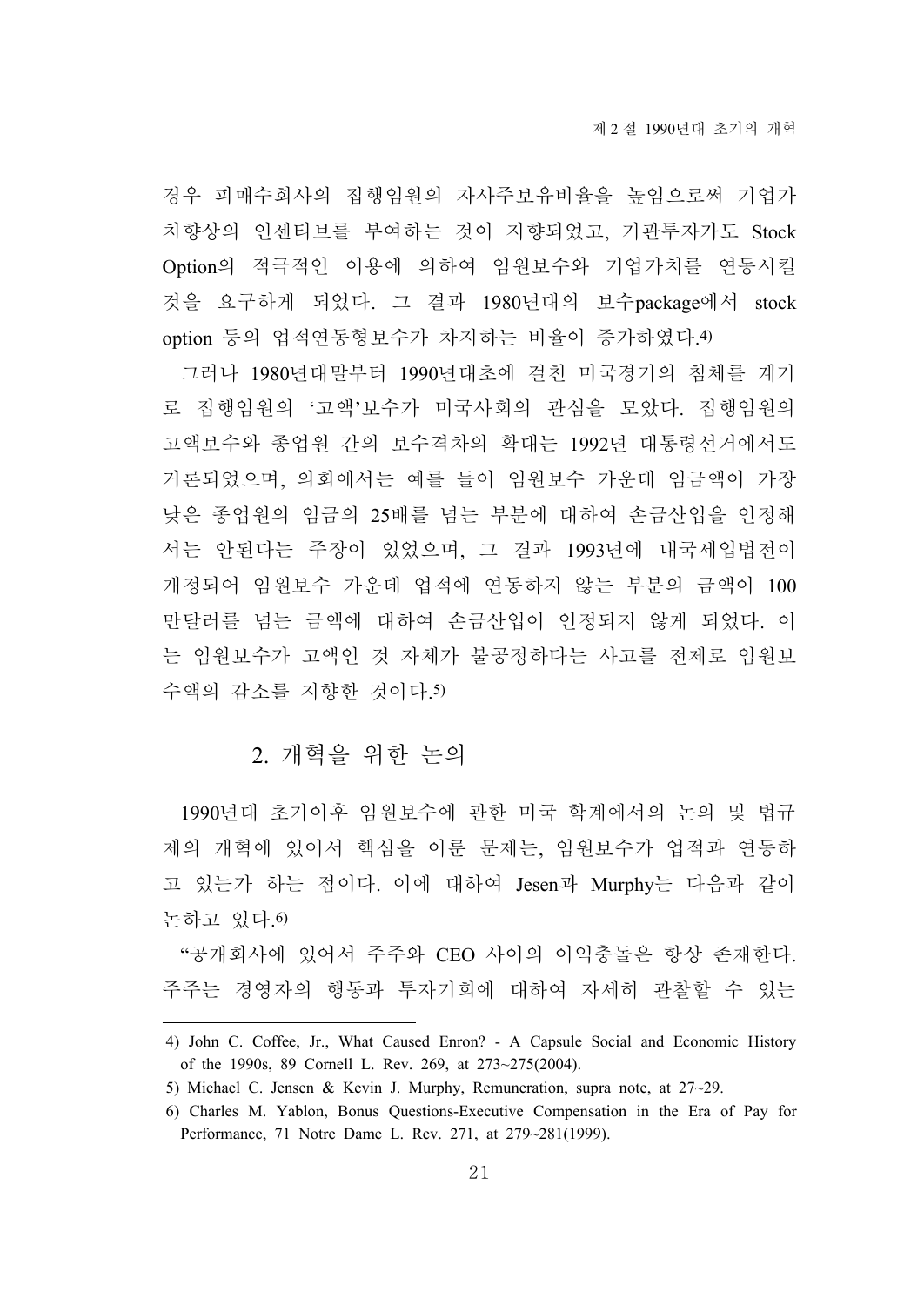위치에 있지 못하다. 실제 주주는 CEO가 어떠한 행동을 취할 수 있 으며, 이 행동 가운데 어떤 것이 주주의 이익을 증가시키는 것인가에 대하여 알지 못한다. 이러한 상황에서 보수정책은 CEO에게 주주의 이익을 증가시키는 행동을 선택하고 실행할 인센티브를 부여하도록 설계되어야 한다.

또한 주주는 특정행동의 수익과 비용을 비교하여 기대수익이 기대 비용보다 높은 경우 CEO가 그 행동을 취할 것을 원하지만, CEO는 주주의 기대와는 달리 특정행동으로부터 발생하는 개인적인 수익과 비용만을 비교한다. 따라서 CEO의 이익을 주주의 이익과 연계시키는 보수정책은 CEO의 사적인 비용․편익과 사회적인 비용․편익을 일치 시키도록 하며, CEO가 적절한 행동을 취할 인센티브를 부여한다.

보수정책에 의하여 주주의 이익을 증가시키도록 인센티브를 부여하 는 방법은 업적에 연계한 보너스나 Stock Option의 부여 및 업적에 연 계한 해임결정 등 다양한 것이 존재한다."

"CEO의 보수에는 심각한 문제가 있지만, 과대한 보수 그 자체가 문 제인 것은 아니다. CEO가 얼마의 보수를 지급받는가에 초점을 맞추 면 CEO보수의 진정한 문제인 CEO가 어떻게 보수를 지급받고 있는가 의 문제(업적과의 연계성)는 간과하게 된다. 그 결과 대부분의 공개회 사에서는 CEO의 보수는 업적과는 관계없이 책정되고 있다.

보수와 업적을 연계시키는 보수정책은 분명 능력을 결여한 경영자 에게 적은 보수를 준다. 장기적으로는 능력을 결여한 경영자는 보다 능력이 뛰어나고, 보다 높은 인센티브를 부여할 수 있는 경영자로 교 체시켜야 할 것이다. 능력이 뛰어난 경영자는 보다 우수한 업적을 올 리고, 보다 높은 수준의 보수를 지급받을 것이다. 또한 다른 경영자는 그에 자극되어 회사업적을 향상시킬 생산적인 방법을 강구하고, 보다 큰 인센티브를 갖게 되어 그들의 보수도 또한 증가할 것이다.

22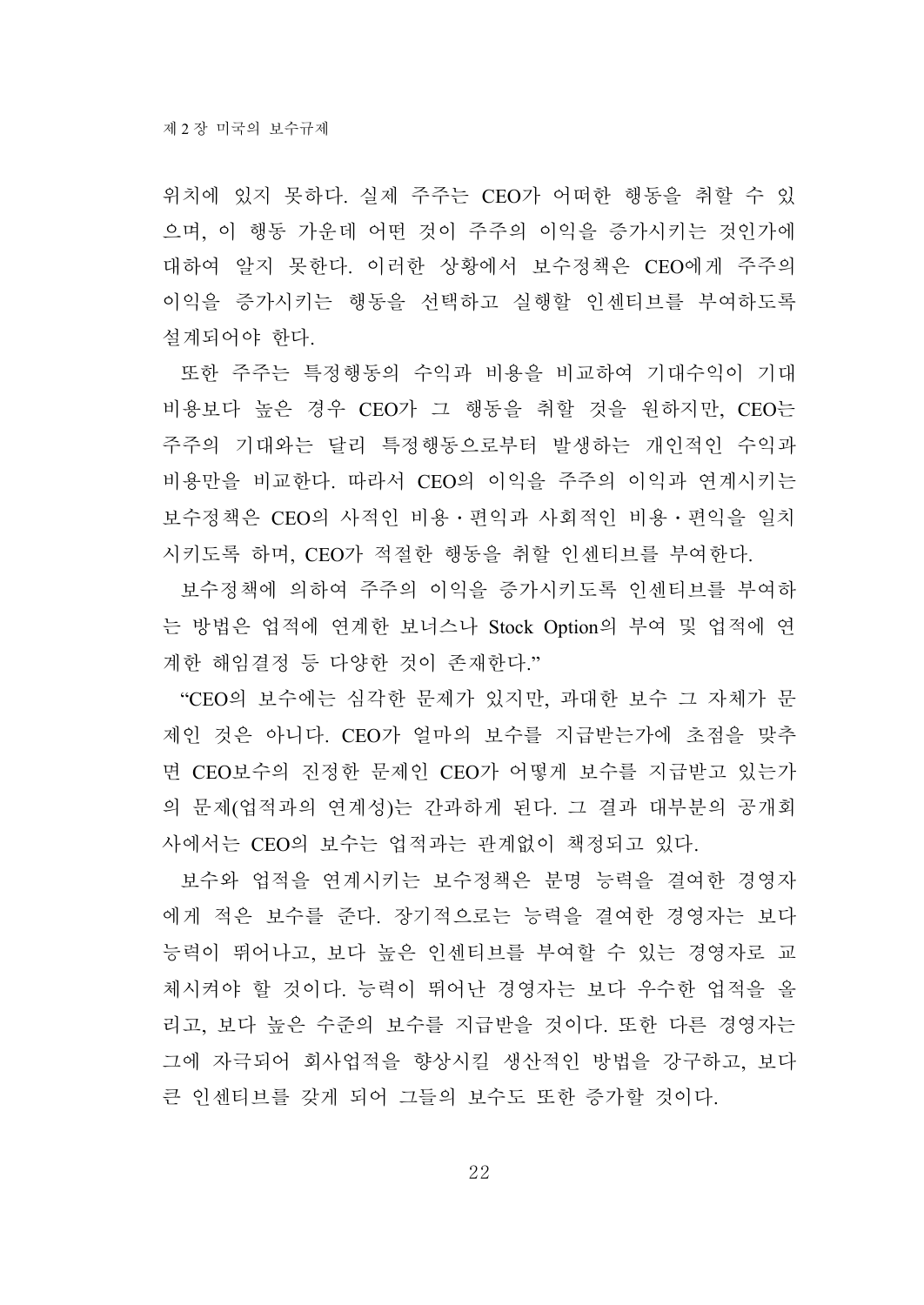이와 같이 업적의 향상에 의하여 이루어지는 보수의 증가는 주주의 이익이 CEO에게로 이전하는 것은 아니며, 오히려 보수의 증가는 보 다 큰 위험부담, 노력 및 능력에 의하여 이루어진 성공에 대한 보답 이 될 것이다."7)

이상과 같이 Jensen과 Murphy는 CEO의 보수를 인센티브부여를 위 한 중요한 수단으로 보았다.8) 이 견해에 의하면 CEO보수에 있어서 중요한 것은 보수가 CEO에게 적절한 인센티브를 부여하는 것인가의 여부이며, 보수액 그 자체가 문제로 되는 것은 아니다. 보수액이 지나 치게 낮아서 CEO에게 적절한 인센티브를 부여하지 못하는 상황도 발 생할 수 있는 것이다.9)

#### 3. 개혁의 내용

위와 같은 1990년대 초기의 논의에 기초하여 일련의 법규제의 개혁 이 이루어졌다. 즉 1992년 SEC는 증권거래법상의 공시항목에 대하여 통일적으로 규정하는 Regulation S-K 402조를 개정하여, 임원보수에 관한 공시를 근본적으로 강화하였다.10) 즉 개정된 임원보수의 공시는 임원보수결정에 관한 이사회․보수위원회의 주주에 대한 설명책임의 강화를 목적으로 하는 것으로, 요약보수표 등 표에 의한 임원보수액 의 명료한 공시, 보수위원회 보고서에 의한 주주에의 설명 및 회사업 적과 시장전체의 동향을 비교한 그래프의 공시를 주된 내용으로 하고 있다. 이러한 공시에 의하여 주주는 특정사업년도에 지급된 보수액에 대하여 명확하게 인식할 수 있으며, 이사회․보수위원회가 각 집행임

<sup>7)</sup> Michael C. Jensen & Kevin J. Murphy, CEO Incentives - It's Not How Much You Pay, But How, Harv. Bus. Rev., May-June(1990) 138, at 138~139.

<sup>8)</sup> Michael C. Jensen & Kevin J. Murphy, Remuneration, supra note, at 29~30.

<sup>9)</sup> 실제 Jensen과 Murphy는 그 당시의 CEO보수수준이 능력이 높은 인재를 영입하기 위하여 충분한 것은 아닐 가능성이 있다고 한다. Ibid. at 145.

<sup>10)</sup> Regulation S-K Item 402(17 C.F.R. §229.402)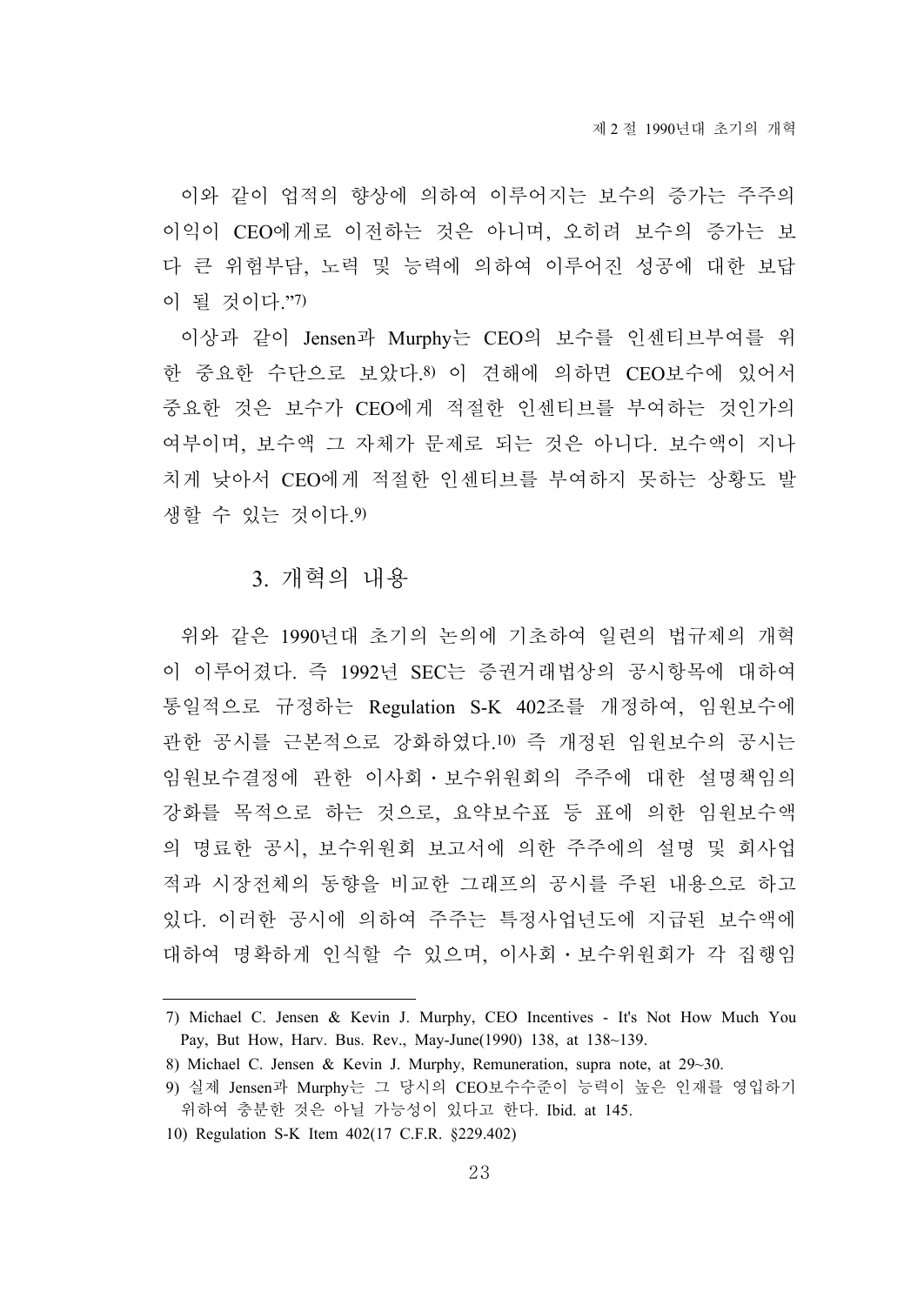원보수를 결정한 근거 특히 보수와 업적과의 관계가 주주에 대하여 충분하게 설명될 것이 기대되었다.11)

이러한 공시의 강화와 더불어 SEC는 임원보수에 관한 권고제안형 태의 주주제안을 인정하도록 하였다. 즉 주주가 임원보수에 관한 의 견을 이사회에 직접 제시할 수 있는 길을 열어 두었다.12) 또한 1993 년의 내국세입법의 개정도 임원보수와 업적의 연계를 고려하여, 업적 연계형보수에 대해서는 그 금액에 관계없이 손금산입을 인정하는 것 이다.

이와 같이 미국 공개회사에 있어서 업무집행에 대한 권한은 CEO 등의 집행임원이 갖고 있으며 이사회는 집행임원의 감독을 주된 임무 로 한다. 개개의 집행임원의 보수결정은 집행임원에 대한 감독의 하 나로 볼 수 있으며, 따라서 보수결정권한은 이사회 또는 보수위원회 에 있다. 임원보수에 관한 종래의 규제는 이러한 보수결정권한의 소 재를 전제로 이사회․보수위원회가 집행임원에게 충분한 인센티브를 부여하고 그에 의하여 주주의 이익을 도모할 수 있는 보수내용을 결 정하도록 제도적으로 뒷받침하는 것이었다.13) 이를 위한 주된 수단으 로 볼 수 있는 것이 임원보수에 대한 공시의 강화이며, 이에 의하여 이사회․보수위원회의 주주에 대한 설명책임이 강화되었다.

그러나 주주는 회사경영에 매우 제한적으로 관여할 수 있을 뿐이며 그것은 임원보수결정에 있어서도 마찬가지이다. 이러한 임원보수에

<sup>11)</sup> SEC Release No.33-6940, June 23, 1992.

<sup>12)</sup> The American Law Institute, Principles of Corporate Governance : Analysis and Recommendation §3A.05(1994) ; The American Bar Association Section of Business Law, Corporate Director's Guidebook-1994 Edition, 49 Bus. Law. 1243, at168~1271(1994).

<sup>13)</sup> 다만 1990년대 초기의 개혁이 가져온 실제상의 결과에 대해서는 상반된 견해도 있다. 예를 들면 내국세입ㅂ법의 개정은 실제로는 많은 회사에 업적에 연동하지 않 는 보수액이 100만달러라면 '합리적'인 보수로 된다는 인상을 주며, Stock Option 등 업적연동형보수의 부여를 촉진시키는 기능도 갖고 있었다고 할 수 있다. 또 임 원보수공시의 확대에 의하여 집행임원들은 다른 집행임원이 얼마나 보수를 받고 있는가에 관심을 갖게 되어 보수액에 대한 경쟁이 발생하였다고 할 수 있다.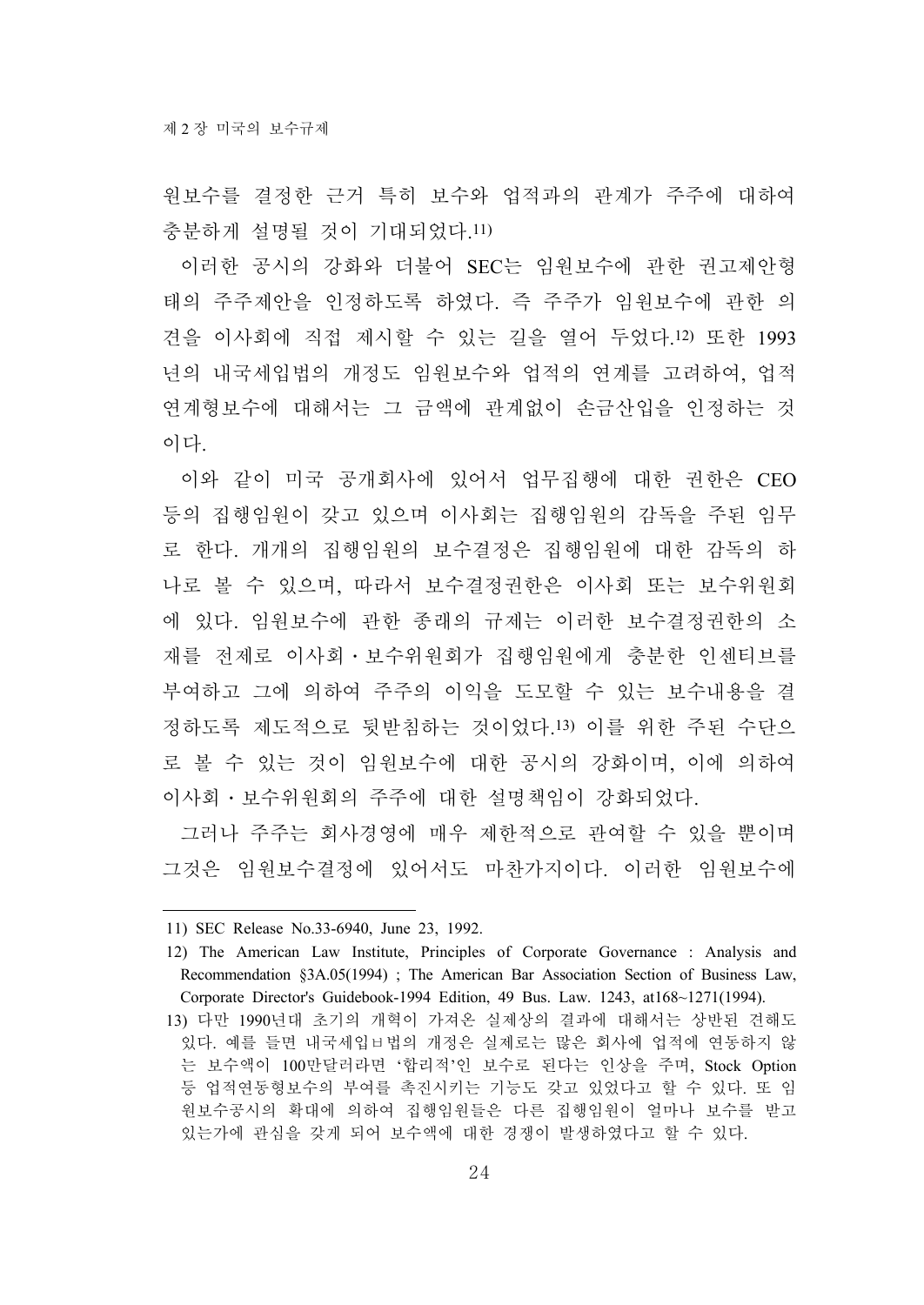대한 주주․이사 간의 권한분배는 변경되지 않았으며, 임원보수에 대 한 주주제안도 권고제안의 형태로 밖에 인정되지 않았다.

#### 제 3 절 1990년대의 동향

#### 1. 개혁이후의 임원보수상황

1992년과 1993년에 걸친 보수에 대한 규제의 개혁에 의하여 임원보 수에 관한 논의가 잠잠해졌으나, 90년대 이후 집행임원의 보수액은 증가의 길을 걷게 되었다. 90년대 이후의 미국 공개회사의 임원보수 에 대하여 조사한 한 자료14)15)에 의하면, S&P 500, S&P MidCap 400, S&P SmallCap 600을 구성하는 회사의 1993년부터 2000년대 초반까지 의 CEO의 보수총액 및 상위 5인의 집행임원에게 지급된 보수총액은 대폭적인 증가를 보였으며, Stock Option 등의 보수가 차지하는 비율 이 증가하였다. 이러한 집행임원보수의 변화가 2001년과 2002년의 기 업불상사의 하나의 원인으로 자리잡고 있다.16) 즉 1980년대의 적대적 기업매수가 활발하게 이루어지던 시대에 있어서 CEO 등은 회사의 주 가와 회사매수시의 가치와의 관계에 대하여 주된 관심을 갖고 있었지 만, 보수에서 Stock Option 등이 차지하는 비율이 높아진 90년대 이후 에는 적대적 매수보다도 훨씬 임원들로 하여금 회사주가의 단기적인 동향에 관심을 갖게 되었고 회사의 일일의 주가변화를 주시하게 하였 다. 또 공인회계사 등에 대하여 단기의 시장조작에 의한 주가상승의 압력을 가하는 상황이 강하게 나타났다.17)

<sup>14)</sup> Lucian Bebchuk & Yaniv Grinstein, The Growth of Executive Pay, at 2~3(2005)(at http://ssre.com/abstract=648682)

<sup>15)</sup> Kevin J. Nurphy, Explaining Executive Compensation : Managerial Power Versus the Perceived Cost of Stock Options, 69 U. Chi. L. Rev. 847, at 848(2002).

<sup>16)</sup> Coffee, supra note, at 275~276, 297~298.

<sup>17)</sup> Brian R. Cheffins, Randall S. Thomas, The Globalization (Americanization) of Executive Pay, 1 Berkeley Bus. L.J. 233(2004), at 264~265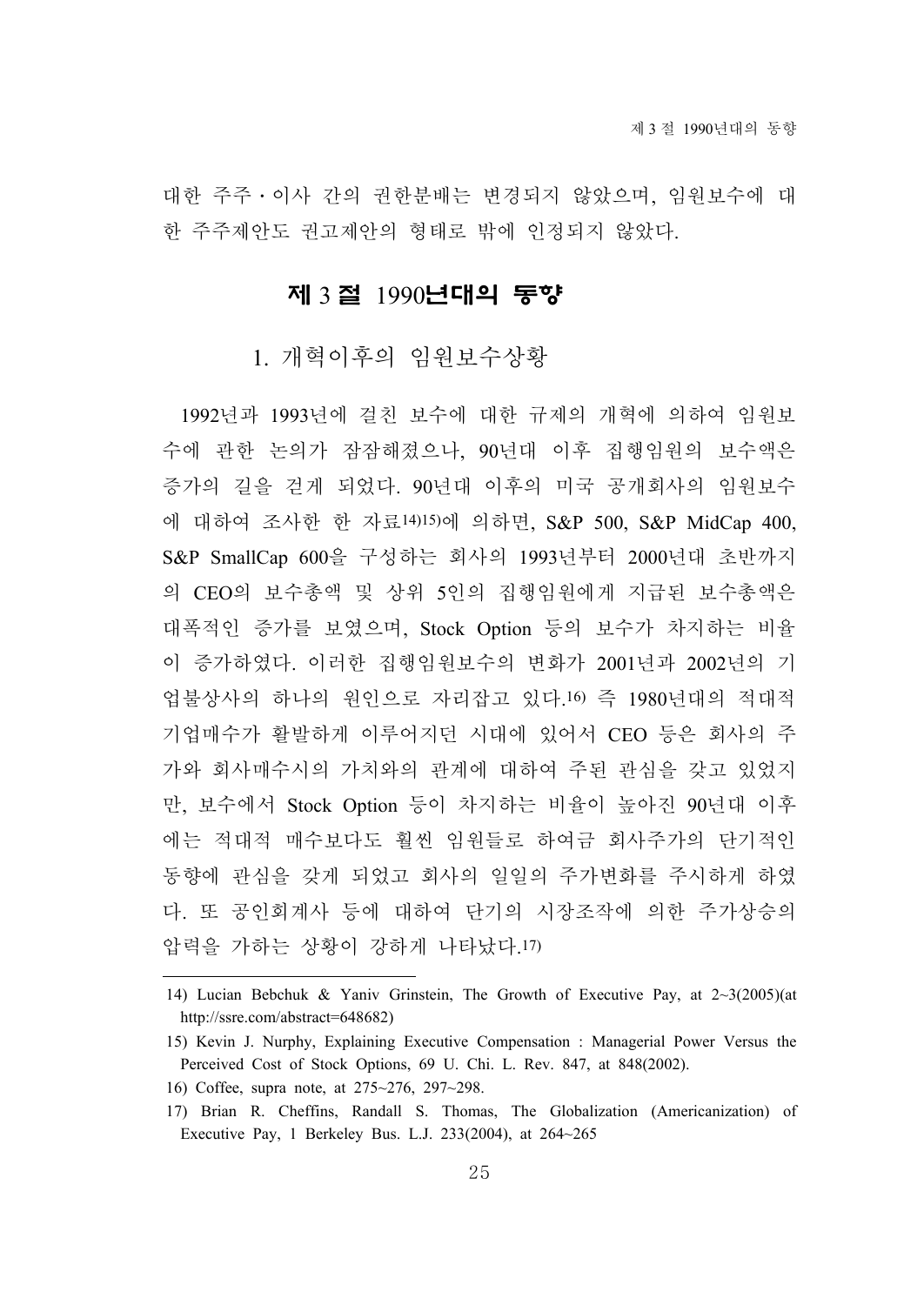#### 2. 2000년대 초기의 기업불상사

이러한 상황 아래에서 발생한 2001년과 2002년의 기업불상사는 미 국 기업의 Corporate Governance체제에 대한 신뢰를 뒤흔드는 것이었 으며, 그 중에서도 부정회계가 문제로 된 기업에 있어서는 CEO 등이 받고 있었던 보수나 회사로부터의 대출이 문제로 되었다.

예를 들어 엔론의 회장이었던 Kenneth Lay는 2000년도 중에 Stock Option의 행사에 의하여 1억2000만달러의 이익을 올렸으며18), 또 2001 년 2월부터 2001년 10월 사이 종업원에 대해서는 자사주식의 매입을 촉구하면서 자신은 보유하는 자사주식을 처분하여 7000만달러의 이득 을 챙겼다고 한다. 또한 그는 회사로부터 750만달러의 차입을 하였으 며 그 상환에는 자신이 보유하는 자사주식으로 충당하였다고 한다. 또 월드콤의 CEO였던 Bernard Ebbers는 회사로부터 2000년부터 2002 년에 걸쳐 시장이율보다 낮은 이율의 무담보대출과 채무보증을 받았 고, 사임시의 미변제액은 4억달러에 이른다고 한다.19)

이외에도 2000년대 이후 임원보수가 논란이 된 사건으로 다음의 것 이 있다.

1990년대 중반에 Walt Disney사가 불과 1년여만에 퇴직한 Michael Ovitz 사장에게 거액의 퇴직금을 지급되었고, 이에 대하여 주주대표소 송이 제기되었다. 법원의 판결에 의하면 다음의 사실이 인정되고 있 다.20) 1995년 10월에 디즈니사가 회장겸 CEO인 Michael Eisner의 오랜

<sup>18)</sup> 엔론사의 2001년 주주총회의 위임장설명서에 의하면 Lay의 2000년 보수액은 1900만달러에 불과하다.

<sup>19)</sup> Bebchuk & Fried, supra note, at 113, 115.

<sup>20)</sup> 이 소송에서는 피고측으로부터의 각하신청을 델라웨어형평법법원(Court of Chancery) 이 인정하였는데(In re the Walt Disney Company Derivative Litigation, 731 A. 2d 342(Del.Ch.1998)), 델라웨어최고법원이 이를 파기환송하여(Brehm v. Eisner, 746 A. 2d 244(Del. 2000),다시 형평법법원에서 심리하게 되었다. 델라웨어형평법법원은 환송후 피고측으로부터의 각하신청을 인정하지 않았지만(In re the Walt Disney Company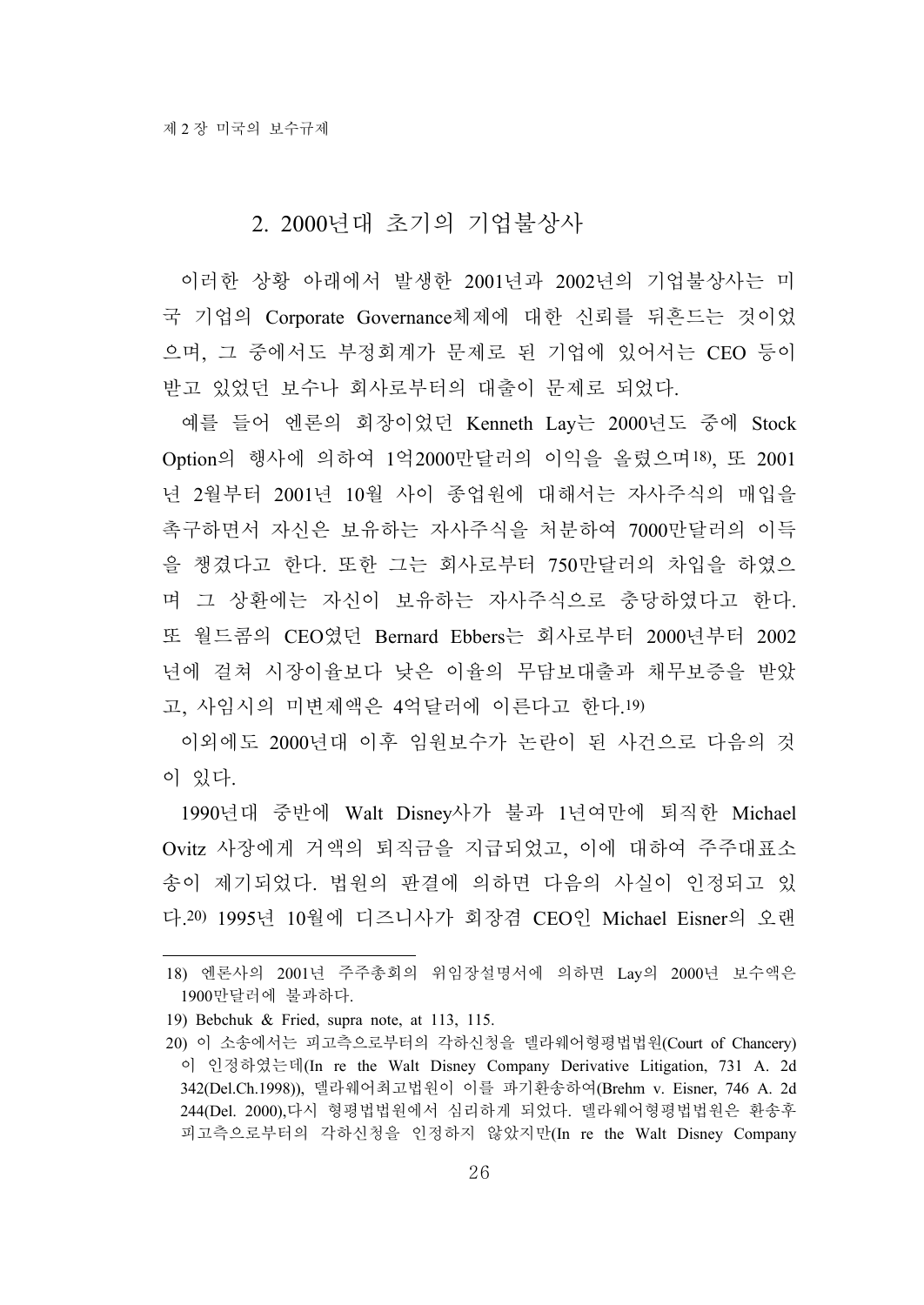친구였던 Ovitz를 사장으로 고용하였는데, 그는 유명한 연예브로커로 서 회사경영자로서의 경험은 없었다. Ovitz와 회사의 임용계약은 5년 임기로 하였고, 보수로서 매년 100만달러의 기본급 이외에 보너스와 두 종류의 Stock Option을 부여하는 것을 정하고 있었다. 그 가운데 [A] Option에서는 총 300만주를 회사로부터 취득할 수 있으며, Ovitz의 사장취임후 만3년이 경과하면 권리확정되는 것이었다. 또 임용계약에 의하면 계약기간 만료전에 정당한 사유에 의하여 계약이 종료한다면 이후 Ovitz에게 보수를 지급할 필요는 없으나, 정당한 사유가 없다면 Ovitz는 잔여계약기간에 대하여 기본급과 1000만달러의 퇴직금 및 '잔 여 사업년도수×750만달러'의 지급을 받으며 [A] Option은 바로 권리확 정되는 것으로 되어 있었다. 결국 Ovitz는 사장취임후 14개월만인 1996년 12월에 사임하였는데, 이사회는 정당사유가 없는 임용계약의 종료로 취급하여 Ovitz에게 지급된 퇴직금과 Stock Option의 가치총액 은 1억 4000만달러에 이르렀다고 한다.

2002년에는 General Electric(GE)사의 회장 Jack Welch가 퇴직시에 받 은 부수입이 화제로 되었고, SEC의 조사도 이루어졌다. SEC에 의하 면, Welch는 GE와의 '고용 및 퇴직 후의 자문에 관한 계약'에 기초하 여 2001년에 퇴직한 후의 첫 해에는 자문료로서 8만6천달러 외에 약 250만달러의 가치에 해당하는 편익을 제공받았으나21), GE는 이러한 퇴직 후의 부수입에 대하여 연례보고서 및 위임장설명서에 구체적인 어떠한 기재도 하지 않았으며, 이에 대하여 증권거래소법 및 동규칙 에 위반한다고 하여 그 시정을 명하였다.22)

22) SEC. Administrative Proceeding Release No. 34-50426, Sep 23, 2004.

Derivative Litigation, 825 A. 2d 275(Del. Ch. 2003)), 피고임원․이사에게 책임은 없 다고 판결을 내렸다.

<sup>21)</sup> 그 내역은 GE의 회사비행기의 무제한의 이용, 월5만달러의 임대가치가 있는 뉴 욕시 아파트의 전용이용, 운전기사가 딸린 리무진의 무제한의 이용, 벤츠자동차의 리스, 뉴욕시 및 코네티컷주의 사무실대여, 자산 및 세무상담서비스, 개인비서의 서 비스, 자택용커뮤니케이션의 설비, 경호원, 자택용경비시스템을 포함한다. 이러한 부수입 가운데 약120만달러는 회사비행기의 이용에 의한 이익이라고 한다.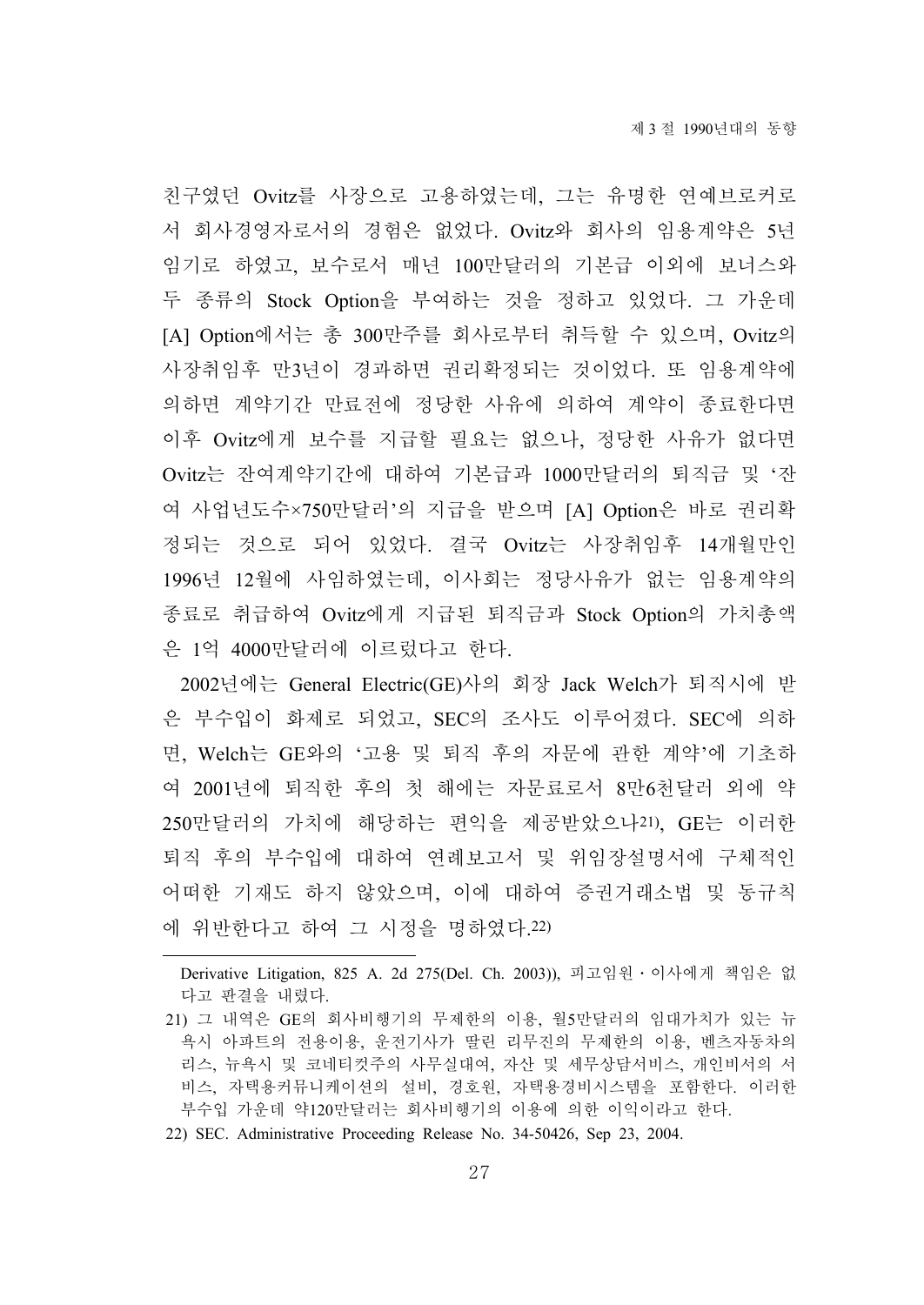#### 제 4 절 2002년의 개혁

이상과 같은 90년대 중반이후부터 2000년대 초기까지의 임원보수에 대한 논란과 기업불상사이후 다양한 법규제 및 개혁이 이루어졌으며23), 다음에서는 임원보수에 관련한 부분을 중심으로 살펴보고자 한다.

#### 1. Sarbanes-Oxley법

(1) 제정의 목적

2000대 초기의 엔론 및 월드콤 등의 부실회계에 의한 기업불상사에 대응하여 2002년 Sarbanes-Oxley법을 제정하였다.24) 이 법에 기초하여 1933년 증권법․1934년 증권거래소법이 개정되었으며25), SEC 및 뉴욕 증권거래소와 나스닥은 다양한 규칙의 신설과 상장규칙을 개정하였 다. 이러한 2002년의 개혁은 회계제도의 개혁과 기업공시의 강화 및 공개회사의 지배구조의 강화를 목적으로 한 것이었다.

한편 Sarbanes-Oxley법은 지배구조의 강화책으로서 회사의 감사위원 회(audit committee)의 독립성 및 전문성의 강화를 도모하였으며, 이를 위한 규제의 하나로 SEC가 상장규칙의 개정을 통하여 감독하는 방법 이 취해졌다.26) 이 가운데 임원보수에 관한 규정의 개정도 포함되어 있다. 이러한 규제대상인 회사는 1934년 증권거래소법에 따라 증권이

<sup>23)</sup> Michael C. Jensen & Kevin J. Murphy, Remuneration, supra note, at 44~45.

<sup>24)</sup> Roberta Romano, The Sarbanes-Oxley Act and the Making of Quack Corporate Governance, 114 Yale L.J. 1521(2005), at 1523~1524.

<sup>25)</sup> 동법의 일부는 증권법 및 증권거래소법의 규정을 개정하여 이 법률의 일부를 이 루고 있다.

<sup>26)</sup> 이외에 공시에 의한 규제수법도 이용되었다. 즉 Sarbanes-Oxley법 제407조에 의하 면 SEC는 규칙을 정하고, 각 발행회사가 감사위원회에 적어도 1인의 재무전문가를 포함하는가의 여부 및 포함하지 않는 경우에는 그 이유를 공시할 것을 요구하다고 규정하고 있다. 이에 기초하여 Regulation S-b 및 S-K에 일부 개정이 이루어졌다.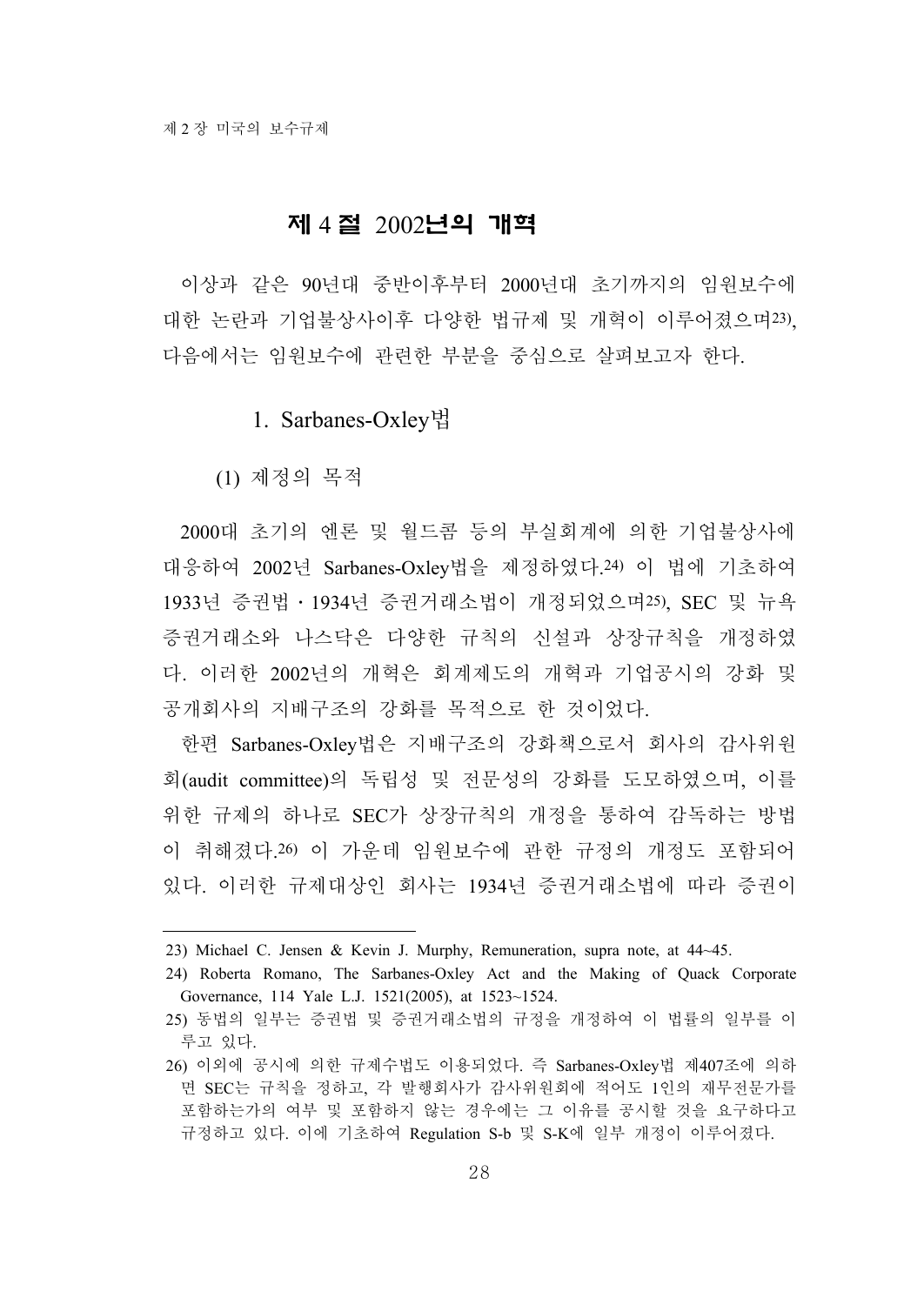등록된 회사 즉 공개회사이다.27)

(2) 임원보수에 관한 직접적 규제

Sarbanes-Oxley법은 공개회사의 임원보수에 대하여 다음과 같이 보 다 직접적인 규제를 하고 있다.

1) 신용공여의 금지

2000년대 초기의 기업불상사에 있어서 임원보수와 관련하여 엔론이 나 월드콤 등의 집행임원이 거액의 대출을 회사로부터 받은 사실이 비판되었다. 이에 대응하기 위하여 처음에 제출된 법안에서는 회사로 부터 이사나 집행임원에 대한 신용공여에 대하여 공시할 것이 요구되 었었다. 그러나 상원에서의 심의과정에서 이러한 신용공여를 금지하 는 내용으로 변경되어, Sarbanes-Oxley법 제402조가 성립하였다. 동조 에 의하면 동법에 의하여 개정된 1934년 증권거래소법 제13조 (k)항 은, 회사가 자회사를 통하여 이루어지는 경우를 포함하여 직접적 또 는 간접적으로 그 회사의 이사나 집행임원에 대하여 대출 등의 신용 공여를 금지한다. 그러나 금지에 대한 예외로서, 회사와 이사․집행임 원 사이의 주택대출․소비자신용 등의 거래로, 당해 회사의 통상의 소비자신용사업과정에서 이루어지고 당해회사가 소비자에게 일반적으 로 제공하는 종류의 것이며 또 시장조건이나 일반에 대하여 회사가 제공하는 조건보다도 유리하지 않은 조건 아래에서 이루어진 경우에 는 이사 및 집행임원에 대한 신용공여가 허용되는 것으로 규정한 다.28) 본조에 위반하여 이루어진 신용공여는 무효이며29) 또 고의로 위반한 자는 500만달러이하의 벌금이나 20년이하의 금고에 의하여 처

<sup>27)</sup> Sarbanes-Oxley Act §2 (a)(7).

<sup>28)</sup> Roberta Romano, supra note, at 1538~1540.

<sup>29)</sup> Securities Exchange Act of 1934 §29.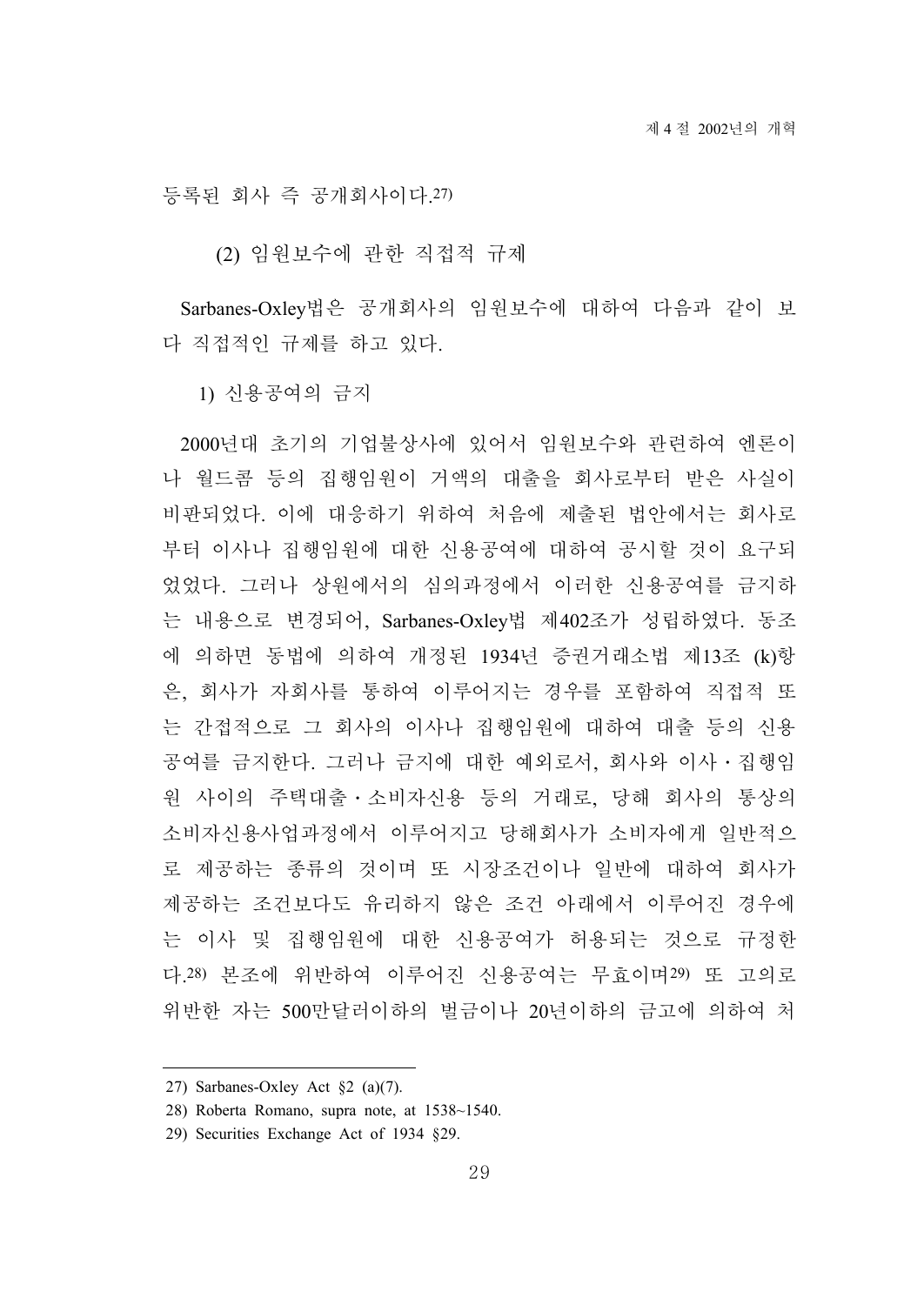벌된다.30) 주회사법상 회사의 이사․집행임원에 대한 대출은 과거에 는 금지되고 있었지만, 현재에는 허용되는 경향에 있었는데, 본조는 이러한 움직임을 허용하지 않는 것이라 할 수 있다.

한편 본조의 규정은 광범위한 신용공여를 포함하는 것이며 적용제 외규정이 정해져 있지만, 그 적용범위는 불명확하다. 즉 예컨대 여행 비용 등의 지급, 회사자동차의 개인적인 이용 등의 부수입을 볼 수 있는 사항이 신용공여에 해당하는지의 여부는 명확하지 않다.31) 또 본조는 특정형태의 보수(대출 등)를 금지하지만, 경영자는 보수계약의 재교섭을 통하여 다른 보수구성요소에 의한 보수증액을 도모할 수 있 으며, 이 경우 보수증가액은 대출액보다 상회하는 경우가 많을 것이 라는 비판이 있다.32)

2) 이익수정시의 보수반환

2000년대 초기 엔론이나 월드콤 등의 회사가 분식결산을 행함으로 써 주가가 상승하였으며, 집행임원들은 Stock Option 등에 의하여 취 득한 자사주식을 매각하여 거액의 이익을 취하였던 것이 문제로 되어 비판의 대상이 되었다. 이러한 분식결산에 의한 이익취득을 방지하기 위하여 Sarbanes-Oxley법 제304조 (a)는, 부정행위(misconduct)의 결과 회사가 증권관련법의 재무보고에 대한 규제를 중대하게 위반함으로써 회계수정(accounting restatement)을 요구받은 경우, 당해 회사의 CEO 및 CFO(Chief Financial Officer)는 당해 제무재표를 회사가 처음에 공 표한 때 또는 SEC에 제출한 때로부터 12개월 동안 회사로부터 수령 한 보너스 기타의 인센티브보수나 Stock Option 등의 보수와 그 12개

<sup>30)</sup> Securities Exchange Act of 1934 §32.

<sup>31)</sup> 이사․임원의 대표소송 등에 있어서의 방어비용의 부담 등이 본조의 적용범위에 포함되는지 여부가 문제로 될 수 있다.

<sup>32)</sup> Roberta Romano, the Sarbanes-Oxley Act and the Making of Quack corporate Governance, 114 Yale. L. J. 1521, at 1538~1539(2005).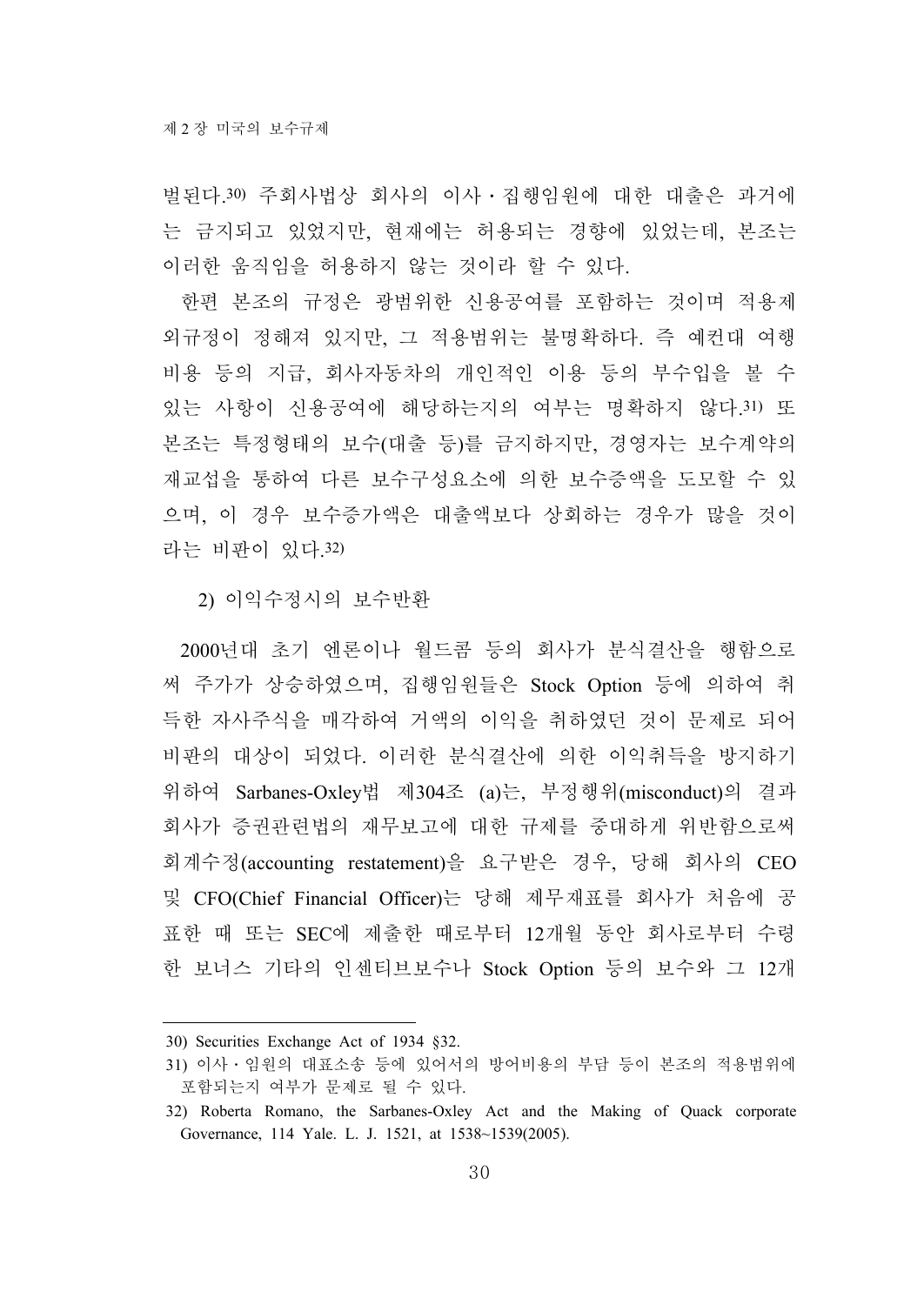월 동안의 회사주식의 매각에 의하여 취득한 이익을 모두 회사에 반 환하여야 한다고 규정한다. 또 동조 (b)에 의하여 SEC는 동조의 적용 제외자를 규칙으로 정할 수 있다.

한편 동조에 대하여, 부정한 행위의 구체적 의미는 무엇인가, 부정 행위는 누구에 의한 것인가, 회계수정이란 무엇을 의미하는가, 어떠한 위반이 중대한 것인가, 반환을 요구할 수 있는 것은 구체적으로는 어 떠한 보수인가, '이익'을 어떻게 결정하는가 하는 점이 명확하지 않다 는 비판이 이루어지고 있다.33) 또한 Sarbanes-Oxley법은 동조의 실현을 위한 규정을 두고 있지 않다. 즉 동조가 SEC에 의하여 집행될 수 있 는가, 동조에서의 반환을 청구하기 위한 소송을 제기하는 권한을 회 사의 이사회가 갖는가 또는 주주에 의한 대표소송이 가능한 것인가가 명확하지 않다고 하는 비판이 있다.

3) 거래정지기간 중의 내부거래금지

엔론파탄시 엔론의 확정형 연금기금의 다수가 자사주식에 투자되었 고 엔론이 파탄하기 직전의 주가하락시에 가입자에 의한 투자선변경이 정지되었기 때문에 자사주식의 처분이 불가능하여 가입자가 손실을 입 은 반면 엔론의 이사나 집행임원은 자식이 보유하고 있던 자사주식을 처분하였던 것이 문제로 되었다. 이에 대하여 Sarbanes-Oxley법 제306 조 (a)는 회사의 이사나 집행임원이 거래정지기간(blackout period) 중에 그 회사의 지분증권을 직접적 또는 간접적으로 매입하고 매각하거나 기타의 방법으로 취득 내지 양도하는 것을 금지한다고 규정한다. 다 만 이사나 집행임원이 그 지분증권을 이사․집행임원으로서의 노무제 공 또는 고용과 관련하여 취득한 경우에 한한다고 규정한다.34) 동조

<sup>33)</sup> 본조를 좁게 해석하여 문제로 된 부정행위에 관하여 이익반환의 대상으로 되는 임원의 개인적인 유책성을 인정하여야 한다고 하는 주장도 있다. John Patrick Kelsh, Section 304 of the Sarbanes-Oxley Act of 2002 : The Case for a Personal Culpability Requirement, 59 Bus. Law. 1005(2004).

<sup>34)</sup> 또 연금계획관리자는 거래정지기간을 가입자․수익자에게 사전에 통지하여야 한다.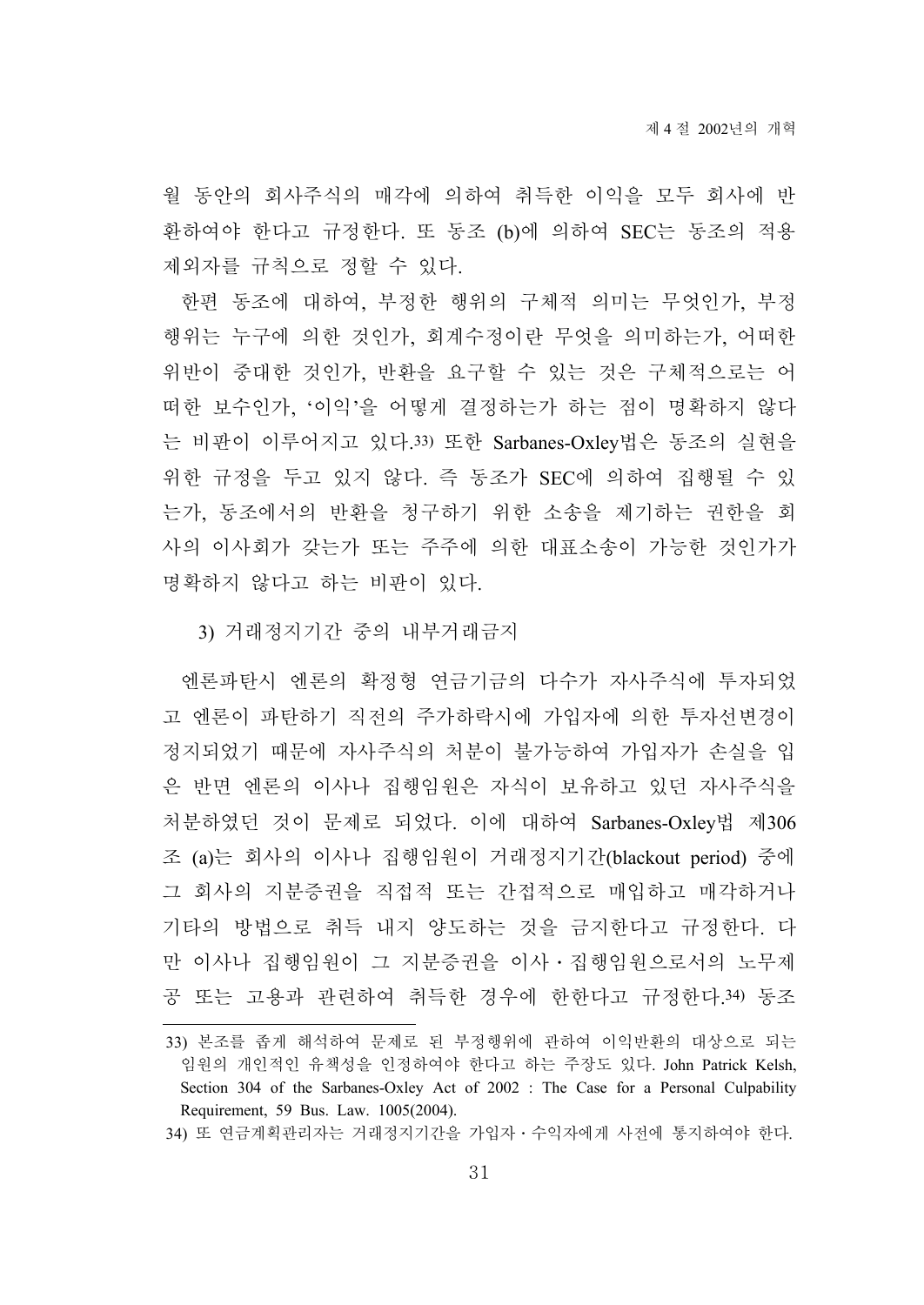(a)(4)에서는 거래정지기간에 대하여, 회사가 운영하는 개인계좌별 확 정형연금가입자의 50%이상이 개인계좌에 포함된 그 회사의 지분증권 을 취득 또는 양도하는 것이 회사나 연금수탁자에 의하여 일시적으로 정지되는 기간으로서, 연이은 3영업일 이상에 걸친다고 정의하고 있 다. 또한 동조에 위반한 거래에 있어서 이사나 집행임원은 그에 의하 여 취득한 이익을 그들의 의사에 관계없이 회사에 의한 반환청구에 따라야 하며, 회사의 지분증권보유자가 회사를 위하여 반환청구를 할 수 있음을 규정하고 있다.35)

또한 동조 (b)에서는 거래정지기간이 정해진 경우 이를 SEC, 이사, 집행임원 및 연금가입자에 대하여 통지할 것을 규정하고 있으며, SEC 는 동조의 적용범위를 명확하게 하고 또 거래정지기간의 예외를 정하 기 위한 규칙을 제정하고 있다.36)

(3) 공시에 의한 규제

Sarbanes-Oxley법은 기업공시의 강화를 도모하기 위한 많은 규정을 두고 있다. 특히 Time Disclosure에 관한 제409조에 의하여 임원보수에 대한 정보공시가 강화되었다. 동조는 추가된 증권거래소법 제13조 제 1항은 SEC에 증권을 등록하고 있는 발행자에 대하여, SEC 규칙에 따 라 발행자의 재무상황 또는 경영상황에 있어서 중요한 변경에 관한 추가적 정보를 즉시(on a rapid and current basis) 공시할 것을 규정하 고 있다. 이에 기초하여 SEC는 2004년에 규칙을 개정하여 임시보고서 의 제출기한을 4영업일로 단축함과 동시에 공시사항을 대폭 확대하였 다.37) 확대된 공시사항 가운데 Form 8-K Item 1.01은 회사의 통상적인

<sup>35)</sup> 회사의 지분증권보유자에 의한 소송제기의 청구로부터 60일을 경과하여도 회사 가 반환을 청구하지 않는 경우 지분증권보유자는 회사를 위하여 소송을 제기할 수 있다. 그러나 반환되어야 할 이익이 실현된 날로부터 2년 이상 그러한 소송이 제기 되지 않은 경우에는 그러하지 않다.

<sup>36)</sup> Regulation BTR - Blackout Trading Restrictions, 17 C.F.R. §245.100~104.

<sup>37)</sup> SEC Release No. 33-8400, March 25, 2004.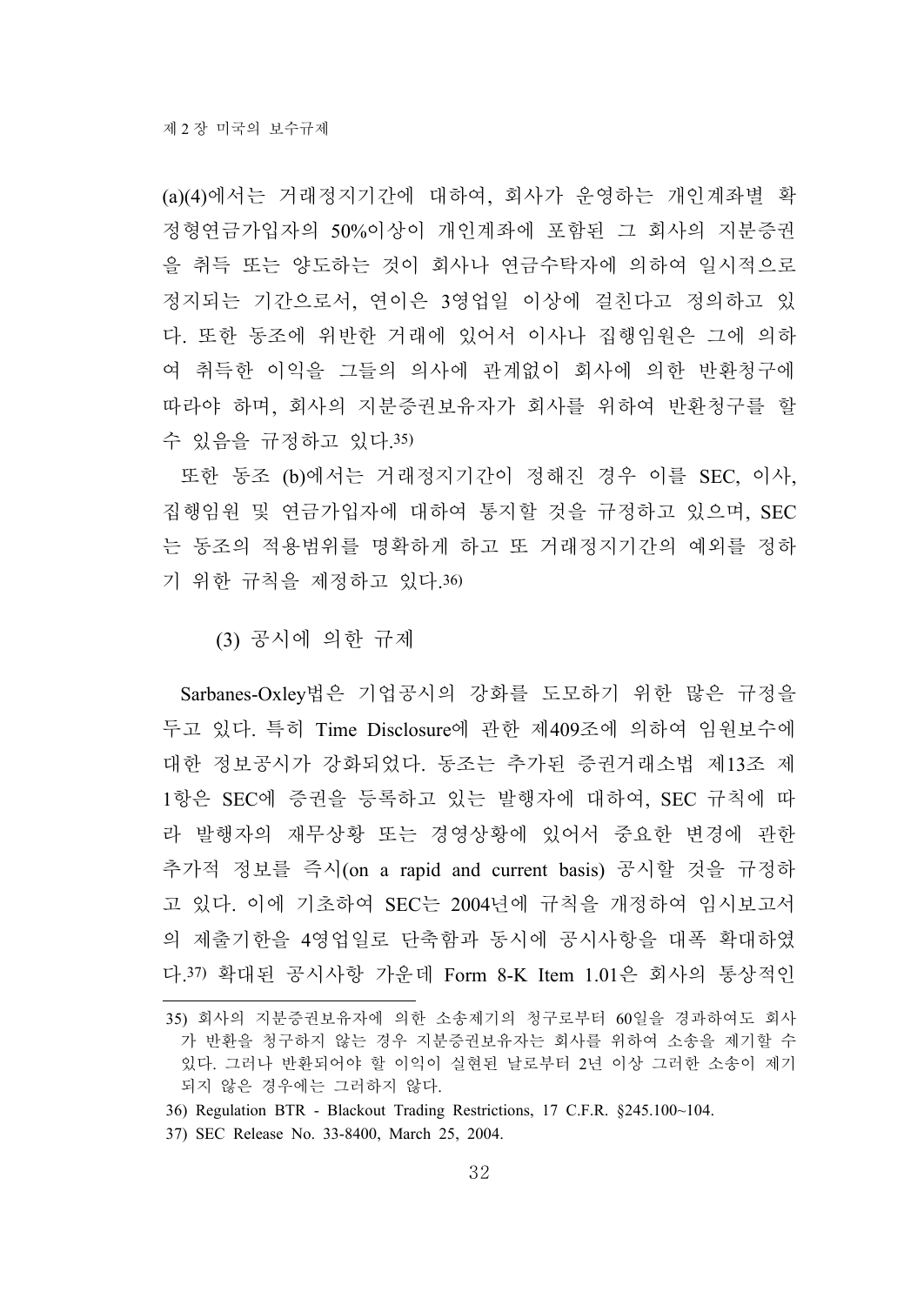사업과정 외에서 체결된 중요한 계약과 그러한 계약의 중요한 변경에 대하여 체결 또는 변경일․당사자․계약조건의 개요 등을 임시보고서 에 공시할 것을 요구하고 있다. 동조에 관한 기재상의 주의에 의하면, Regulation S-K 제601조 제b항 제10호 (ⅲ)(a) 및 (b)에 정한 사항에 관 한 계약은 (c)에 정해진 예외에 해당하지 않는 한 임시보고서에 기재 할 것이 요구되는 중요한 계약에 해당한다. Regulation S-K 제601조 제b항 제10호 (ⅲ)(a) 및 (b)는 회사의 이사 또는 CEO를 포함한 보수 액 상위 5인의 집행임원이 참여하는 보수계약 및 계획(Stock Option, 퇴직보수, 후급보수, 보너스 등을 포함한다)에 대하여 규정하고 있으 며, 동조 (c)는 종업원․임원․이사에게 일반적으로 주어지고 같은 기 준으로 체결되는 보수계약 내지 계획을 적용제외로 규정하고 있다. 또한 Form 8-K 제5.02조는 이사 또는 주요임원의 사임 및 선임에 대 하여 임시보고서에 공시할 것을 요구하고 있다. 임원의 선임에 있어 서는 임원의 이름․지위․회사와의 일정한 거래관계․임용계약의 개 요 등이 공시되어야 한다.38)

이상에서 살펴본 바에 의하면, 예컨대 회사가 새로운 CEO를 선임하 고 보수에 관하여 합의한 경우에는 보수계약의 내용이 계약체결일로부 터 4영업일 이내에 제출되는 임시보고서에 기재되어 공시되게 된다.39)

#### 2. 상장규칙의 개정

Sarbanes-Oxley법 제301조에 의하여 개정된 1934년 증권거래소법 제 10A조(m)40)에 의하여 뉴욕증권거래소와 나스닥은 각각 상장규칙을 개

<sup>38)</sup> SEC. Securities Exchange Act of 1934 Form 8-K Sec.1 Item 5.02.

<sup>39)</sup> Brian R. Cheffins, Randall S. Thomas,supra note, at 270~273.

<sup>40)</sup> 이 규정에 의하여 SEC는 규칙10A-3에서 증권거래소 및 증권업협회가 다음과 같 은 요건을 충족하지 않는 발행회사의 상장을 금지하는 것을 명하여야 한다고 규정 하였다. 그 요건의 개요는 다음과 같다. 1)발행회사의 감사위원회가 등록회계사무 소의 지명․보수․감독에 대하여 직접 책임을 갖고 있어야 할 것, 2)감사위원회의 구성원이 이사이든지 독립한 자일 것, 3)감사위원회가 회계사항․내부통제에 대한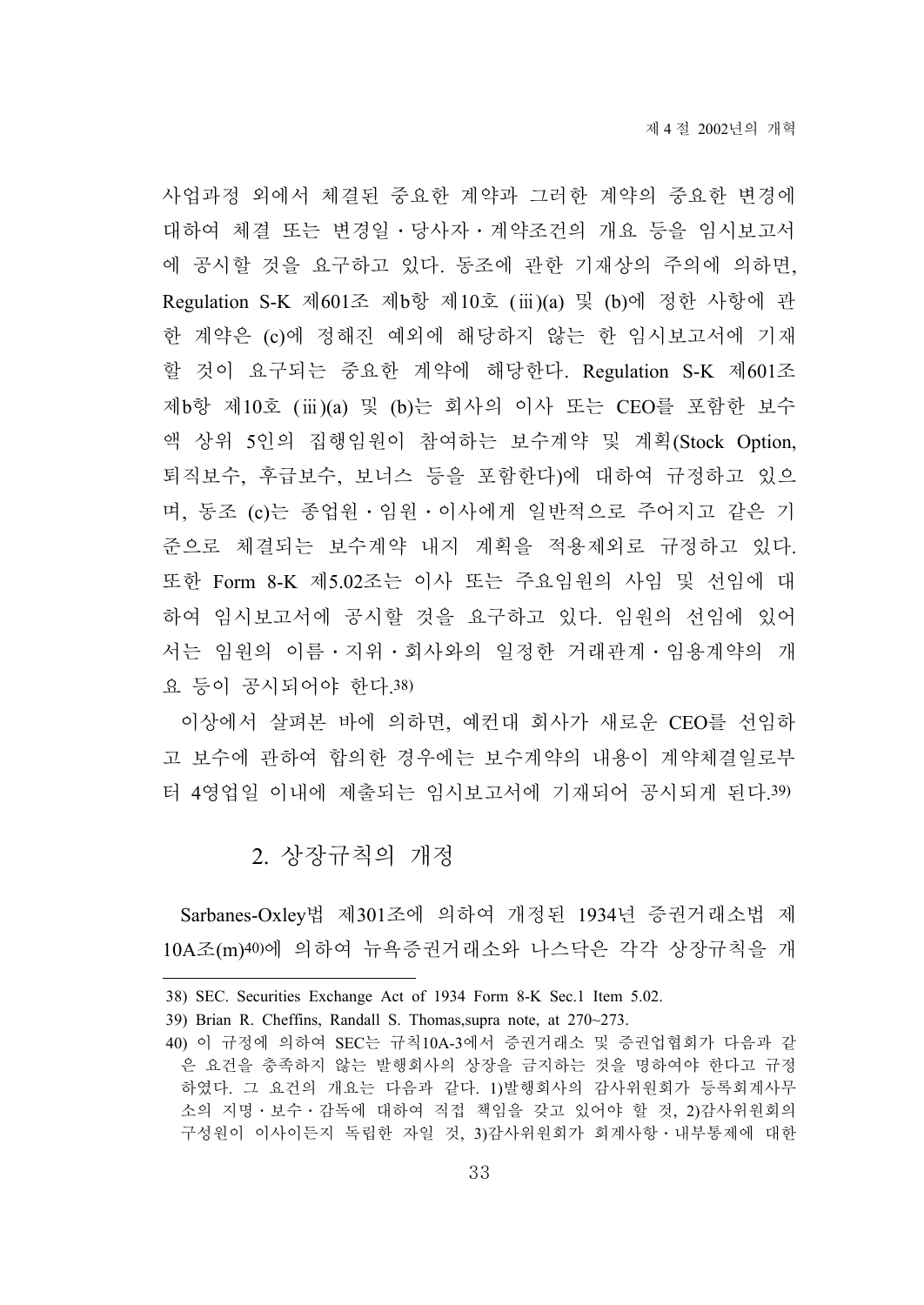정하였다. SEC는 이러한 상장규칙의 개정 가운데 주주에 의한 주식연 계보수의 승인에 관한 규칙을 2003년 6월에, 기타의 것을 동년 11월 에 승인하였다. 상장규칙의 개정은 Sarbanes-Oxley법에 의하여 요구된 감사위원회의 강화 이상의 것을 내용으로 하고 있다.

(1) 뉴욕증권거래소의 상장규칙개정

뉴욕증권거래소 상장규칙 제303A.02조는 이사회의 감독기능을 강화 하고 이익충돌에 의하여 회사가 손해를 입을 가능성을 낮추기 위하여, 상장회사의 이사회에 대하여 과반수의 독립이사(independent director)를 선임할 것을 규정하고 있다. 또 이사회가 특정이사가 회사와 직․간 접적으로 중요한 관계를 갖고 있지 않다는 결의를 하지 않는 한, 그 이사는 독립이사라고 할 수 없다. 또한 회사는 어떤 이사가 독립이사 인가를 결정하고 그 결정근거를 제시하여야 한다. 한편 상장규칙은 독립이사로 평가할 수 없는 자를 열거하여 독립성의 요건을 보다 엄 격하게 규정하고 있다.41) 또 경영에 관여하지 않는 이사가 경영자에

불만에 대응하는 절차 및 이러한 사항에 대한 종업원에 의한 내부고발절차를 정할 것, 4)감사위원회가 독립한 조언자(법률고문 등)를 고용할 권한을 갖을 것, 5)감사 위원회가 등록회계사무소와 조언자의 보수를 지급하기 위한 예산을 결정할 권한을 갖을 것.

<sup>41)</sup> NYSE Manual §303 A. 02 (b). 독립한 이사라고 평가할 수 없는 자는 다음과 같 다. 1)현재 당해 상장회사의 종업원이든지, 최근 3년내에 종업원이었던 자 및 가족 이 당해 상장회사의 집행임원이든지 최근 3년내에 집행임원이었던 자. 2) 최근 3년 내의 12개월간 당해 상장회사로부터 10만달러이상을 수령한 자 또는 가족이 같은 금액을 수령한 자. 3)당해 상장회사의 내부감사인 또는 외부감사인인 감사법인의 현재의 Partner인 자 또는 가족이 그러한 Partner인 자, 현재 그러한 감사법인의 종 업원인 자, 가족이 현재 그러한 감사법인의 종업원이며 또 당해 법인의 감사․확 인․세법준수업무에 관여하는 자, 본인 또는 가족이 최근 3년내에 그러한 감사법인 의 Partner 또는 종업원이었고 그 당시 당해 상장회사의 감사를 하였으나 현재는 그러한 지위에 있지 않은 자. 4)본인 또는 가족이 현재 또는 최근 3년내에 다른 회 사의 집행임원으로 고용되고 또 당해 상장회사의 현재의 집행임원 중 특정인이 그 러한 같은 회사의 보수위원회의 구성원이었던 경우. 5)최근 3영업연도내의 특정 시 점에 당해 상장회사에 대하여 재산이나 서비스에 대한 지급을 한 회사 또는 당해 상장회사로부터 재산 또는 서비스에 대한 지급은 받은 회사에 있어서, 현재의 종업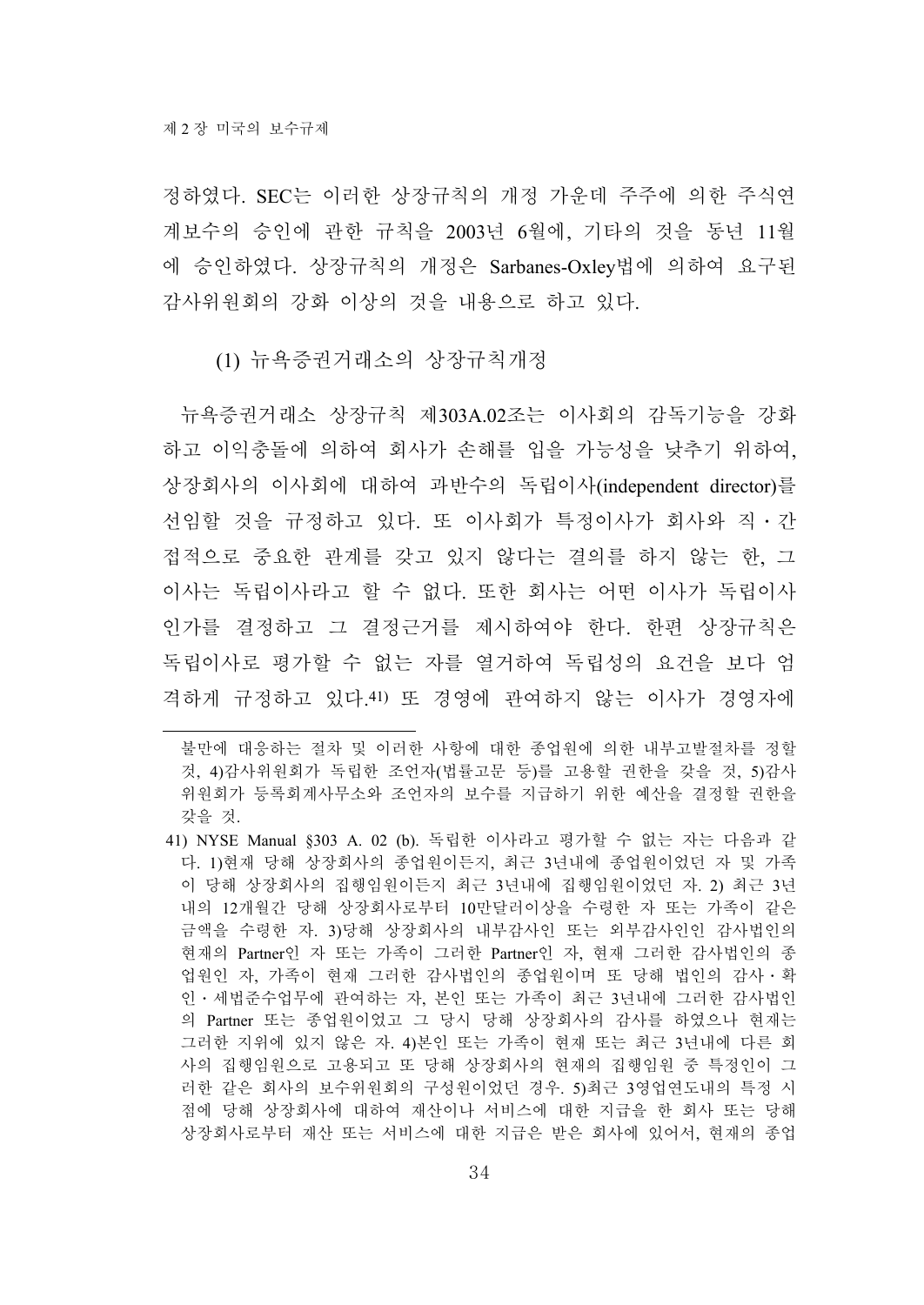대하여 효과적인 감독을 할 수 있도록 경영에 관여하지 않는 이사들 만의 회의를 정기적으로 하여야 한다고 규정하고 있다.

개정된 상장규칙 제303A.04~07조에 의하면 상장회사는 감사위원회, 지명․지배구조위원회 및 보수위원회를 설치하여야 하며, 이들 위원 회는 독립이사만으로 구성되어야 한다고 규정하고 있다. 보수위원회 는 서면의 위원회규칙에 의하여 위원회의 목적과 책임 및 위원회의 직무에 대한 연간업적평가에 대하여 정하여야 한다. 또한 위원회가 부담하여야 할 최소한의 책임을 다음과 같이 규정하고 있다.42) ① CEO의 보수와 관련한 회사의 목표 및 목적(goals and objectives)에 대 하여 심사하고 승인하여야 하며, 또 그러한 목표 및 목적에 비추어 CEO의 업적을 평가하여야 하고 이 평가에 기초하여 (이사회의 지시 에 따른) 보수위원회로서 또는 다른 독립이사와 공동으로 CEO의 보 수수준을 승인할 것. ② CEO 이외의 집행임원의 보수에 관련하여 이 사회에 대해 권고를 하고 인센티브보수와 주식연계보수에 대해서는 이사회의 승인을 얻을 것. ③ SEC로부터 제출을 요구받은 위임장설명 서․연차보고서의 일부로서 보수위원회보고서를 작성하여야 한다.

또한 개정된 상장규칙의 주석에서는 보수위원회에서의 보수결정에 대하여 다음과 같이 규정하고 있다. 즉 CEO의 보수 가운데 장기인센 티브를 부여하는 요소를 결정할 때 보수위원회는 회사의 업적과 관련 한 주주이익, 비교대상인 회사에서 CEO에게 부여하는 동일한 인센티 브보수의 가치, 과거에 CEO에게 부여된 보수를 고려하여야 한다. 또 이사․CEO 또는 집행임원보수의 평가에 보수에 관한 자문을 받는 경 우, 보수위원회규칙에 의하여 자문회사의 선임․해임․대가 등의 조건 을 결정할 수 있는 권한을 보수위원회에 대해서만 부여하여야 한다.

원인 자 또는 가족이 그러한 회사의 현재의 집행임원인 자.

<sup>42)</sup> NYSE Manual §303 A. 05 (b). 구성원의 자격, 구성원의 임명과 해임, 위원회의 구조와 운영, 위원회로부터 이사회에의 보고에 대해서도 Corporate Governance의 일 부로서 정함을 두고 공시하여야 한다고 규정하고 있다.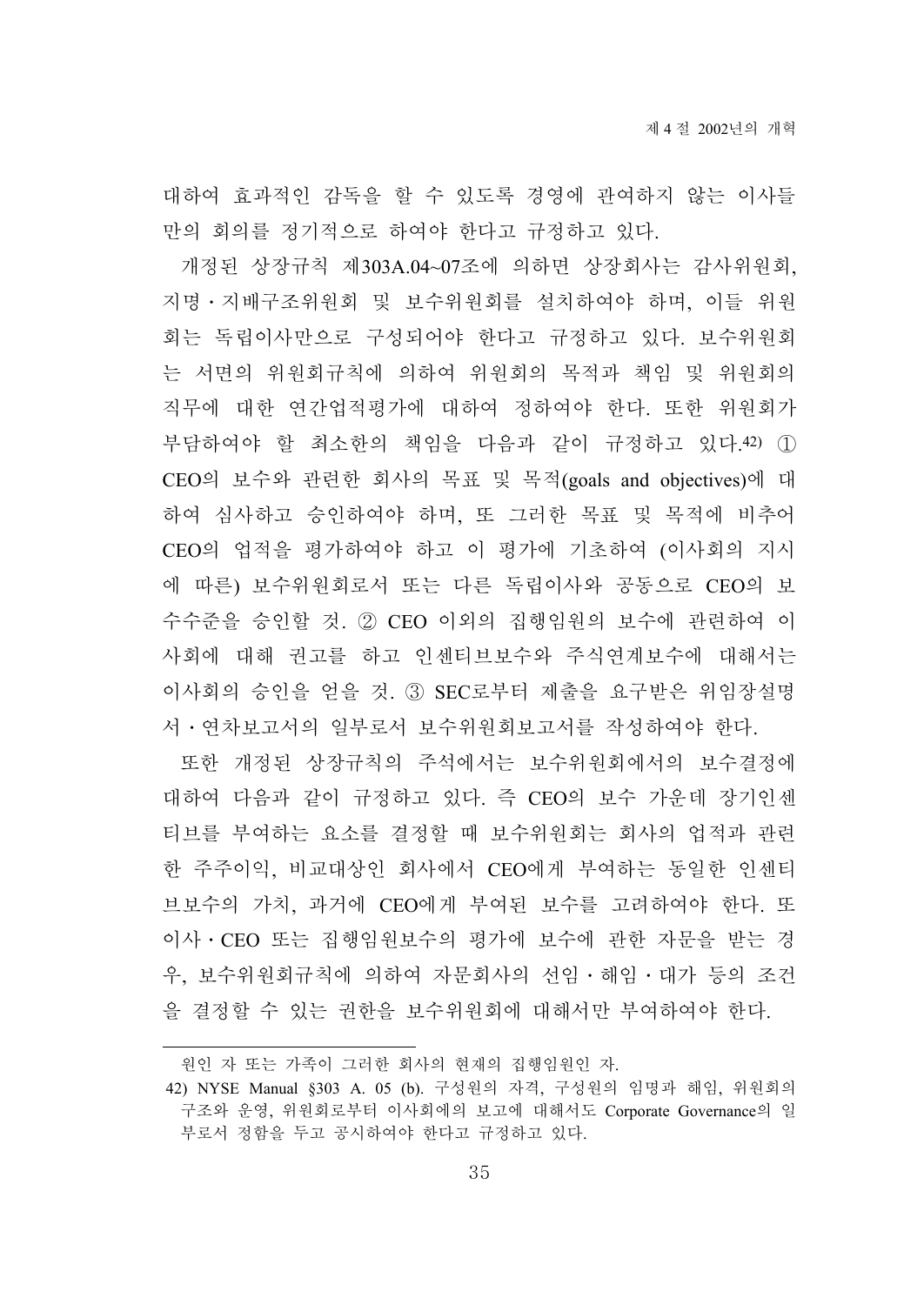한편 뉴욕증권거래소는 과거부터 상장규칙에 의하여 일정한 주식연 계보수에 대해서는 주주로부터의 승인을 요구하였는데, 개정된 상장규 칙은 과거보다 주주의 승인을 요하지 않는 범위를 좁게 하고 있다. 즉 주주에 대하여 일정한 경우를 제외하고는43) 대부분의 주식연계보수계 획과 그 중요한 개정에 대하여 결의를 할 기회가 주어져야 한다.44) 그 이유는 CEO 등에게 주식연계보수를 의한 주식이 부여됨으로써 주주가 보유하는 주식가치의 잠재적인 희석화를 방지하기 위해서라고 한다.

(2) 나스닥의 상장규칙개정

나스닥은 뉴욕증권거래소와 마찬가지로 상장회사의 이사회에 대하 여 과반수의 독립이사로 구성되어야 한다고 규정한다. 또 상장회사는 이사회가 독립이사라고 결정한 이사에 대한 공시를 하여야 한다. 이 규칙의 목적은 뉴욕증권거래소의 경우와 같이 감독의 강화와 이익충 돌의 방지에 있다고 할 수 있다. 독립이사란 상장회사 또는 그 자회 사의 임원이나 종업원이 아니며 또 상장회사 이사회에 의하여 이사의 직무를 수행함에 있어서 독립한 판단을 하는데 장애가 되는 관계를 갖지 않는 자를 말한다. 이에 더하여 독립이사라고 평가할 수 없는 자가 열거되고 있으며, 독립성의 요건을 더욱 엄격하게 되어 있다.45)

45) NASDAQ Rule 4200 (15).

<sup>43)</sup> NYSE Mannual §303 A. 08. 예외로서 예를 들면 합병․매수시의 미행사 Option의 전환 등이나 내국세입법전 제401조a항을 충족하는 계획이나 고용을 권유하기 위한 Option 등의 부여가 정해져 있다.

<sup>44)</sup> NYSE Manual §303 A. 08. 자세한 정의는 다음과 정하고 있다. '주식연계형보 수'(equity보수)계획이란 종업원․이사 기타의 노무제공자에 대하여 당해 노무의 보 수로서, 지분증권의 인도에 대하여 정한 계획 기타의 합의라고 정의한다. 다만 주 주가 일반적으로 이용할 수 있는 게획 및 종업원이나 이사가 시장가격으로서의 주 식매입을 선택할 수 있다고 하는 계획은 포함되지 않는다. 또한 '중요한 개정'이란 다음의 사항을 포함한다. 1)계획에 의하여 부여된 주식수의 중요한 증가. 2)계획 아 래 부여된 보수종류의 확대. 3)계획에의 참가자격을 갖는 종업원․이사 등의 확대. 4)계획기간의 중요한 연장. 5)계획 아래에서의 행사가격결정방법의 중요한 변경. 6) 행사가격개정을 금지하는 규정의 삭제 또는 제한.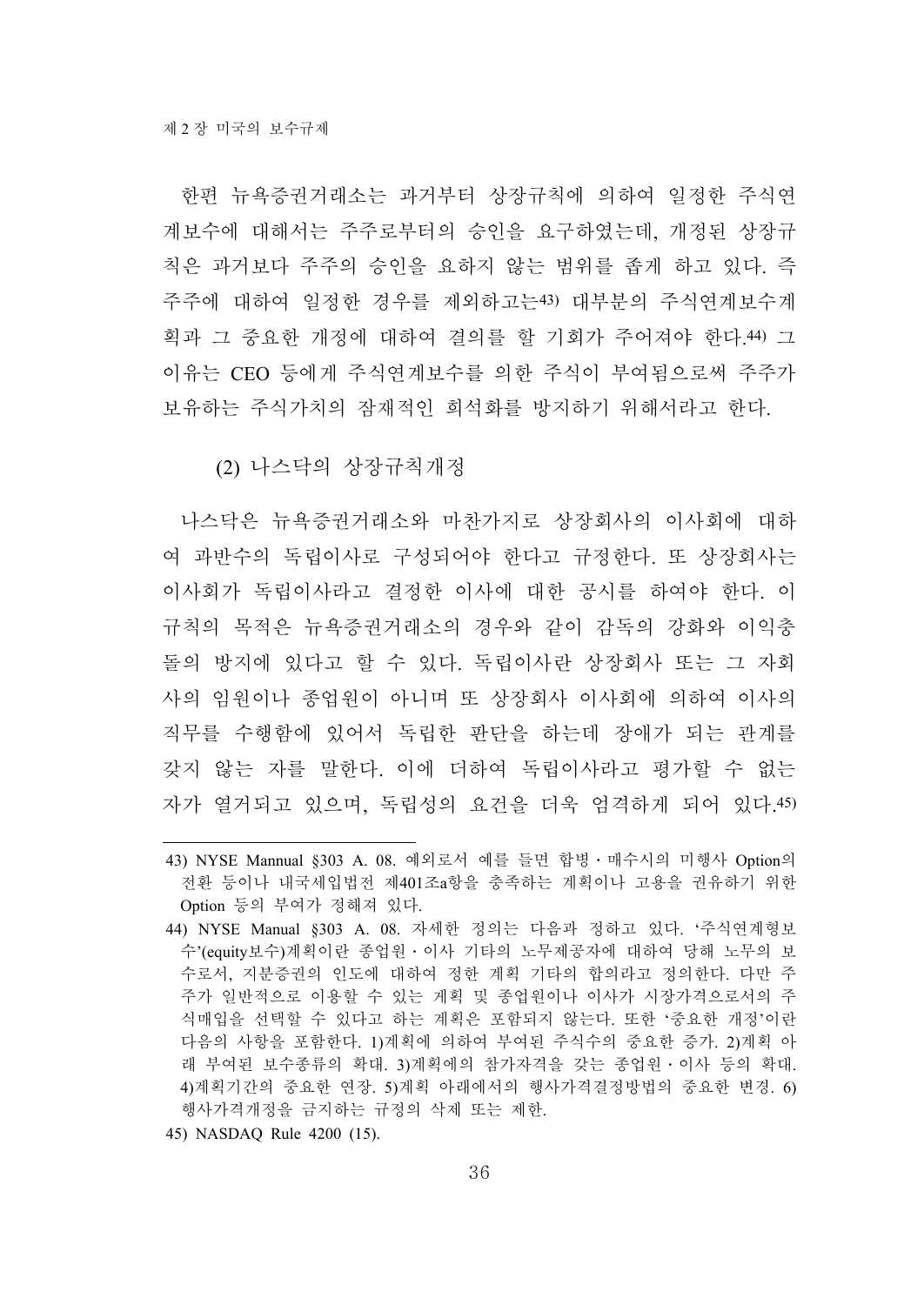경영에 관여하지 않는 이사들만의 정기적인 회의를 하여야 하는 점도 뉴욕증권거래소와 마찬가지이다.46)

또한 상장회사는 독립이사만으로 구성된 감사위원회를 두고 있어야 하는 외에47), 이사후보자의 선정과 집행임원보수의 결정이 독립이사에 의하여 이루어져야 한다고 규정하고 있다. 집행임원의 보수에 대하여 구체적으로 보면, CEO 및 다른 집행임원의 보수결정 또는 이사회에 대한 권고는 독립이사의 다수결 또는 독립이사만으로 구성된 보수위원 회에서 이루어져야 한다.48) 보수위원회가 3인 이상으로 구성되는 경우 독립이사의 정의에는 해당하지 않지만, 현재 본인이나 가족구성원이 당해 상장회사의 임원이나 종업원이 아닌 자를 1인만 보수위원회위원 으로 임명할 수 있다. 다만 이러한 경우는 매우 예외적이고 한정된 상 황에서만 인정되며, 또 이사회는 그러한 자의 보수위원회위원으로서의 임명이 회사 및 주주의 최선의 이익을 위한 것이라고 하는 것에 대한 결의를 하여야 하며, 그 위원과 회사의 관계 및 그 결정이유가 공시되 어야 한다.49) 한편 서면의 위원회규칙의 작성이나 그 내용에 대해서는 특히 정해진 규칙이 없다.50) 이상과 같은 규칙에 의하여 임원보수결정 에 대한 독립이사의 감독을 확보하면서, 각 상장회사가 적절한 이사회 구성을 유연하게 선택할 수 있도록 하고 있다.51)

한편 나스닥은 과거부터 상장규칙에 의하여 일정한 주식연계보수에 대해서는 주주의 승인을 요구하여 왔는데, 개정된 상장규칙은 과거보 다 주주승인을 요하는 범위를 넓게 규정하고 있다. 즉 상장회사는 일

51) NASDAQ Rule IM-4350-4.

<sup>46)</sup> NASDAQ Rule 4350 (c)(2).

<sup>47)</sup> NASDAQ Rule 4350 (d)(2)(A).

<sup>48)</sup> NASDAQ Rule 4350 (c)(3)(A)(B). 이사후보자의 지명 또는 이사회에의 권고에 대 해서도 마찬가지이다.

<sup>49)</sup> NASDAQ Rule 4350 (c)(3)(C). 동일한 예외는 감사위원회․지명위원회에 대해서 도 정해져 있다.

<sup>50)</sup> 감사위원회에 대해서는 그러한 규칙이 정해져 있다. NASDAQ Rule 4350 (d)(1).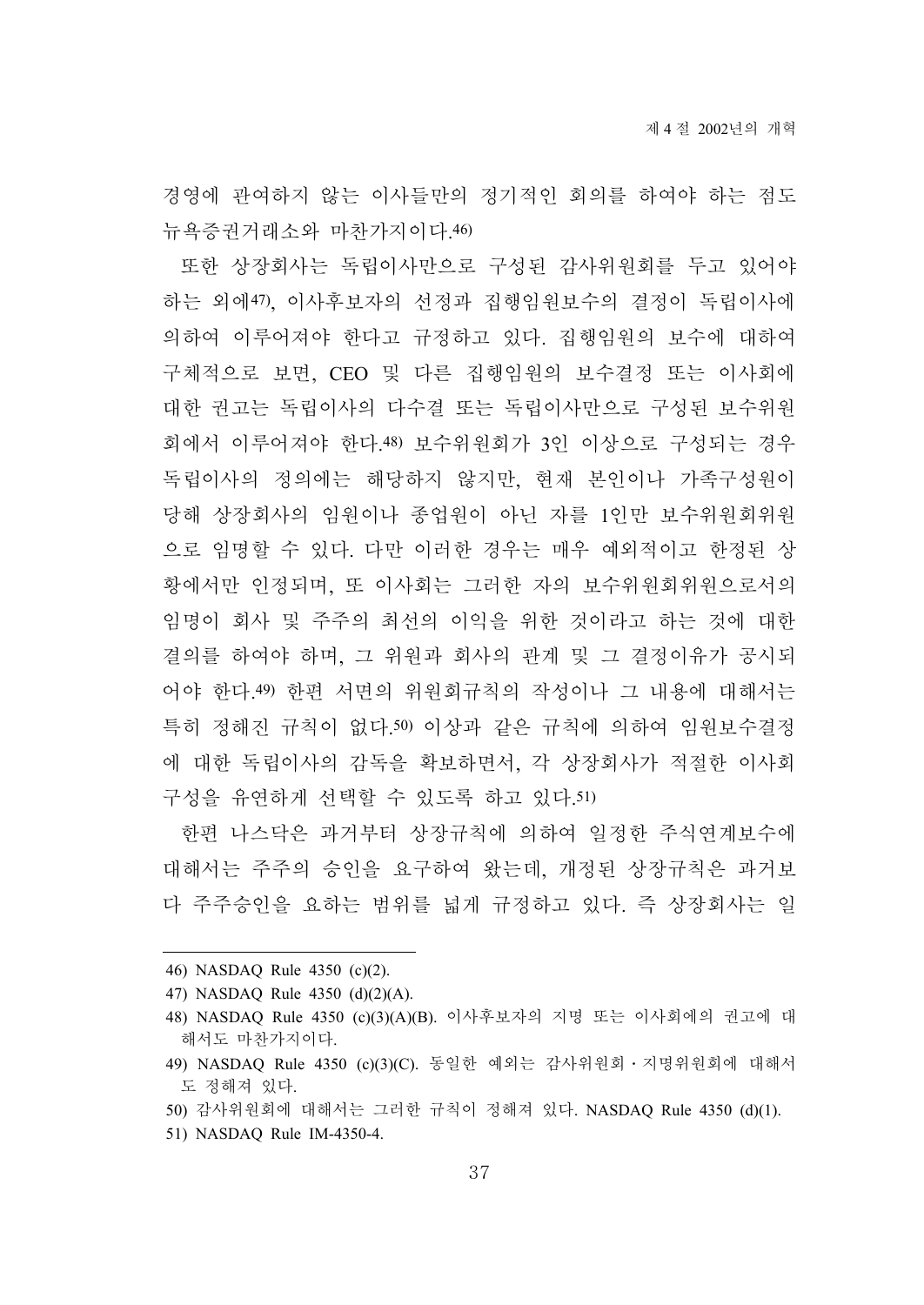정한 예외를 제외하고52) 주식연계보수계약의 체결과 중요한 개정에 대하여 주주의 승인을 필요로 한다고 규정한다.53) 그 이유는 뉴욕증 권거래소와 마찬가지로 주주가 보유하는 주식가치의 잠재적인 희석화 에 대하여 주주가 발언할 기회를 확보하기 위해서라고 할 수 있다.54) 이상에서 설명한 규칙 외에 나스닥의 개정된 상장규칙의 특징으로, 관련당사자거래에 대한 승인이 요구되는 점을 들 수 있다. 즉 상장회 사는 잠재적인 이익충돌관계를 갖는 모든 관련당사자거래를 계속적으 로 적절하게 심사하여야 하며, 그러한 거래는 회사의 감사위원회 또 는 독립된 이사회 하부기관에 의하여 승인되어야 한다. 관련당사자거 래란, SEC Regulation S-K 제404조에 따라 공시가 요구되는 거래를 의 미한다.55)

(3) 양 규칙의 비교

뉴욕증권거래소와 나스닥의 상장규칙개정은 기본적으로 동일한 입 장을 취하고 있다. 즉 주식연계보수에 주주의 승인을 요구하며, 독립 이사의 요건을 엄격하게 규정하고 있으며, 독립이사 및 감사위원회의 기능을 강화하고 있다.

한편 나스닥의 상장규칙은 집행임원보수의 결정과 이사의 지명에 대하여 보수위원회 및 지명위원회의 설치 이외의 준수방법을 인정하 고 있는 점, 보수위원회규칙이나 지배구조지침의 작성을 명시적으로 요구하고 있지 않은 점에서 뉴욕증권거래소보다 유연한 입장을 취하

- 53) NASDAQ Rule 4350 (i)(1)(A) and IM-4350-5.
- 54) NASDAQ Rule IM-4350-5.

<sup>52)</sup> 예외로서, 예를 들면 회사의 증권보유자에게 일반적으로 같은 조건으로 발행되는 warrant등이나 매수 · 합병에 관련한 계획 · 계약 외에 고용을 권유하기 위한 Optio 등의 부여가 정해져 있다. NASDAQ Rule 4350(i)(1)(A)(i)~(ⅳ) and IM-4350-5.

<sup>55)</sup> NASDAQ Rule 4350 (h). Regulatin S-K Item 404에서는 회사와 이사, 집행임원, 이 사후보자, 의결권증권의 5%이상의 보유자, 그러한 자의 가족과의 거래나 기타 다 양한 거래에 대하여 공시가 요구되고 있다.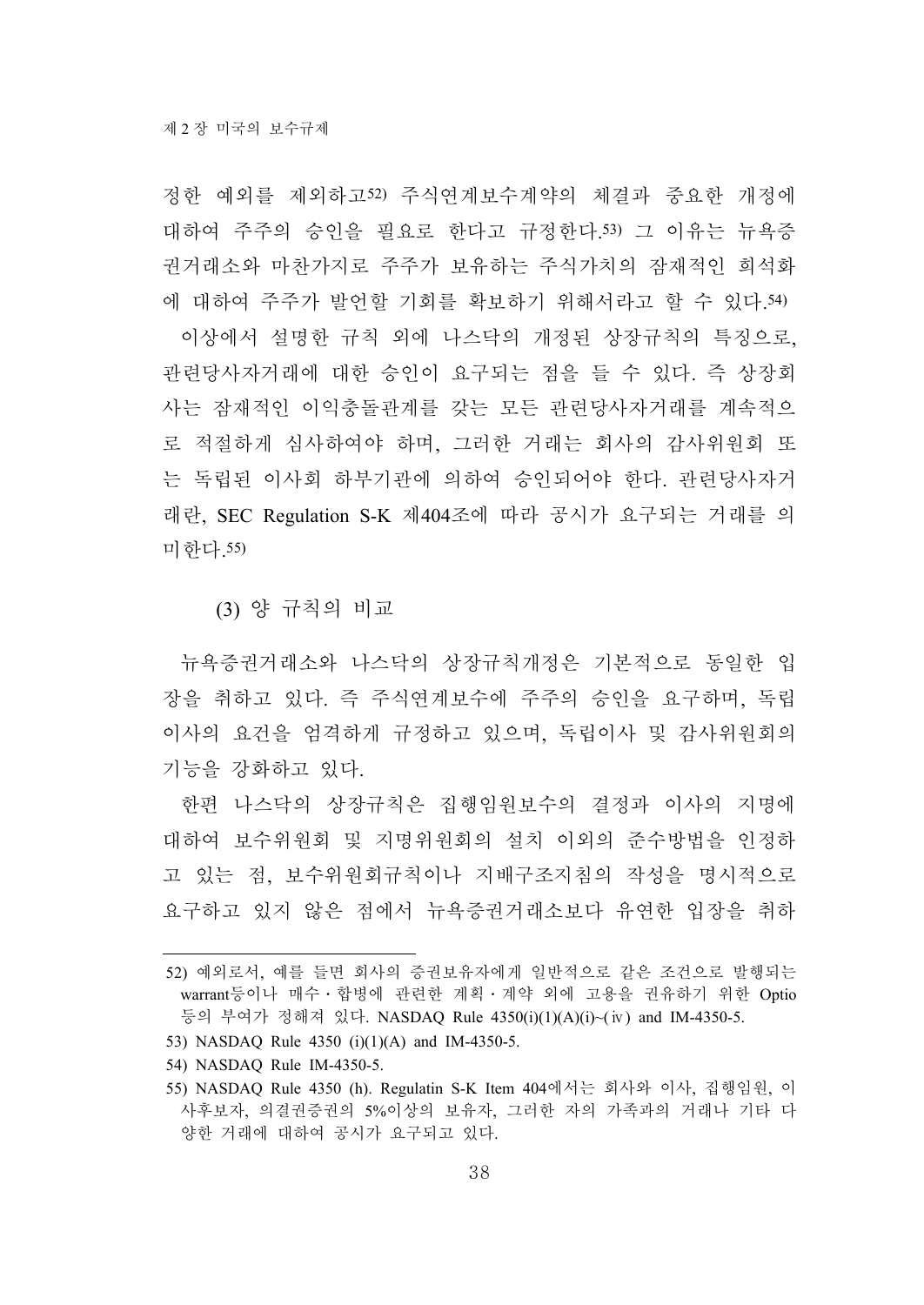고 있다. 다른 한편 관련당사자거래의 승인을 요구하는 점에서는 나 스닥의 상장규칙이 보다 엄격한 입장을 취하고 있다.

#### 3. 모범관행에 의한 제안

2000년대 초기의 기업불상사와 그에 따른 법적 개혁에 이어 몇몇 단체가 지배구조에 관한 모범관행(Best Practice)의 제안을 하고 있다. 다음에서는 The Conference Board, Business Roundtable 및 전미이사협 회(National Association of Corporate Directors)에 의한 임원보수에 관한 제안의 내용을 몇가지 공통되는 항목별로 살펴본다.56)

(1) 임원보수결정의 기능 및 목적

집행임원에게 업적연동형보수에 의하여 회사의 장기적 이익을 도모 하도록 하는 인센티브를 부여하여야 한다. 2000년대 초기의 기업불상 사에 있어서 집행임원 등이 Stock Option에 의한 이익을 얻기 위하여 단기적인 주가끌어올리기가 문제로 된 것에 대응하여, 회사의 이익은 '장기적 이익'이어야 하는 점이 강조되고 집행임원은 자사주식을 일정 한 기간 보유하여야 한다고 제안하고 있다.57)

(2) 보수위원회의 역할 및 독립성

임원보수결정에 대해서는 독립이사로 구성된 보수위원회에 권한이 있으며, 이사회로부터 보수위원회에 어떠한 권한을 위임할 것인가는

<sup>56)</sup> The Conference Board Commission on Public Trust and Private Enterprise, Finding and Recommendations Part 1 : Executive Compensation(Sep 17, 2002)(이하, CB) ; Business Roundtable, Executive Compensation : Principles and Commentary(Nov, 2003))(이하, BR) ; Report of the NACD Blue Ribbon Commission on Executive Compensation and the Role of the Compensation Committee(2003)(이하, NACD).

<sup>57)</sup> 또 집행임원에 의한 자사주식의 거래에 대한 문제에 대처하기 위하여 사전에 설 정된 주식거래계획의 채용을 검토하여야 한다고 규정한다. CB, supra note, Principle IV and Specific Best Practice Suggestions.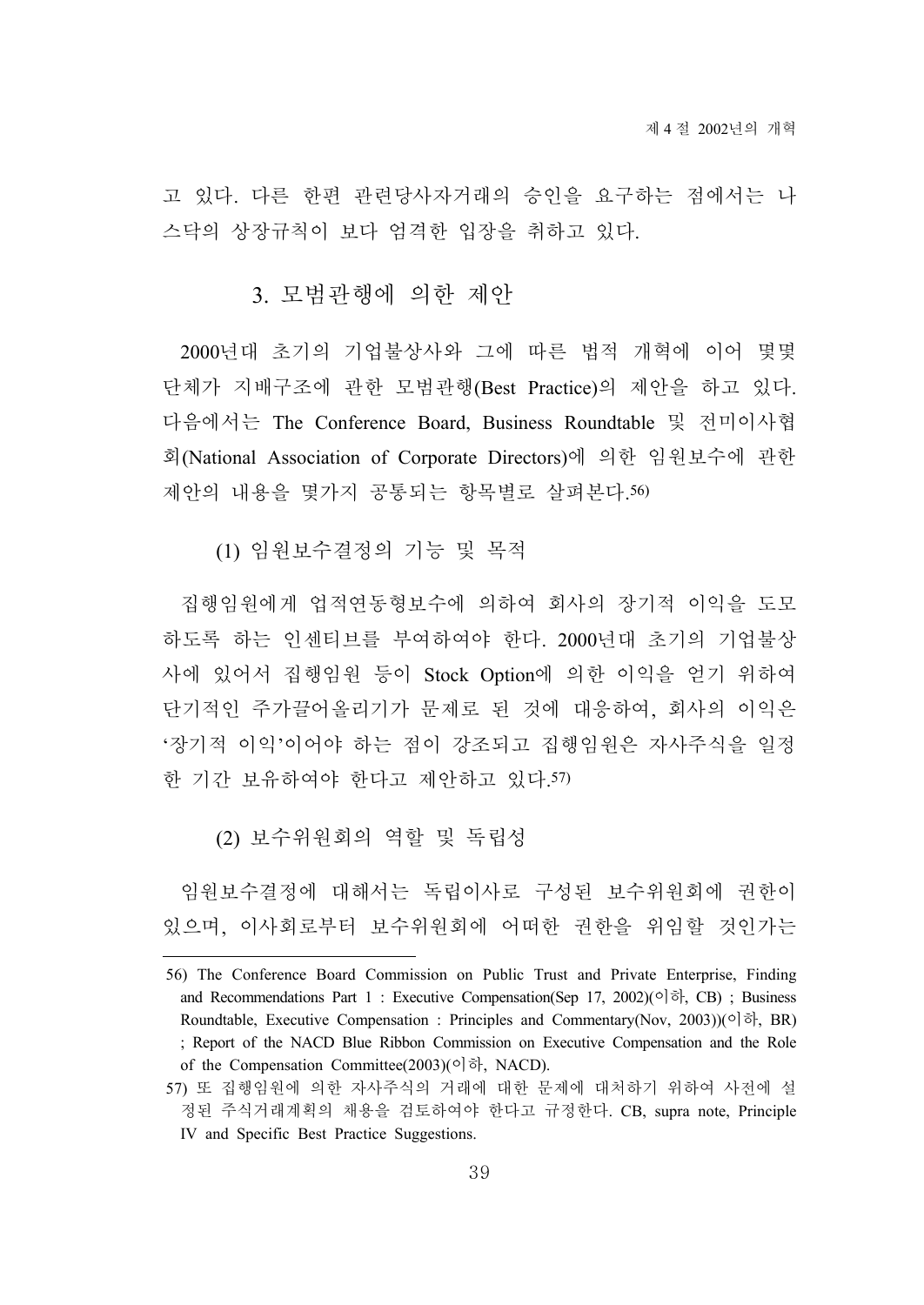각 회사에서 재량으로 정할 수 있지만, 그 권한을 서면의 규칙으로 정하여야 한다. 최소한의 권한으로 회사의 보수구조․정책․계획 전 체의 감독, 집행임원의 업적목표의 달성과 업적달성과정에 대한 평가, CEO보수의 결정 또는 이사회에 대한 권고를 열거하고 있다. 또 보수 위원회는 독립한 외부자문을 고용할 권한을 갖아야 한다고 하고 있 다. 한편 보수위원회는 임원보수에 대한 조사나 통계를 지나치게 신 뢰하는 것을 피하여야 한다고 한다. 그러한 통계에 의하거나 당해 회 사의 과거의 보수실태 및 보수수준에 의하여 보수를 결정하면 지나치 게 과다한 보수가 주어질 가능성이 있기 때문이다.58)

한편 임원보수결정에 있어서 보수위원회는 다양한 상황을 전제로 하여 보수계약에 의하여 집행임원에게 부여되는 모든 편익과 회사가 부담하는 모든 비용을 고려하여 결정하여야 한다.59) 특히 앞서의 1996년의 Disney사건을 염두에 두고, 임원의 종임에 의하여 부여되는 퇴직금 등의 편익에 주의하여야 한다고 한다.

(3) 업적연동형보수

이사회 및 보수위원회는 업적연동형보수를 위한 목표를 설정하고 있어야 하며, 이러한 목표를 설정하는데 있어서 주가 뿐 아니라 자본 cost, 주주자본이익율(return on equity), 경제적 부가가치, 품질지표, 환 경지표 등 다양한 양적․질적 지표가 고려되어야 한다. 또한 최근의 업적연동형보수에 대한 비판에 대응하여, 업적연동형보수는 회사 전 체의 업적 뿐 아니라 개인의 업적을 반영하여야 하며, 경제 전체 또 는 산업 전체의 흐름이 회사업적에 가져오는 영향 등의 외부요인도 고려하여야 한다고 한다. 또 업적목표의 달성을 업적연동형보수의 부 여나 권리확정의 조건으로 하여 임원보수의 하향위험의 요소를 고려

<sup>58)</sup> CB, supra note, Principle I. ; BR, supra note, Principles 2.

<sup>59)</sup> BR, supra note, Principle 3 ; NACD, supra note, at 28.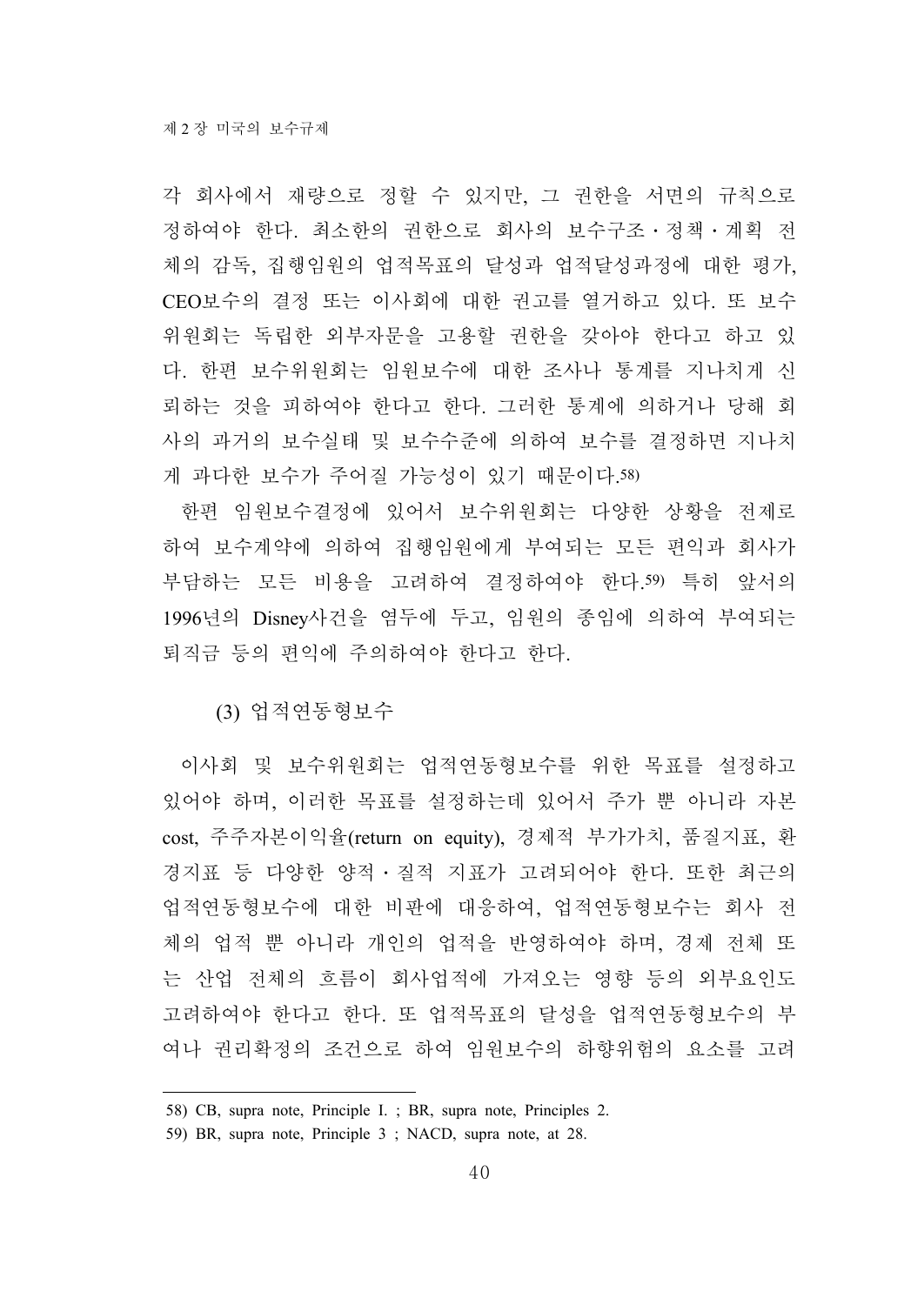하여야 할 뿐 아니라 업적목표를 임의로 수정해서는 안되며, 만일 집 행임원의 부정행위로 회사에 현저한 손해를 가져온 경우 그 보수의 반환 등이 제안되었다. 또한 주식연계보수에 대해서는 주주의 승인을 얻어야 함이 제안되었다.60)

(4) 보수의 공시

임원보수에 대한 공시는 주주가 이해하기 쉬운 형태로 이루어져야 하며, 또한 회사의 공시자료에서는 다음의 사항이 공시되어야 한다고 제안되고 있다.61) 즉 ① 임원보수결정과정에 관한 정보(이사회․보수 위원회가 고려한 모든 요인), ② 임원보수가 회사나 주주에게 가져오 는 경제적 영향(주식연계보수에 의한 주식가치 희석화의 비용, 희석화 이후의 1주당 이익, 장래의 주주가치 가운데 주식연계보수에 의하여 집행임원․종업원에게 주어지는 부분), ③ 집행임원이 직․간접적으로 보유하고 있는 자사주식을 처분할 의사의 사전공표, ④ 집행임원의 임용계약.

4. 회계기준의 개정

(1) 종래의 회계기준

회계기준과 관련하여 과거 재무보고에 있어서 Stock Option을 비용계 상할 것인가 여부는 회사의 재량에 맡겨져 있었다. 즉 1995년에 작성 된 재무회계기준심의회(Financial Accounting Standards Board ; FASB) 기준서 제123호는 Stock Option에 대하여 옵션부여일의 공정한 가치에 기초하여 비용계상하는 것이 바람직하다고 하는 한편 1972년에 작성 된 회계원칙심의회(Accounting Principles Board : APB) 의견서 제25호

<sup>60)</sup> CB, supra note. Principle III, VI.

<sup>61)</sup> CB, supra note, Principle VII ; BR, supra note, Principle 6 ; NACD, supra note at 12.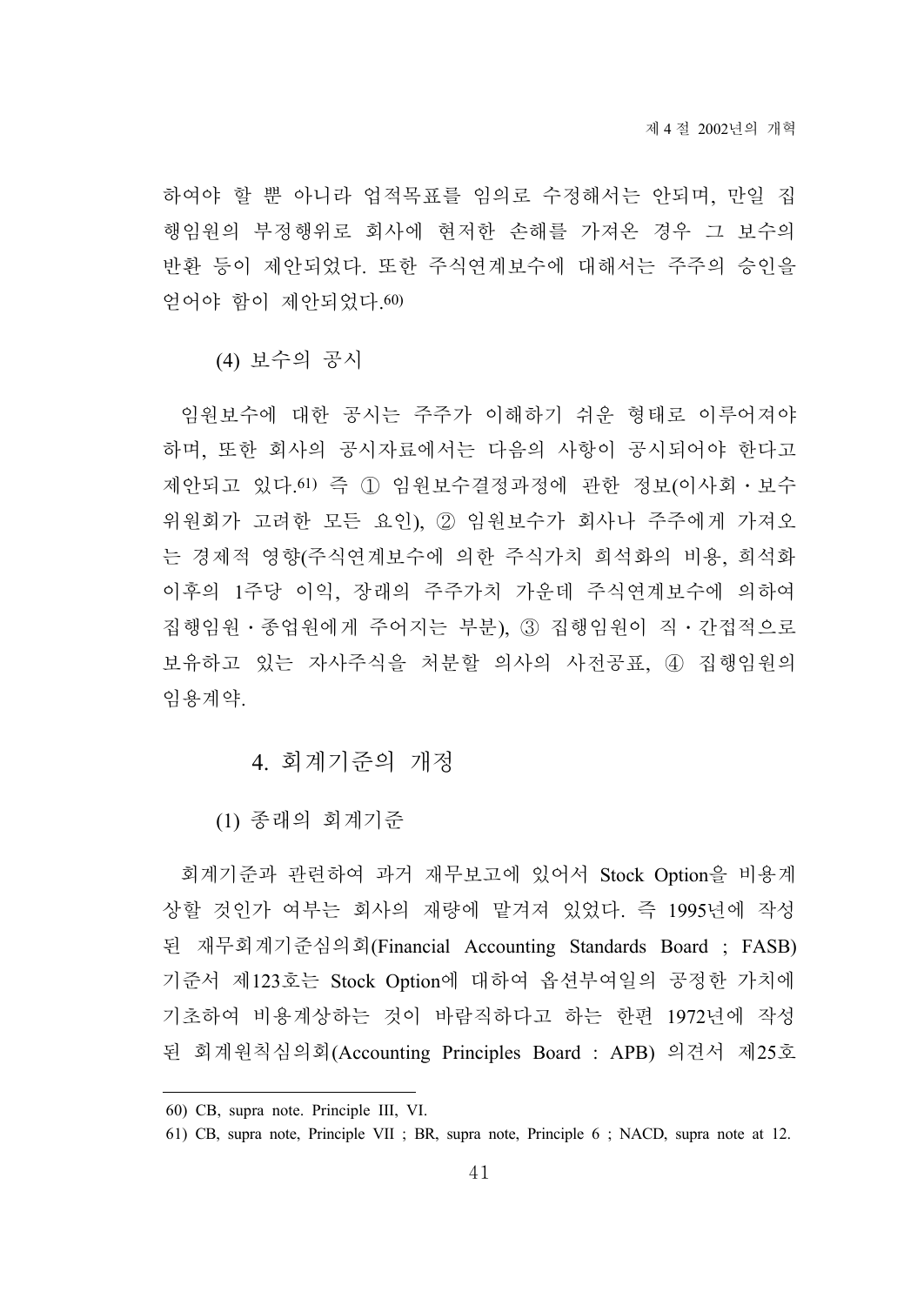에 따른 회계처리를 허용하고 있었는데62), APB의견서 제25호는 행사 가격이 처음부터 확정되어 있는 Stock Option에 대해서는 옵션부여일 의 시가와 옵션행사가격의 차액을 비용계상하도록 하고 있었다.63) 따 라서 그러한 Stock Option에 있어서 행사가격이 부여일의 시가보다 높 게 정해졌다면 비용계상의 필요는 없었으나, 다른 한편 행사가격이 변동하는 Stock Option에 대해서는 비용을 계상할 필요가 있었다.

많은 기업은 FASB기준서 제123호가 작성된 후에도 APB의견서 제 25호에 따른 회계처리를 하여 왔으며, 대부분의 경우 Stock Option의 행사가격은 부여일의 시가와 같게 정하여 지고 그 결과 Stock Option 의 비용계상은 이루어지지 않았었다.

(2) 회계기준에 관한 개정

2000년대 초기의 기업불상사를 계기로 재무보고의 결함이 명확해지 자 Stock Option의 비용계상을 요구하는 주장이 강하게 나타났다. 즉 Stock Option의 비용계상을 하지 않는 것은 보고되어야 할 회사업적의 중요한 측면을 불명확하게 하며 재무보고의 투명성을 훼손시키는 것이 라고 주장하였다. 이러한 주장에 따라 기업측에서 먼저 임의로 Stock Option의 비용계상을 하려 하는 움직임이 보여졌으며64), FASB도 기준 서 제123호의 개정에 착수하였으며 2004년 3월에 공표된 초안을 거쳐

<sup>62)</sup> Accounting for Stock-Based Compensation, FASB Statement of Financial Accountin Standards No. 123, paras. 5, 17(1995). 동기준서는 1984년에 개시된 APB의견서 제25 호의 재검토작업의 성과였는데, Stock Option의 비용계상에 대해서는 강한 반대가 있었으므로 의무로 되지는 않았다.

<sup>63)</sup> Accounting for Stock Issued to Employees, APB Opinion No. 25, para. 10(1972).

<sup>64)</sup> FASB, Exposure Draft : Share-Based Payment - an amendment of Statements No. 123 and 95, para. C4(2004). 동초안에 의하면 FASB기준서 제123호에 의한 회계처리 를 모두 행하고 있는지 또는 행할 예정인지의 사실을 공표한 공개회사는 2004년 2월 까지 483사에 이른다. 이러한 상황에 응하여 FASB는 기준서 제123호에 의한 회계처 리에 대체적인 이행조치를 정하고 또 주식보수에 대한 회계처리방법과 그것이 회계 이익에 가져오는 영향에 대한 공시를 요구하는 기준서 제148호를 작성하고 있다.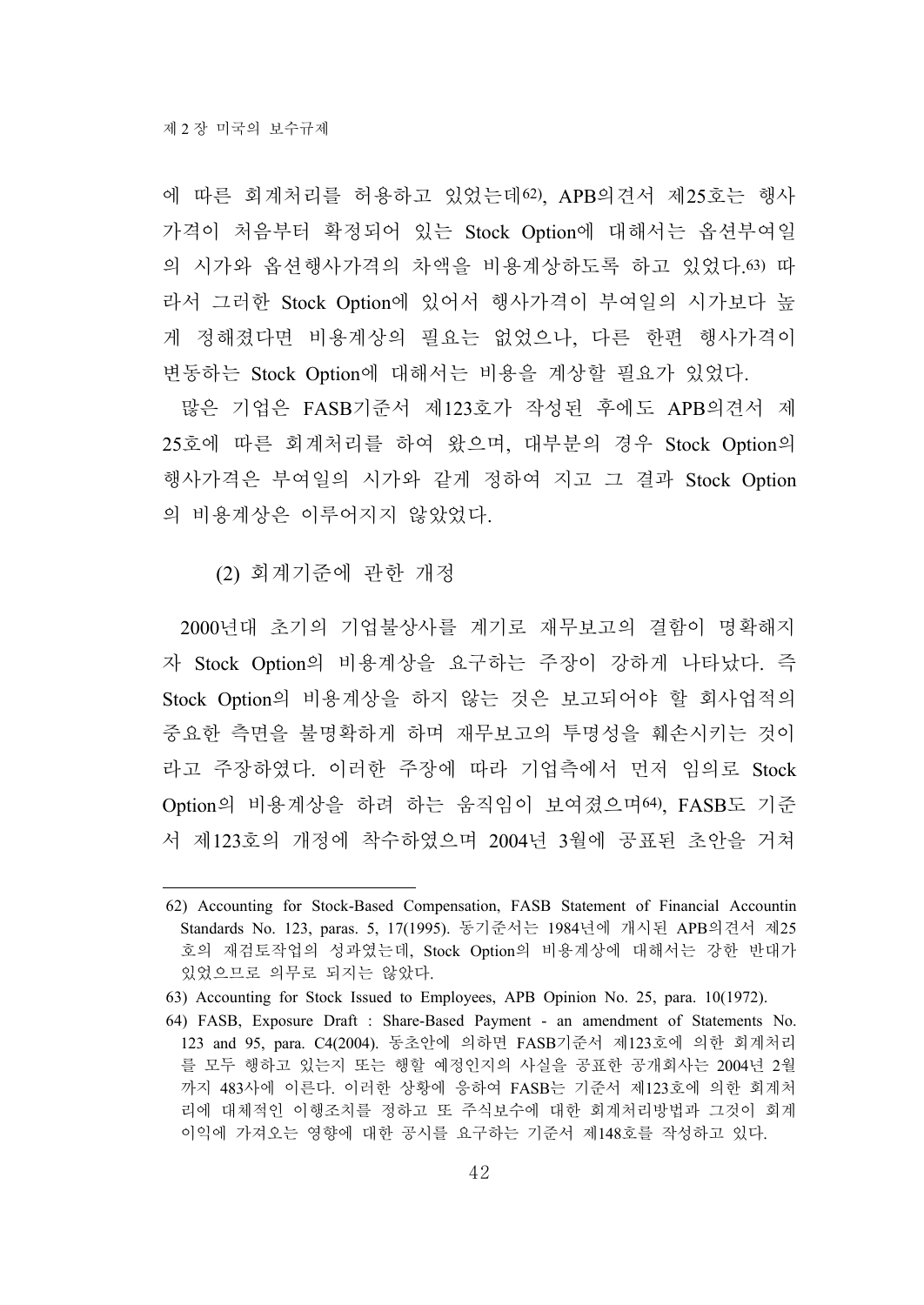동년 12월에 개정기준서 제123호를 공표하였다. 이 개정기준서는 Stock Option에 대하여 부여일의 공정한 가치에 기초하여 비용계상을 하여야 한다고 규정하여 그것을 의무화하였으며, 결국 APB의견서 제25호는 폐지되었다. 이 개정에 의하여 투자가 등이 우려하던 선택적인 회계처 리가 불가능하게 됨에 따라, 재무보고의 비교가능성의 향상, 미국회계 기준의 간략화, 국제적 회계기준과의 조화가 도모되었다.65)

FASB 개정기준서 제123호는 공개회사의 임원 및 종업원에 대한 Stock Option 등의 주식보수에 대하여 옵션부여일에 있어서의 옵션의 공정한 가치를 비용으로 하여 계상할 것을 요구하고 있다. 공정한 가 치는 예측가능한 시장가격에 의하여 산정되어야 한다.66) 또한 개정기 준서 제123호는 소규모사업발행자로서 등록되어 있지 않은 공개회사 에 대해서는 2005년 6월 15일 이후 시작하는 최초의 보고년도 또는 중간기부터, 소규모사업발행자로 등록되어 있는 공개회사에 대해서는 2005년 12월 15일 이후에 시작하는 최초의 보고년도 또는 중간기부터 적용되는 것으로 되어 있으나, SEC는 일부기업에 대하여 적용시기를 늦추고 있다.67)

### 5. 2002년 개혁의 평가

2000년대 초기의 개혁은 전통적으로 주회사법이나 판례에 위임되어 있었던 영역에 대한, 연방정부 및 거래소에 의한 적극적인 개입이라는 측면을 갖고 있다. 임원보수에 관련하는 규정 가운데 이사․집행임원 에 대한 신용공여의 금지나 이익수정시의 보수반환이라고 하는 전례가

<sup>65)</sup> 국제회계기준심의회(International Accounting Standards Board)는 2004년 2월에 Stock Option비용을 부여시의 공정가치에 기초하여 계상할 것을 요구하는 국제재무 보고기준 제2호를 작성하고 있다.

<sup>66)</sup> 비공개회사는 Stock Option부여시의 주가와 행사가격의 차액을 비용계상하는 종 래의 방법을 취하는 것도 가능하다.

<sup>67)</sup> SEC. Release No. 33-8568, April 15, 2005.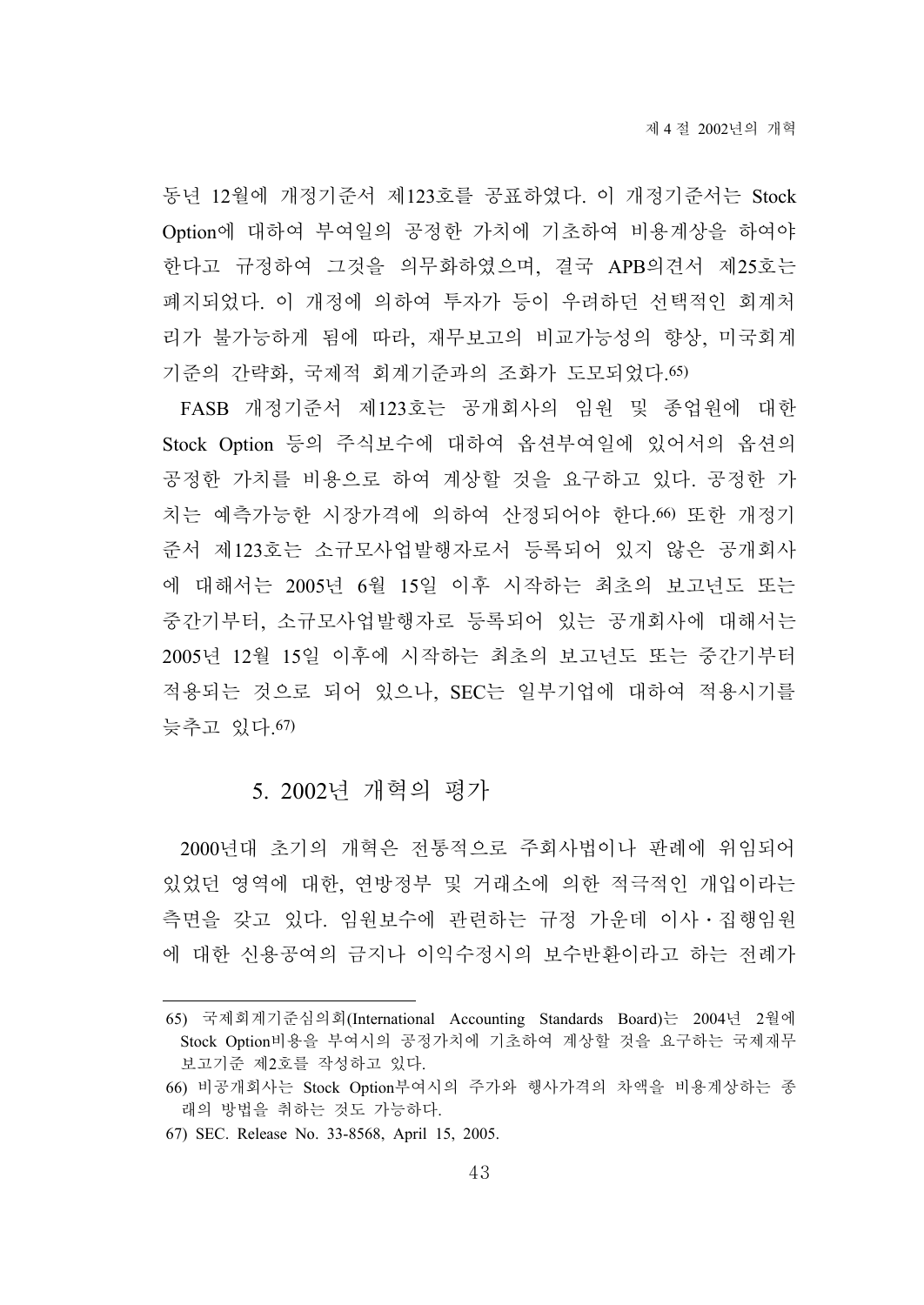없는 직접적인 규제도 포함되어 있다. 그러나 이 개혁은 주식회사의 주주․이사․집행임원 사이의 권한분배를 조정하는 것은 아니며, 임원 보수에 대한 기본적인 규제도 변함은 없다.68) 상장규칙의 개정에 의한 이사의 독립성․보수위원회에 대한 엄격한 규제는 임원보수결정에 있 어서 보수위원회가 주된 역할을 수행하는 것을 전제로 규제강화를 도 모하는 것이라 할 수 있다. 또한 단체들에 의한 모범관행(best practice) 의 제안도 같은 고려에서 그 상세한 사항을 일부 정하고 있을 뿐이다. 즉 2000년대 초기의 개혁은 과거의 임원보수에 관한 기본적인 규제 틀 을 유지하면서 일부 규제를 강화함으로써 2000년대 초기에 나타난 기 업의 문제점에 대한 해결을 도모하려 하는 것이라 할 수 있다.

# 제 5 절 임원보수를 둘러싼 최근의 논의

2002년 Sarbanes-Oxley법의 제정과 상장규칙의 개정 등에 의한 개혁 이 이루어지고 있는 가운데 미국의 집행임원의 보수를 둘러싼 실무에 대하여 비판적인 검토를 하면서 집행임원의 보수에 관한 규제에 그치 지 않고 공개회사의 지배구조의 기초에 관한 개혁을 제안하고 있는 Bebchuk과 Fried의 '업적 없는 보수'가 발간되었으며 이를 중심으로 활발한 논의가 이루어지고 있다. 이 저서에서는 2000년대 초기의 기 업불상사에 의하여 명확해진 임원보수계약의 결함이, 지속적이고 체 계적이었던 점 및 그러한 결함이 CEO가 이사회․보수위원회에 영향 력을 행사하는 것을 가능하게 한 Corporate Governance의 결함에 의한 것이라고 하여, 임원보수의 문제를 해결하기 위해서는 종래의 규제 틀을 유지하는데 그치지 않는 좀 더 강력한 규제의 개혁(Corporate Governance의 개혁)이 필요하다고 주장한다.

<sup>68)</sup> Rovert Charles Clark, Corporate Governance Changes in the Wake of the Sarbanes-Oxley Act : A Morality Tale for Policymakers Too, at 28~30(2005)(at http://ssrn.com/abstract  $=808244$ ).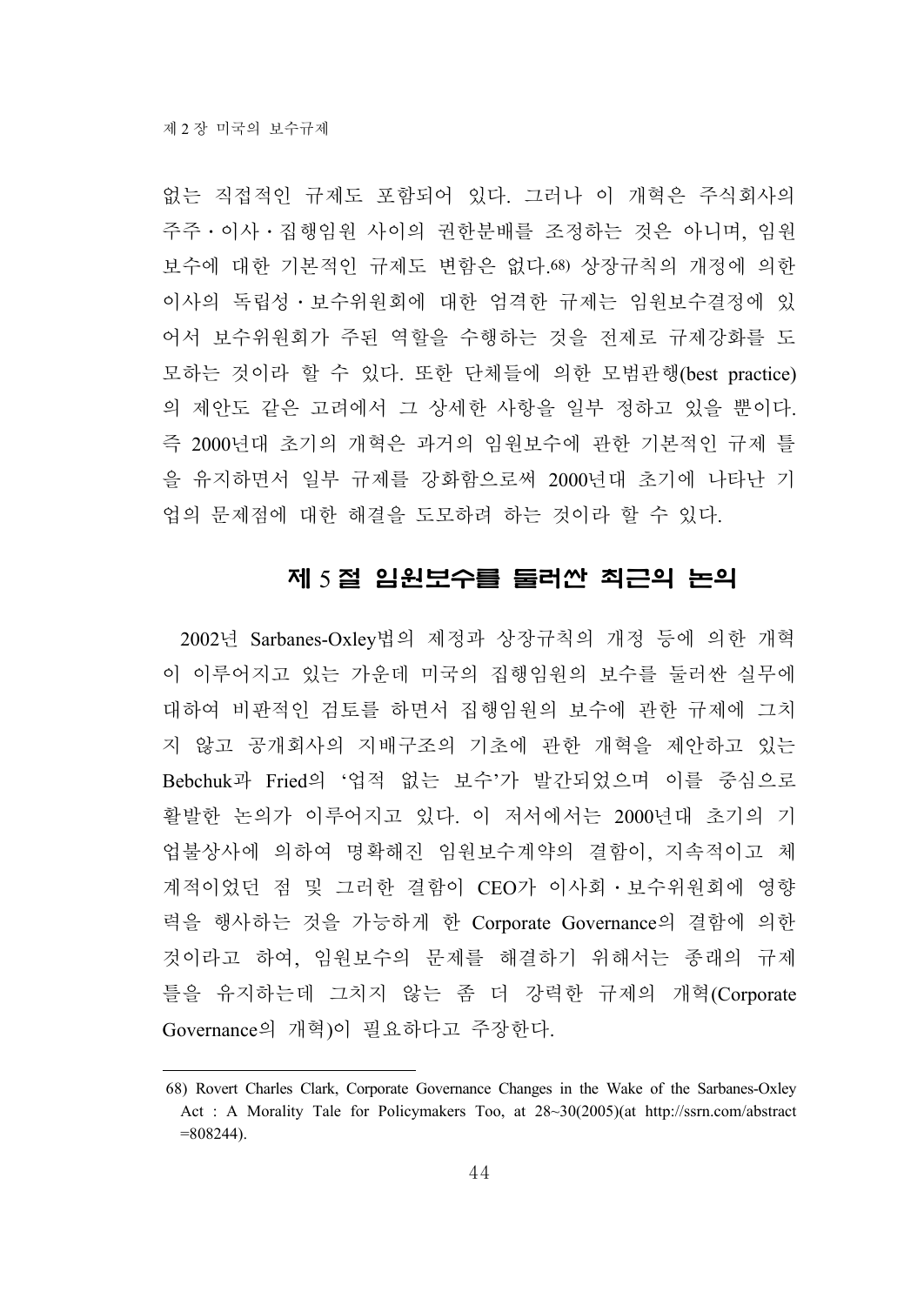다음에서는 이 저서의 주된 내용과 그에 대한 비판에 대하여 살펴 본다.

# 1. Bebchuk과 Fried에 의한 현상의 인식

(1) 보수결정과정에 대한 일반적 견해

Bebchuk과 Fried의 '업적 없는 보수'는 우선 CEO의 보수결정과정에 대한 일반적 견해를 다음과 같이 정리하고 있다.69) 즉 이사회는 CEO 를 감독하는 것을 직무로 하는데, CEO의 행동 전체를 직접적으로 감 시할 수는 없다. 따라서 보수에 의하여 CEO에게 주주의 이익을 위하 여 행동할 인센티브를 부여하는 것이 CEO와 주주 사이의 문제해결을 위한 중요한 과제로 된다. 이사회․보수위원회는 CEO의 보수결정과 정에 있어서 CEO와 대등한(at arm's length) 교섭을 한다. 이사회․보 수위원회는 주주의 이익을 위하여 행동하고 주주에게 귀속하는 기업 가치를 증가시킬 인센티브를 CEO에게 부여하기 위하여 비용효율이 높은 보수계약을 계획한다고 한다.

Bebchuk과 Fried에 의하면 이러한 일반적 견해가 임원보수를 둘러싼 법적 규제나 정책결정 등의 기초에 있다고 한다.

(2) 일반적 견해에 대한 비판

일반적 견해에 대하여 그 문제점을 Bebchuk과 Fried는 다음과 같이 지적하고 있다.70)

첫째, 이사에게는 CEO에게 유리한 보수계약을 결정할 다양한 경제 적․비경제적 동기를 갖고 있다. 예를 들면 이사로 선임되는 데에는 경제적 이익이 따르기 때문에 이사는 스스로 재선될 것을 바란다.

<sup>69)</sup> Bebchuk & Fried, supra note, at 15-20.

<sup>70)</sup> Ibid, at 25~34.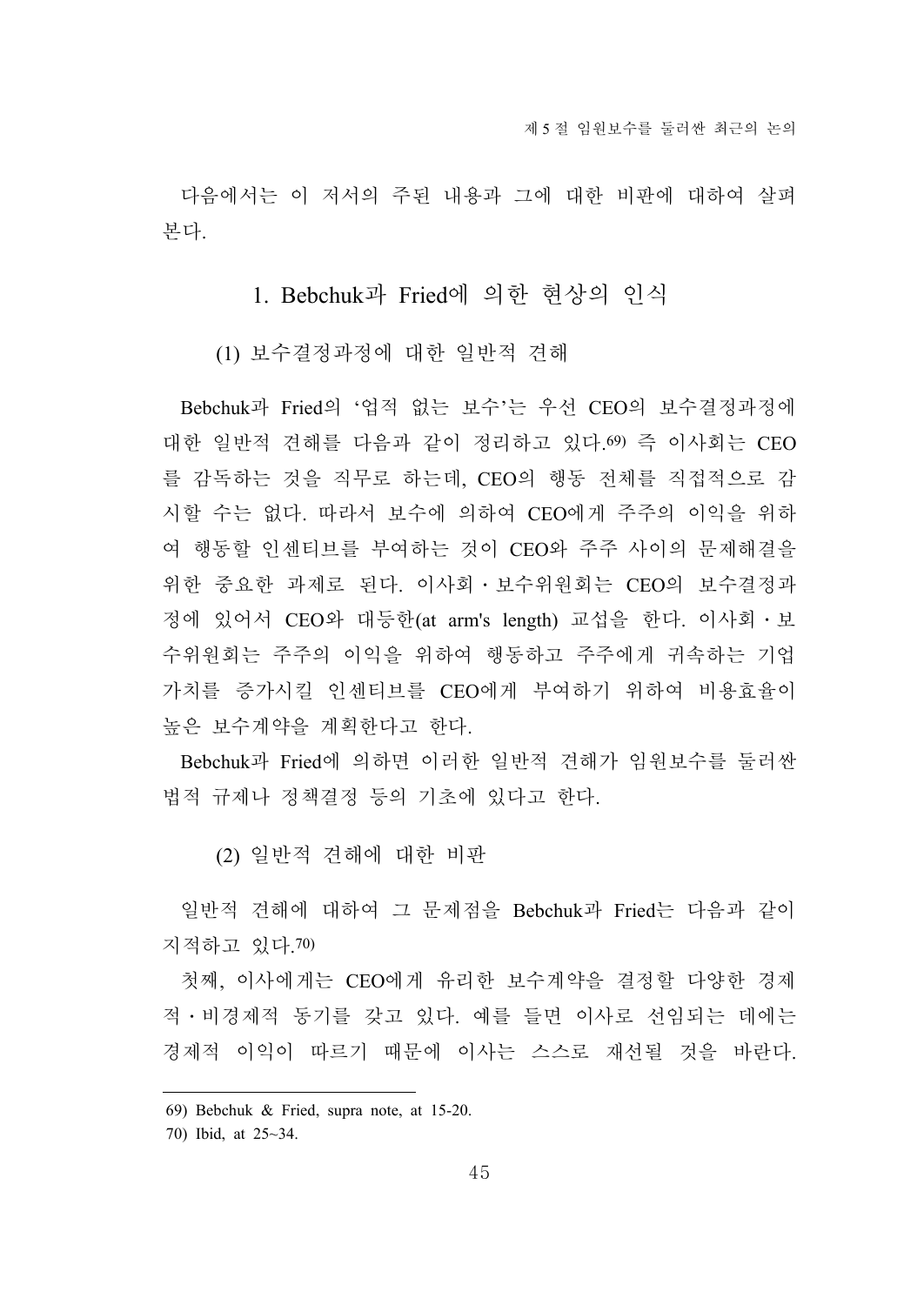CEO는 주주총회에 제출된 이사선임의안의 작성에 중대한 영향력을 가지므로, 이사는 CEO에게 유리한 보수계약을 결정할 동기를 갖게 된다. CEO는 그 외에도 다양한 방법으로 자신에게 우호적인 이사(독 립한 이사를 포함)에게 경제적인 이익을 제공하여 왔다. 이사는 또 우 정, 충성심, 동료의식(일반적으로 CEO는 이사를 겸임하고 이사회의장 인 경우도 많다), CEO의 권위라고 하는 사회적․심리적 요소에 영향 받으며 따라서 CEO에게 우호적인 태도를 취한다. 또한 다수의 이사 는 다른 회사의 현직 또는 퇴직한 집행임원이며 그들 자신이 유리한 보수를 수령하는 자이기도 하다. 그러한 자는 그러한 보수가 주주의 이익에 적합하다고 하는 신념을 갖고 있으며, 이사로서 집행임원보수 결정에 관여하는 때에도 마찬가지로 유리한 보수를 지지하게끔 된다.

둘째, 이상과 같은 경제적․비경제적인 동기를 상쇄시키기 위한 비 용이 이사에게 발생하는 경우는 없다. 부적절한 CEO의 보수계약에 의한 비용은, 이사가 보유하는 회사주식가치의 감소 및 이사의 신용 하락이라는 형태로 나타나지만, 어느 것이나 매우 드문 경우이다.

셋째, 일반적으로 독립한 이사는 CEO의 보수계약을 적절하게 평가 하기 위하여 필요한 시간 및 정보를 갖고 있지 않으므로 회사의 인사 부문과 외부의 보수consultant로부터의 정보에 의존할 수 밖에 없다. 그러나 외부의 consultant도 CEO의 영향 아래 있으므로 CEO가 희망하 는 형태로 정보가 제공되게 된다.

이러한 이유에서 이사회․보수위원회는 CEO와 대등한 교섭을 할 수 없다. 임원보수는 일반적 견해가 생각하는 것처럼 주주와 CEO 사 이의 agency문제의 해결수단은 아니며, 그 자체가 agency문제의 일부 를 구성하고 있는 것이다.

또한 Bebchuk과 Fried는 임원보수의 결정에 관한 기타의 제약요인에 대해서도 간단하게 검토를 하고 있다. 주주는 현행규제 아래에서 CEO에게 유리한 보수결정에 대하여 충분한 제약을 가할 수 없다. 이

46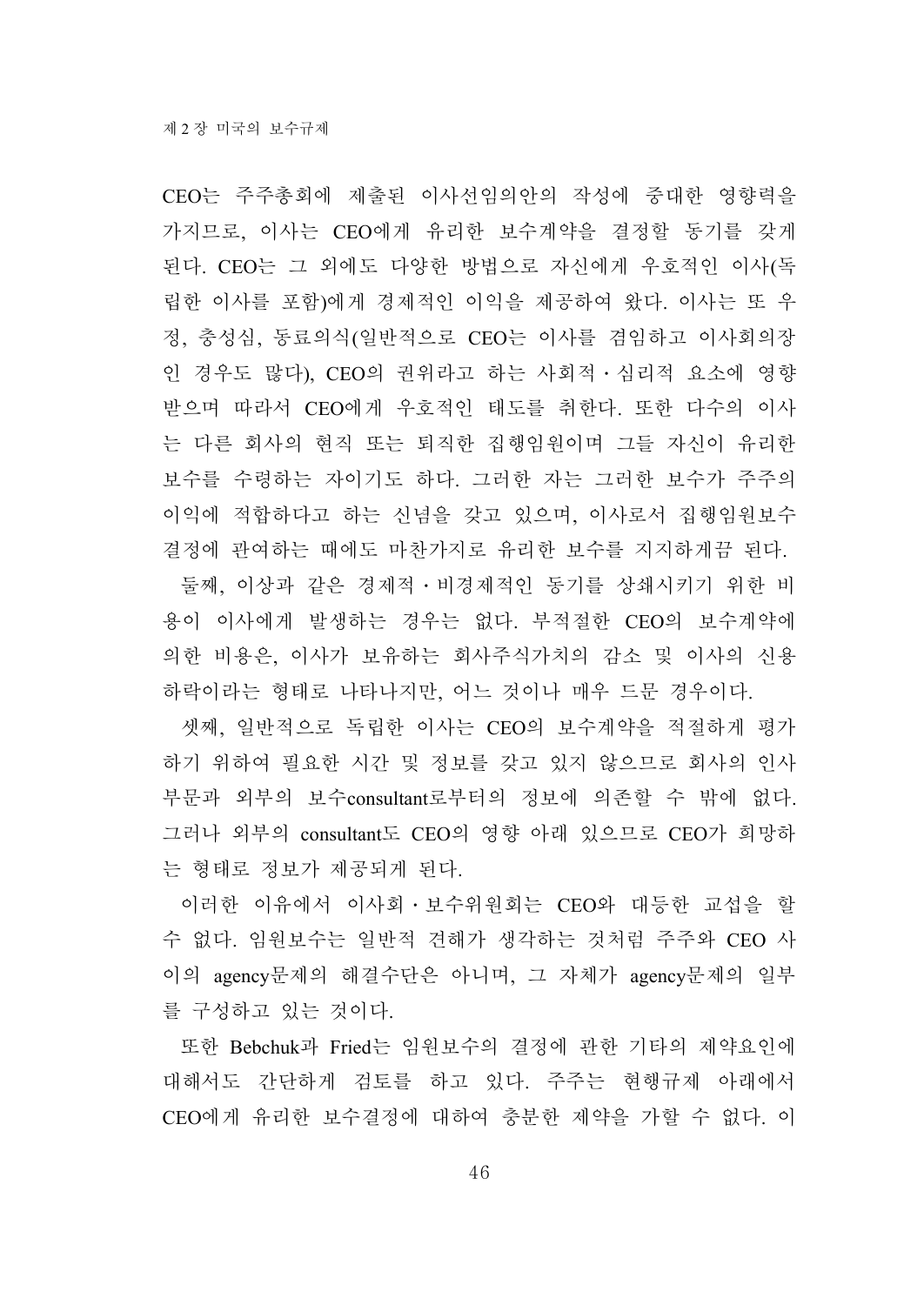사에 대한 책임추궁, Stock Option계획에의 반대, 주주제안(권고제안의 형태를 취한다)은 어느 것이나 유효한 수단으로 되지 않는다. 또 다양 한 시장도 충분한 제약으로 되지 않는다. 회사지배권의 시장, 이사․ CEO의 노동시장, 자본시장 및 제품시장은 어느 정도의 제약을 임원 보수에 가하지만 그러한 제약은 강력한 것은 아니다.71)

Bebchuk과 Fried는 일반적 견해와 달리, CEO의 보수결정은 CEO의 영향 아래에서 이루어지고 그 결과 CEO는 대등한 교섭이 이루어지는 경우보다도 거액의 보수를 얻어 왔다고 한다. 또 CEO의 보수구조는 업적에 연동하지 않으며 그 결과 CEO의 동기가 희석화되어 왜곡되어 왔다고 한다. 이에 의하여 주주는 CEO가 얻은 이익을 넘는 손실을 입게 된다. 이상의 점에서 CEO의 영향력(또는 권력)과 CEO가 얻는 초과이득(대등한 교섭이 이루어진 경우에 얻을 수 있는 것보다 많은 보수액으로, 이를 rents라 한다)에는 상관관계가 있음이 예상된다.72)

CEO의 보수가 보수결정의 당사자(CEO와 이사회․보수위원회) 이외 의 자에게 인식되고, 부정적인 반응을 일으킨다면, 그 만큼 CEO와 이 사회․보수위원회는 비용을 부담하게 된다(이를 불법비용(outrage cost) 이라 한다). 얼마만큼 CEO에게 유리한 보수가 결정되는가는 불법비용 의 크기에도 의존한다. 불법비용은 시장에 의한 벌금, 이사의 신용하락, 기타의 사회적․심리적 비용을 포함한다. 이러한 불법비용은 보수계약 이 외부로부터 인식되기 때문에 발생하는 것이며, CEO와 이사회․보수 위원회는 임원보수를 위장할 동기를 갖는다. 이 점에서 CEO와 이사 회․보수위원회는 보수총액이 애매하고, 실제보다도 업적에 연동하고 있는 것처럼 보여, 정당화가 용이한 보수package를 바라게 된다.

<sup>71)</sup> Ibid, at 53-58.

<sup>72)</sup> Bebchuk과 Fried에 의하면 CEO 이외의 집행임원도 같은 영향력을 이사에 대하여 갖는 경우가 많다. 또 CEO 이외의 집행임원의 보수액이 증가하는 것은 CEO 자신 의 초과이득취득을 목적으로 이루어지는 효과가 있으므로, CEO는 다른 집행임원의 보수결정에 대해서도 자기의 영향력을 행사할 가능성이 있다.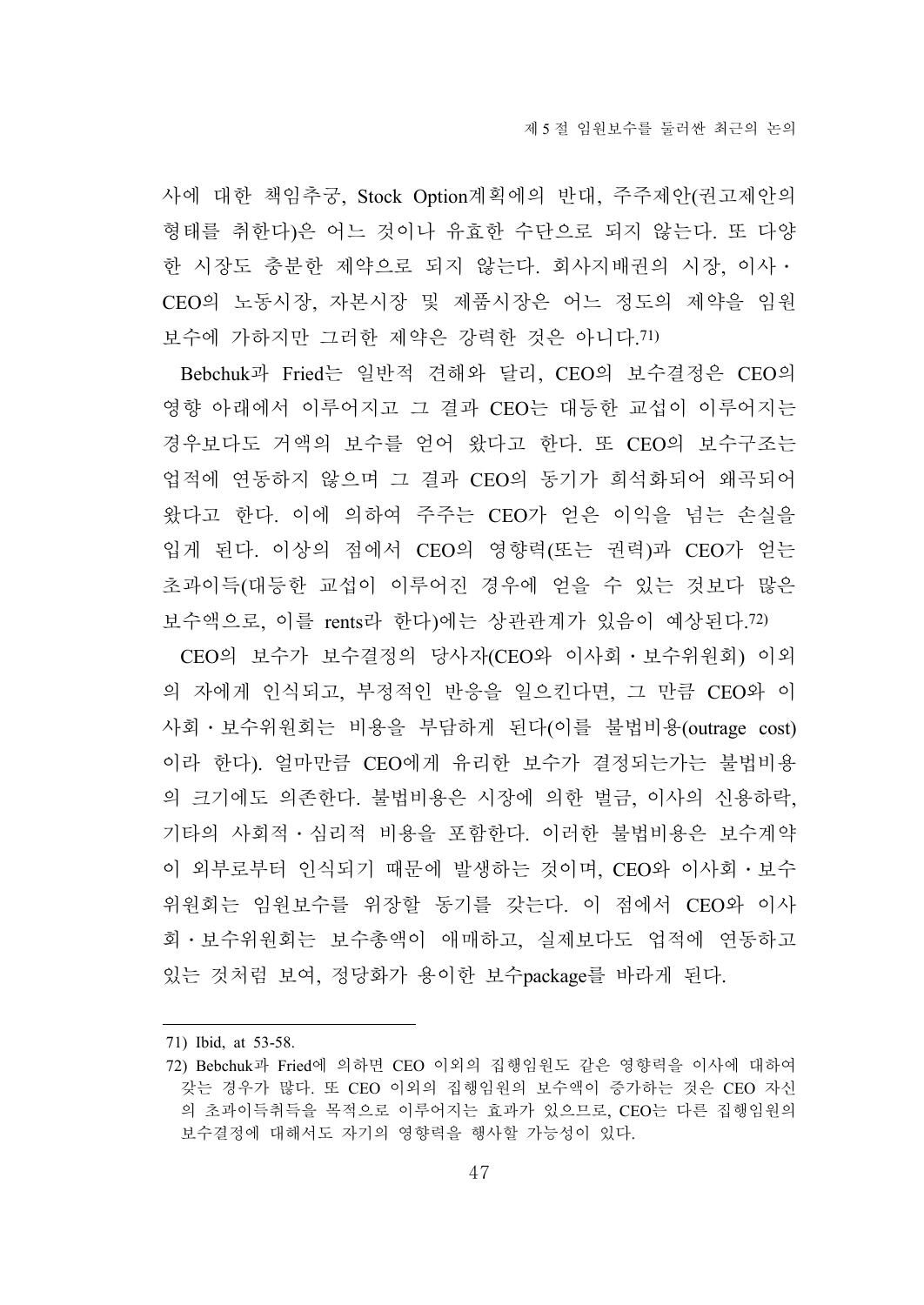위에서 말한 구조가 CEO의 보수결정시에 실제로 작용하고 있는 증 거로서 Bebchuk과 Fried는 다음의 사항을 들고 있다.

첫째, CEO의 권력과 초과이득(rents)은 상관관계가 있다(권력이 큰 만큼 초과이득이 커지게 된다)는 점에는 실증적인 근거가 있다. CEO 의 권력의 원천으로, 예를 들면 이사회․보수위원회의 힘이 약하고 효과적이지 않은 점, 지주비율이 큰 소수주주가 존재하지 않는 점, 기 관투자가의 지분율이 낮은 점 및 매수방위책에 의하여 CEO가 보호되 고 있는 점을 들 수 있다.

둘째, CEO는 대부분의 종업원에게는 지급되지 않는 종류의 보수를 회사로부터 얻는 경우가 있다. 예를 들면 CEO의 퇴직․해임시나 회 사가 매수되는 것에 동의한 때에는 임용계약으로 당초 정해져 있었던 것을 초과하는 지급을 회사로부터 받는 경우가 있다.73) 또 최근에는 CEO의 보수로 퇴직연금, 후급보수, 퇴직후의 부수입 및 자문료라고 하는 퇴직후 보수가 이용되고 있다.74) 또한 CEO에 대한 회사의 대출 등의 신용공여가 자주 이루어지고 있었다. 신용공여는 저리나 무이자 로 이루어지고, CEO의 채무가 최종적으로 면제되는 경우도 있다.75) 이상과 같은 실무에 의하여 CEO에게는 업적과는 연동하지 않는 보수 가 주어진다. 대부분의 종업원에게는 그러한 형태로 보수가 주어지지 는 않으며, 그것은 이러한 보수가 효율성의 향상에 관계되지는 않다 는 것을 의미한다.76) 이러한 보수에 관한 실무는 어느 것이나 CEO가

76) 통상의 종업원이 계약으로 정해진 이상의 퇴직금을 얻는 것은 아니다. 또 CEO에 게 부여되는 연금은 통상의 종업원의 연금과 달리 과세상의 특전을 얻을 수 없는

<sup>73)</sup> 이러한 지급은 대출의 변제면제, stock option이나 양도제한주식의 행사기간개시 일의 조작, 연금의 증액, 일시급지급, consulting계약의 체결이라는 다양한 형태를 취한다.

<sup>74)</sup> 종임에 의하여 이후의 초과이득획득이 불가능하게 되므로, 종임시에는 특히 민감 하게 초과이득을 획득하려 한다. 이사회․보수위원회도 CEO에 의한 초과이득의 요 구가 그것으로 마지막이라는 점을 알고 있으므로 CEO에게 거액의 보수를 주려하다.

<sup>75)</sup> 이러한 신용공여는 Sarbanes-Oxley법에 의하여 공개회사에 대해서는 금지되기에 이르고 있다.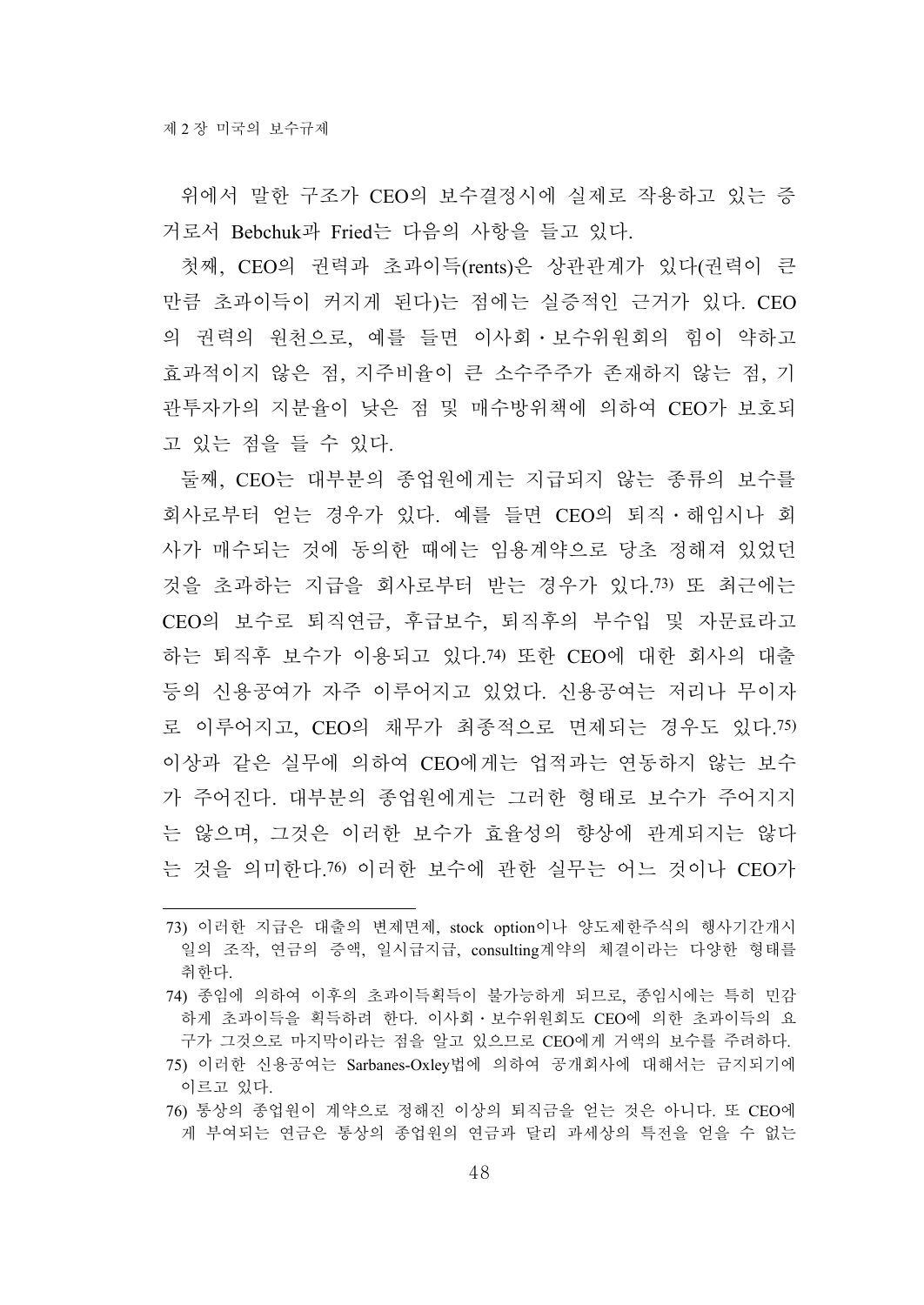이사회․보수위원회에 영향력을 행사하고 있는 점 및 위장의 인센티 브에서 설명할 수 있다. 퇴직후 보수나 신용공여 등에 대한 현재의 공시규제로는 CEO가 받는 편익이 철저하게 공시되는 것은 아니다.77) 한편 통설은 CEO의 보수가 업적에 연동하고 있는가의 여부를 중시 하여 Stock Option 등의 주식연계보수의 적극적인 이용을 지지하여 왔 다. Bebchuk과 Fried도 주식연계보수의 유용성 자체를 부정하는 것은 아니다. 그러나 그들에 의하면 종래의 CEO의 보수구조(특히 Stock Option의 내용)는 CEO에게 적절한 인센티브를 부여하는 것은 아니었 다. 즉 그들은 우선, CEO의 보수 가운데 업적과는 연동하지 않는 부 분의 금액이 일반적으로 신뢰되고 있는 것보다도 크다는 점을 지적한 다. CEO의 급여나 보너스는 업적과 관계가 없다는 이유에서 증액되 는 경향에 있다.78) 기타 취임시의 거액의 보수지급, 보험료를 회사가 부담하는 생명보험(split-dollar life insurance), 거액의 퇴직금, 유리한 대출, 연금, 후급보수, 다양한 부수입을 고려하면 업적에 연동하지 않 는 보수는 상당한 액에 이른다.79)

Bebchuk과 Fried는 또 Stock Option이 실제로는 CEO에게 적절한 인 센티브를 주지 않음을 지적한다. 종래 대부분의 회사가 이용하여 온 Stock Option계획은 시장전체, 산업전체의 주가변동에 의한 영향을 제 거하는 조항을 갖고 있지 않는다. 이에 의하여 CEO는 업적과는 연동 하지 않는 이익을 얻을 수 있다. 주식시장에 있어서 주가상승시에는 Stock Option에 의하여 큰 이익을 얻을 수 있는 반면 주가하락시에 입

79) Ibid, at 130~136.

것이다. 또한 CEO에의 대출은 자사주식구입자금의 공여라는 명목으로 이루어지는 데, 그와 동시에 CEO가 이미 보유하는 주식을 매각하는 것을 저지하는 조치가 취 해지는 것은 아니다.

<sup>77)</sup> CEO의 연금에 관한 연구로 다음의 논문이 있다. Lucian A. Bebchuk & Rovert J. Jackson, Jr., Executive Pensions(2005)(at http://ssrn.com/abstract=649766).

<sup>78)</sup> Bebchuk & Fried, supra note, at 121~124. 예를 들면 보너스의 기준으로 업적의 달성, 단순히 전년도보다도 높은 이익을 올렸을 것, 타사의 매수를 행하였을 것이 기준으로 되는 경우가 있다. 또 업적목표의 개정도 이루어진다.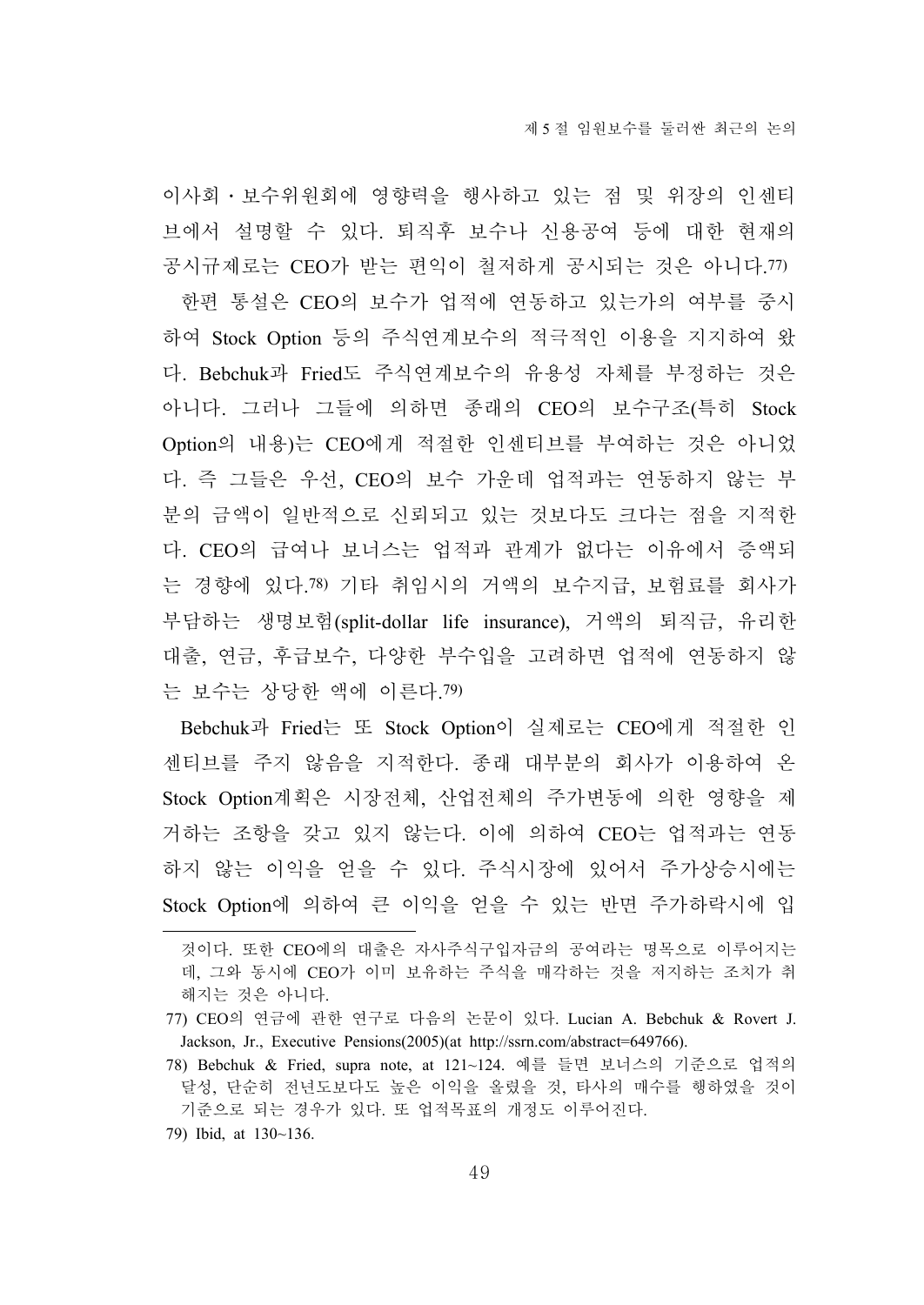는 불이익은 옵션이 무가치하게 되는 것 뿐이다. 실제 1990년대에 시 장전체의 주가가 큰 폭으로 상승함으로써 평균 이하의 업적 밖에 올리 지 못한 CEO도 Stock Option에 의하여 거액의 이익를 올릴 수 있었다.

종래의 Stock Option에 대해서는 또한 다음의 문제점이 지적된다. 예 를 들면 Stock Option의 행사가격은 부여시의 시장가격과 같게 설정되 어 왔다. 그러나 최적의 행사가격은 다른 회사라면 물론 같은 회사라 도 때에 따라 달라지는 것이다. 또 CEO는 공시시점을 조작함으로써 유리한 행사가격을 얻을 수 있다. 또한 주가가 하락하여 Stock Option 행사가격을 하회하는 경우, 때로는 옵션가격의 변경이나 행사가격이 낮은 새로운 Stock Option의 부여가 이루어져 왔다.80)

Bebchuk과 Fried는 CEO가 Stock Option에 의한 인센티브를 부정하는 수단을 갖는 경우도 문제시한다. 즉 CEO는 주가의 단기움직임으로부 터 이익을 얻을 수 있고 회사의 장기적 가치를 희생하여 단기적 업적 을 향상시키려 하는 왜곡된 동기를 갖게 된다.81)

한편 Stock Option의 내용을 보다 적절한 것으로 하는 것은 불가능 한 일이 아니다. 예를 들면 행사가격을 시장전체, 산업전체의 주가변 동에 관련시켜 조정하는 옵션을 이용할 수 있다. Bebchuk과 Fried에 의하면 그러한 수법을 채용하는 회사가 거의 존재하지 않는 점 자체 가, CEO가 이사회․보수위원회에 대하여 영향력을 행사하고 있음을 의미한다.82)

82) Ibid. at 152~158.

<sup>80)</sup> Ibid. at 159~168. Stock Option에 대한 최근의 비판에 대응하여 양도제한부주식을 CEO에게 부여하는 회사가 증가하고 있다. 그러나 Bebchuk과 Fired에 의하면 양도 제한부주식은 소위 행사가격이 零인 option이며, 종래형의 stock option이 갖고 있었 던 이익의 문제를 악화시키는 것에 불과하다.

<sup>81)</sup> Ibid. at 174~179. Bebchuk과 Fired에 의하면 CEO는 보유하는 자사주식의 매각시 기를 결정함으로써 내부자거래의 이익을 향수할 수 있다. 많은 회사가 두고 있는 '자사주식거래가능기간'은 이러한 가능성을 완전히 배제하는 것은 아니라고 해석된 다. Bebchuk과 Fired는 이에 대처하기 위하여 CEO가 자사주식을 처분하는 경우 처 분예정의 사전공시를 요구할 것을 제안하고 있다.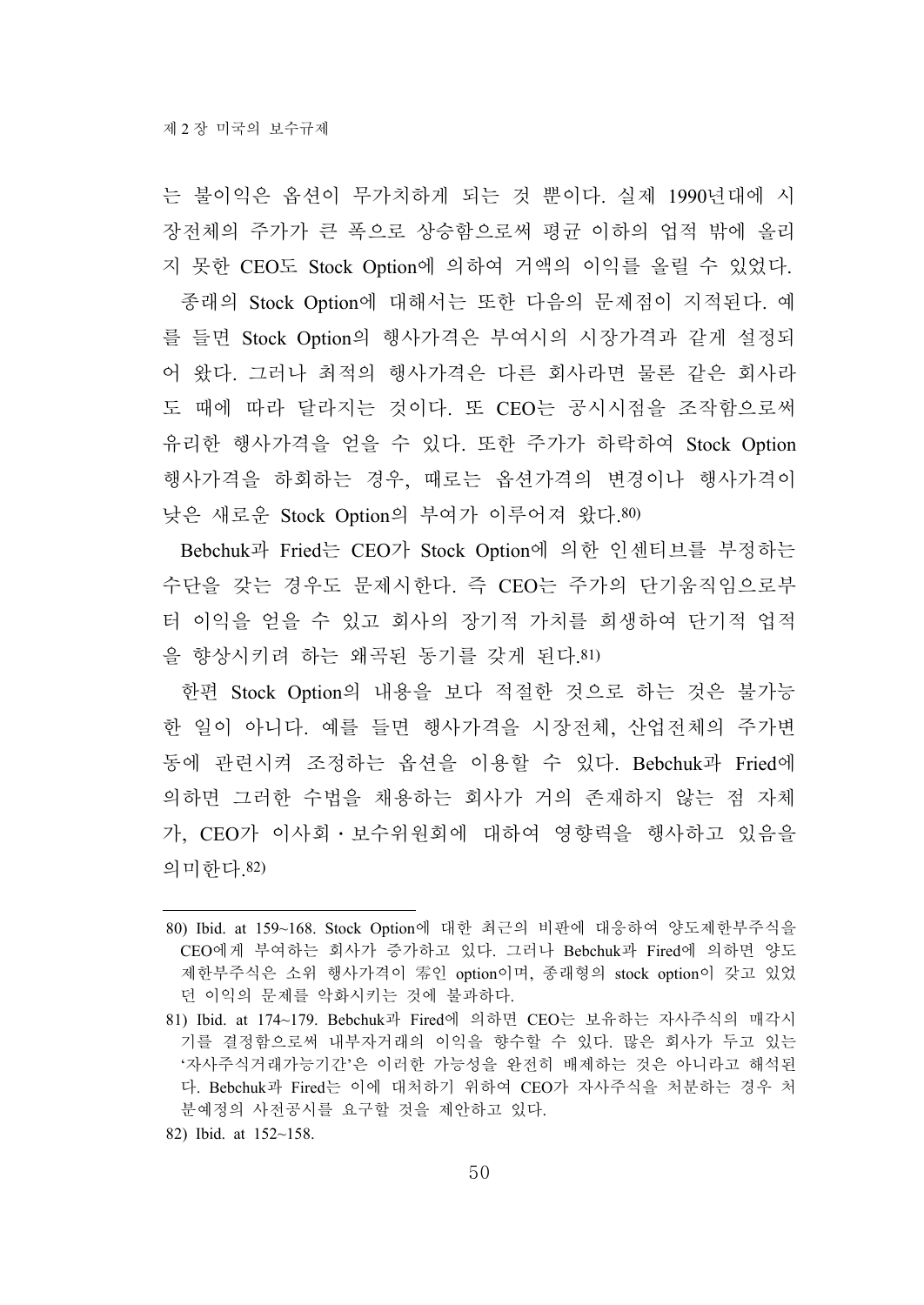## 2. Bebchuk과 Fried의 제안

Bebchuk과 Fried의 '업적 없는 보수'는 앞에서 본 것과 같은 현상의 인식에 기초하여 보수실무나 법규제의 개혁을 제안한다. 그들에 의한 제안은 임원보수에 관한 것과 Corporate Governance개혁에 관련한 것 으로 나눌 수 있다. 우선은 전자부터 살펴본다.

(1) 임원보수에 관한 제안

1) 보수실무의 개선

앞에서 본 것처럼 현재 미국의 임원보수는 업적과는 연동하지 않는 보수를 CEO에게 부여하는 것으로 되어 있다. 따라서 기관투자가 등 의 주주가 그러한 문제점을 인식하는 것만으로 문제가 상당정도 개선 될 가능성이 있다는 점을 강조한다. CEO가 얼마만큼 초과이득을 취 할 수 있는가는 보수계약의 왜곡이 외부에서 얼마만큼 인식될 수 있 는가에 의존하기 때문이다. 보다 구체적으로는 기관투자가 등의 주주 는 다음과 같은 조치가 취해지도록 이사회․보수위원회에 작용할 필 요가 있다고 한다.83) 첫째, Stock Option에 의한 이익을 제거할 것. 둘 째, 보너스를 실제로 업적과 연동시킬 것(특히 보너스의 결정에 대한 이사회․보수위원회의 재량을 줄일 것). 셋째, Stock Option에 의한 인 센티브를 부정하는 CEO의 행동을 금지할 것(예컨대 CEO가 취득한 자사주식을 바로 처분하는 것을 금지). 넷째, 업적악화에 따른 CEO의 사임에 대하여 거액의 퇴직금이 지급되지 않도록 할 것. 다섯째, 퇴직 금이나 연금까지 포함한 업적에 연동하지 않는 보수의 실제액에 주의 할 것.

<sup>83)</sup> Ibid. at 189-192.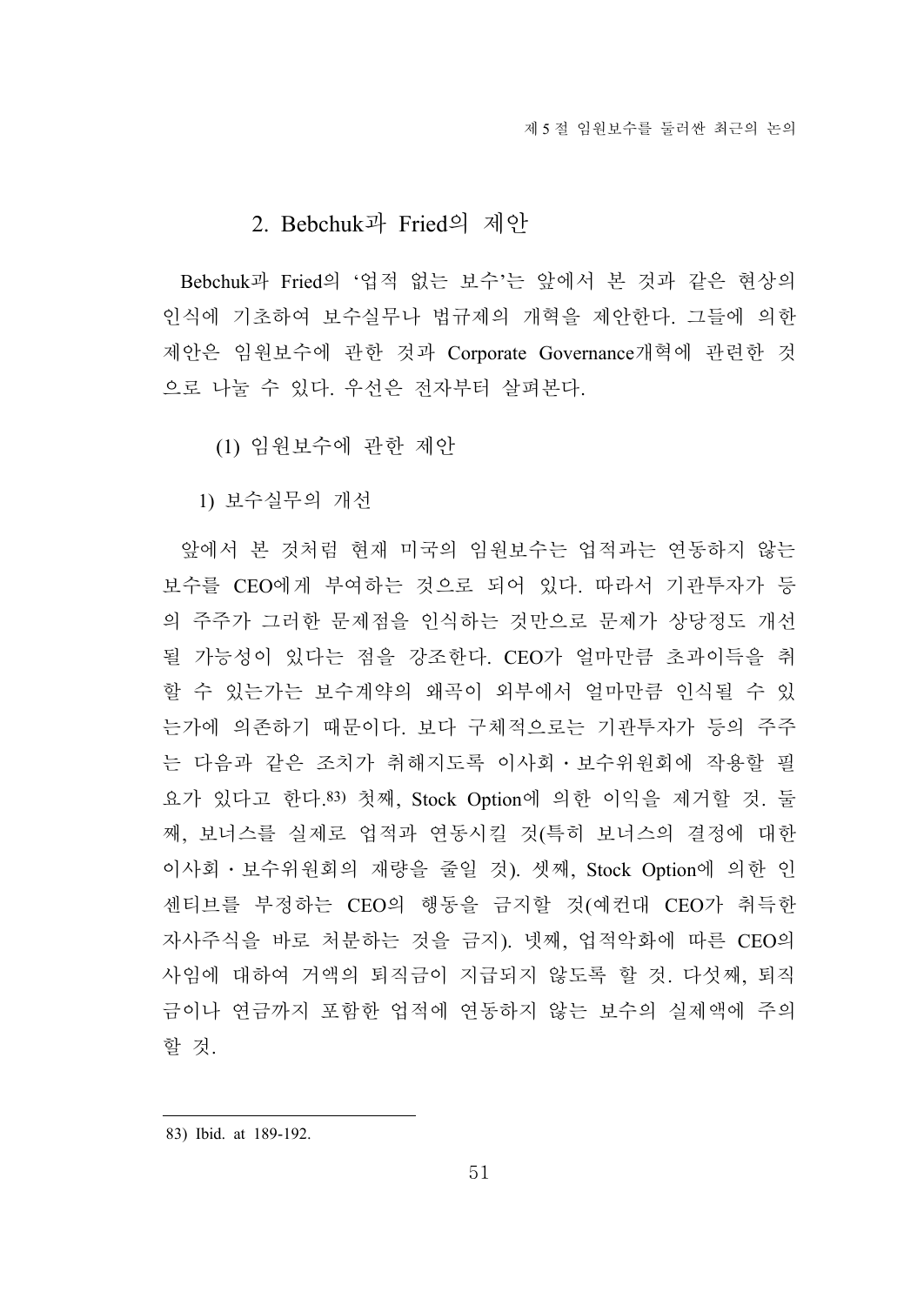2) 보수공시의 개선

Bebchuk과 Fried는 또 임원보수공시의 투명성 향상을 제안한다. 공시 에 의한 감독이 기능하기 위해서는 임원보수에 대한 공시정보가 일부 전문가만 이해할 수 있는 것으로는 충분하지 않으며, 보다 많은 자가 이해할 수 있는 것이어야 하기 때문이다. 구체적으로는 다음과 같은 개선이 제안된다.84) 첫째, Stock Option의 비용계상.85) 둘째, 모든 형태 의 보수에 대하여 금전가치를 보수표로 공시할 것. 예를 들면 연금의 기대가치의 증액이나 회사가 부담한 CEO 등 집행임원의 보험료 등의 공시. 셋째, CEO 등 집행임원이 당해년도에 얻은 모든 형태의 보수총 액 및 재직 중에 얻은 모든 형태의 보수총액을 금전가치로 환산하여 공시할 것. 넷째, CEO 등 집행임원이 Stock Option행사에 의하여 얻은 이익과 그 가운데 어느 정도의 부분이 회사가 동업의 타사보다도 우수 한 업적을 올린 것에 의한 것인가를 공시할 것. 다섯째, CEO 등 집행 임원이 보수로서 취득한 자사주식의 처분에 대하여 공시할 것.

3) 주주에 의한 승인

Bebchuk과 Fried는 이사회․보수위원회의 재량에 어느 정도 제약을 가하는 것도 고려할 가치가 있다고 한다. 2003년에 뉴욕증권거래소와 나스닥은 상장규칙을 개정하여 주식연계보수에 대하여 원칙적으로 주 주의 승인을 요구하도록 하였다. 그러나 Bebchuk과 Fried에 의하면 이 는 과세상의 이유에 의하여 종래부터 이루어져 온 실무를 추인한 것 에 불과하다고 한다.86) 또 주주의 승인을 위하여 제출된 주식연계보 수계획이 상세한 내용이 없는 것일 수 있으며, 예컨대 주주가 주식연 계보수계획을 부결하여도 결국은 이사회․보수위원회가 별도의 보수

<sup>84)</sup> Ibid. at 192~194.

<sup>85)</sup> FASB는 '업적 없는 보수'의 출판 후인 2004년 12월에 기준서를 개정하여, stock option의 비용계상이 공개회사에 의무화하는 것으로 하였다.

<sup>86)</sup> 내국세입법전에 의하면 stock option에 대하여 임원에게 과세상의 우대조치가 부 여되기 위하여 stock option계획의 주주에 의한 승인이 요구된다.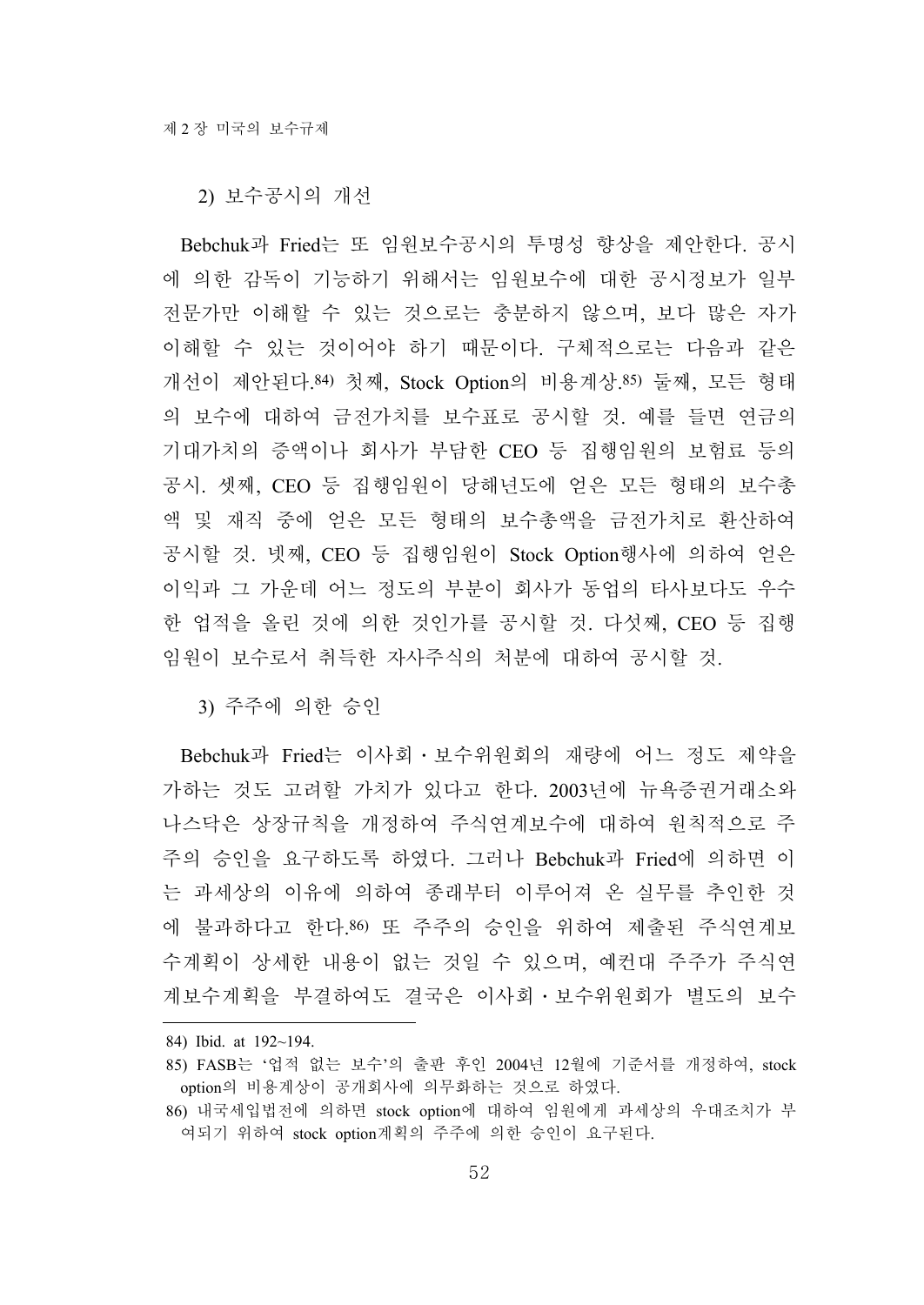를 정하게 되는 것을 고려하면 사태의 개선은 바라지 못한다. 이에 대하여 그들은 CEO 등 집행임원에게 업적과는 관계없는 보수가 될 가능성이 높은 조항을 포함한 보수계약에 대하여 주주의 승인을 요구 하는 것이 고려할 가치가 있다고 한다. 어떠한 조항에 주주의 승인을 요구할 것인가는 주주 자신이 결정하는 것이 바람직하며, 그를 위하 여 임원보수에 관한 구속적 주주제안을 인정하여야 한다고 한다.87)

다만, Bebchuk과 Fried에 의하면 임원보수계약설계에 있어서의 주주 에 의한 개입은 주주의 이익을 효과적으로 보호하도록 한 이사회․보 수위원회에 의한 의사결정과 마찬가지로 바람직한 결과를 가져오는 것은 아니다. 주주에 의한 개입은 임원보수에 대하여 어느 정도의 한 계를 설정할 수 있는데, 그 가운데에서의 구체적 항목의 결정이나 CEO와의 교섭은 이사회․보수위원회에 위임하지 않을 수 없기 때문 이다. 그래서 그들은 임원보수에 관한 규제의 개혁에 더하여 미국 공 개회사의 Corporate Governance 전체에 걸친 개혁까지도 제안한다.

### (2) Corporate Governance개혁에 관한 제안

앞에서 본 것처럼 이사회․보수위원회는 CEO에게 유리한 보수계약 을 결정할 다양한 경제적 ․비경제적 동기를 갖고 있다. 2002년에 뉴 욕증권거래소와 나스닥은 상장규칙을 개정하여 이사의 독립성 강화를 도모하였다. 그러나 CEO의 영향력은 이사가 '독립하고 있는' 것만으 로는 완전하게 제거되는 것이 아니다. 또 많은 이사에게 있어서 CEO 에게 유리한 보수계약을 결정하는 것에 의한 비용은 적으며 따라서 조그만 경제적․비경제적 동기가 있다면 이사는 CEO에게 유리한 보 수계약을 결정하기에 충분하다. 이 점에서 Bebchuk과 Fried는 임원보 수문제의 완전한 해결을 위해서는 이사회․보수위원회의 동기를 개선 하고 이사회·보수위원회를 보다 주주의 이익을 고려하여 행동하는

<sup>87)</sup> Ibid. at 195~198.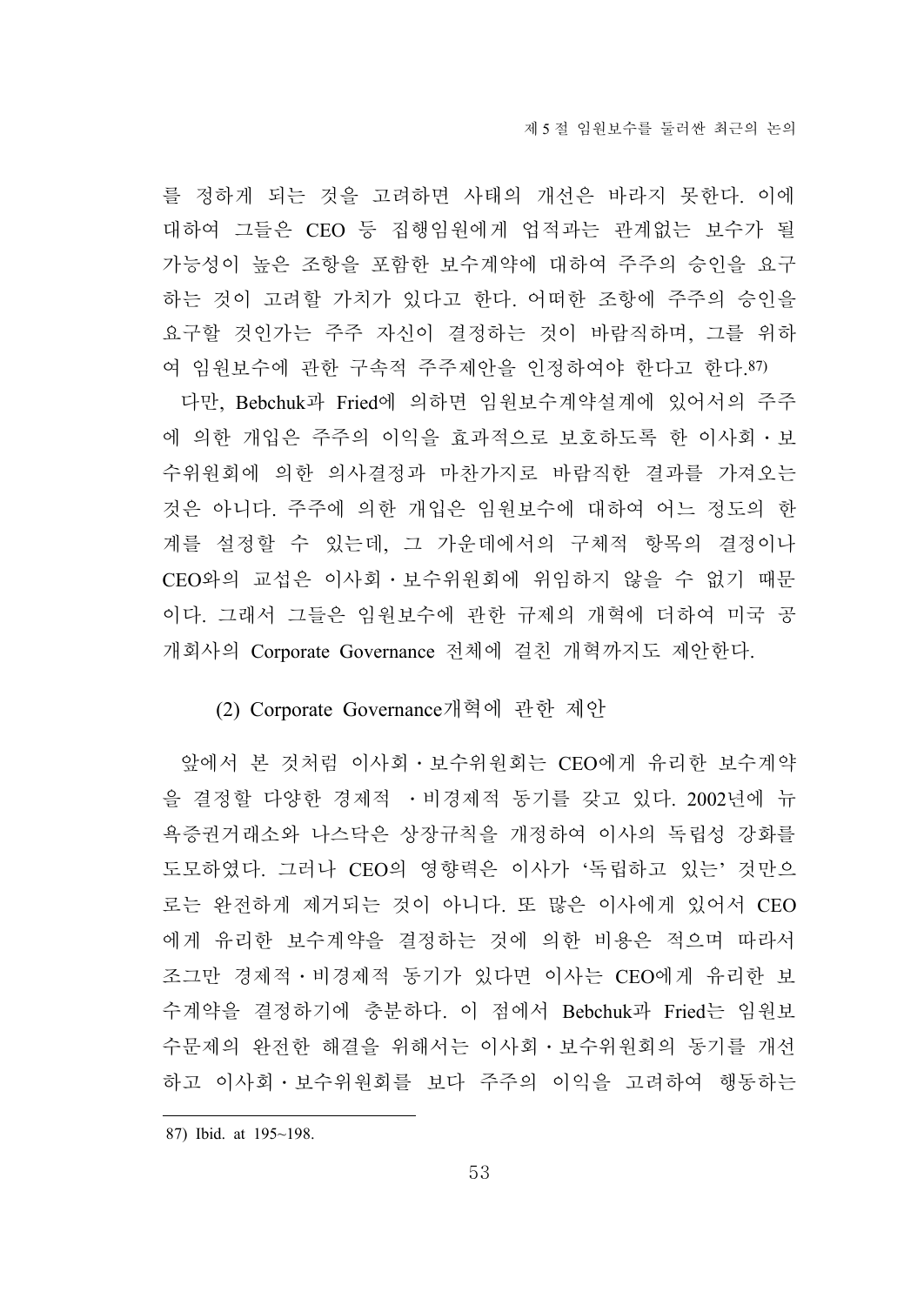존재로 변화시킬 필요가 있다고 주장한다.88)

그를 위한 방책으로 보다 많은 주식연계보수를 이사에게 부여하는 것이 자주 주장되어 왔지만,89) 그들은 그것을 지지하지 않는다. 왜냐 하면 이 방법에 의한 보수계약에 대해서 CEO와 대등하게 교섭하기 위한 충분한 동기를 주기 위해서는 이사의 주식연계보수를 대폭 증가 시킬 필요가 있기 때문이다. 그것은 CEO의 보수에 대하여 발생한 것 과 같은 agency문제가 이사에 대해서도 발생하는 것을 의미한다.90)

Bebchuk과 Fried는 이상의 인센티브를 개선하기 위한 방책으로 이사 회와 주주총회 사이의 현재의 권한분배를 변경하여, 이사가 대주주의 영향력으로부터 보호되는 정도를 현재보다도 약화시킬 것을 제안한 다. 이러한 방향에서의 개혁은 이사회의 인센티브를 상당정도 개선하 는 것이라고 한다. 구체적인 방안으로 그들은 우선, 일정한 지주요건 (예들 들면 총회전 1년간에 대하여 5%이상)을 충족하는 주주에 대해 서는 현재의 이사를 전원 교체할 수 있는 수의 이사후보자를 주주제 안에 의하여 제출하는 것을 허용하고 그 비용을 회사가 부담하는 제 도를 제안한다. 이에 의하여 주주총회에 의한 이사의 교체의 위협을 보다 현실감 있는 것으로 할 수 있다고 한다.91)92)

- 88) Ibid. at 201~204.
- 89) 예를 들면 몇몇 기관에 의한 모범관행의 제안에서는 이사가 주주의 장기적 이익 을 고려하기 위한 인센티브를 부여하기 위하여 이사보수의 어느 정도의 비율이 주 식연계보수에 의하여 구성되어야 함이 주장되고 있다. 학설에서도 임원보수의 문제 에의 대처를 위하여 이사의 주식연계보수의 증가를 지지하는 것이 있다. 실제로 1990년대를 통하여 이사보수에서 점하는 주식연계보수의 비율은 증가하여 왔다.
- 90) Ibid. at 205~206.
- 91) 한편 SEC는 주주제안에 의한 이사의 선임을 용이하게 하는 규칙개정안을 검토하 고 있다. 이 제안은 경영자측으로부터는 강한 반발을 받고 있고 한편 "업적 없는 보수"는 SEC의 제안의 효과는 한정된 것이라고 한다. 이 제안에 의하면 주주가 이 사를 선임하기 위해서는 시간과 비용이 드는 절차를 거치지 않으면 안되며 또 선 임될 수 있는 이사의 수도 한정되어 있기 때문이다. 이 개정안의 실제의 효과는 소 수파이사가 돌연 선임되는 것에 있는 것이 아니라, 임원보수에 관한 기관투자가와 경영진의 교섭을 하도록 하는 점에 있다고 한다.

92) Ibid. at 211~213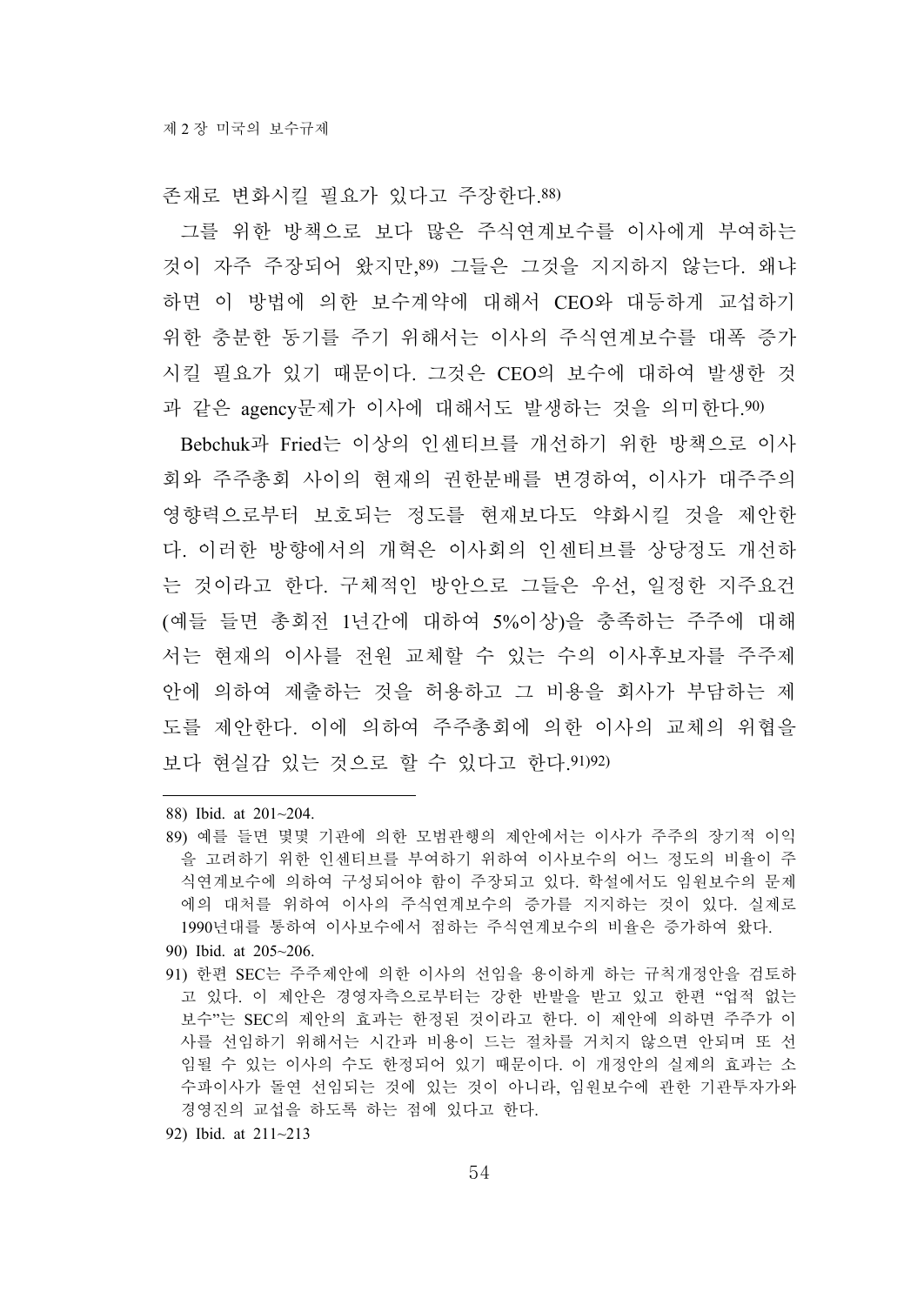# 3. Bebchuk과 Fried에 대한 비판

Bebchuk과 Fried의 '업적 없는 보수'는 종래의 일반적 견해와 서로 다른 전제에 서는 것은 아니다. 그들은 임원보수가 고액인 점 그 자 체가 불공정하다는 점에 착안한 것은 아니며, 보수와 업적이 연동하 고 있는가 여부를 중시한다. 또한 경제적 인센티브가 집행임원의 동 기부여에 있어서 중요하지 않다고 하는 입장에 서는 것도 아니다.93) 이러한 점에서 일반적 견해와 공통하는 전제에 서는 것이며, 그와의 차이는 종래의 보수실무를 어떻게 평가하는가 하는 점에 있다. 그렇 지만 그들에 대하여 다양한 비판도 가해지고 있다.94) 다음에서는 대 표적인 비판을, 주로 그들의 현상인식에 맞추어진 비판과 Corporate Governance의 개혁의 제안에 맞추어진 비판으로 나누어 살펴본다.

(1) 현상인식에 대한 비판

Bebchuk과 Fried는 이사회․보수위원회는 CEO와 대등하게 교섭하는 것은 아니며, CEO의 영향 아래에 있고 그 결과 CEO와 대등한 교섭 이 이루어진 경우보다도 거액의 보수를 결정하여 왔다고 본다. 또 그 들은 종래의 CEO의 보수구조(특히 Stock Option의 내용)가 CEO에게 적절한 인센티브를 주는 것으로 되지 않았다고 주장한다. 이러한 현 상의 인식에 대하여 다음와 같은 비판이 이루어지고 있다.

1) Bebchuk과 Fried의 주장과는 모순하는 사실이 관찰되고 있다고 하는 비판

1990년대를 통하여 독립이사가 증가하고 공시규제의 강화가 이루어 졌고, 그럼에도 불구하고 임원보수가 계속 증가하여 왔다. CEO의 해

<sup>93)</sup> 경제적 인센티브가 중요하지 않다고 하는 견해는 있을 수 없는 것은 아니다.

<sup>94)</sup> Jeffrey N. Gordon, Symposium on Bebchuck & Fried's Pay without Performance: Executive Compensation: If There's A Problem, What's the Remedy? The Case for "Compensation Discussion and Analysis", 30 Iowa J. Corp. L. 675(2005), at 676~678.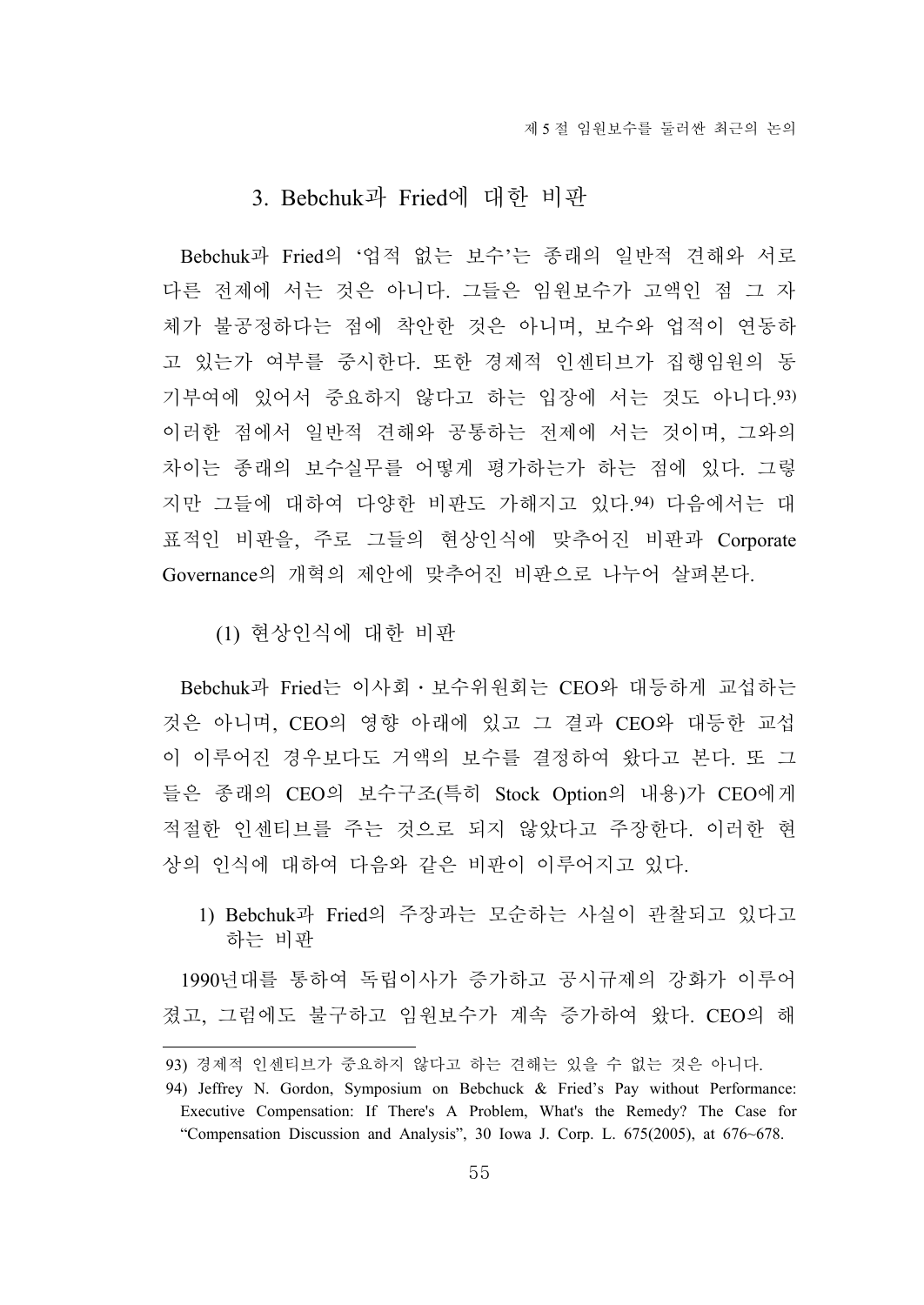임도 그 이전보다도 자주 이루어져 오고 있다. 또 1990년에 있어서 사외에서 임용된 CEO가 사내에서 임용된 CEO보다도 고액의 보수를 얻고 있다. 이러한 사실은 CEO가 이사회․보수위원회에 영향력을 행 사하고 있다(그리고 영향력이 강한 만큼 CEO의 이득도 커지게 된다) 고 하는 Bebchuk과 Fried의 주장과는 모순한다고 하는 비판이 이루어 진다.95)

이에 대하여 Bebchuk과 Fried는 다음과 같이 반론한다.96) 즉 독립한 이사의 증가가 곧 CEO의 영향력의 저하를 의미하는 것은 아니다. 또 이사가 CEO에게 유리한 보수계약을 결정할 경제적․비경제적 인센티 브는 CEO가 사외에서 임용된 경우에도 타당하다. 더욱이 그러한 경 우에는 이사회는 CEO의 임용을 조속하게 완료하기 위하여 보수에 대 해 철저한 교섭을 하지 않을 인센티브를 갖는다. 또한 1990년대에는 CEO의 보수를 인상시키는 효과를 갖는 현상이 존재하였으며 이는 공 시규제강화에 의한 영향을 감소시켰다. 그러한 현상으로, 첫째, 기관 투자가 등에 의하여 보수와 업적의 연동을 요구하는 소리가 높아진 점을 들 수 있다. CEO와 이사회․보수위원회는 이를 이용하여 고정 보수를 확보하면서, 문제가 있는 Stock Option을 증가시키는 것이 가 능하였다. 둘째, 주식시장의 호황에 의하여 Stock Option으로부터 얻을 수 있는 이익은 막대한 것으로 되고 또 호황으로 인한 고액보수에의 비판도 적지 않았다.

2) CEO의 권력(영향력)은 보수실무 전체를 설명할 수 있는 것은 아니라고 하는 비판

1990년대에는 CEO만이 아니라, 하위의 임원이나 종업원에 부여되는 Stock Option도 증가하였다. 이러한 보수실무는 CEO의 권력(영향력)으 로는 설명할 수 없고, Stock Option이 보수를 부여하는 저비용의 방법

<sup>95)</sup> Murphy, supra note. at 852~854.

<sup>96)</sup> Bebchuk & Fried, supra note, at 72, 84~85.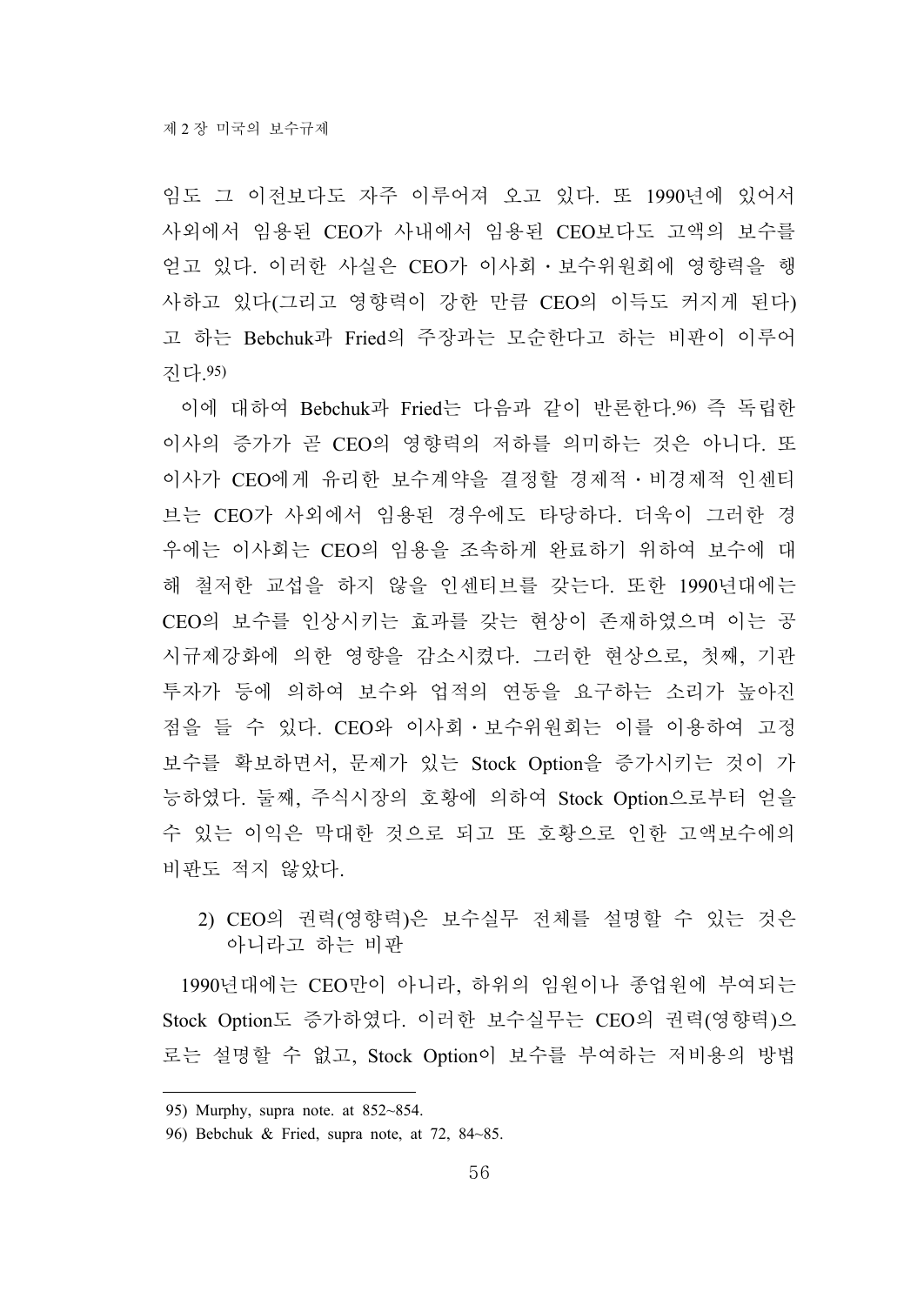이라고 인식되는 것에 의한 것이라고 설명될 수 있다고 하는 비판이 이루어진다.97) 이에 대하여 Bebchuk과 Fried는 하위의 임원의 보수도 CEO 자신이 얻는 초과이득를 기대할 수 있기 때문에, 대등한 교섭이 이루어진 경우보다도 고액으로 되는 경향에 있다고 한다.

3) 고액보수는 회사의 CEO에 한정된 것은 아니라고 하는 비판

CEO의 보수액이 현저하게 증가하는 것과 같은 시기에 스포츠선수 등의 보수액도 현저하게 증가하고 있다. 이 점에서 CEO의 보수액의 증가는 특별한 능력을 갖는 자가 현저하게 고액의 보수를 얻게 된다 고 하는 폭넓은 사회현상을 반영하고 있는데 지나지 않는다고 하는 비판이 이루어진다.98) 이에 대하여 Bebchuk과 Fried는 스포츠선수 등 과 그 고용자는 대등한 교섭을 하지만, CEO와 이사회․보수위원회는 그러하지 않으며, 거액의 퇴직후 보수나 보수액을 불명확하게 하는 후급보수 등이 스포츠선수에게 지급되는 것은 아니라고 반론한다.99)

4) 인센티브는 CEO가 보유하는 Stock Option과 자사주식에 의하여 충분하게 주어지고 있다고 하는 비판

CEO의 인센티브를 검토할 때에는, 보수 그 자체가 주는 인센티브만 이 아니라 CEO의 자산이 주는 인센티브(portfolio incentive)까지 고려 하여야 한다고 하는 비판이 있다. 즉 CEO가 보유하는 자사주식이 CEO 자신의 자산에서 점하는 비율이 현실적으로 큰 것이라면, 자시 주식의 가격변동이 CEO의 부에 주는 영향 즉 CEO에 주어지는 인센 티브도 크다고 한다.100)

<sup>97)</sup> Jensen & Murphy, supra note, at 35~38. Jeffrey N. Gordon, supra note, at 683~684.

<sup>98)</sup> Franklin G. Snyder, More Pieces of the CEO Compensation Puzzle, 28 Del. J. Corp. L. 129, at 155~159(2005).

<sup>99)</sup> Bebchuk & Fried, supra note, at 64 ; William W Bratton, The Academic Tournament over Executive Compensation, 93, Cal. L. Rev. 1557, at 1570(2005).

<sup>100)</sup> John E. Core, Wayne R. Guay & Randall S. Thomas, Is U.S. CEO Compensation Inefficient Pay without Performance?, 103 Mich. L. Rev. 1142, at 1167~1181(2005).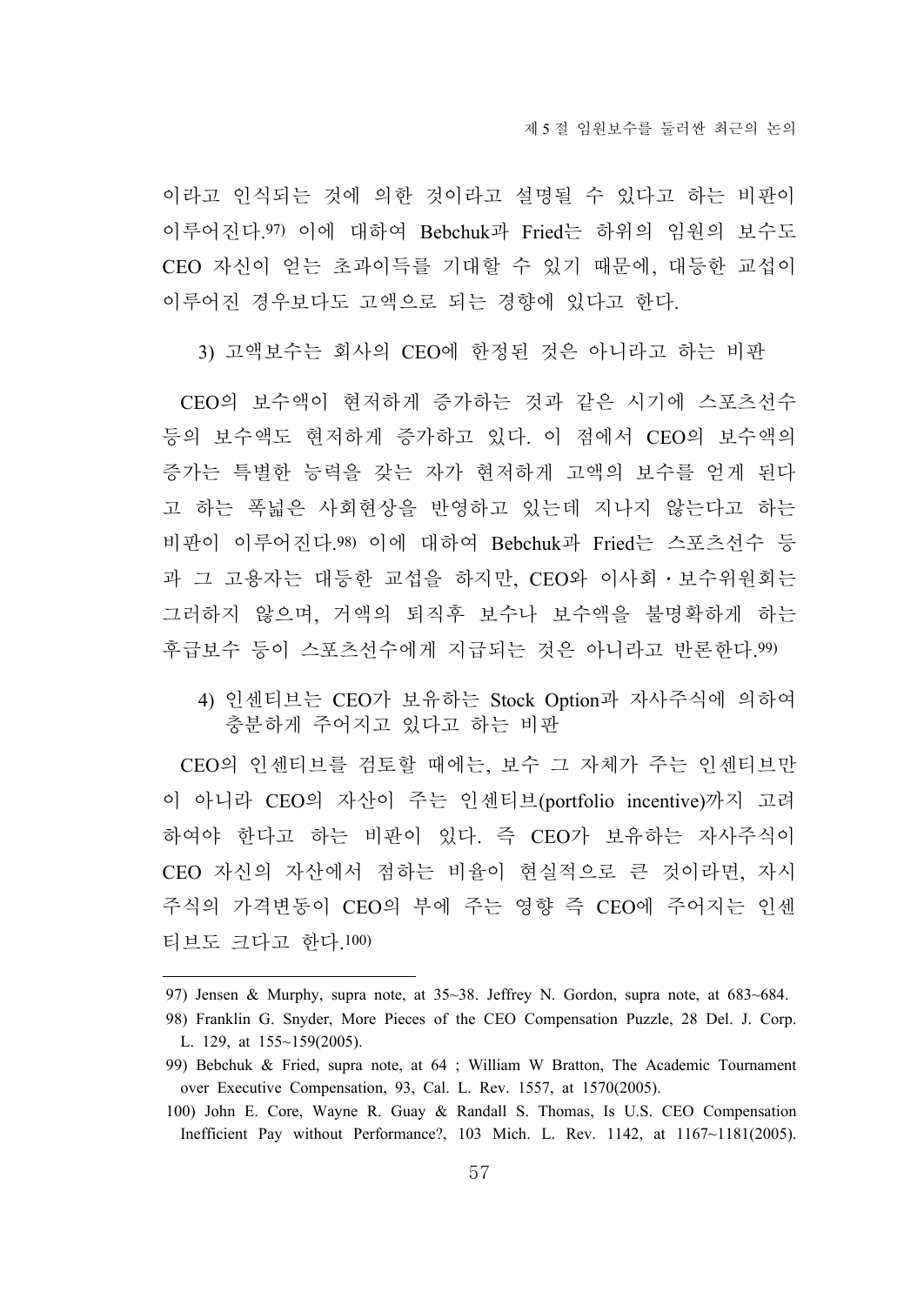Bebchuk과 Fried는 이 비판과 같은 논리로 'CEO가 보유하는 Stock Option과 자사주식에 의하여 CEO에게는 충분한 인센티브가 부여되고 있다'고 하는 연구에 대하여101), 다음과 같이 말하고 있다. 즉 이러한 연구가 나타내는 데이터에 의하면 기업의 시가총액의 증가(또는 감소) 에 응하여 CEO의 부도 그 액의 1%가 증가(또는 감소)한다.102) 따라서 가령 CEO가 보수액을 1000만달러 증가시키고 그에 의한 인센티브의 저 하를 통하여 기업가치가 1억달러 하락하였다고 한다면, CEO의 부는 그 1%인 100만달러 하락하는데 불과하다. 즉 CEO가 보유하는 Stock Option 이나 자사주식은 충분한 인센티브를 주는 것이 아니라는 것이다.103)

5) 'CEO와 이사회․보수위원회가 대등한 교섭을 한 경우'를 기준 으로 임원보수실무를 평가하는 것에 대한 비판

임원보수계약이 현실적인 계약비용을 전제로 한다면 주주가치를 최 대화하는 것이라고 하는 의미에서, 최적의 보수계약으로 되고 있다고 하는 비판이 있다. 미국의 공개회사 전체의 주식수익률이 다른 자본 주의 국가에 비하여 높은 점, 즉 상대적인 업적이 좋다는 점이 근거 로 되며, 특히 2002년 개혁의 효과가 명확하지 않은 단계에서 규제의 개혁을 할 이유는 없다고 한다.104)

Bebchuk과 Fried는 이러한 비판에 대하여 다음과 같이 반론하고 있 다. 즉 CEO와 이사회․보수위원회가 대등한 교섭을 하지 못함으로써, CEO는 주주의 부담으로 이득하고 있고, 그 액은 적지 않다. 또한 CEO가 보수계약에 영향력을 미침으로써 보수계약이 갖는 인센티브가

Jeffrey N. Gordon, supra note, at 681~683.

<sup>101)</sup> 이러한 연구는 1980년부터 1994년 내지 1998년까지의 미국 공개회사의 CEO에 대하여 그 보유하는 stock option과 주식의 가치의 변동을 고려하면 CEO의 부는 업 적과 연동하고 있다고 한다.

<sup>102)</sup> 이러한 연구에 의하면 1998년에 있어서 시가총액이 1000달러증가(감소)하는 것 에 응하여 CEO의 부가 약 11달러증가(감소)하는 것이 나타나고 있다.

<sup>103)</sup> Bebchuk & Fried, supra note. at 55.

<sup>104)</sup> Core, Guay & Thomas, supra note. at 1159~1167.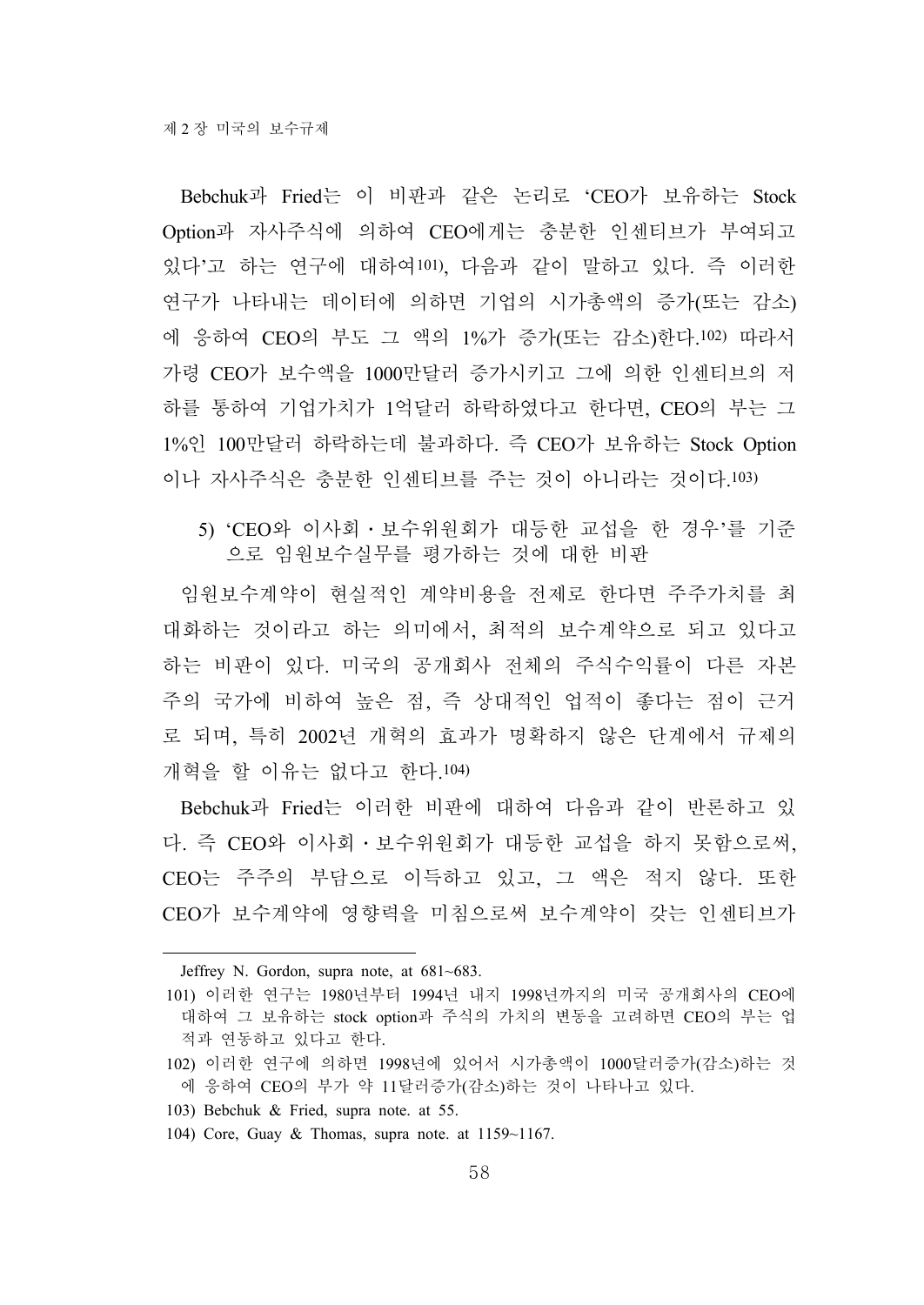희석화되고 왜곡되게 된다. 결국 CEO의 영향력의 행사에 의하여 주 주가 부담하는 비용은, 보수액의 증가분에 그치지 않는다. 한편 2002 년 개혁의 효과는 그것이 기대대로 발휘된다 하더라도 그러한 CEO의 영향력을 완전하게 제거할 수 없다.105)

### (2) Corporate Governance개혁제안에 대한 비판

Bebchuk과 Fried는 Corporate Governance에 관한 개혁의 필요성까지 주장하면서 이사의 인센티브부여를 개선하기 위하여 이사회와 주주총 회 사이의 현재의 권한분배를 변경하여, 이사가 주주의 영향력으로부 터 보호되는 정도를 현재보다도 약하게 하는 것이 필요하다고 한다.

이와 같은 제안에 대하여 다음과 같은 비판이 이루어지고 있다. 즉 현재 미국 공개회사의 Corporate Governance는 주주총회가 이사회 및 CEO에게 회사경영에 관한 의사결정권한을 부여하는 것을 기초로 성 립하고 있다. 이에 의하여 (합의를 기초로 하는 의사결정구조는 아니 다) 권한을 기초로 하는 의사결정구조가 형성되고, 이사회․CEO의 광 범위한 재량은 그러한 틀에 있어서 불가결한 전제이다. 주주 자신도 실제로 그러한 구조를 지지하고 있다. 그런데 주주총회에 의한 이사 의 해임가능성을 높인다는 Bebchuk과 Fried의 제안은, 결국 의사결정 권한의 일부를 주주총회에 주는 것과 같다. 즉 그들의 제안은 현재 미국의 공개회사의 Corporate Governance의 기초를 흔드는 것이다. 또 이사의 해임가능성을 높이면 이사는 보다 위험회피적으로 되고, 이사 의 이익은 오히려 본래의 위험회피적인 경영자의 이익과 일치하는 것 으로 되어 버린다.

Bebchuk과 Fried는 이러한 비판에 대하여 다음과 같이 반론하고 있 다. 즉 주주의 권한강화는 주주가 항상 그 권한을 이용하여 회사경영 에 개입하려 하는 것을 의미하지 않는다. 경영진이 주주의 이익추구

<sup>105)</sup> Bebchuk & Fried, supra note. at 9~10, 215~216.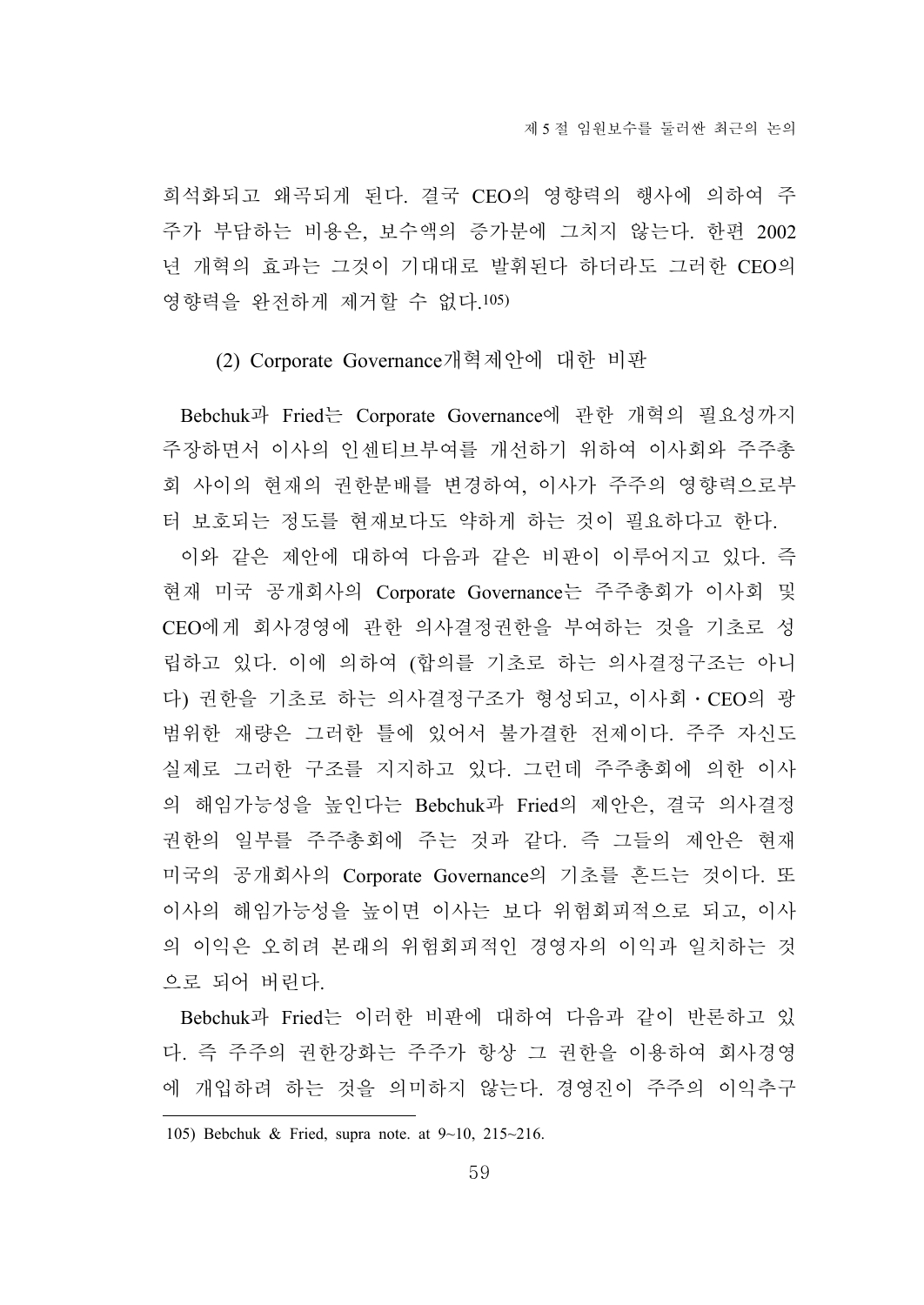로부터 대폭적으로 격리된 행동을 취하고 그에 대하여 주주의 불만이 증대하고 있음에도 불구하고 스스로 행동을 시정하는 것을 거부하고 있는 사례는 일반적이라고 할 수 있다. 문제는 그러한 사례에 대하여 주주의 개입을 인정할 것인가 아닌가의 문제이다. 그리고 그러한 사 례에서 주주의 개입을 인정하는 것 자체가, 주주의 이익을 고려하고 행동할 인센티브를 이사회에 부여하고, 그러한 개입을 필요로 하는 사례 자체를 감소시키게 된다.106)

## 4. Bebchuk과 Fried에 대한 평가

Bebchuk과 Fried의 '업적 없는 보수'의 주장은 다음의 두 가지로 결 론지을 수 있다. 1) 이사회․보수위원회는 CEO와 대등하게 교섭하는 것이 아니며, CEO의 영향 아래 있고 그 결과 CEO는 대등한 교섭이 이루어진 경우보다도 거액의 보수를 받아 왔다. 2) 임원보수의 문제를 근본적으로 개선하기 위해서는 이사회와 주주총회의 사이의 현재의 권한분배를 변경하고 이사가 주주의 영향력으로부터 보호되는 정도를 현재보다도 약하게 할 필요가 있다.

이상 가운데 1)과 같은 주장은 1980년대말부터 1990년대 초기에 걸 쳐 임원보수에 대한 논의가 활발하게 이루어지고 있었던 시기에도 자 주 볼 수 있었던 것이다. Bebchuk과 Fried의 저서의 특징은 종래의 논 의를 거듭한 뒤에, 거액의 퇴직금이나 후급보수 등 1990년대 이후에 명확해진 임원보수실무까지도 그러한 주장의 기초로 하는 데에 있다. 한편 2)는 종래의 다수의 학설이 임원보수의 문제에 대한 대응책으로 주장하여 온 것과는 다르다. 종래 주장되어 온 방안으로서는 다음과 같은 것이 있다. ⅰ)보수액의 합리성에 대하여 법원이 보다 적극적으 로 심사를 하여야 한다는 점. ⅱ)이사와 주주의 이익을 일치시키기 위

106) Ibid. at 213~215.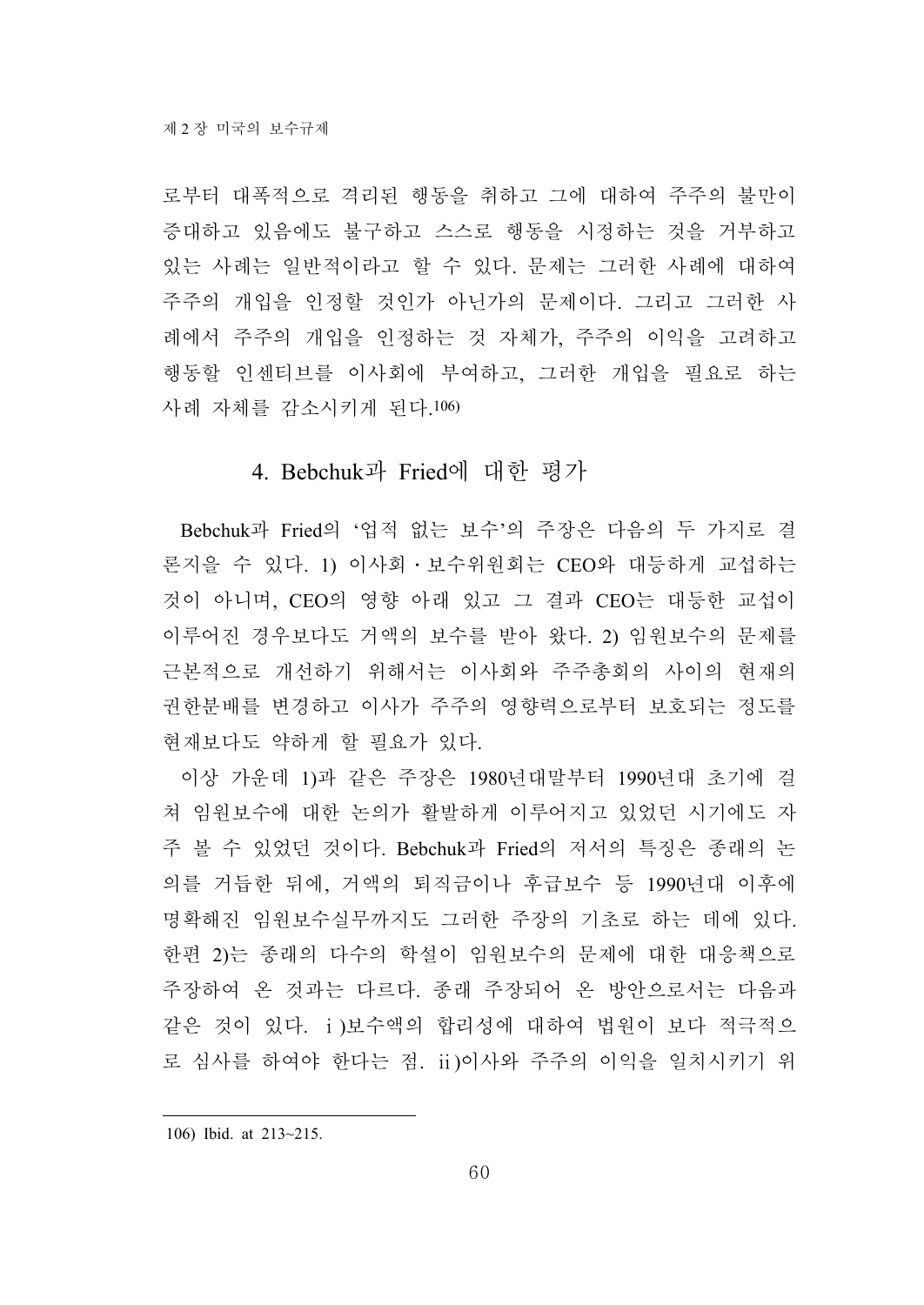하여 이사의 보수로서 주식연계보수를 적극적으로 이용하여야 한다는 점. ⅲ)CEO의 보수package전체 내지 보수위원회가 작성한 '보수에 관 한 분석(compensation discussion and analysis)'에 대하여, 매년 주주의 권고결의에 의한 승인을 할 것 등이 있다. 그러나 Bebchuk과 Fried는 CEO에 의한 영향력이 존재하는 점에서, CEO의 보수문제를 근본적으 로 해결하기 위해서는 그러한 종래의 방안으로는 불충분 내지 부적절 하다고 하여, 이사의 선임과정의 개선 등 이사가 주주의 영향력에 따 르는 정도를 강하게 할 것을 제안하는 것이다.

2)는 종래 미국 공개회사의 Corporate Governance구조의 변경을 포함 하는 것이며, 그것만으로 강한 비판도 받고 있다. Bebchuk과 Fried의 주장과 이에 대한 비판과의 차이는 보다 근본적으로는 '이사회․보수 위원회와 CEO가 대등한 교섭을 한 경우에 달성되는 결과'를 임원보 수의 문제의 이상으로 보아, 그러한 결과의 달성에 맞춘 법규제의 개 혁을 주장할 것인가 아니면 그러한 기준을 '실현되지 않은 이상'으로 하여 미국 기업의 Corporate Governance가 국제적으로 보아 상대적으 로 바르게 기능하고 있다고 하는 사실을 중시할 것인가, 하는 차이에 의한 것이라고 할 수 있다.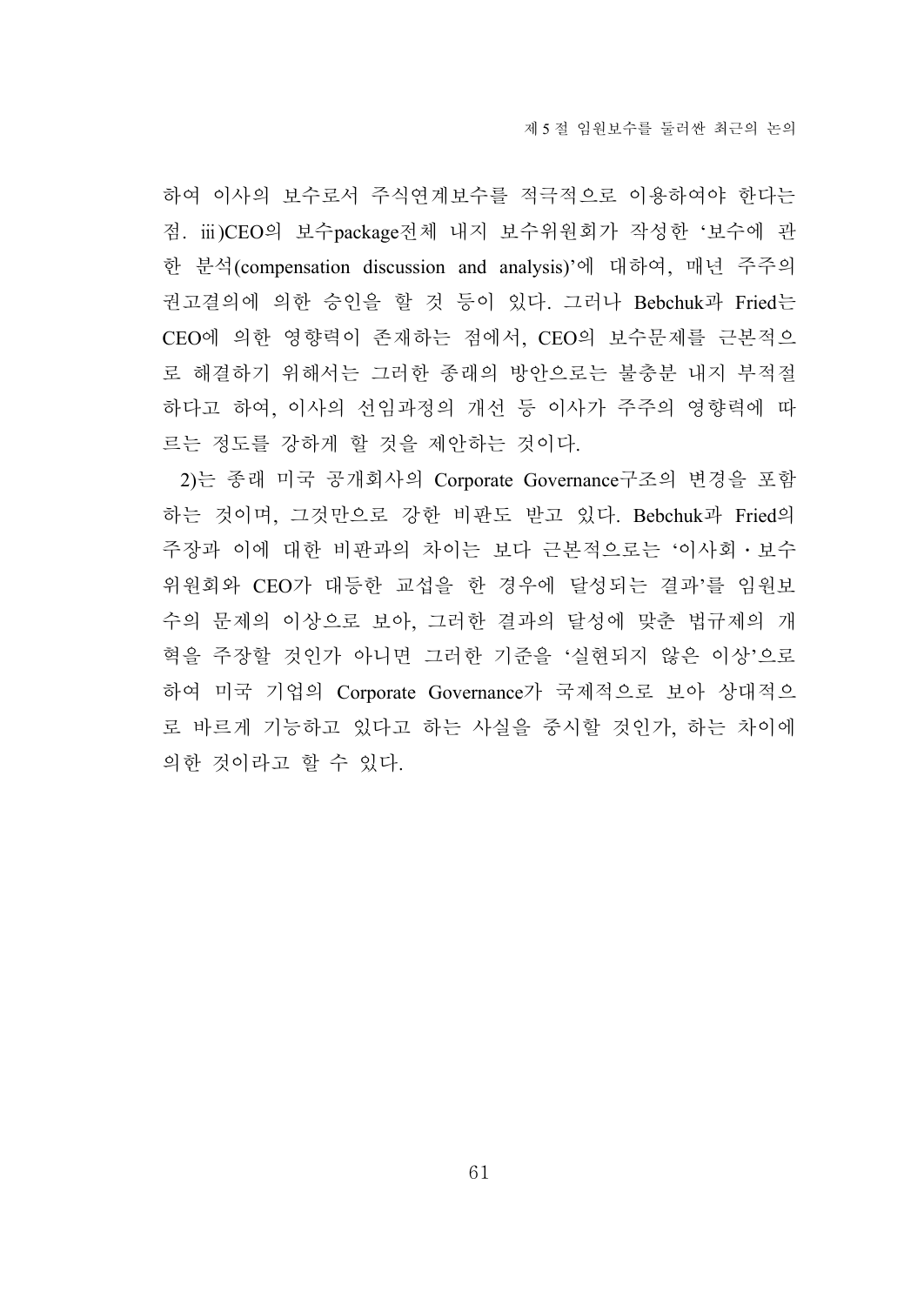# 제 3 장 영국의 보수규제

### 제 1 절 문제의 제기

영국에서도 1990년대 이후 이사 및 임원에 대한 고액보수의 부여가 문제로 되어 비판되었으며, 이에 대처하기 위한 다양한 임원보수규제 에 관한 개선책 가운데 모범적 경영관행규정(code of best practice)과 공시를 중심으로 한 규율을 확립하였다. 대규모공개회사에 있어서는 업무집행을 담당하지 않는 이사로 구성된 보수위원회가 업무집행을 담당하는 이사의 보수결정에 큰 역할을 수행하고 있으며, 이사보수에 대한 공시는 미국과 같이 매우 상세하게 규정하고 있으며 2002년에 는 모범적 경영관행규정과 공시를 중심으로 한 규율을 한층 강화하 기 한 회사법개정이 이루어졌다.107) 따라서 다음에서는 영국 회사법 의 2002년 개정 전의 임원보수에 관한 규율과 개정 후의 규율108)로 나누어 살펴보고자 한다. 한편 영국통상산업부(Department of Trade and Industry ; DTI)에서는 2003년 6월에 '"실패에 대한 보수" 이사의 보수 - 계약, 업적 및 해임'("Rewards for Failure" Directors' Remuneration - Contracts, Performance and Severance)이라는 자문문서를 공표하였 다.109) 따라서 이 자문문제에서 제안하고 있는 내용에 대해서도 살펴 본다.

<sup>107)</sup> Guido Ferrarini, Niamh Moloney, Cristina Vespro, Executive Remuneration in the EU : Comparative Law and Practice, European Corporate Governance Institute(2003), at 17.

<sup>108)</sup> 영국에서는 이사보수에 대하여 상장규칙에 의하여 상장회사에 요구되고 있는 이사보수의 공시와 모범적 경영관행규정이 중요한 역할을 수행하여 왔다.

<sup>109)</sup> DTI, "Rewards for Failure" Directors' Remuneration - Contracts, Performance and Severance - : A Consultative Document, June 2003. (이하, Rewards for Failure라 한다)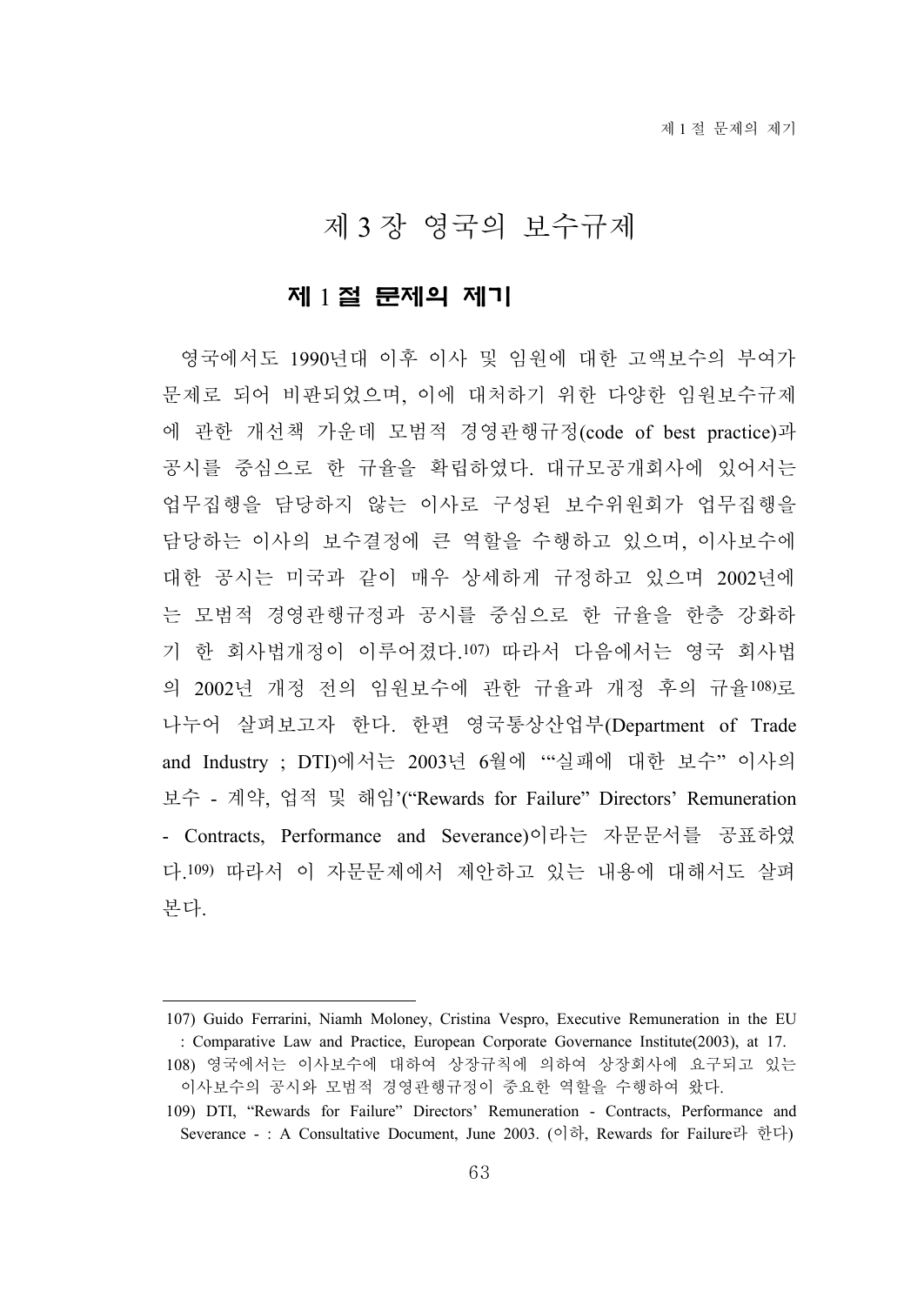## 제 2 절 2002년 회사법개정이전의 동향

1. 이사회제도와 이사의 보수

영국의 주식회사에 있어서 이사회에 업무집행권한이 부여되어 있 으며, 대규모공개회사에서는 통상 업무집행이사(executive director)에 게 업무집행권한이 위임되어 있다. 업무집행이사 가운데 최고의 지위에 있는 자를 통상 최고업무집행이사(chief executive)라 하며, 때로는 최고업무집행임원(chief executive officer)이라고 하기도 한 다. 한편 회사의 이사회 및 위원회의 구성원으로서 비업무집행이 사(non-executive director)는 업무집행이사를 감독하는 것을 주된 임무 로 하고 있다.

한편 대부분의 상장회사의 정관은 이사보수에 대하여 비업무집행이 사의 수당(fees)과 업무집행이사의 보수(remuneration)로 구분하여 규정 하고 있다. 즉 수당과 관련하여 정관에서는 이사에게 지급할 수 있는 수당의 총액을 정하고 있고 각 이사에 대한 분배는 이사회에 위임하 고 있으며, 업무집행이사의 보수는 이사회 또는 이사회로부터 권한을 위임받은 위원회가 결정하도록 정하고 있다.110)

이와 같이 영국에서는 이사보수와 관련하여 업무집행이사의 보수와 비업무집행이사의 수당이 명확하게 구별되고 있으며, 업무집행이사의 보수는 이사회로부터 위임받은 업무집행에 대한 보수이며, 개개의 임 용계약에 의하여 정해진다.111)

<sup>110)</sup> Jaclyn Braunstein, Pound Foolish: Challenging Executive Compensation in the U.S. and the U.K., 29 Brooklyn J. Int'l L. 747(2004), at 749~753.

<sup>111)</sup> 이사의 보수와 관련하여 정관에서는 회사가 주주총회의 보통결의에 의하여 이 사보수를 결정하는 한편 이사회는 업무집행권한을 특정 이사에게 위임할 수 있으 며, 그 자와의 사이에 임용계약을 체결하고 그에 의하여 보수를 결정할 수 있음을 정하고 있다. Companies Act 1985, Table A, paras. 82, 84.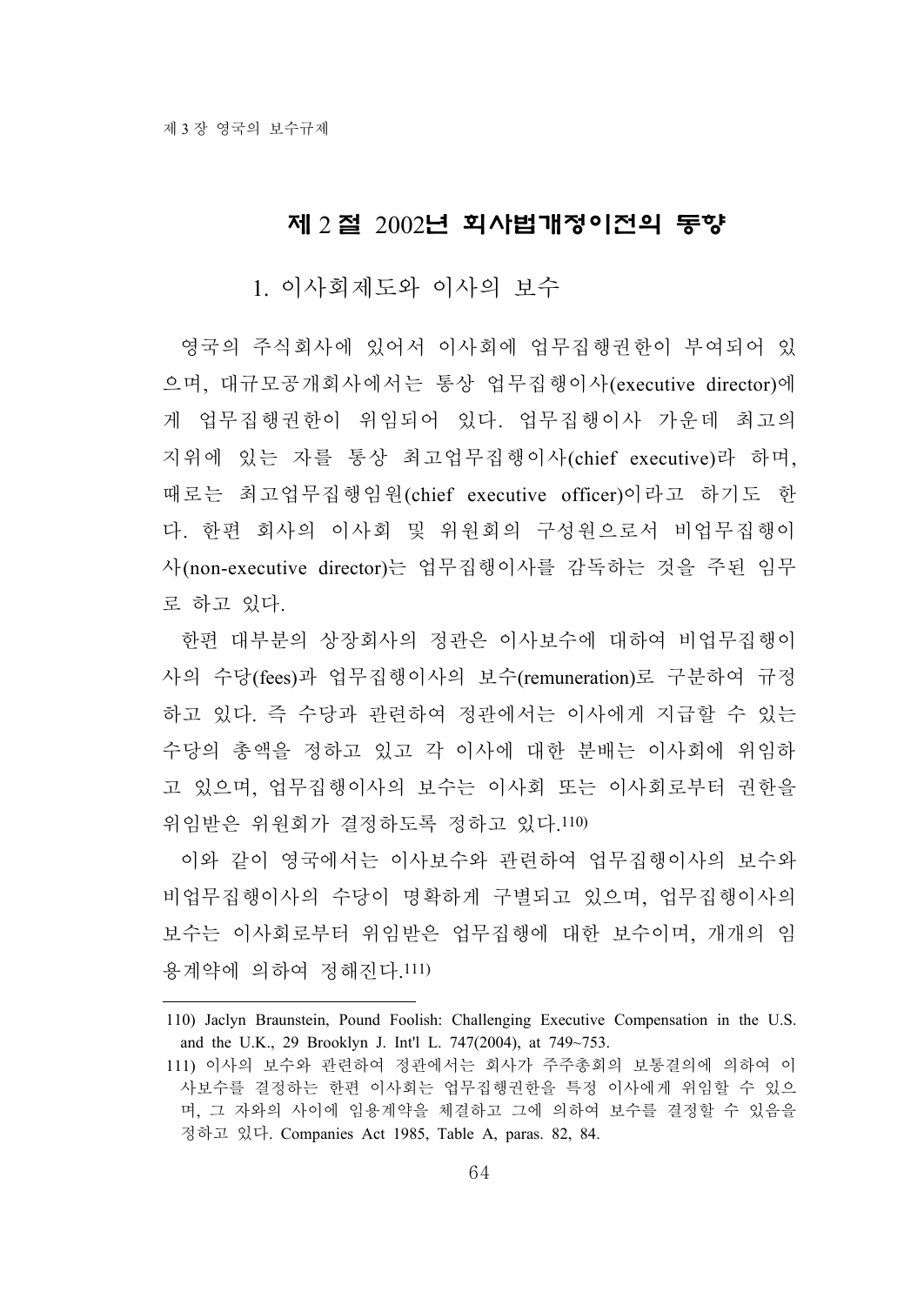# 2. 모범적 경영관행규정과 공시에 의한 규제

(1) 규정공표까지의 과정

영국에 있어서 대규모공개회사의 Corporate governance에 관한 규율은 현재 다음의 세 규범에 의하여 이루어지고 있다. 즉 첫째, 법률 및 상 장규칙에 의하여 회사에 직접적인 의무부과, 둘째, 모범적 경영관행규 정(code of best practice), 셋째, 영국보험업협회(Association of British Insurers) 등의 기관투자가단체가 작성한 Guideline, 등을 중심으로 회사 에 대한 규제가 이루어지고 있다. 이 가운데 1990년대 이후의 Corporate Governance에 관한 개혁은 모범적 경영관행규정에 의한 규율을 주요 한 수단으로 하고 있으며, 90년대의 몇몇 모범적 경영관행규정과 Corporate Governance에 관한 규칙을 종합하여 작성․공표된 1998년의 통합규정(Combined Code)에 의하여 규율체계를 확립하고 있다. 이사의 보수에 대해서도 이러한 움직임의 일환으로 개혁이 진행되어 왔다.

대규모공개회사의 이사보수에 대해서는 1992년에 공표된 Cadbury위 원회의 보고서에서 이미 논의되고 있었다.112) 거기서는 이사회의 보수 위원회나 보수공시에 대하여 검토되고 있었으며, 보고서에서 규정된 모범적 경영관행규정에서도 이사의 보수에 대한 몇몇 규정이 포함되 어 있다. 또한 1995년에 공표된 Greenbury위원회의 보고서에서는 이사 의 보수에 대하여 포괄적인 검토가 이루어졌고 모범적 경영관행규정 이 공표되었다.113) 상장회사는 런던증권거래소의 상장규칙에 의하여 모범적 경영관행규정의 준수상황 및 불준수사항과 그 이유를 연차보 고서에 기재하는 것이 의무로 되어 있다. 또 Greenbury보고서의 권고

<sup>112)</sup> Report of the Committee on the Financial Aspects of Corporate Governance (1992) (Cadbury Report).

<sup>113)</sup> Directors' Remuneration : Report of a Study Group chaired by Sir Greenbury (1995) (Greenbury Report).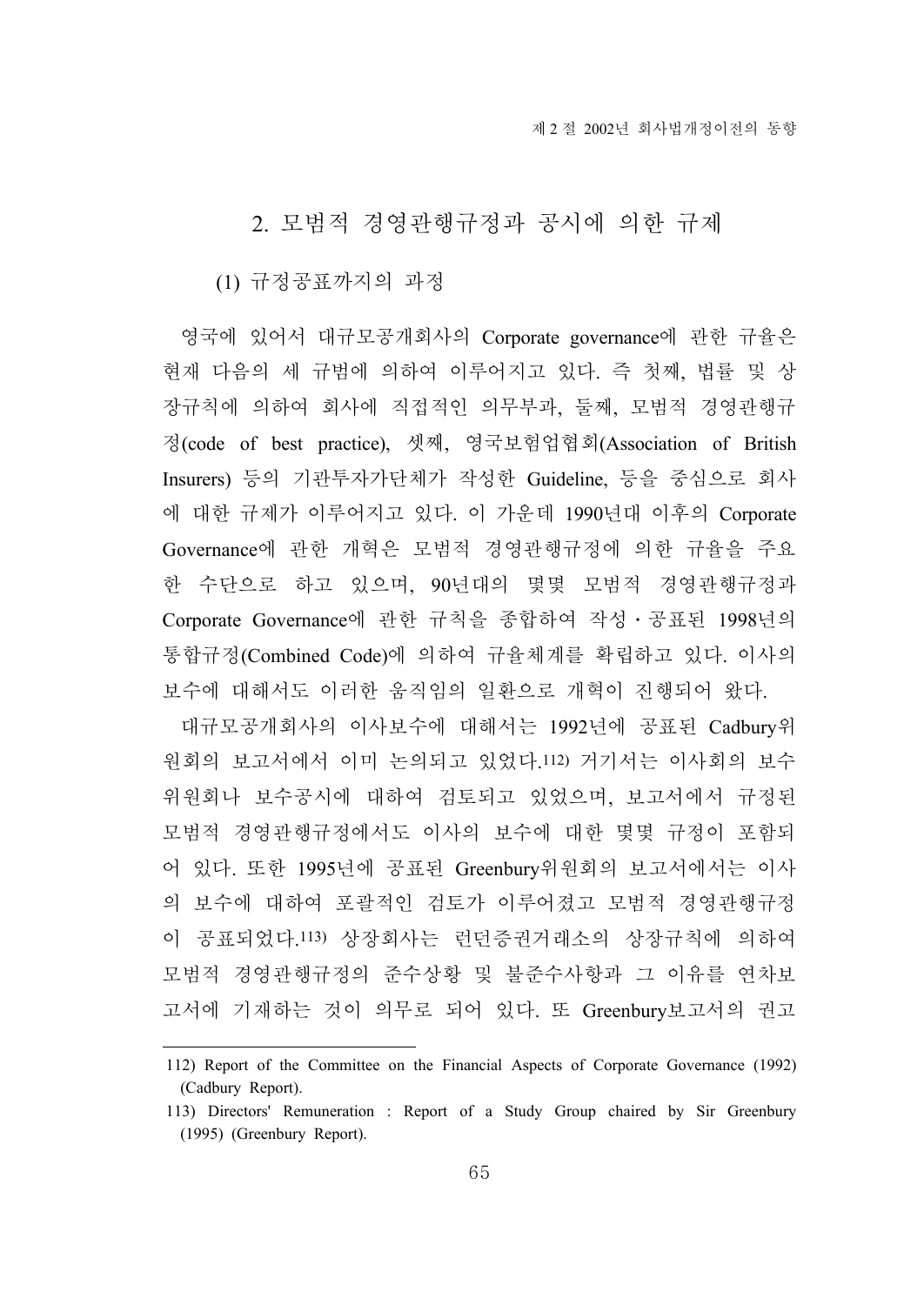에 따라 상장규칙에 의하여 이사의 보수에 대한 상세한 공시가 요구 되고 있다.

한편 모범적 경영관행의 준수와 그 준수상황에 대한 공시라는 규율에 대하여 재검토하고 새로운 제안을 한 것이 1998년에 공표된 Hampel위원 회의 보고서이다.114) Hampel위원회는 Cadbury위원회와 Greenbury위원회 가 그 보고내용의 실시상황을 조사하기 위한 위원회를 설치하도록 권고 한 것에 의하여 설치된 것이다. Hampel보고서의 큰 특색은 모범적 경영 관행규정을 준칙(prescriptive rules)으로 보아 회사가 단순히 모범적 경영 관행을 준수하느냐 아니냐에 주목하는 경향(box ticking)을 비판하고 있 는 점이다. 따라서 바람직한 Corporate Governance를 위해서는 오히려 보 다 폭넓은 원칙이 필요하며, 이에 따라 몇가지 Corporate Governance원 칙이 제시되었다. 또 이에 대해서는 회사가 그것을 어떻게 적용하고 있는가를 설명하는 것이 중요하며, 이 원칙 가운데 이사의 보수에 관 한 규정도 포함되어 있다. 그리고 이러한 Corporate Governance원칙과 그 이전의 모범적 경영관행규정을 종합한 규범으로 1998년에 통합규 정이 Hampel위원회에 의하여 작성되었다.115)

다음에서는 통합규정 및 상장규칙을 중심으로 대규모 공개회사의 이사보수에 대한 규제내용을 살펴본다.

(2) 통합규정의 내용

1) 통합규정은 Hampel보고서에 의한 Corporate Governance원칙과 그 이전의 Cadbury보고서 및 Greenbury보고서의 모범적 경영관행규정을 종합하여 작성되었다.116) 통합규정은 바람직한 Governance원칙(Principles

<sup>114)</sup> Committee on Corporate Governance : Final Report (1998) (Hampel Report).

<sup>115)</sup> Committee Code - Derived by the Committee on Corporate Governance from the Committee's Final Report and from the Cadbury and Greenbury Reports (1998).

<sup>116)</sup> 통합규정은 원래 Hampel위원회에 의하여 작성되었다. 그 후 통합규정에 대한 일반적인 감독권한은 재무보고평의회(Financial Reporting Council, 이하 FRC라 한다)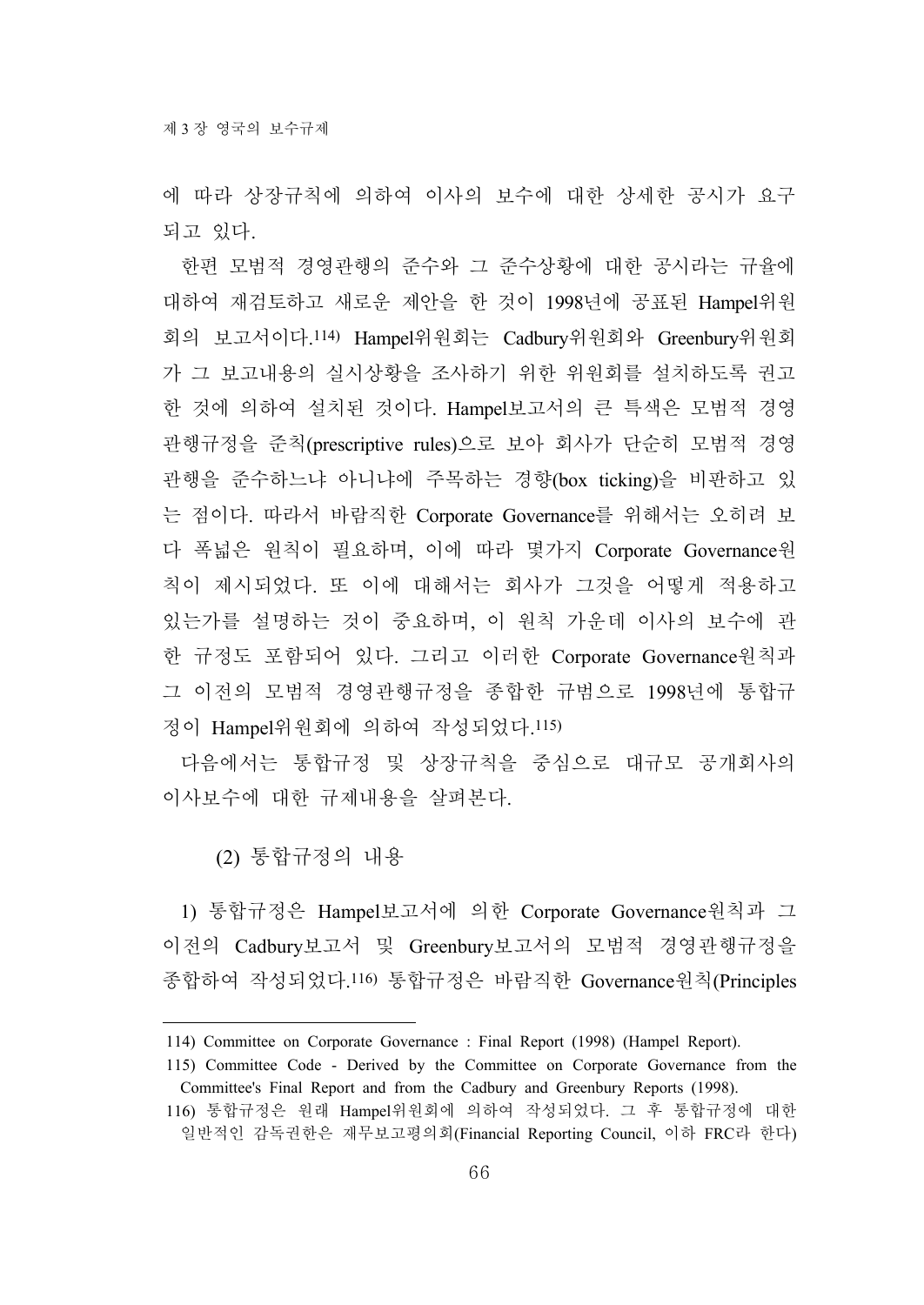of Good Governance, 이하에서는 Governance원칙이라 한다)과 모범적 경 영관행규정으로 이루어졌다. 전자는 Hampel보고서의 Corporate Governance 원칙에 상당하며, 후자는 그 이전의 모범적 경영관행규정에 상당하 다.117) 런던증권거래소 상장규칙118)은 상장회사는 Governance원칙에 대 해서는 그것을 어떻게 적용하고 있는가를 설명하지 않으면 안된다고 정하고 있다. 즉 Governance원칙이 어떻게 적용되고 있는가를 주주가 평가할 수 있도록 설명이 이루어져야 한다. 또 모범적 경영관행규정에 대해서는 영업년도 전체에 걸친 준수상황과 불준수사항에 대하여 그 것을 특정한 다음 불준수의 이유를 연차보고서에 기재하여야 한다.119)

우선 Governance원칙은 이사의 보수에 대하여 다음과 같은 원칙을 표명하고 있다.120)

(B.1) 보수의 수준은 이사를 확보하기 위하여 필요하고 충분한 것이 어야 한다. 업무집행이사보수의 구성은 그 일부를 업적연동형보수로 하여야 한다.

(B.2) 업무집행이사보수의 결정을 위한 정식의 투명성있는 절차를 확립하여야 한다. 이사는 자신의 보수결정에 관여해서는 안된다.

(B.3) 회사의 연차보고서에서 보수정책에 대하여 설명하고 이사의 개인별 보수의 상세를 공시하여야 한다.

이러한 원칙의 각각에 관련하여 모범적 경영관행규정이 다음과 같 이 정해져있다.

에 부여되고 있다.

<sup>117)</sup> 각각 제1절과 제2절로 구성되어 있으며, 제1절은 상장회사를 대상으로 하는 것 이며, 제2절은 기관투자가를 대상으로 하는 것이다. 상장회사가 공시의무를 부담하 는 것은 제1절에 대해서이다.

<sup>118) 2000</sup>년 금융서비스․시장법(Financial Services and Markets Act 2000)에 의하여 금융서비스감독기관(Financial Services Authority, 이하 FSA라 한다)이 상장에 대한 권한을 갖는 기관으로 되었다. FSA는 상장에 대한 권한을 갖는다고 하는 의미에서 영국상장감독기관(UK Listing Authority. 이하 UKLA라 한다)이다. 상장규칙의 제정 권한은 현재 UKLA에 있다.

<sup>119)</sup> The Listing Rules, para. 12. 43 A(a)-(b).

<sup>120)</sup> The Combined Code, Principles of Good Governance B. 1-B. 3.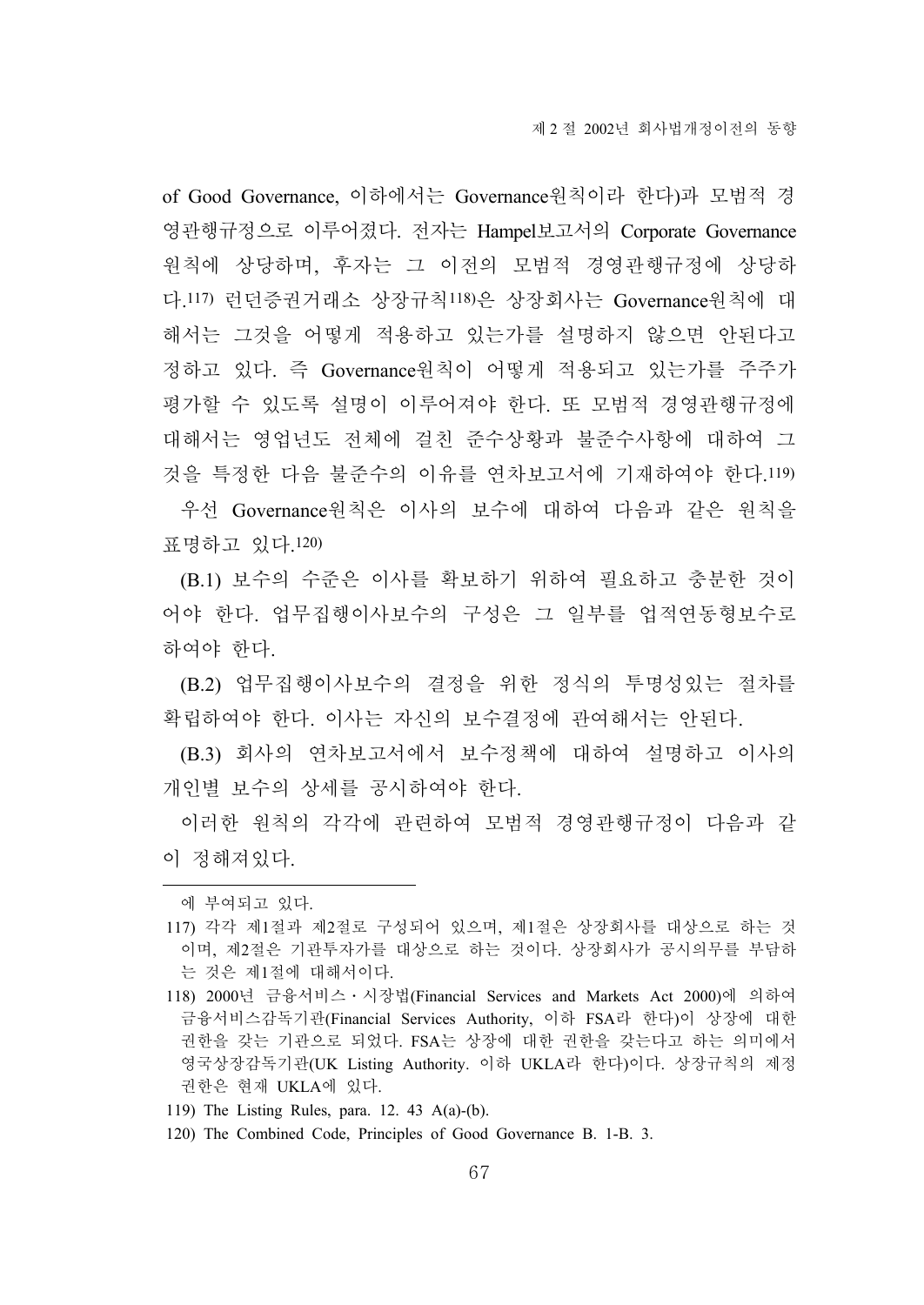#### [보수정책](Remuneration Policy)121)

보수위원회는 (B.1)의 원칙에 나타난 기준에 따라 업무집행이사의 보수내용을 결정하여야 한다. 보수결정시에는 타사와의 비교를 고려 하여야 하지만, 그러한 비교가 보수수준을 상승시킬 위험에도 주의하 여야 한다. 연봉의 증액에 대해서는 기업그룹내의 타사의 상황 등도 고려하여야 한다. 업적연동형보수는 업무집행이사와 주주의 이익을 일치시키고 강력한 인센티브를 부여하도록 설계되어야 한다.122) Share Option의 권리행사가액은 상장규칙에 따라 허용되는 경우를 제외하고 부여시의 시가보다도 낮게 설정해서는 안된다.

[임용계약과 보상](Service Contracts and Compensation)123)

이사회는 이사의 임용계약의 기간을 1년 이내로 하는 것을 목표로 하여야 하지만 그것을 성취하지 못하는 경우가 있을 수 있음을 인식 하여야 한다. 새로운 이사를 외부로부터 초빙하는 때에 1년을 넘는 기간을 정하는 것이 필요하더라도, 그 후에는 기간을 단축하여야 한 다. 특히 보상에 대하여 최초의 계약에서 명시적으로 정하고 또 이점 에 대해 고려하여야 한다. 최초계약으로 보상에 대하여 명시적으로

<sup>121)</sup> The Combined Code, Code of Best Practice B. 1. 1-B. 1. 6.

<sup>122)</sup> 업적연동형보수의 설계시에 따라야 할 지침으로 통합규정 schedule A가 정해져 있다. 이의 개요는 다음과 같다. 1)보수위원회는 이사가 상여를 받을만한가를 검토 한다. 업적조건이 적절하게 정해져 있어야 한다. 2)보수위원회는 이사가 장기의 인 센티브계획에 의한 보수를 받을만한가를 검토한다. Stock Option과 기타의 장기인 센티브계획을 비교검토하여야 한다. Stock Option의 권리행사나 기타 장기인센티브 계획에 의한 주식 등의 부여까지 3년 이상의 대기기간을 두어야 한다. 이사는 이러 한 보수로서 주식을 취득한 후 일정기간 그것을 보유할 것을 장려하여야 한다. 3) 새로운 장기인센티브보수계획에 대해서는 주주의 승인을 얻어야 한다. 4)모든 업적 연동형보수에는 어적기준이 정해져 있어야 한다. 업적기준은 주주수익율이라는 변 수에 의하여 비교대상으로 된 회사군과 비교한 당해 회사의 업적을 반영한 것이야 한다. 5)업적연동형보수는 한번에 부여하는 것이 아니라 몇 번 나누어 부여하여야 한 다. 6)보수위원회는 기본급의 증액 등에 의하여 회사에 발생하는 부담에 대하여 검토 하여야 한다. 7)상여와 현물급여는 일반적으로 연금의 대상으로 되어서는 안된다.

<sup>123)</sup> The Combined Code, Code of Best Practice B. 1. 7-B. 1. 10.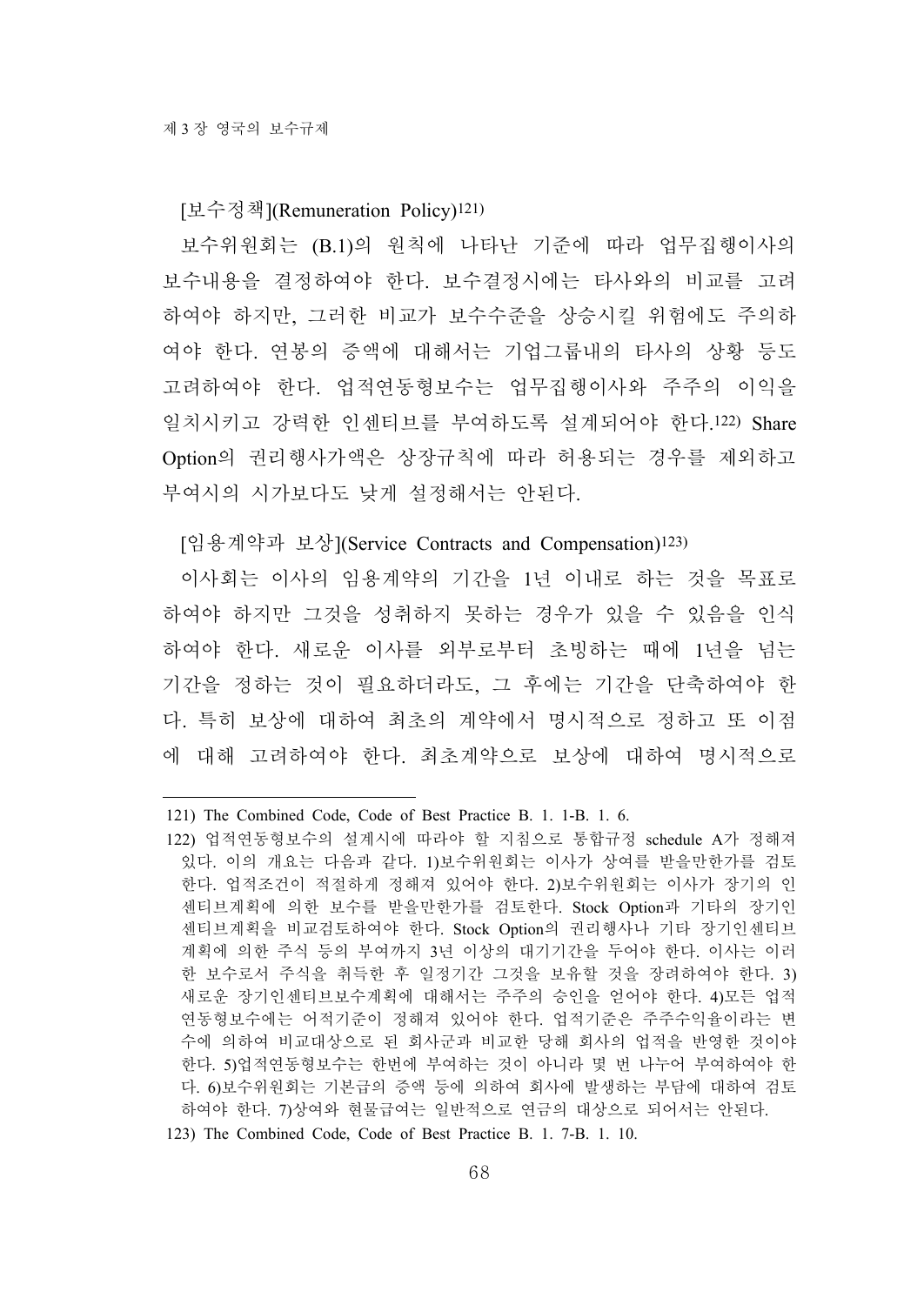정하고 있지 않은 경우 보수위원회는 법적인 제약의 범위 내에서 개 개의 사례마다 대응을 검토하여야 한다.

[절차](Procedure)124)

잠재적인 이익충돌을 피하기 위하여 이사회는 보수위원회를 설치하 여야 한다. 보수위원회는 업무집행이사의 보수에 관한 회사방침에 대하 여 이사회에 권고를 한다. 보수위원회는 또 이사회를 위하여 업무집행 이사의 개인별 보수내용을 결정한다. 보수위원회는 독립한 비업무집행 이사만으로 구성되어야 한다.125) 보수위원회구성원은 이사보수보고서에 매년 기재되어야 한다. 보수위원회구성원을 포함한 비업무집행이사의 보수는 이사회(정관에서 요구되는 경우에는 주주)가 결정하여야 한다. 정관으로 허용되는 경우에 이사회는 이 권한을 소규모위원회에 위임할 수 있으며, 이 위원회에는 최고업무집행임원(chief executive officer)을 포함할 수 있다. 보수위원회는 업무집행이사의 보수에 관한 제안에 있어서 이사회의장 및 최고업무집행임원의 양자 또는 일방에게 의견 을 요구하여야 하며 회사내외의 전문가의 조언을 얻어야 한다. 이사 회의장은 회사가 다른 문제와 마찬가지로 보수에 대해서도 필요에 따 라 주요 주주와의 접촉을 유지하는 것을 보장하여야 한다.

[공시](Disclosure)<sup>126)</sup>

이사회는 연차보고서에서 보수에 대하여 주주에게 보고하여야 한 다.127) 이 보고에는 업무집행이사의 보수에 대한 정책을 기재하고 회 사에 특수한 요인에 대하여 주의를 주어야 한다.

<sup>124)</sup> Ibid. B. 2. 1-B. 2. 6.

<sup>125)</sup> 보다 정확하게는 경영자로부터 독립하며 또 독립한 판단을 하는 것이 실질적으 로 방해받지 않는 사업상 기타의 관계를 갖지 않는 자이어야 한다.

<sup>126)</sup> The Combined Code, Code of Best Practice B. 3. 1-B. 3. 3.

<sup>127)</sup> 이사보수보고서의 작성에 있어서 이사회는 통합규정schedule B에 따라야 한다. schedule B에서는 보다 상세하게 이사보수보고서에 포함되어야 할 사항을 정하고 있다.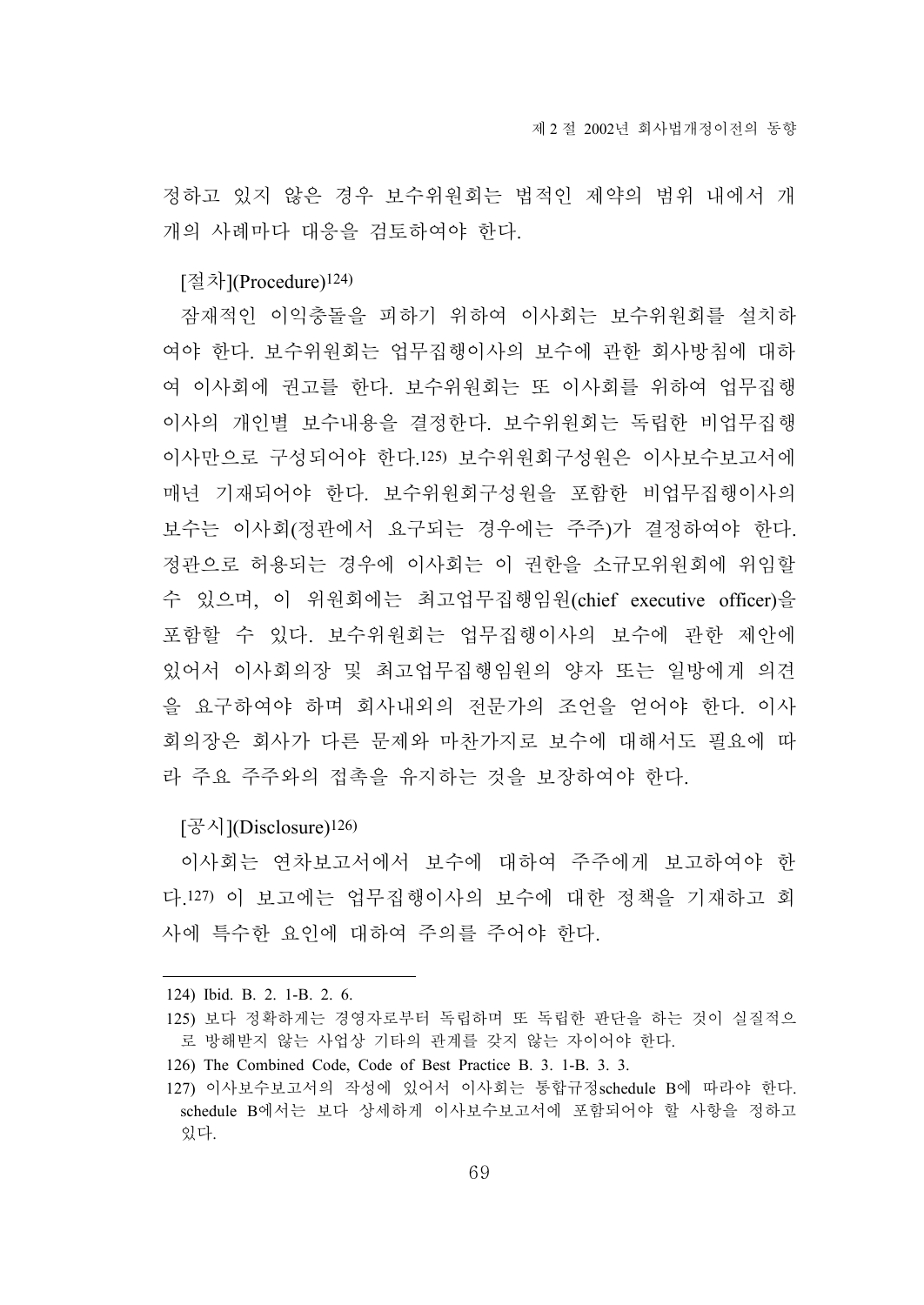2) 통합규정이 정한 모범적 경영관행규정은 몇 가지 점에서 Greenbury 보고서가 정한 것과는 다르다. 통합규정과 Greenbury보고서의 차이가 특히 명확하게 나타나는 것은 보수위원회의 역할에 대한 인식이다. Greenbury보고서에서는 업무집행이사의 보수에 관한 회사정책도 보수 위원회가 결정하는 것으로 되어 있었다. 이에 대하여 통합규정에서는 이에 대해서는 이사회 전체에서 결정되어야 한다고 규정하고128), 보수 위원회는 이사회에 권고하는 권한만을 갖는다고 한다. 이 점에서 이 사보수보고서도 보수위원회가 아닌 이사회의 이름으로 작성되어야 한 다고 되어 있다. 또 이사보수보고서에서의 회사보수정책에 대한 공시 는 일부 회사에서는 천편일률적으로 이루어지고 있으므로, 통합규정 에서는 회사에 특수한 요인에 대하여 주의를 촉구하면서 보다 의미 있는 공시를 하여야 함을 규정하고 있다.129)

(3) 상장규칙에 의한 이사보수의 공시

상장규칙에 의하여 상장회사는 이사의 보수에 대하여 상세한 공시 를 하여야 한다. 즉 상장회사는 다음의 사항을 연차보고서에 기재하 여야 하며, 이들 사항이 이사보수보고서의 공시하여야 할 사항을 이 룬다.130)

① 업무집행이사의 보수에 대한 회사 정책의 설명.

② 당해연도에 있어서 이사의 개인별 보수내용 및 당해연도와 그 이전의 각 이사의 보수합계액. 또한 전이사에게 지급된 상당한 지급 이상의 사항은 표 형식으로 공시한다.

③ 개개의 이사에게 부여된 Stock Option의 구체적 내용. 이도 표 형 식을 공시한다. 연초 및 연말에 있어서 옵션수, 연중에 부여된 옵션,

<sup>128)</sup> Hampel Report, supra note, para. 4. 12.

<sup>129)</sup> Ibid. para. 4. 15.

<sup>130)</sup> The Listing Rule, para. 12. 43 A(c).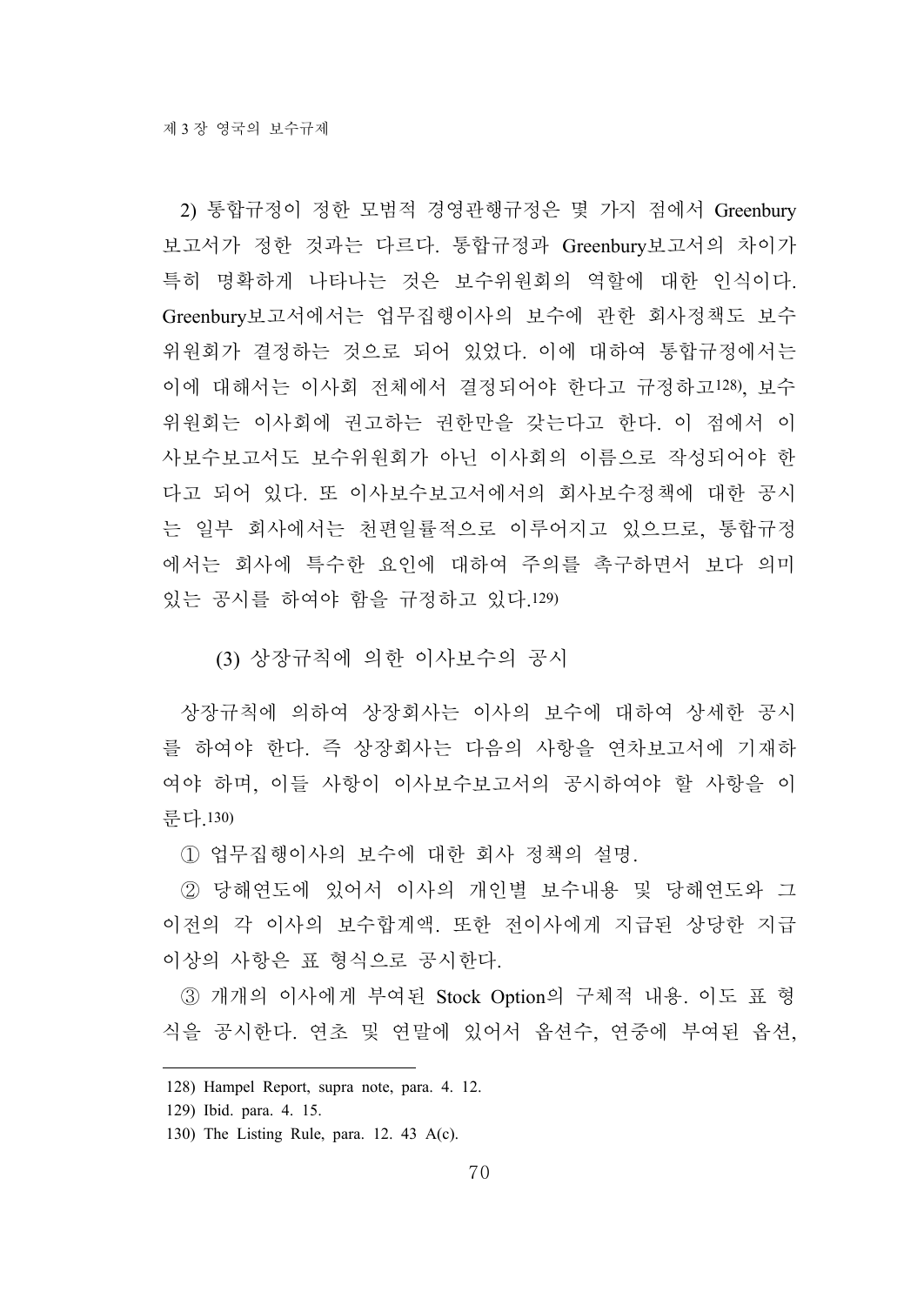행사된 옵션 및 권리행사기간을 경과한 옵션의 수, 권리행사가액, 권 리행사기간, 옵션의 비용, 연중에 행사된 옵션의 행사일에 있어서의

시가, 옵션행사조건으로 된 업적기준의 개요가 기재되어야 한다. ④ 기타 장기 인센티브계획에 의한 보수의 상세. 개개의 이사에 대 하여 연중에 부여된 권리, 연중에 이사가 수령한 주식의 금전가액과 수 및 금전지급, 연말에 있어서 각 이사의 권리가 공시되어야 한다.

⑤ 연금의 대상으로 된 보수요소(기본급을 제외)에 대한 설명.

⑥ 이사의 임용계약 가운데 1년을 넘는 것 및 보상액이 1년분의 보 수를 넘는 것에 대한 상세와 이유

⑦ 연차총회에 있어서 재선될 예정인 이사의 임용계약의 남은 기간 및 임용계약이 체결되지 않은 경우에는 그 효과.

8 종업원지주제도 기타의 장기 인센티브계획 아래에서의 옵션 · 권 리의 부여에 대한 회사정책의 설명.

⑨ 확정급부형연금에 대하여, 연중에 증가한 연금수급권의 액과 연 말에 있어서 총액 등.

⑩ 확정기부형연금에 대하여, 연중에 회사가 지급한 기부금의 상세.

# 3. 회사법에 의한 규제

이사보수에 관한 회사법상의 규제는 과거부터 공시를 중심으로 하는 것이었다. 이 공시는 보다 상세하게 되었고 이사보수의 총액 외에 이사 회의장․최고액의 보수액, 5000파운드마다의 보수액 구분 내에 포함된 이사수가 연차계산서류의 주기에 기재되고 있었다. 그러나 Greenbury보 고서에 의하여 상장회사는 연차보고서에 또한 상세한 공시를 해야 하 는 것으로 되었기 때문에, 회사법상의 공시의 의미는 축소되었다.

따라서 1997년 회사계산서류(이사보수의 공시) 규칙에 의하여 이사 의 보수에 대한 회사법상의 공시규제가 대폭 개정되었다.131) 개정 후

<sup>131)</sup> The Company Accounts (Disclosure of Directors' Remuneration) Regulations 1997.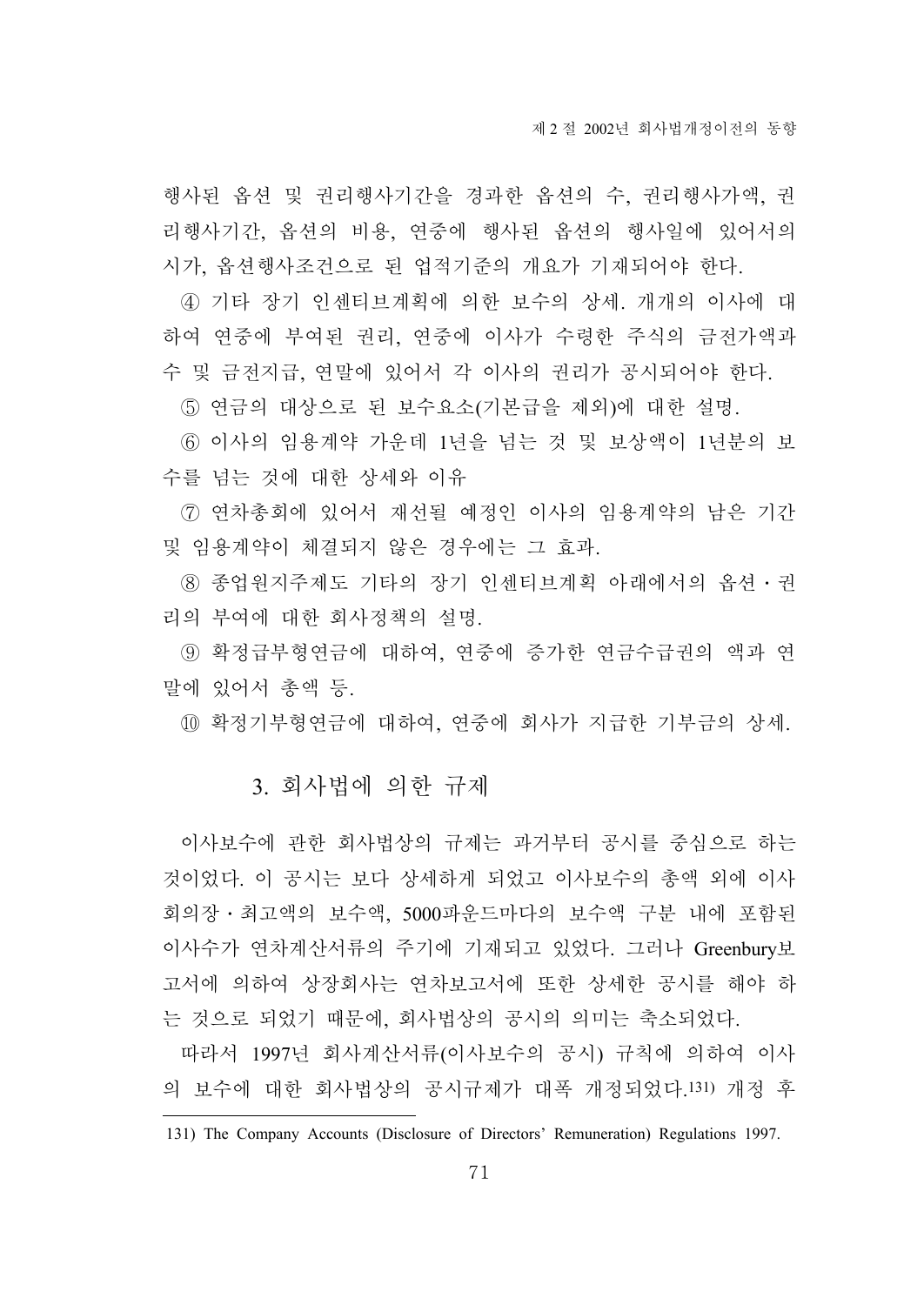에는 이사보수에 대하여 다음의 사항이 연차계산서류의 주기에 기재 되어야 하는 것으로 되었다.132)

- [1] 다음의 금액을 구분하여 공시
- ① 이사보수의 총액
- ② Stock Option의 행사에 의하여 이사가 얻은 이익의 총액

③ 장기 인센티브보수계획 아래에서 이사가 얻은 금전․자산의 총액 ④ 연금기부금의 총액

[2] 연금수급자격을 갖는 이사의 수

[3] 전기 ①②③의 합계액이 20만파운드 이상인 경우에는 보수액이 가장 높은 이사에 대하여, ①②③에 해당하는 액의 합계와 ④에 해당 하는 액. 그러한 이사에 대해서는 당해 연말에 발생하고 있는 연금액 도 공시하여야 한다.

[4] 기간경과전의 임용계약종료에 의한 보상의 총액. 비금전적 보상 에 대해서도 공시

이상 가운데 [1][2]에 대해서는 ②를 제외하고, 그 사항이 연차계산서 류 이외의 공시되는 정보로부터 용이하게 인식할 수 있는 것이라면 공 시가 이루어진 것으로 간주된다. 여기에서 상장회사는 연차보고서에서 같은 사항을 (보다 상세하게) 공시하고 있으므로, 연차계산서류에 있어 서 공시가 불필요하게 된다. 이와 같이 하여 상장회사에 대해서는 연차 보고서에 있어서 공시가 이사보수에 대한 주된 공시를 이루는 것이다.

## 4. 종래 규제의 특징

이상에서 개관한 영국에 있어서 대규모공개회사의 이사보수에 대한 규제의 특징은 다음과 같이 종합할 수 있다. 첫째, 대규모공개회사에

<sup>132)</sup> Companies Act 1985 §232.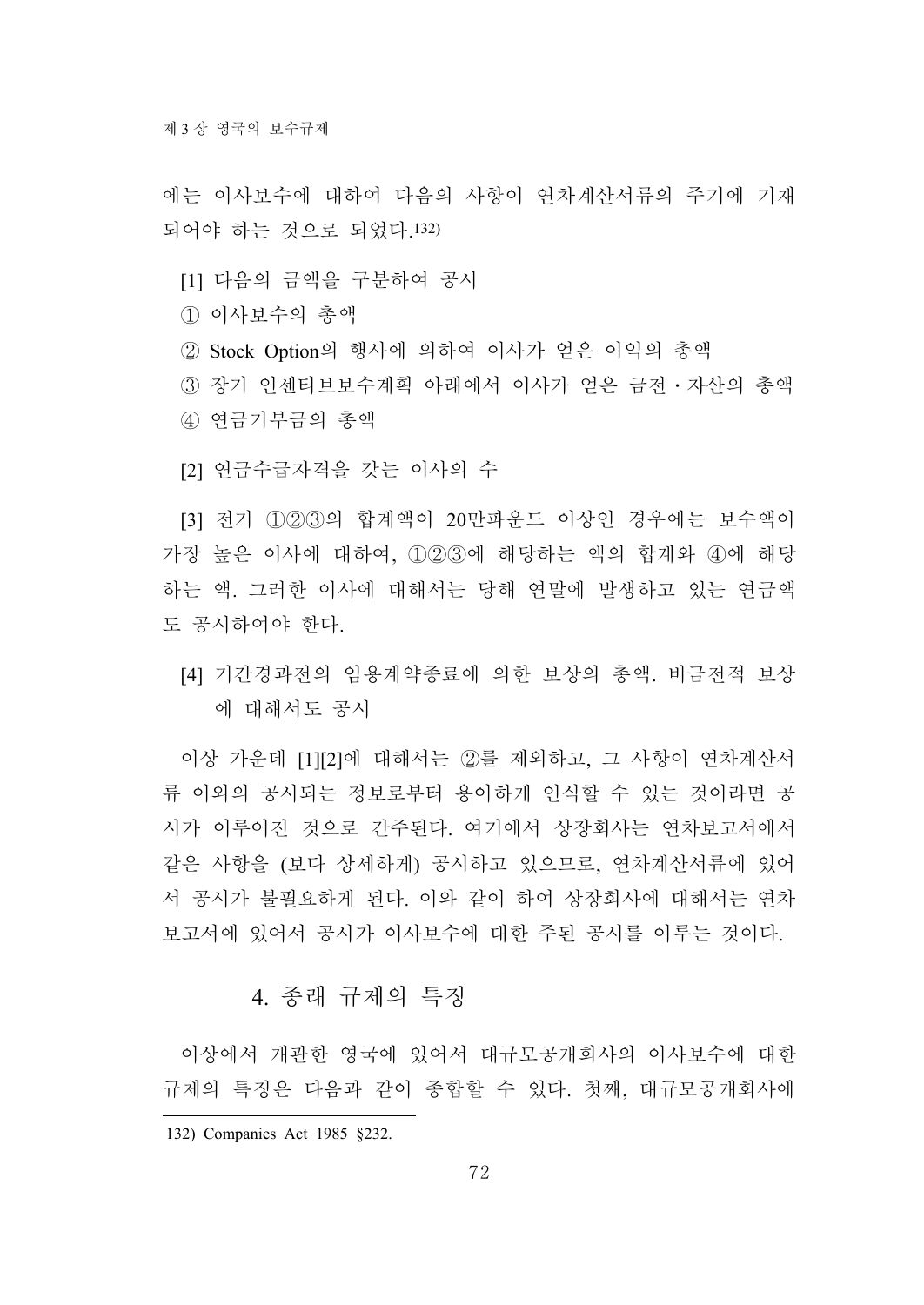있어서 업무집행이사의 보수결정에 보수위원회가 큰 역할을 수행하여 야 할 것을 전제로, 보수위원회의 직무나 구성에 대하여 모범적 경영 관행규정에서 정하고 그 준수상황의 공시를 요구하는 점. 둘째, 회사 의 보수정책과 이사 개인별 보수내용에 대하여 상세한 공시를 요구하 는 점. 이러한 규율의 배경에는 다음의 인식이 있다. 즉 이사보수는 업적에 따른 것이 바람직하지만, 바람직한 보수액이나 보수내용의 구 성은 개개의 회사에 따라 다르다. 이사보수가 업적에 따른 것으로 되 게끔 정하는 것은 이사회․보수위원회의 직무이며, 그 직무가 적절하 게 수행되고 있는가를 판단하는 것은 주주이다. 이사보수의 공시는 이사보수의 결정에 대한 이사회․보수위원회의 주주에 대한 설명책임 (accountability)의 확보를 위하여 중요한 역할을 수행한다.133) 이와 같 이 이사보수의 결정이 경영자의 감독․인센티브부여수단으로서의 기 능을 갖는다고 하는 인식을 전제로, 회사의 보수정책과 이사보수에 대한 상세한 공시가 이사보수의 결정의 적절성을 확보하기 위한 중요 한 수단으로 자리 잡고 있는 것이다.

한편 영국에서는 이사보수의 결정에 주주를 직접 관여시키는 형태 의 규제는 Stock Option이나 장기인센티브계획을 제외하고 큰 역할을 수행하고 있지 않다. 이 점은 이미 Cadbury보고서에서 논의되었으며, 주주총회에서 이사보수를 결정하는 기회를 주주에게 줄 수 없다고 하 였다. 이사보수는 찬성 또는 반대라는 표결로 이루어질 사항은 아니 며, 실무상 이사의 선임시에 보수에 대하여 합의할 필요가 있기 때문 이다. Greenbury보고서에서는 이 점에 대하여 보다 상세하게 취급하여 다음과 같이 설명하고 있다.134) 보수위원회보고서는 주주총회에서 매 년 취급되는 의제로 하여야 하는 것은 아니다. 주주총회에서 논의되 어야 할 것은 회사의 발전․경쟁력이며, 이사회가 전체로서 그를 위

<sup>133)</sup> Greenbury Report, supra note, paras 4. 3, 5. 2 ; Hampel Report, supra note, para. 4. 3.

<sup>134)</sup> Greenbury Report, supra note, paras. 5. 28-5. 33.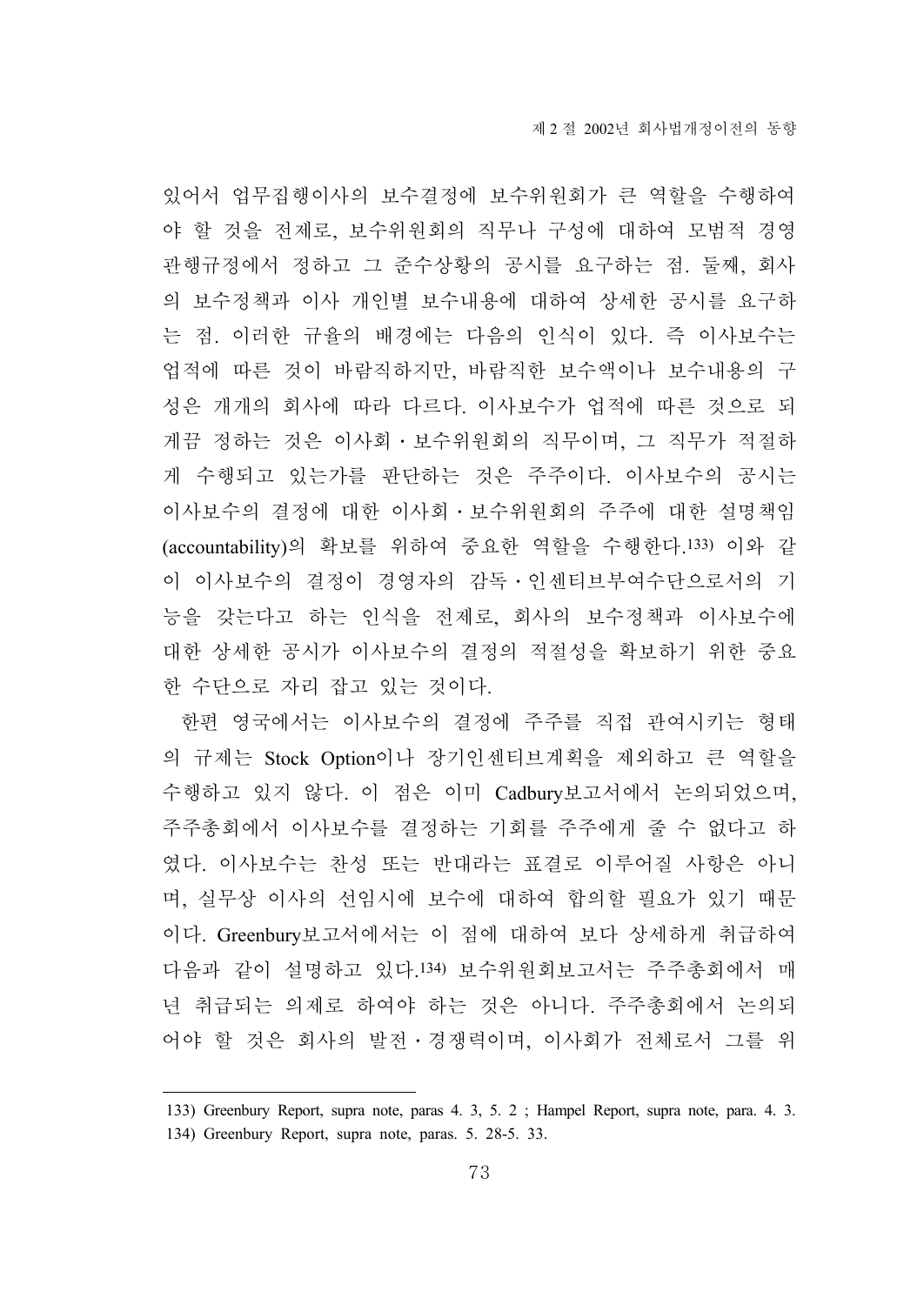한 임무를 수행하고 있는가 여부이기 때문이다. 또 개개의 주주는 주 주총회에서의 발언, 주주제안, 보수위원회 구성원인 이사의 재선에 대 한 반대표 및 극단적인 경우에는 연차계산서류에의 반대표를 통하여 이사보수에 대한 자기의견을 표명할 수 있다. 다만 특별한 사정이 있 는 경우에 이사회․보수위원회가 보수정책의 승인을 주주총회에서 구 하는 것은 자유이다. 보수정책을 근본적으로 변경하는 것 등이 이에 해당한다. 또 모든 장기인센티브계획에 대하여 주주의 승인이 요구되 어야 한다. 이들은 보너스와는 달리 수년간의 업적에 관련하는 것이 며, 주주의 기금을 1년 넘게 잠재적으로 투입하고 또 지분을 희석화 하는 것이기 때문이다. 이상의 논의를 Hampel위원회도 지지하고 있으 며, 통합규정에서는 다음과 같이 규정되어 있다.135)

주주는 원칙적으로 새로운 장기인센티브계획에 대하여 승인받을 것 을 요구하여야 한다. 이사보수보고서는 주주총회를 위한 표준적인 의 제로 할 필요는 없다. 그러나 보고서에 기재하는 정책에 대하여 주주 총회의 승인을 받아야 할 상황인가 여부를 이사회는 매년 검토하여야 한다.

장기인센티브계획의 승인은 상장규칙에 의하여 상장회사의 의무로 되어 있다.136) 상장회사는 원칙적으로 이사가 참가자격을 갖는 장기인 센티브계획에 대하여 그 채택 전에 주주총회의 보통결의에 의한 승인 을 얻어야 한다.137) 다만 계획에 모든 종업원이 같은 조건으로 참가하 는 경우와 특정 이사의 업적을 증진시키기 위하여 또는 그러한 이사

<sup>135)</sup> The Combined Code, Code of Best Practice B. 3. 4-B. 3. 5.

<sup>136)</sup> The Listing Rules, paras. 13. 13-13. 16. 장기인센티브계획(long-term incentive scheme)이란 회사 또는 자회사의 이사나 종업원에 의한 금전이나 증권 등의 수령 을 수반하는 합의이며, 다음의 요건을 충족하여야 한다고 정의하고 있다. 1)1영업 연도를 넘는 직무․업적에 관한 조건을 포함할 것. 2)그 합의에 의하여 회사나 자 회사가 현실적 또는 잠재적인 비용이나 채무를 부담할 것.

<sup>137)</sup> 총회에 있어서 주주에게 송부되는 자료에는 계획의 전문이나 주요한 조건의 설 명, 계획 아래에서의 주식 등을 수령하는 자 등이 기재되어야 한다.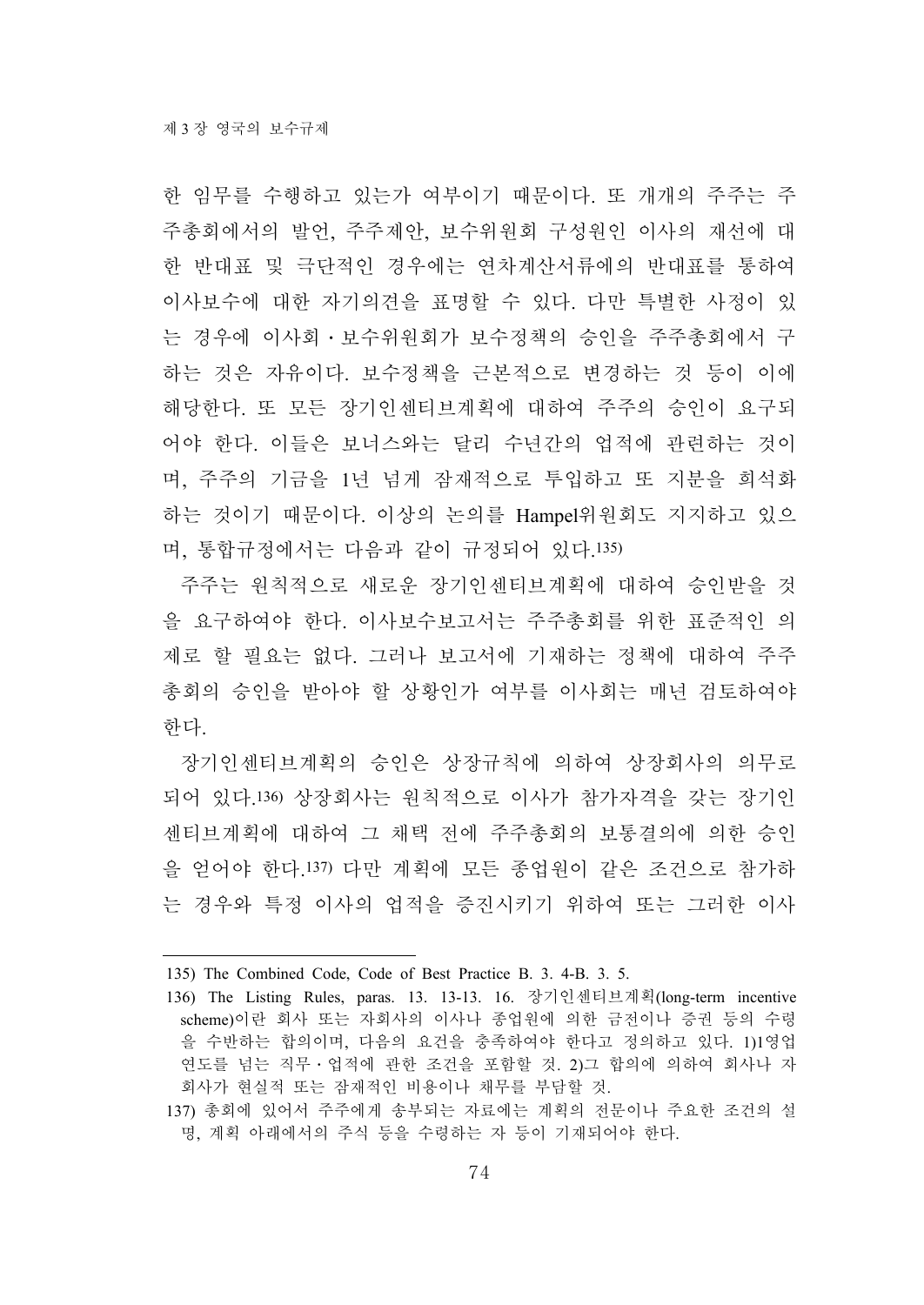를 선임․보유하기 위하여 특별히 설계된 계획인 경우, 승인은 불필 요하다. 또한 상장규칙은 권리행사가액이 부여시의 시가보다도 낮은 Stock Option의 부여에 대하여 다음과 같이 정한다.138) 이러한 Stock Option은 원칙적으로 주주총회의 보통결의에 의한 사전 승인이 없으 면 부여해서는 안된다. 다만 모든 종업원에게 같은 조건으로 부여하 는 경우와 매수나 사업재편에 의하여 Stock Option을 부여하는 경우에 는 그러하지 않다.

# 제 3 절 이사보수에 관한 2002년 개정

앞에서 살펴본 것처럼 영국에 있어서 대규모공개회사의 이사보수에 관한 규제는 모범적 경영관행규정과 공시를 중심으로 하는 것이며, 이사보수의 결정에 주주를 직접 관여시키는 형태의 규제는 큰 역할을 수행하고 있지 않다. 하지만, 1999년부터 대규모공개회사의 이사보수 에 대한 규제를 강화하기 위한 논의가 개시되었고, 2002년에는 회사 법의 개정이 이루어졌다. 이 개정은 종래의 체제에 어떠한 변경을 가 하는 것인가. 다음에서 이 개정의 배경과 내용에 대하여 살펴본 후 개정의 의의에 대하여 검토한다.

1. 개정의 배경

(1) 1999년의 의견조회문서 '이사의 보수'

2002년 회사법 개정의 출발점으로 된 것이, 1999년에 영국통상산업 부(Department of Trade and Industry, 이하 DTI라 한다)가 공표한 의견 조회문서 '이사의 보수'이다.139) 이 문서에서 DTI는 모범적 경영관행 규정과 공시에 의한 규제가 과연 제대로 작동하고 있는가 하는 문제

<sup>138)</sup> The Listing Rules, paras. 13. 30-13. 32.

<sup>139)</sup> Department of Trade and Industry, Directors' Remuneration (1999).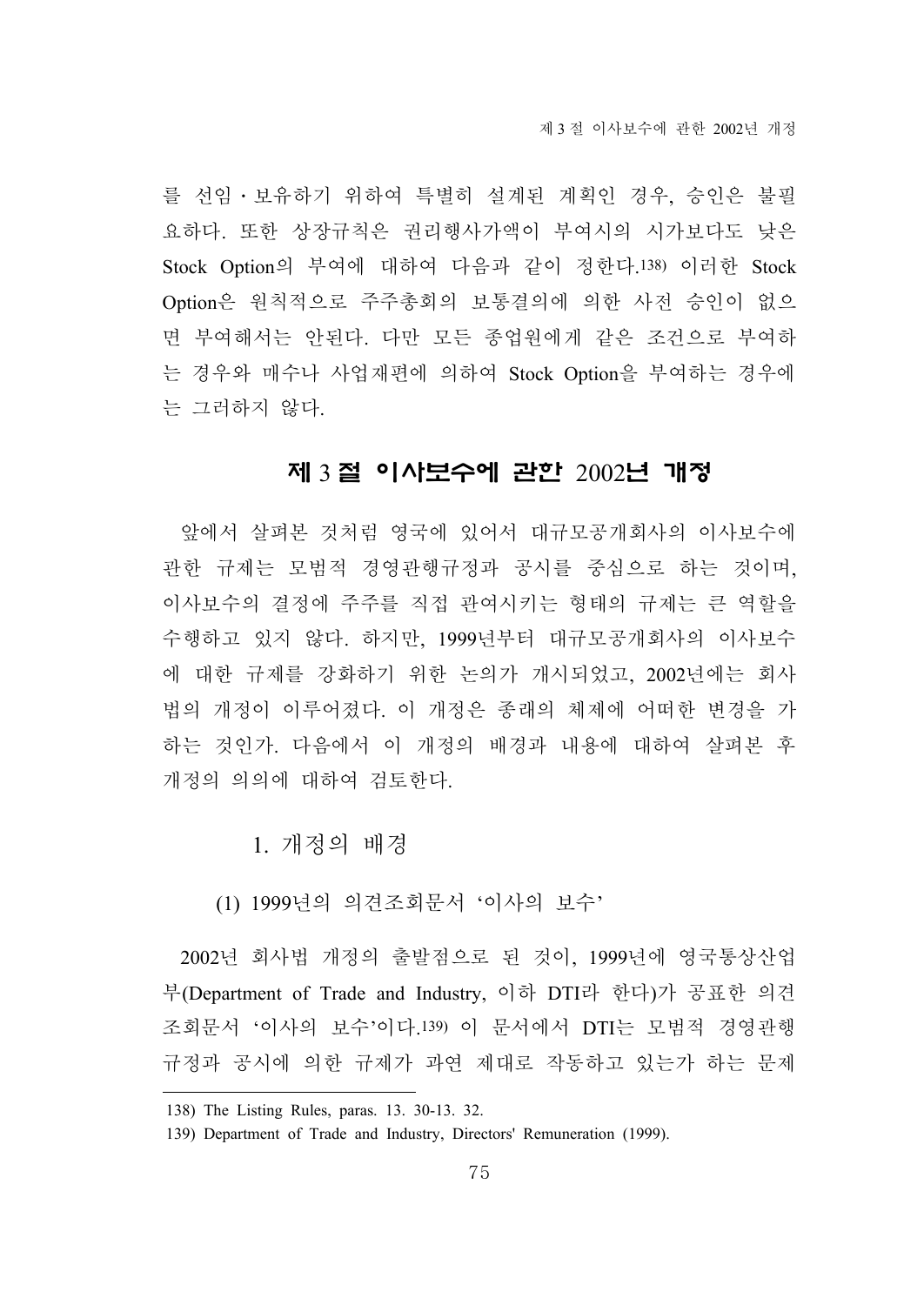의식에서, 규제의 강화를 제안하였다. 종래의 규제 아래에서는 상장회 사에 의한 모범적 경영관행규정의 준수가 충분하게 이루어지고 있지 않다는 것이다.140) DTI가 이러한 문제의식을 가지게 된 근거는 대형 회계사무소에 위탁하여 이루어진 이사보수에 대한 모범적 경영관행규 정의 준수상황조사이다.141) 다음에서는 1999년의 의견조회문서 '이사 의 보수'를 중심으로 2002년 개정의 배경을 살펴본다.

(2) 이사의 독립성확보

준수상황조사에 의하면, 통합규정에 명백히 위반하여 보수위원회구 성원에 업무집행이사가 포함된 사례가 몇몇 존재한다. 또 '독립한 비 업무집행이사'를 어떻게 확보하느냐는 주주에게 위임된 문제이지만, 이사회의장은 다른 비업무집행이사와는 달리 최고업무집행이사와 관 계가 깊으며, 보수액도 높기 때문에 보수위원회구성원으로 되어서는 안된다. 그런데 준수상황조사에 의하면 조사대상회사의 4분의 1이상 에서 이사회의장이 보수위원회위원장을 겸하고 있고, 이는 위원회의 독립성을 저해하는 것이다.

이상의 점에서 DTI는 다음과 같이 제안하였다.142) 첫째, 상장회사는 독립한 비업무집행이사로 구성된 보수위원회를 설치하여야 하며143), 둘째, 모범적 경영관행규정은 다음의 사항을 정하여야 한다. 즉 ① 이 사회의장은 보수위원회구성원으로 되어서는 안된다는 점, ② 이사회 의장은 보수위원회가 사외의 전문가로부터의 조언을 받을 수 있도록 보장하여야 하는 점, ③ 보수위원회 스스로가 사외의 consultant를 선

<sup>140)</sup> Ibid. paras. 2. 1-2. 7,

<sup>141)</sup> Jaclyn Braunstein, supra note. at 758~759.

<sup>142)</sup> Directors' Remuneration 99, supra note, paras 3. 15-3. 16.

<sup>143)</sup> 상장규칙에서는 보수위원회의 설치 자체는 요구되고 있지 않다. 모범적 경영관 행규정에서 그것이 요구되고 있으며, 상장규칙에서는 그 준수상황의 공시가 요구되 는데 그친다.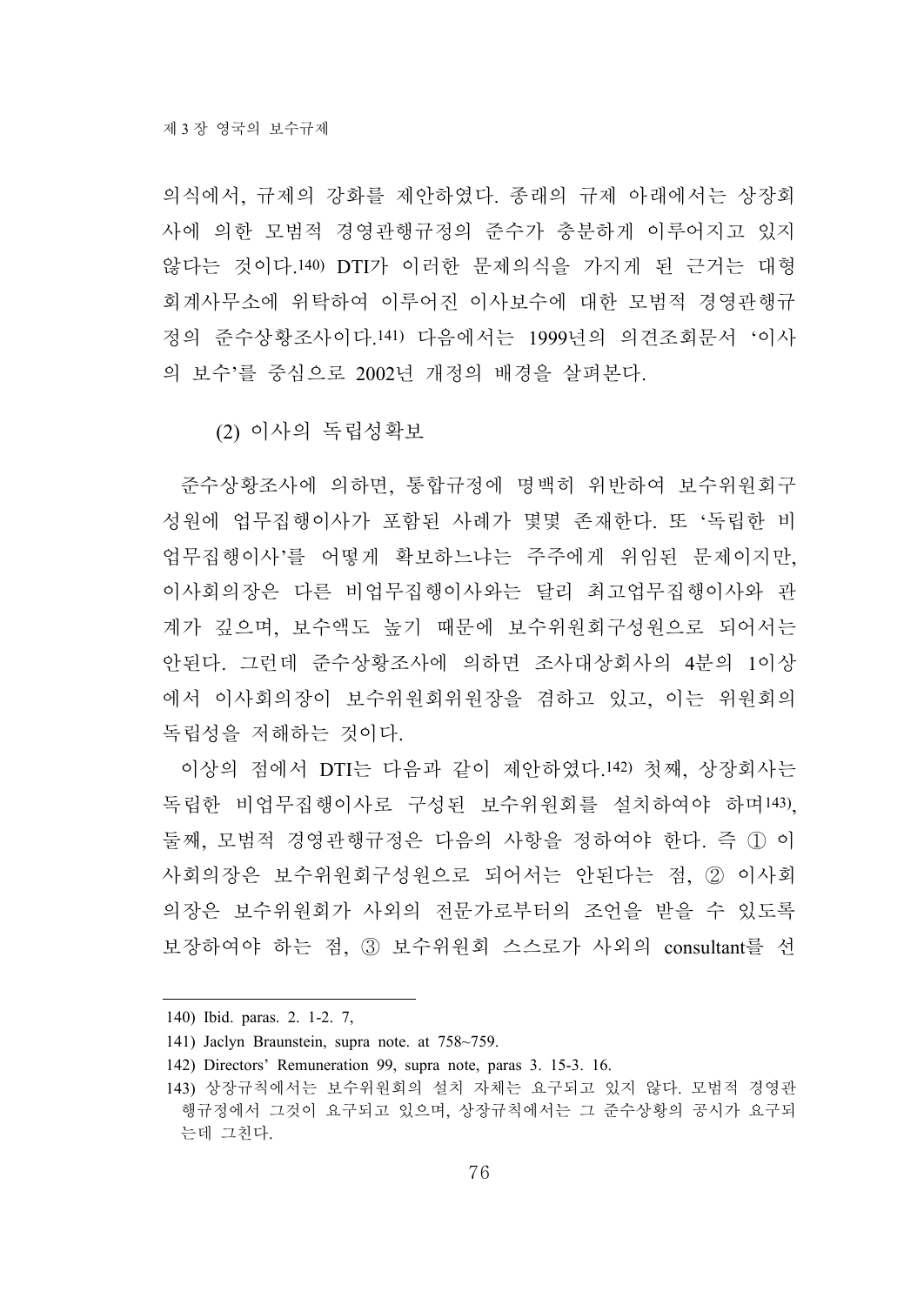임하여 임명한다는 점, ④ 보수위원회는 회사의 경영진에서 이용되고 있는 보수consultant를 이용해서는 안된다는 점 등을 규정함으로써 보 수위원회구성원인 이사의 독립성을 확보하여야 한다.

(3) 이사보수의 공시

준수상황조사에 의하면, 이사보수의 공시에 대해서는 본질적인 특징 이 명확하지 않을 정도로 지나치게 상세한 공시가 요구되는 한편 보 수와 업적의 관련을 명확하게 알 수 있는 정보가 제공되지 않는다고 하는 비판이 회사에 대하여 주어지고 있었다.144) 또 이에 의하면 이사 보수보고서에서 보수와 업적의 관련에 대하여 주주에게 적절한 정보 를 제공하는 회사는 거의 없었다.

이상의 점에서 DTI는 이사의 개인별 보수공시에 대해서는 간소화의 여지가 있는 한편145), 보수와 업적의 관련에 대한 공시를 강화하여야 한다고 하였다. 그러한 공시로서 회사에 다음 사항의 설명을 요구하 여야 한다고 한다.146) 즉 ① 회사의 장기적 목표, ② 그 목표에 비춘 이사의 업적을 측정하기 위한 기준, ③ 업적측정에 이용하는 비교대 상회사군, ④ 그 해에 있어서 비교대상회사군과 비교한 회사의 업적 (예를 들면 업적을 비교하는 그래프), ⑤ 업적에 연동하는 보수와 그 렇지 않은 보수와의 비율에 대한 제안, ⑥ 인센티브계획에 의한 보수 와 회사의 업적과의 관계 등을 공시함으로써 이사보수와 업적의 관련 에 대한 공시를 강화하여야 한다.

또 DTI는 임용계약과 보상에 대한 공시의 개선을 제안하고 있다. 즉 상장규칙에 의하여 열람이 가능한 이사의 임용계약을 이사보수보

<sup>144)</sup> Directors' Remuneration 99, supra note, paras. 5. 7-5. 8.

<sup>145)</sup> 예를 들면 Stock Option에 대해서는 상장규칙에서 요구되는 사항이 아니며, Stock Option의 행사에 의하여 이사가 얻은 이익액을 공시하는 것이 아닌가가 문제 로 되었다.

<sup>146)</sup> Directors' Remuneration 99, supra note, paras. 4. 9-4. 10, 5. 10-5. 11.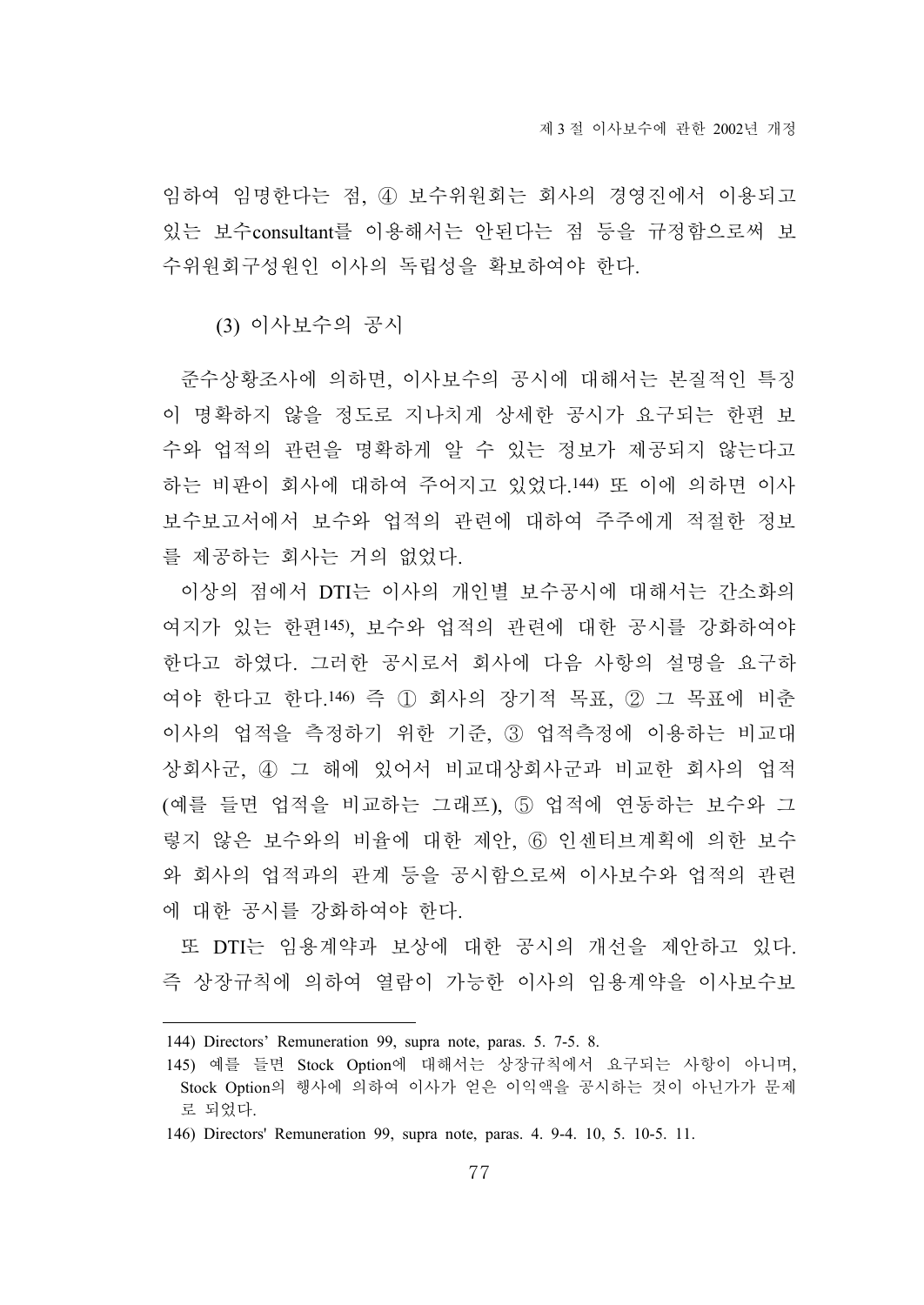고서에서 공시할 것 및 모든 보상에 대하여 주주에 대하여 사후적으 로 설명이 이루어질 것을 요구하여야 한다고 하고 있다.147)

(4) 이사보수에 관한 주주의 관여

최근 많은 주주가 상장회사의 이사보수에 대한 정책에 많은 관심을 보이고 있다. 통합규정은 이사보수보고서는 주주총회를 위한 표준적인 의제로 할 필요는 없지만, 보고서에 기재하는 정책에 대하여 주주총회 의 승인을 받아야 할 상황에 있는가 여부를 이사회는 매년 검토하여야 한다고 한다. 그런데 준수상황조사에 의하면 실제로 이사보수보고서에 대하여 주주총회의 결의를 구한 회사는 거의 없었다. 이는 이러한 통 합규정으로는 실제적인 영향력이 없으며, 보수에 관한 이사의 주주에 대한 설명책임의 증진에 도움이 되지 않는다는 점을 의미한다.148)

이러한 점에 비추어, DTI는 이사보수에 대한 주주의 권한강화를 제 안하고 있다. 물론 Greenbury보고서에서 지적된 것처럼, 주주는 이사 보수보고서를 포함한 연차보고서․계산서류 전체에 반대하거나 보수 위원회의 구성원의 재임에 반대함으로써 이사보수보고서에 대하여 반 대를 표명할 수 있다. 그러나 주주가 회사의 보수정책에 반대한다는 이유만으로 그러한 행동을 취하는 경우는 실제적으로는 거의 없다. 또 현재 3년 주기의 이사재선을 전제로 하면 보수위원회구성원의 재 선이 그 주주총회에서 이루어지는 것에 한하지 않는다. 한편 구체적 인 보수수준을 주주로 하여금 승인하게 하는 것도 타당하지 않다. 주 주가 반대를 한 경우에 어떠한 보수액이 정해져야 하는가 하는 곤란 한 문제가 발생하기 때문이다. 이상의 점에서 DTI는 선택이 실현가능 한 것으로 , 특히 다음의 (a) 또는 (e)를 열거하고 있다.149)

<sup>147)</sup> Ibid. paras. 6. 12-6. 13.

<sup>148)</sup> Ibid. paras. 7. 13-7. 16.

<sup>149)</sup> Ibid. paras. 7. 17-7. 23.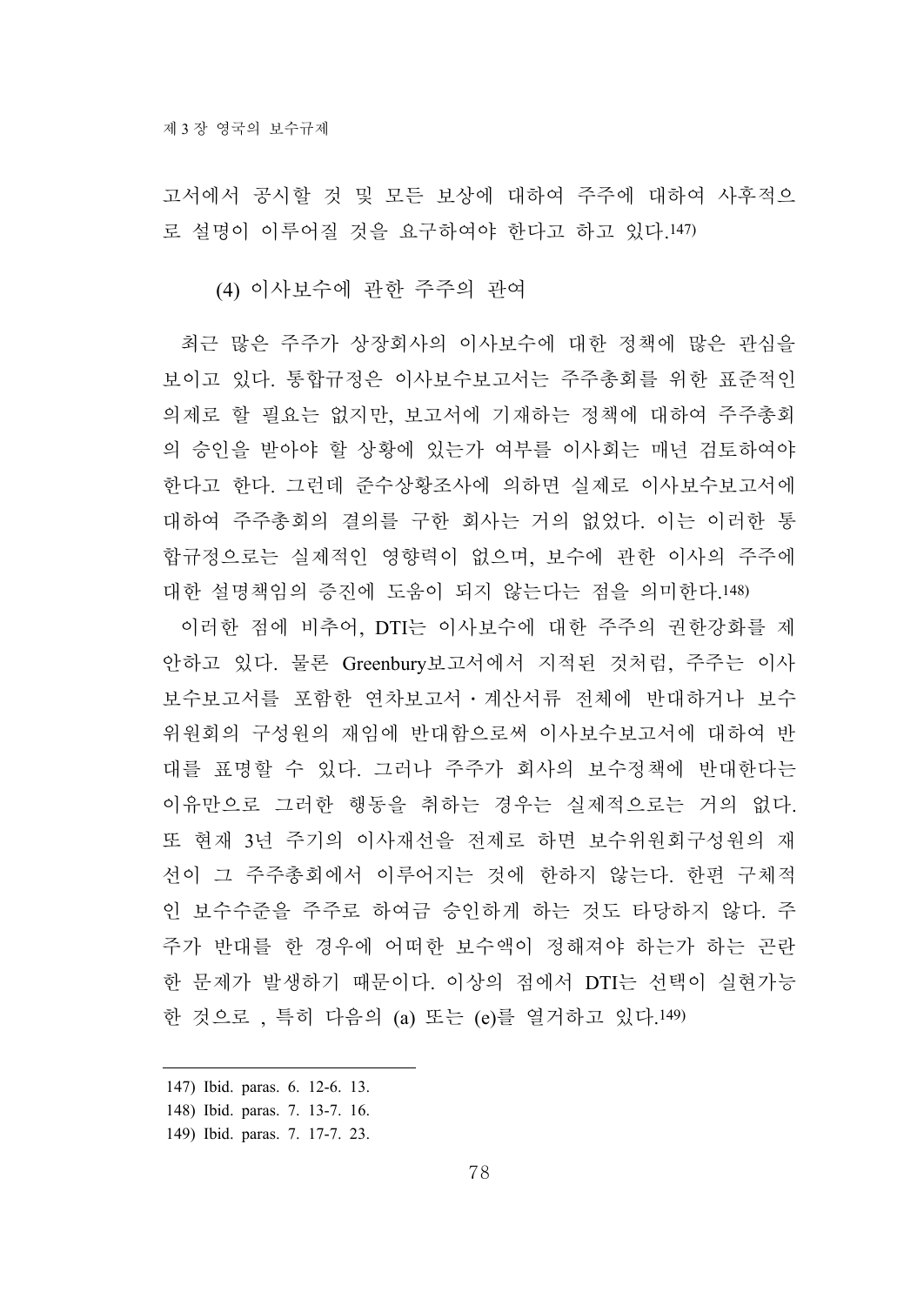(a) 상장회사에 이사보수보고서에 대하여 매년 주주총회의 승인을 구할 것을 요구한다. 다만 이 결의는 권고적인 것이며, 보수정책의 변 경을 강제하는 것은 아니다.

(b) 상장회사에 대하여 보수정책을 세우고 매년 그 정책에 대하여 주 주의 동의를 얻을 것을 요구한다. 이는 종래의 보수정책에 대한 공시요 구를 더욱 강화하여 주주의 승인을 요구하는 것이라고 할 수 있다.

(c) 상장회사의 이사가 매년 재선될 것을 요구한다. 이 결의는 이사 회를 구속하는 성질을 갖는 것이다.

(d) 상장회사에 보수위원회의장의 보수에 대하여 매년 주주총회의 승인을 구할 것을 요구한다. 이 결의는 이사회를 구속하는 성질을 갖 는 것이며, 또 (c)에 비하여 이사보수에 초점을 맞춘 것이라고 할 수 있다.

(e) 주주총회에서 주주가 이사보수에 대하여 관여를 할 수 있도록 하기 위한 특별한 절차를 인정한다. 구체적으로는 주주제안을 보다 용이하게 한다든지, 주주총회에서의 결의를 제안할 수 있도록 한다.

#### 2. 개정의 내용

1999년의 의견조회문서 '이사의 보수'와 그에 대한 회답을 거쳐, DTI는 2001년 3월 및 10월에 이사의 보수에 대하여 새로운 규칙을 제 정하는 방침을 명확하게 하였으며150), 새로운 규칙에서는 다음의 사항 을 상장회사에 대하여 요구하는 것으로 규정되어 있다. 즉 ① 회사의 주기적인 연차보고의 일부로서 이사보수보고서(directors' remuneration report)를 공표할 것. ② 이사보수보고서 가운데에는 이사 개인별 보수 내용과 회사의 이사보수에 대한 정책 및 이사보수에 관한 이사회․보 수위원회의 역할에 대하여 공시할 것. ③ 이사보수보고서를 주주총회

<sup>150)</sup> Press Release by the Secretary of State of the Department of Trade and Industry(2001).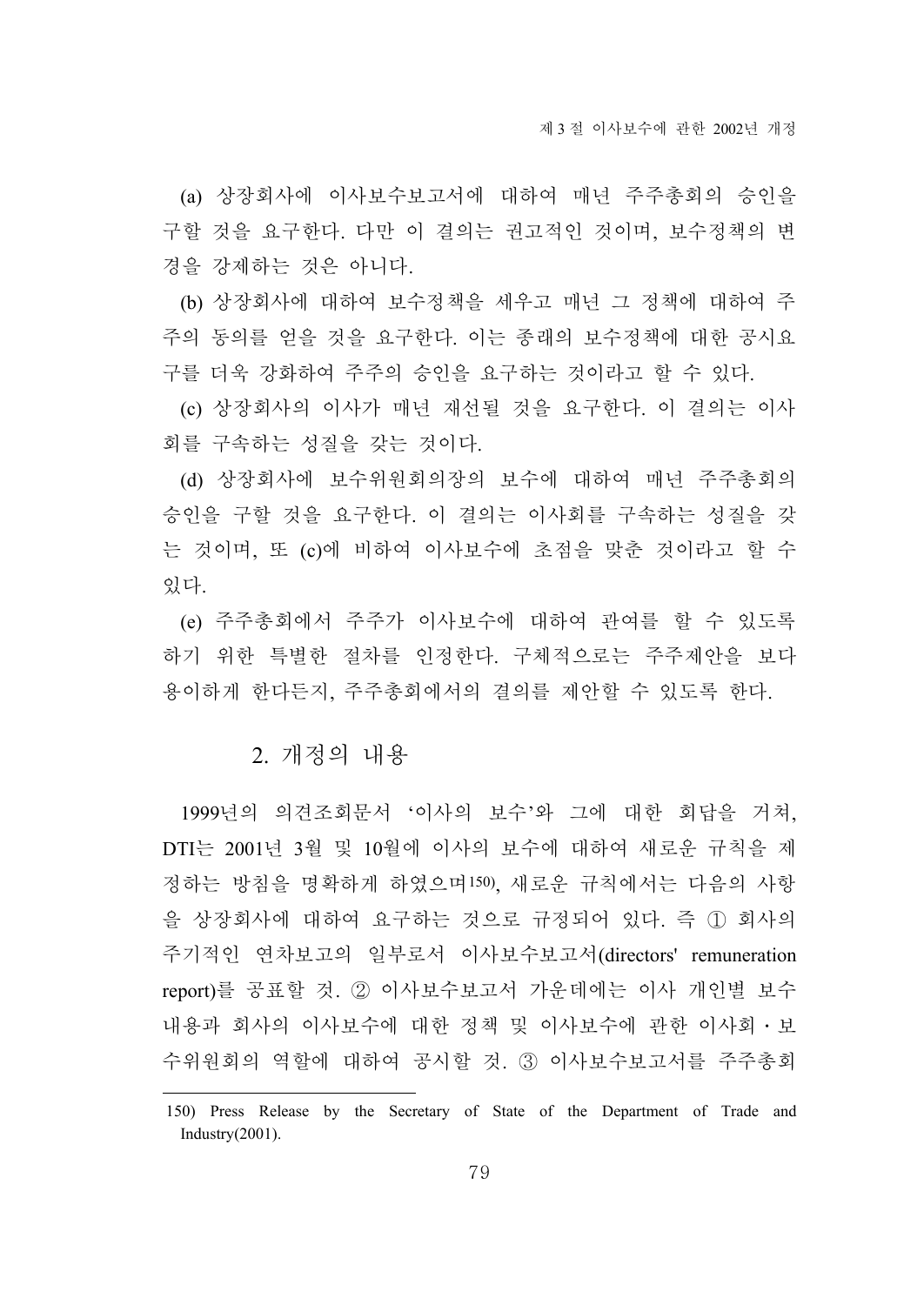의 결의에 붙일 것 등을 요구하고 있다. 이는 보수와 업적의 관련을 증가시키고, 이사보수의 문제에 대하여 주주의 지위를 강화하는 것으 로 이 개정의 목적이다.

이상의 방침에 따라 2001년에 공표된 의견조회문서 '이사의 보수'에 서는 새로운 규제의 초안에 대하여 설명하고 의견조회가 이루어졌 다.151) 이를 기초로 2002년 이사보수보고서규칙(이하, 보수보고서규칙 이라 한다) 및 2002년 회사요약재무제표개정규칙(이하, 요약재무제표 개정규칙이라 한다)에 의한 법개정이 이루어졌다.152) 전자는 회사법상 이사보수에 대하여 상세한 공시와 이사보수보고서의 주주총회에서의 승인을 상장회사에 요구하는 것이다. 이를 위하여 회사법 조문이 일 부 개정된 외에 이사보수보고서에 관한 Schedule 7A가 신설되었다. 후 자는 이사보수에 대한 공시의 일부를 요약재무제표(Summary Financial Statement)에서도 요구하는 것이다. 보수보고서규칙․요약재무제표개정 규칙은, 2001년의 '이사의 보수'에 나타난 초안과 거의 같은 내용의 것인데, 일부의 내용은 변경되고 있다. 다음에서는 보수보고서규칙․ 요약재무제표규칙의 규정과, 2001년 '이사의 보수'의 내용 및 그 개정 내용에 대하여 각 항목별로 살펴본다.

(1) 규제의 적용대상

개정된 회사법에서는 규제의 적용대상으로서 상장회사(quoted company) 에 한한다. 여기서 말하는 상장회사란 영국에서 설립되고, 주식자본을 갖는 것으로 2000년 금융서비스․시장법 제6편의 규정에 따라 상장되 어 있는 회사 및 유럽경제지역구성국에 있어서 상장되어 있는 회사 또는 뉴욕증권거래소․나스닥에서 상장되어 있는 회사를 포함한다.153)

<sup>151)</sup> Department of Trade and Industry, Directors' Remuneration (2001),

<sup>152)</sup> The Directors' Remuneration Report Regulations 2002 (SI 2002/1986).

<sup>153)</sup> 이사보수에 관한 규제가 영국에서 설립된 상장회사의 Corporate Governance의 중요한 일부를 구성하는 점 및 타국에서의 상장에 의한 규제의 회피를 허용해서는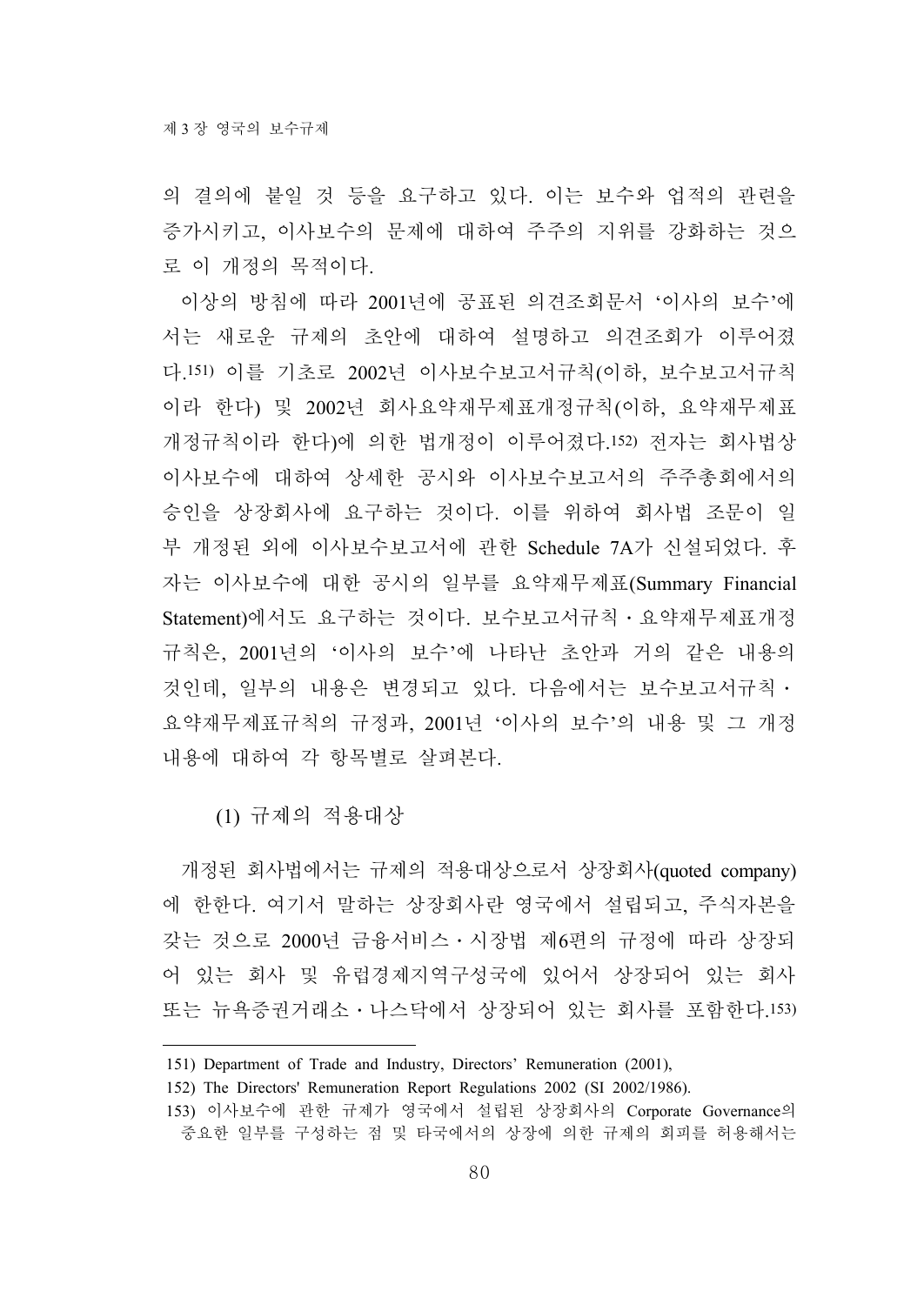한편 상장회사에는 대체투자시장(Alternative Investment Market, 이하, AIM이라 한다)과 같은 시장에서 주식을 공개하고 있는 회사는 포함 하지 않는다.154)

(2) 보수위원회

개정된 규제에 있어서도 상장회사에 대하여 보수위원회의 설치가 회사법상 의무로 되어 있지는 않다.155) 1999년의 '이사의 보수'는 상 장회사가 보수위원회의 설치를 의무화하여야 한다고 제안하고 있고, 이 제안에 대해서는 지지하는 의견이 많았다.156) 그러나 이 보수위원 회 설치의 의무화는 법률에 의해서가 아니라 상장규칙에 의하여 이루 어져야 한다는 입장을 취한 것으로 볼 수 있다.

보수위원회에서 어떠한 검토가 이루어지는가를 공시하는 것은 보수 결정의 투명성을 높이기 위하여 중요하다. 이를 위하여 개정된 새로 운 규제에 있어서는 보수위원회에 의한 업무집행이사보수결정에 관한 공시로서 다음의 사항을 이사보수보고서에 기재하여야 한다고 한 다.157) ① 보수위원회구성원의 이름, ② 보수위원회에 있어서 보수결 정에 대한 고려를 실질적으로 지원하는 조언이나 서비스를 제공한 자 (보수위원회구성원 이외의 이사도 포함)의 이름. 한편 업무집행이사가 보수위원회에 조언․정보를 제공하는 것이 적절한 경우도 있으나, 업

- 155) Ibid. paras. 2. 6, 3. 22.
- 156) Department of Trade and Industry, Directors' Remuneration : Summary of Responses to the Consultative Document (1999)(이사, Responses 99라 한다).
- 157) Directors' Remuneration 01, supra note, paras. 2. 7, 3. 22-3. 25.

안된다는 점에서 영국 이외의 국가의 증권거래소에 상장하는 회사에 대해서도 규 제를 미치는 것으로 하고 있다. 한편 국제적인 증권거래소 전체를 포함하는 것은 아니며, 원래는 본문에서 규정한 증권거래소만을 포함하는 것이 적당하다고 생각되 었다. Directors' Remuneration 01, supra note, paras. 3. 5-3. 6.

<sup>154)</sup> Directors' Remuneration 01, supra note, paras. 3. 4. AIM이란 런던증권거래소이 개 설하는 중소규모의 성장기업에 대한 비상장주식시장이다. AIM의 주식공개에 대해 서는 런던증권거래소에서의 상장과는 달리, 유동주의 비율이나 시가총액에 대한 기 준이 마련되어 있다.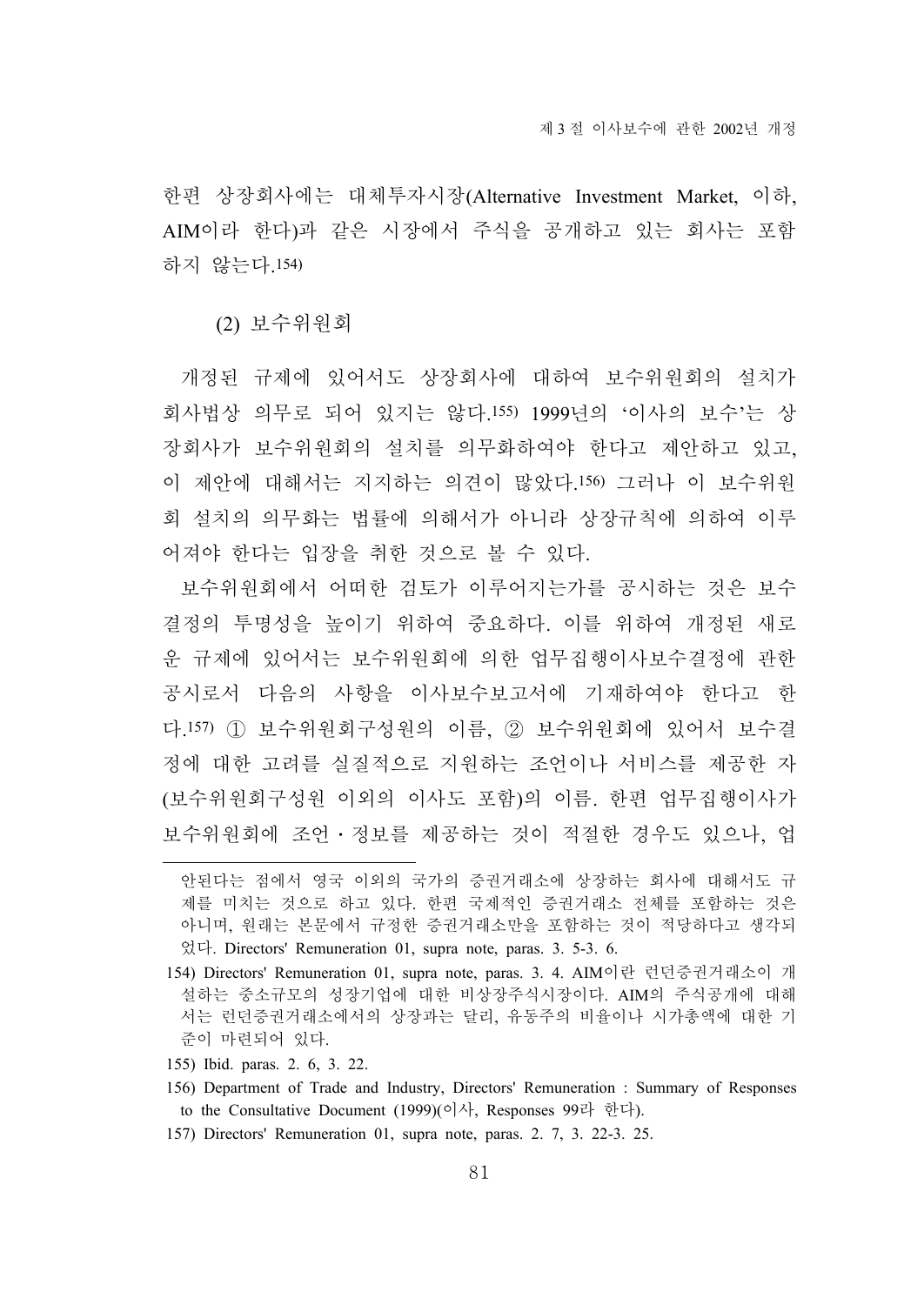무집행이사가 자기보수결정에 참가하는 것은 적절하지 않다. 그래서 ②에 의하여 보수위원회에서 보수의 결정에 관여한 업무집행이사가 공시되는 것이다.158)

보수consultant에 의한 조언은 보수위원회의 결정에 중요한 역할을 수행하지만, 때로는 보수consultant와의 관계에서 이익상반의 우려가 따른다(즉 그가 회사에 대하여 다른 서비스도 제공하고 있는 경우). 이에 대해서는 다음의 대응이 이루어지고 있다.159) 우선, 위에서 말한 ②의 공시에는 보수consultant도 적용범위에 포함된다. 또한 ②에 공시 하는 자가 이사가 아닌 경우(보수consultant는 이에 해당), 그 자가 회 사에 제공하는 기타의 서비스의 성질과, 그 자가 보수위원회에 의하 여 임명되었는가 여부가 공시되어야 한다. 보수위원회가 이용하는 보 수consultant가 업무집행이사에게도 조언을 제공하는 경우, 이익충돌의 우려가 있기 때문이다.160)

(3) 이사보수보고서

새로운 규제에서는 회사법상 상장회사에 이사보수보고서의 작성이 의무화된다. 이사보수보고서는 이사회에 의하여 승인되어야 한다.161) 이사보수의 공시에 대한 1999년의 '이사의 보수'의 제안에 대해서는 반대의견도 있었지만162), DTI는 이사보수에 대해서는 공시에 의한 투

<sup>158)</sup> 한편 2001년의 '이사의 보수'에서는 ①②에 더하여 이사회가 보수위원회의 권고 를 실질적으로 변경하지 않고 받아들일 것인가 및 받아들이지 않는 이유에 대해서 도 공시하는 것으로 규정하고 있었다. The Directors' Remuneration Report Regulations 2002 (Draft) §9, Schedule 7 A, para. 2(1)(b). (이하, Draft Regulations라 한다). 그러 나 이 제안은 실현되지 않았다.

<sup>159)</sup> Directors' Remuneration 01, supra note, paras. 2. 9, 3. 26.

<sup>160)</sup> Guido Ferrarini, Niamh Moloney, Cristina Vespro, supra notr, at 36~37.

<sup>161)</sup> 보수위원회가 아닌 이사회가 작성의무를 부담하는 이유는 보수위원회는 이사회에 대하여 책임을 부담하는 것이며 또 이사보수보고서가 비업무집행이사의 보수도 포함 하는 것이기 때문이라고 설명된다. Directors' Remuneration 01, supra note, paras. 2.13. 162) Responses 99, supra note, paras. 4. 1-4. 2.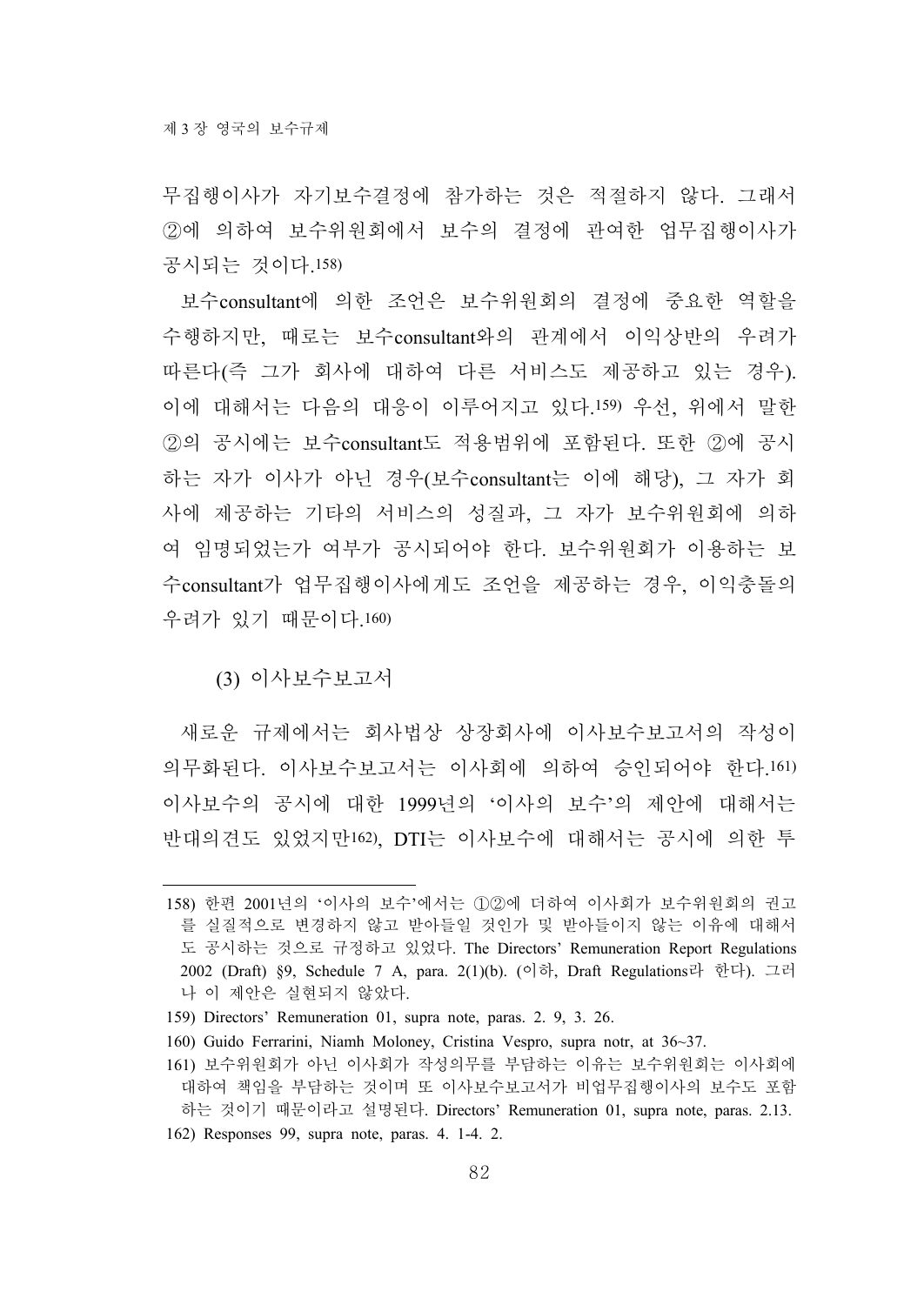명성이 절대 요구된다고 하고 있다.163)

이사보수보고서의 내용 등의 구체적인 것은 신설된 Schedule 7A에 서 정하고 있다. 종래 이사보수에 대하여 회사법상 의무로 되는 공시 내용이 Schedule 6 제1부에서 정해져 있었지만, 개정 후 이는 상장회 사에는 적용되지 않게 되었다.164) 이사의 개인별 보수가 상세하게 공 시되는 점은 종래의 상장규칙에 의한 공시와 같으며, 새로운 규제에 의한 특징적인 공시사항은 다음의 점이라고 할 수 있다.165) (a) 보수 위원회에 의한 업무집행이사보수결정에 관한 공시, (b) 보수정책에 관 한 상세한 공시 및 (c) 업적그래프(보수와 업적의 연동에 대한 공시) 이다. 이들의 공시가 요구되는 것은 종래부터 이사의 개인별 보수내 용은 충분하게 공시되고 있었지만, 회사의 보수정책이나 업적과 보수 의 관계에 대한 공시가 불충분하였다고 하는 인식에 기초한다.

이사보수보고서에서는 다음영업년도․다음다음영업년도의 회사의 보수정책이 설명되어야 한다. 종래의 상장규칙에서도 보수정책의 대 한 설명 자체는 요구되고 있었지만, 새로운 규제는 업적과 보수의 관 계에 대하여 상세한 공시를 요구하는 것에 특색이 있다. 즉 장기인센 티브계획과 Stock Option에 대하여 업적기준의 상세와 부여이유, 업적 기준달성도의 측정방법과 그 채용이유, 타사나 주식지수와의 구체적 인 비교, 부여조건의 변경 및 조건에 합치하지 않는 부여의 이유가 설명되어야 한다. 또 개개의 이사보수에 대하여 업적에 연동하는 요 소․그렇지 않은 요소의 상대적인 중요성이 설명되어야 한다. 또한 이사의 계약기간이나 기간경과 전에 임용계약이 종료하는 경우의 보 상에 대한 회사정책이 설명되어야 한다.

<sup>163)</sup> Directors' Remuneration 01, supra note, paras. 2. 16.

<sup>164)</sup> Companies Act 1985 §232, Schedule 6, para. 1(2). 한편 Schedule 6에 의하여 요구 되는 Stock Option에 의하여 얻은 이익의 공시는 종래 비상장회사에게는 요구되고 있지 않았다. 이번 개정으로 비상장회사 가운데 AIM에서 주식을 공개하고 있는 회 사에 대해서는 이 공시가 요구되게 되었다.

<sup>165)</sup> Guido Ferrarini, Niamh Moloney, Cristina Vespro, supra note, at 17~19.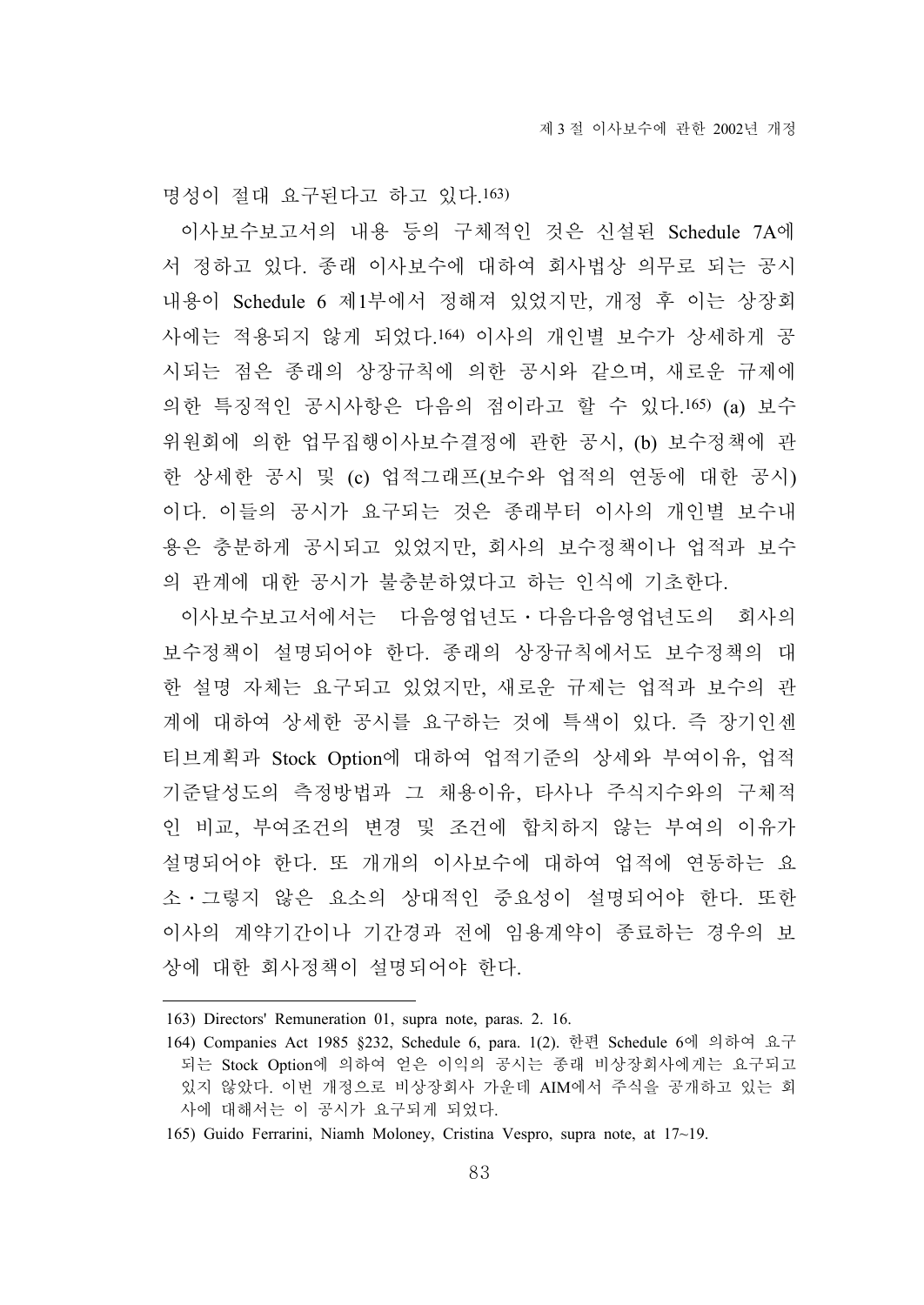한편 이사보수보고서에는 업적그래프(performance graph)가 기재되어 야 한다. 이는 당해 회사의 주식에 대한 누적주주수익율과 주식시장지 수와 같은 움직임을 나타내는 주식에 대한 누적주주수익율을 과거 5영 업연도에 걸쳐 비교하는 그래프이다. 업적그래프작성을 위하여 사용된 지수의 명칭과 그 사용이유도 기재되어야 한다. 이 업적그래프는 미국 에 있어서 공시가 요구되고 있는 업적그래프에 상당하는 것이다.166)

또한 이사보수보고서에서는 다음과 같은 이사의 개인별 보수내용이 공시되어야 한다.

① 이사의 개인별 보수내용167)

각 이사에 대하여 부여된 당해 영업연도의 (a) 급여․수당의 총액, (b) 상여의 총액, (c) 지출수당으로서 지급된 총액, (d) 보상 기타 사임 에 따라 지급된 것의 총액, (e) 연금으로서 수령된 편익의 총가치 및 (f) 이상의 금액의 합계액, 또 전영업연도에 있어서 (a)~(e)의 합계액이 표의 형식으로 공시되어야 한다. 또 현물급여의 내용에 대해서도 공 시되어야 한다.

② 개개의 이사에게 부여된 Stock Option168)

각 이사에 대하여 (a) 연초․연말에 있어서 Stock Option행사에 의하 여 발행된 주식수(조건을 달리 하는 Stock Option별로 구분), (b) Stock Option 가운데 영업연도에 부여된 것 · 행사된 것 · 미행사인 채로 권 리행사기간을 경과한 것․조건이 변경된 것 및 (c) 각 Stock Option에 대하여 (만일 있다면) 부여를 위하여 지급된 금액․권리행사가액․권

- 167) SI 2002/2996 §9, Schedule 7 A, apra. 6.
- 168) Ibid. §9, Schedule 7 A, paras, 7-8.

<sup>166)</sup> 한편 2001년 '이사의 보수'에서는 이사의 Stock Option 및 장기인세티브계획에 있어서 부여의 기준으로 된 업적조건별로 회사자신과 비교대상으로 된 회사․지수를 과거 5영업 연도에 걸쳐 비교하는 그래프를 작성하는 것으로 되어 있었다. Directors' Remuneration 01, supra note, paras. 3. 35-3. 36, 3. 38. 그러나 이 제안은 실현되지 않았다.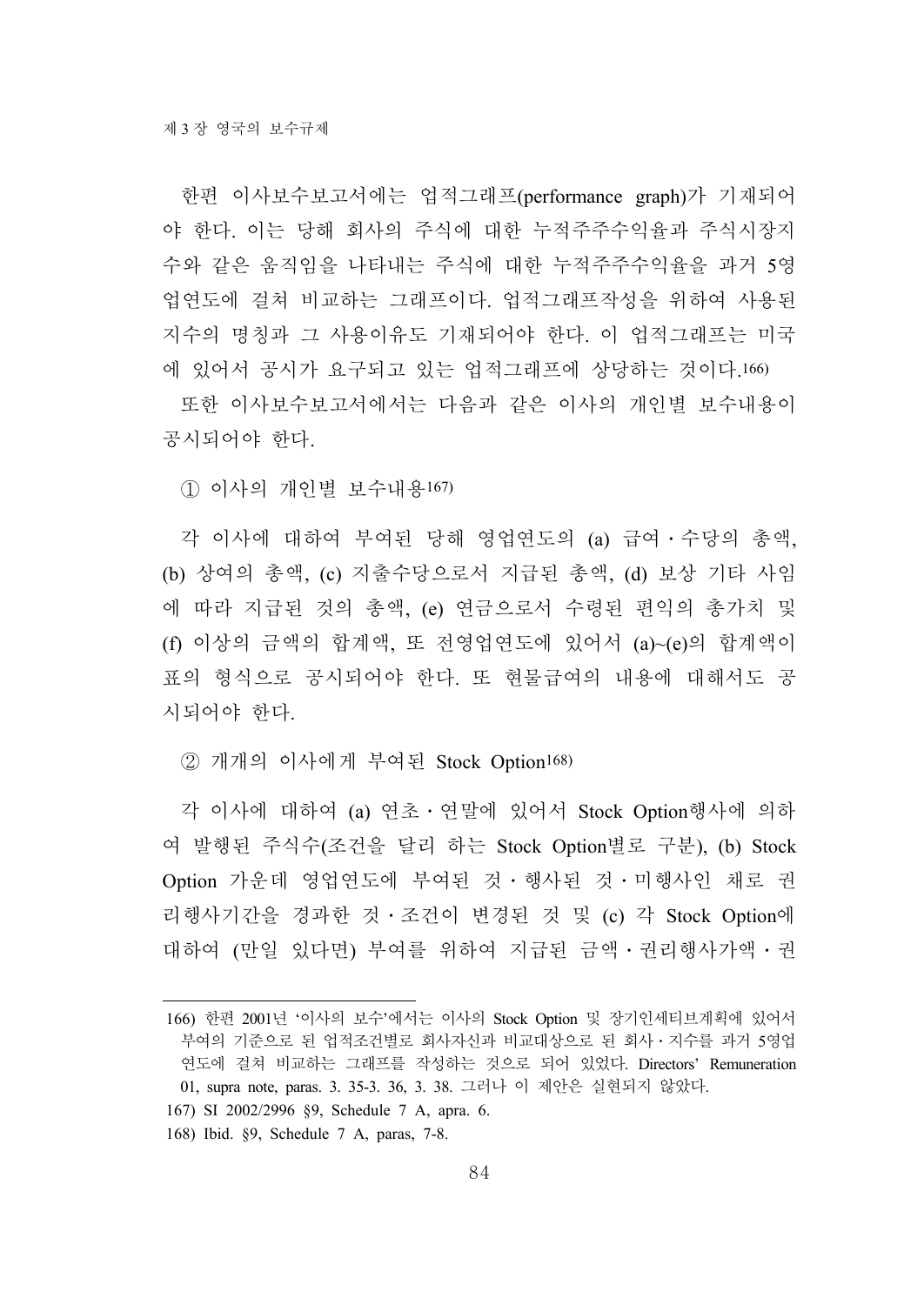리행사기간이 표의 형식으로 공시되어야 한다. 또 (d) 영업연도 중의 Stock Option조건의 변경, (e) Stock Option의 부여․행사를 위한 업적 기준의 개요, (f) 행사된 Stock Option에 있어서 그 행사시의 주가 및 (g) 영업연도말에 잔존하는 Stock Option에 대하여 영업연도말의 주 가․영업연도 중의 최고주가와 최저주가가 공시되어야 한다. 다만 이 상의 공시가 지나치게 긴 경우, 일정한 사항에 대해서는 총계의 공시 로 대신할 수 있다.169)

③ 기타 장기인센티브계획170)

각 이사에 대하여 (a) 연초에 부여된 권리(장기인센티브계획에 기초 하여 부여된 권리)의 상세, (b) 연중에 부여된 권리의 상세, (c) 연말에 있어서 권리의 상세, (d) 각 권리에 대한 업적조건달성기간말일과 영 업연도 중의 조건변경, (e) 영업연도 중에 업적조건이 달성된 권리에 대하여 그 권리에 의하여 이사가 수령한 주식의 상세․금전․기타의 자산의 가치가 표의 형식으로 공시되어야 한다.

④ 확정급부형연금․확정기부형연금171)

확정급부형연금의 경우, 각 이사에 대하여 (a) 영업연도에 있어서 연금수급권의 변화와 영업연도말에 있어서 연금수급권의 상세, (b) 영 업연도말에 있어서 연금수급권의 양도가치, (c) 전영업연도말 또는 영 업연도초에 있어서 연급수급권의 양도가치 및 (d) 전기 (b)와 (c)의 차 액이 공시되어야 한다. 확정기부형연금의 경우 영업연도 중에 회사로 부터 지급된 기부금의 상세가 공시되어야 한다.

⑤ 이사 및 직전이사의 퇴직시 지급된 연금급부가 과대한 경우에 그 액.

<sup>169)</sup> Guido Ferrarini, Niamh Moloney, Cristina Vespro, supra note, at 29~31.

<sup>170)</sup> Ibid, §9, Schedule 7 A, paras. 10-11.

<sup>171)</sup> Ibid. §9, Schedule 7 A, para. 12.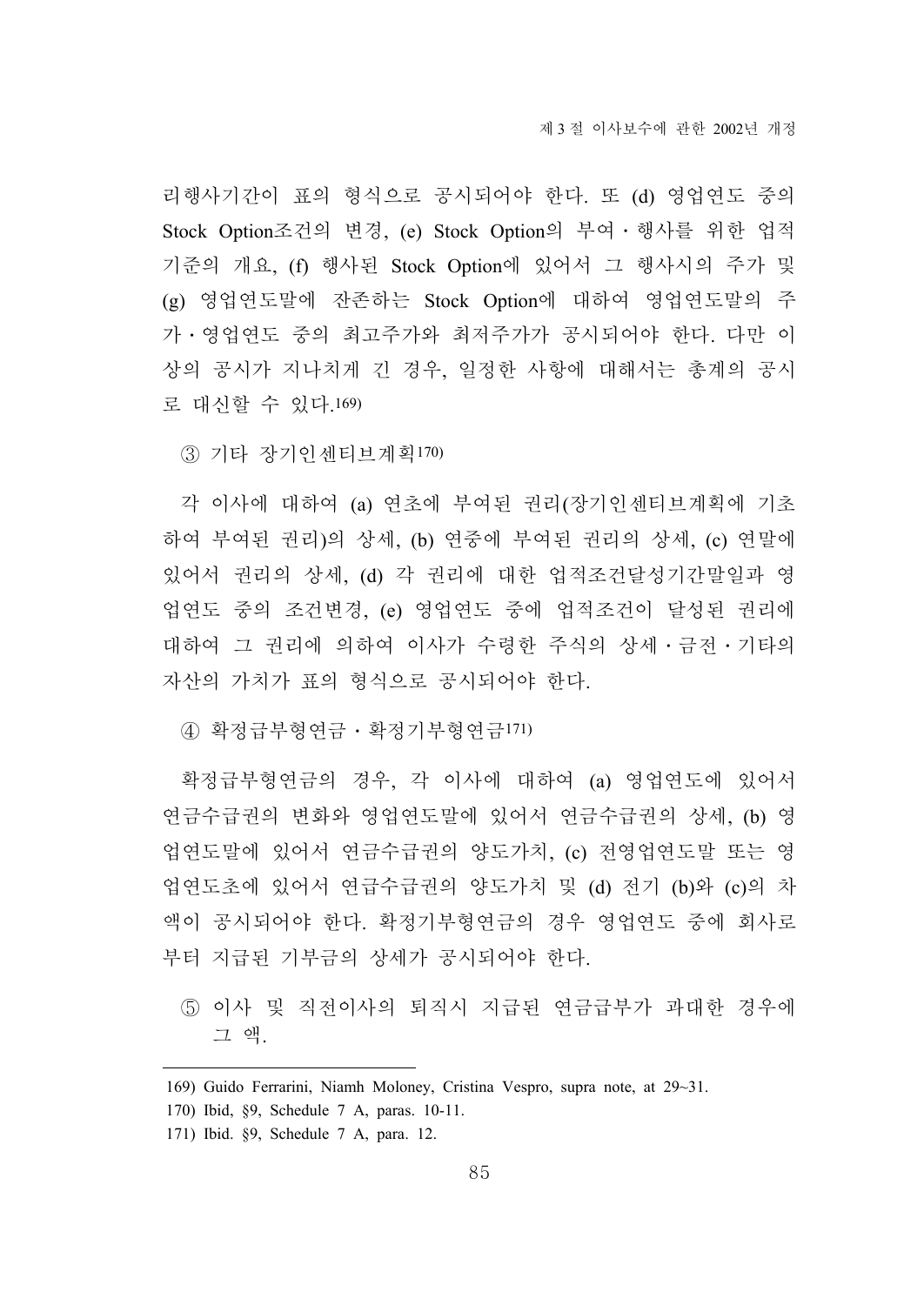⑥ 직전전이사에 대한 보상(전기①(d)로서 공시된 것을 제외).

⑦ 이사의 업무집행에 관련하여 제3자에게 지급된 급부의 합계액.

이상에서 살펴본 이사보수보고서의 기재사항 가운데 이사의 개인별 보수내용은 감사대상으로 된다. 또 요약재무제표에는 보수정책의 설 명, 업적그래프 및 이사의 개인별 보수내용 가운데 ①의 전문 또는 개요만을 기재하면 족하다.172)

(4) 임용계약과 보상

임용계약과 보상에 대해서는 1999년의 '이사의 보수'의 제안에 따라 다음의 같은 규제가 이루어진다. 즉 이사보수보고서에 의한 회사보수 정책에 관한 공시의 하나로서, 이사의 계약기간이나 기간경과 전에 임용계약을 종료한 경우의 보상에 대한 회사의 정책이 설명되어야 한 다. 또 이사보수보고서에 있어서 이사의 임용계약의 상세가 공시되어 야 하고, 직전이사에 대한 보상에 대하여 설명되어야 한다.173)

(5) 주주권한의 강화

2001년의 '이사의 보수'에서도, 이사보수에 대한 주주의 권한을 강 화하여야 한다고 하는 DTI의 입장은 유지되었다. 이를 위한 방안으로 써 1999년의 '이사의 보수'에서 나타난 것 가운데 새로운 규제에 포함 된 것은, 상장회사에 이사보수보고서에 대하여 매년 주주총회의 승인 을 얻어야 한다고 규정한 것이다.174) DTI에 주어진 comment 가운데에 는 오히려 다음영업년도 이후의 보수정책에 대하여 승인을 얻도록 하 는 것이 바람직하다는 의견도 있었다. 그러나 DTI는 영업연도에 지급

<sup>172)</sup> Ibid. §8, §5.

<sup>173)</sup> Ibid, §9, Schedule 7 A, para. 5.

<sup>174)</sup> Guido Ferrarini, Niamh Moloney, Cristina Vespro, supra note, at 40~41.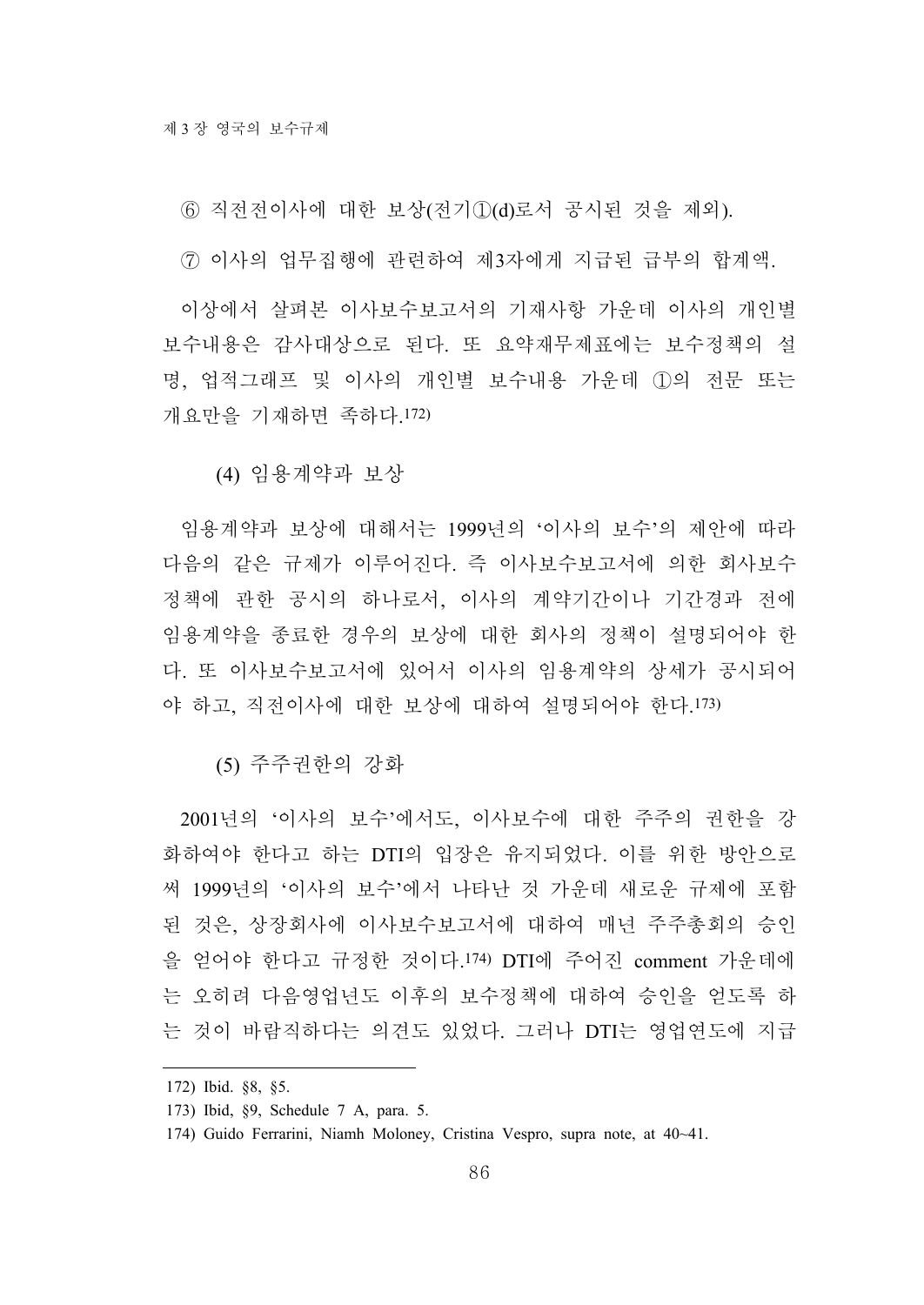된 보너스 등이나 보수공시의 방법에 대하여 의견을 표명하는 것을 주주가 원하는 경우도 있다고 하여 매년 이사보수보고서에 대한 승인 을 구하는 것으로 하고 있다.175)

새로운 규제에 의하면 상장회사는 연차계산서류․이사보고서․감사 보고서에 더하여 이사보수보고서를 정기총회의 21일 이상 전에 주주 등에게 송부하여야 한다. 주주총회․등기소에는 연차계산서류 등에 더하여 이사보수보고서가 제출된다. 주주총회에 있어서 이사보수보고 서를 승인하는 결의에 대해서는 다음과 같은 규제가 따른다.

상장회사는 주주총회에 앞서 소집통지를 받을 자격이 있는 주주에 대하여 총회에 서의 당해 영업연도에 있어서의 이사보수보고서를 승인 하는 결의(보통결의에 의한)에 대한 통지를 하여야 한다. 또 이 결의는 총회의제에 포함되어야 한다. 이사는 이 결의가 총회에서의 의결에 붙 여지는 것을 보장하여야 한다. 이 결의는 1999년 '이사의 보수'에서 제 안된 대로이며 권고적인 것이고, 이사가 보수를 수령할 계약상의 권리 나 회사의 보수정책을 변경시키는 효력을 갖는 것은 아니다. 이 결의 에 대한 통지가 이루어지지 않은 때 및 이 결의가 총회에서의 결의에 붙여지지 않은 때에는 회사 및 이사는 벌금에 의한 제재를 받는다.176)

### 제 4 절 DTI의 「실패에 대한 보수」

1. 실패에 대한 보수 의 개요

우선 실패에 대한 보수 에서는 이사보수를 검토하는 취지에 대하 여 다음과 같이 설명하고 있다.177)

177) DTI, Rewards for Failure, paras. 1. 1-1. 4.

<sup>175)</sup> Directors' Remuneration 01, supra note, para.2. 24.

<sup>176)</sup> 다만 이사는 이 결의가 총회에서의 의결에 붙여지도록 하기 위하여 모든 합리 적인 조치를 취하였음을 증명함으로서 항변할 수 있다. Directors' Remuneration 01, supra note, paras. 2. 3-2. 4.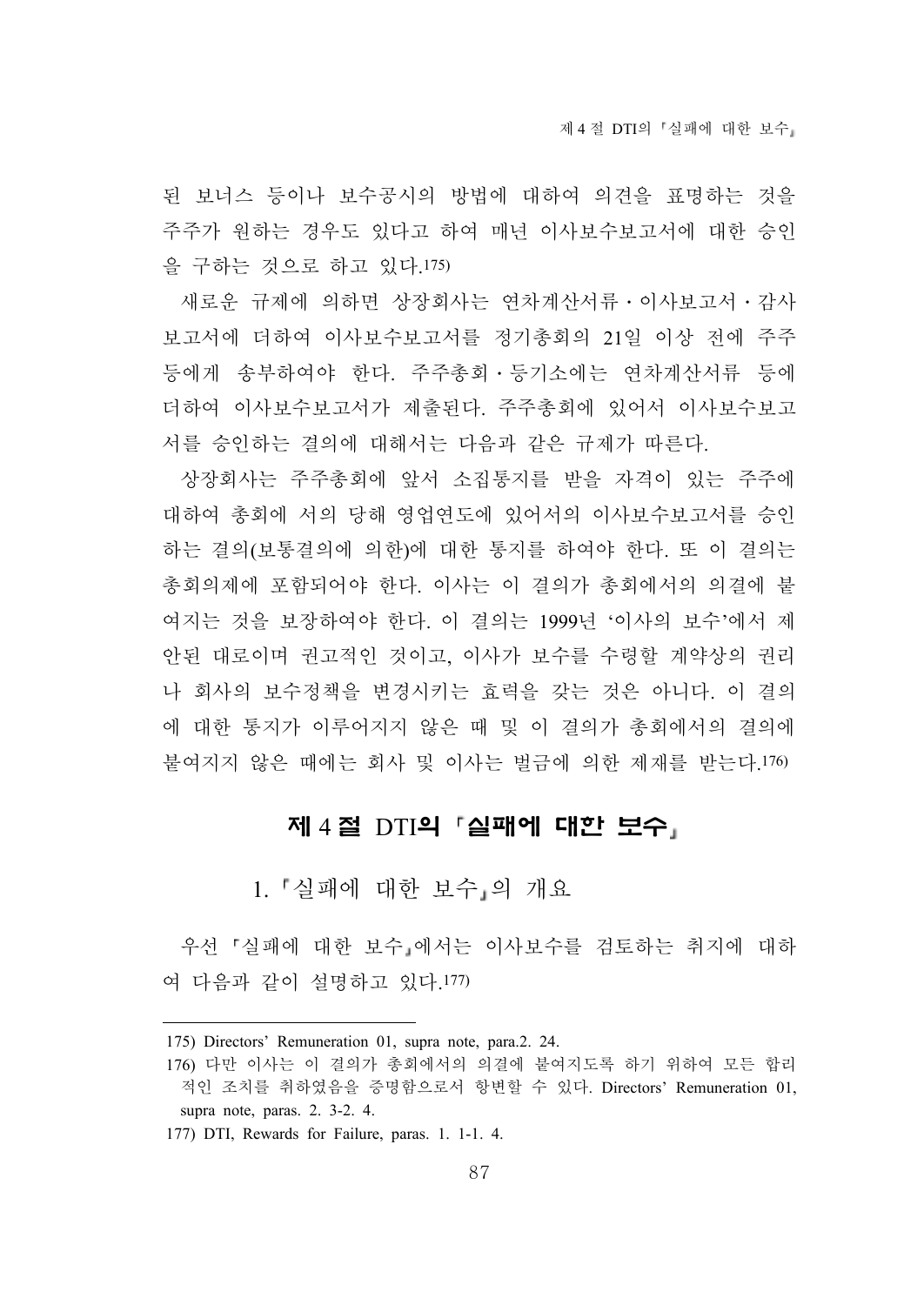상장회사의 보수정책 뿐 아니라 업무집행이사에 대한 보수package는 그 회사의 이사전체, 보수위원회, 주주의 관심사이다. 업무집행이사에 대한 지급이 적정한 수준인가 그리고 그것이 업적을 충분하게 반영하 고 있는가를 결정하는 것은 주주이다. 회사는 이사에게 인센티브를 부여하기 위하여 광범한 업적목표를 정할 수 있으며, 주주는 회사가 충분한 업적을 달성하지 않았음에도 불구하고 이사보수가 그러한 사 실을 반영하고 있지 않은 때에 당연히 관심을 갖는 것이다. 또한 이 사의 임용계약이 종료되고 회사가 어떠한 업적을 달성하였는가에 관 계없이 그에 대하여 해임수당이 정해져 있는 때에는 특히 각별한 관 심을 갖게 되는 것이다.

이 자문문서는 특히, 이사의 임용계약, 업적, 해임수당 및 그들 사이 의 연동성이라는 문제를 대상으로 하고 있다.178) 따라서 이 자문문서 의 목적은 이사의 임용계약이 종료한 때에 지위상실에 대한 보상이 업 적을 반영할 수 있도록 주주가 관여할 수 있는 방안을 마련할 수 있는 지 또 그것이 가능하다면 어떻게 방법을 취할 것인가에 대하여 의견을 요구하는 것이라고 한다. 이러한 관점에서 실패에 대한 보수 는 모범 관행규정 및 법률의 개정을 위한 제안을 하고 있다.

2. 실패에 대한 보수 의 개정제안

(1) 모범관행규정의 개정과 이사의 보수

우선 이사의 임용계약(service contract)에 관한 모범관행규정의 개정 에 대한 제안에 대하여 살펴보면 다음과 같다.

<sup>178)</sup> 통상산업대신의 말에 의하면 이사의 실패에 대하여 보수를 주는 것은 영국의 사업전체의 이미지와 평판을 해하게 되므로, 정부는 corporate governance의 틀이 이 사의 계약, 업적 및 퇴직에 관한 결정이라는 특정의 문제에 대하여 보다 강화되어 야 하는가 여부, 또 어떻게 강화하여야 하는가에 대하여 고찰하려 하고 있는 것이 다고 하고 있다. Ibid. para 1. 4.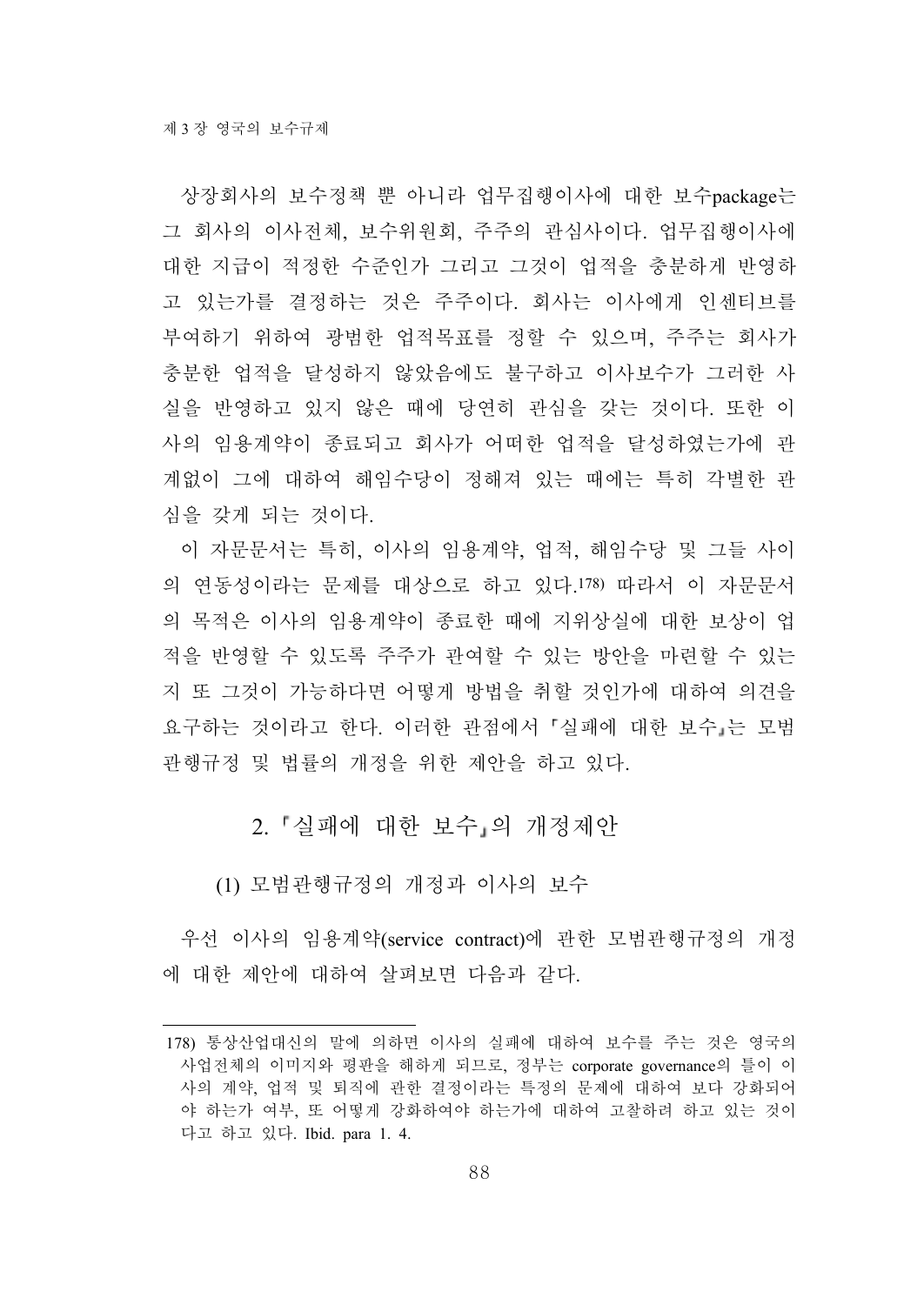1) 이사의 해임수당

이사의 해임수당 및 지위상실에 대한 보상(compensation for loss of office)은 일반적으로 그 계약조항에 의하여 결정된다(회사법 제312조). 모범관행규정은 일반적으로 이사의 임용계약을 체결할 때에 그 준수 를 실현하기 위한 가장 적절한 도구로 되어 있다. 그 결과 이사에게 인센티브를 적정하게 부여하기 위한 보수package를 어떻게 형성할 것 인가에 대하여, 보수위원회에 대한 제안으로서 '이사회는 금전에 관한 조항 가운데에서 해임시에 있어서의 잠재적인 비용을 산정하여야 한 다. 여기에는 해임에 따른 보상 등 모든 요소를 포함한다'고 하고 있 다. 이는 주주에게 큰 비용을 부담시키는 임용계약 및 연금에 관한 방침을 의미하며, 그에 따라야 함을 제안하는 것이다.

이와 같이 법률의 규제에 의하지 않고 주주에게 큰 부담을 주는 이 사의 해임수당이나 지위상실에 대한 보상에 대하여, 일정한 방침을 제시하고 그것에 준거하도록 하는 형태로 규제하는 방법이 제안되고 있는 것이다.179)

2) 임용계약 및 해임예고기간의 축소

통합규정 B.1.7은 이사의 해임예고나 계약기간을 1년 이하로 정하여 야 한다고 권고하고 있다. 그렇지만 1년이라는 기간은 산업계의 기준 으로 되고 있으며, 1년 이하의 해임통고기간을 갖는 계약은 드물며 업적의 충분하지 않음에도 이를 반영하지 않는 해임수당지급의 가능 성이 유지되고 있다.180)

<sup>179)</sup> 다만 공동성명의 성립으로부터 시간이 없었기 때문에, 그것이 계약의 기초에 영 향을 미친다고 하는 증거는 있지만, 그 모든 효과가 확립되는 것에는 많은 시간이 필요하므로, 그 동안에 모범실무라는 지침을 어떻게 강화하고 개선하여야 하는가 의견을 구하고 있는 것이라고 한다. Ibid. para. 3. 4.

<sup>180)</sup> Ibid. para. 3. 6.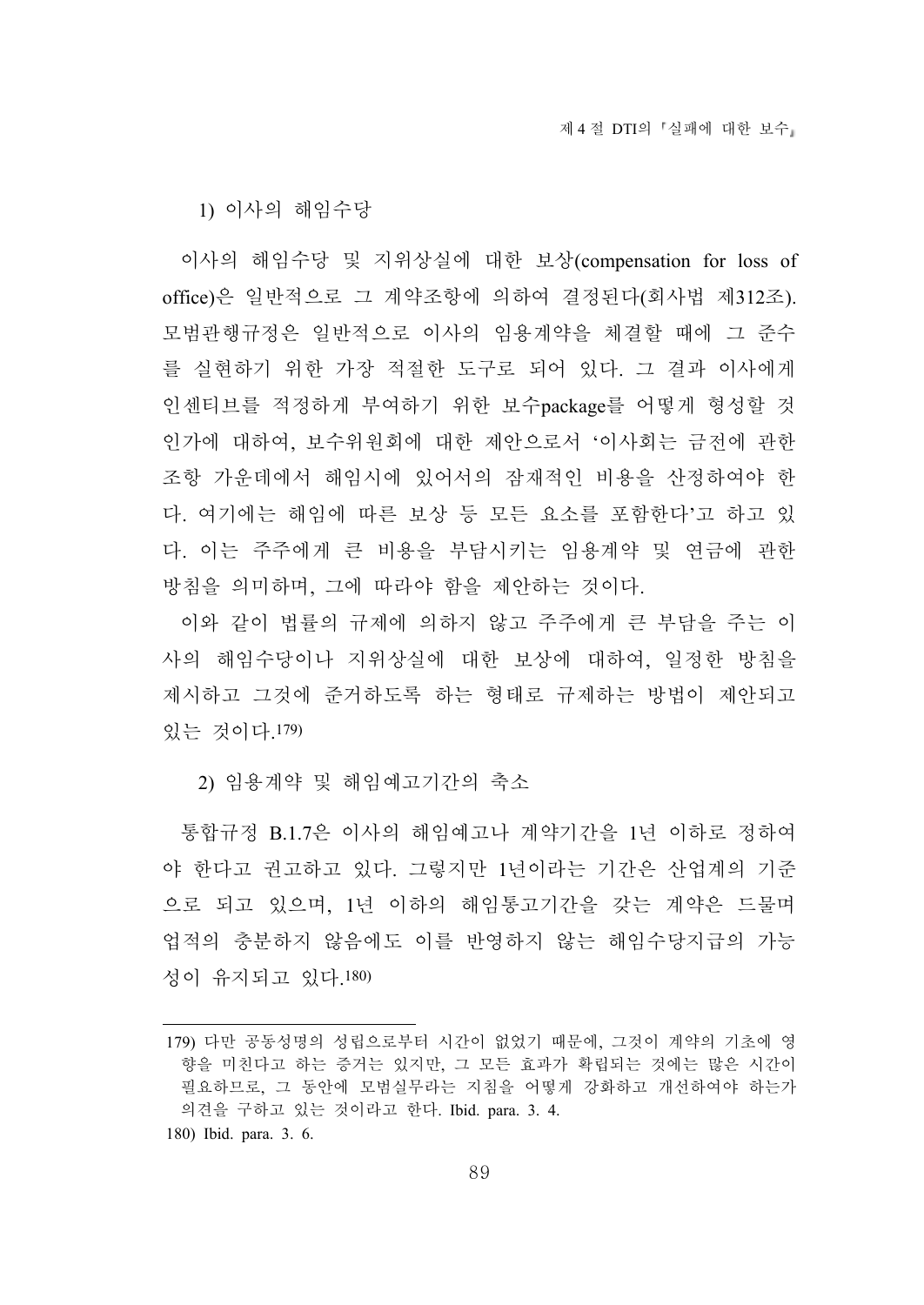그래서 제안에서는 통합규정에서 정해져 있는 1년이라는 기간은 하 한으로 보아야 하는 것이 아니라, 다른 보수와의 관계에서 1년이라는 계약기간이 지나친 해임수당지급으로 연결된다면, 1년보다 짧은 기간 이 적절하다고 한다.181) 주주들은 오히려 1년 내지 그 이하의 기간을 선호한다고 생각할 수 있으므로, 계약 및 해임예고기간은 1년보다 짧 은 것이 바람직하다고 한다.

3) 손해배상액의 예정

손해배상액의 예정182)(liquidated damages)이라는 조치는, 임용계약체 결에 있어서 미리 임용계약해제시에 지급되는 총액에 대하여 합의하 여 두는 것이 필요하다고 하는 것이다. 이에 대하여 Hampel보고서는 다음과 같이 설명하고 있다.183)

'근본적인 문제는 해임예고기간의 허구성에 있다. 양 당사자 모두 이사의 임용계약에 기초하여 사용자에게 요구되는 전형적인 해임예고 기간을 예상하고 있지는 않다. 그렇지만 해임예고기간은 손해배상을 발생시키는 계약위반에 기초한 것이다.'

Hampel보고서는 이에 대하여 확실한 해결이 요구된다고 하고, 이사 의 임용계약체결시부터 이사가 그 직무로부터 해임된 때에는 이사의 위법행위의 경우를 제외하고 언제라도 지급을 받을 권한을 갖는다고 하는 상세한 조항을 정하는 것이 바람직하다고 한다. 이 제안은 업적 의 충분하지 못한 경우에는 보수를 주어서는 안된다고 하는 취지에

183) Hampel Report, supra note. para. 4. 10.

<sup>181)</sup> 다음과 같은 논의도 있다. ① 시장의 작용에 의하여 자발적인 지위상실에 대한 보상package로써 해임한다고 하는 추가적인 위험으로부터 이사를 보호한다고 하는 보다 높은 요구로의 실행이 있을 수 있으므로, 기본보수의 상승이라는 효과를 갖는 것일 수 있다. ② 이사에 대해서는 보다 단기적인 전략적 사고를 갖는 것을 장려하 는 것일 수 있다. Ibid. para. 3. 8.

<sup>182)</sup> 예정배상액(liquidated damages)이란, 계약의 일방당사자가 미리 계약위반의 시에 다른 당사자에게 지급하여야 하는, 계약 또는 보증서 등에 의하여 약정하는 예정손 해배상의 액을 말한다.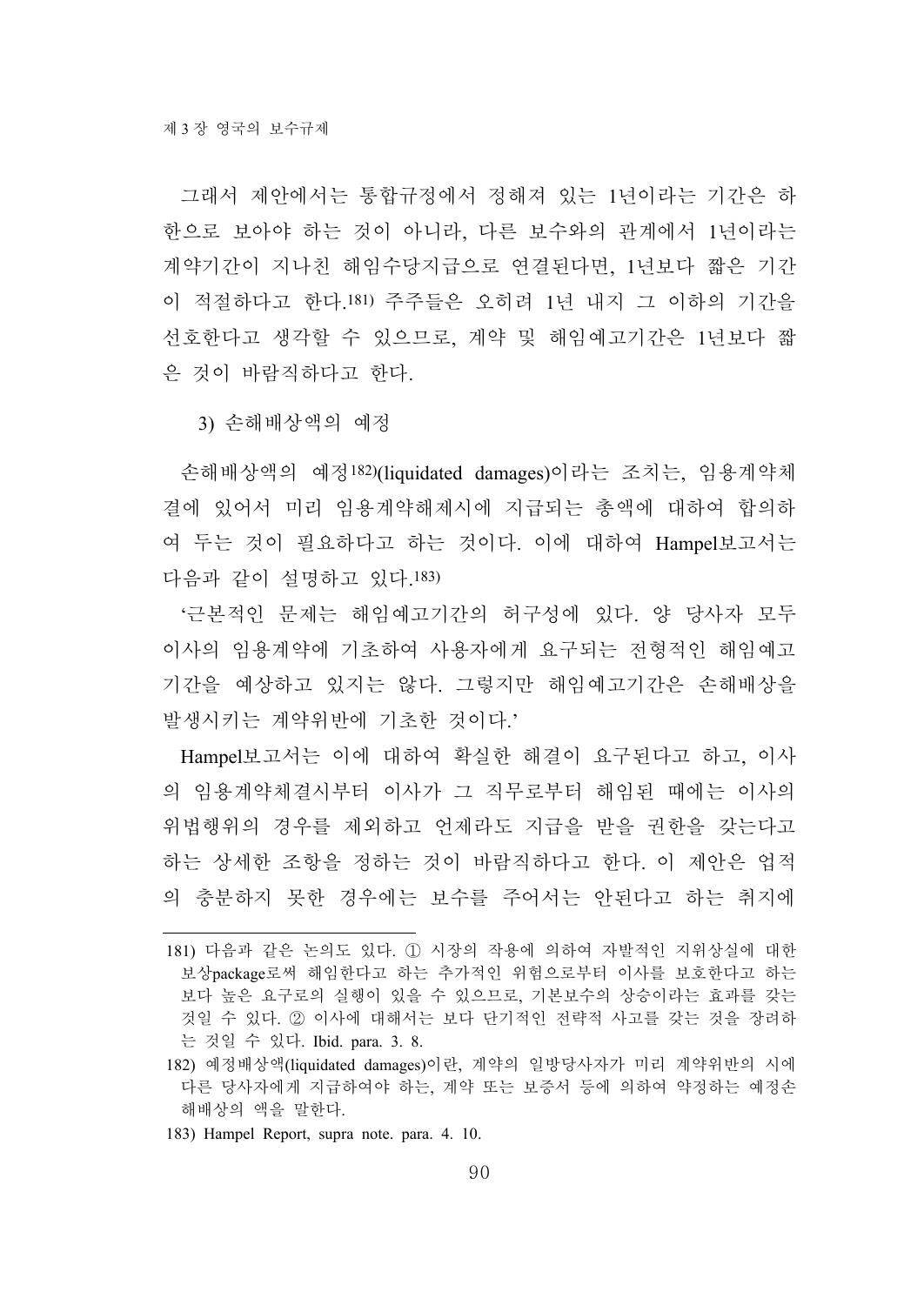서, 통합규정의 관련조항의 일부를 이루고 있는 것이다.

이사와의 임용계약에 있어서 '손해배상액의 예정'조항이 정해져 있 는 것은 드물지 않다. 어떤 자는 그러한 조항을 원칙적으로 환영하는 데, 일반적으로 손해배상액이 매우 높은 수준에서 정해지기 때문에 업적이 충분하지 못한 경우에도 보수를 지급받는 것으로 생각하고 있 는 것 같다. 그러나 제안은 손해배상액의 예정에 의한 손해배상액이 업적의 불충분성을 반영하더라도 변경할 수 없는 경우에는, 이 조치 는 바람직한 것이라고 생각할 수 없으며, 어떠한 액을 해임수당으로 하여야 하는가에 대한 중재를 할 것을 권고하고 있다.

또한 다른 제안에서는 예를 들면 기본급의 6개월분이라고 정해진 손해배상액의 수준에 대하여, 장려되어야 할 제한 또는 상한을 두어 야 한다고 제안한다. 이는 이사의 업적이 불충분한 경우, 손해배상액 의 예정은 고액으로 될 가능성이 있는 것에 대처하기 위한 것이라고 볼 수 있다.

4) 단계적 지급

Greenbury보고서는 '적절한 경우, 특히 해임예고나 계약기간이 1년 을 넘는 경우에 회사는 지위상실에 대한 보상의 전부 또는 일부를 일 괄지급하기보다도 분할 지급한다고 하는 것을, 또 직전이사가 새로운 근무처를 얻은 때에는 지위상실에 대한 보상의 지급을 감액 또는 정 지하는 것을 고려하여야 한다'고 권고하였다.184) 이러한 '단계적 지 급'(phased payment)은 개정제안에서도 권고되고 있다.

단계적 지급은 이사에 대하여 지급할 의무를 경감하기 위하여 이용 될 수 있다고 하는 것은 사실이지만, 이것이 실무에 있어서 어떻게 기능하는가에 대해서는 논란이 있다. 어떤 논자는 단계적 지급은 단 지 일을 찾기 위한 의욕을 약화시키는 것으로 작용할 수 있다고 한

<sup>184)</sup> Greenbury Report, supra note. D6.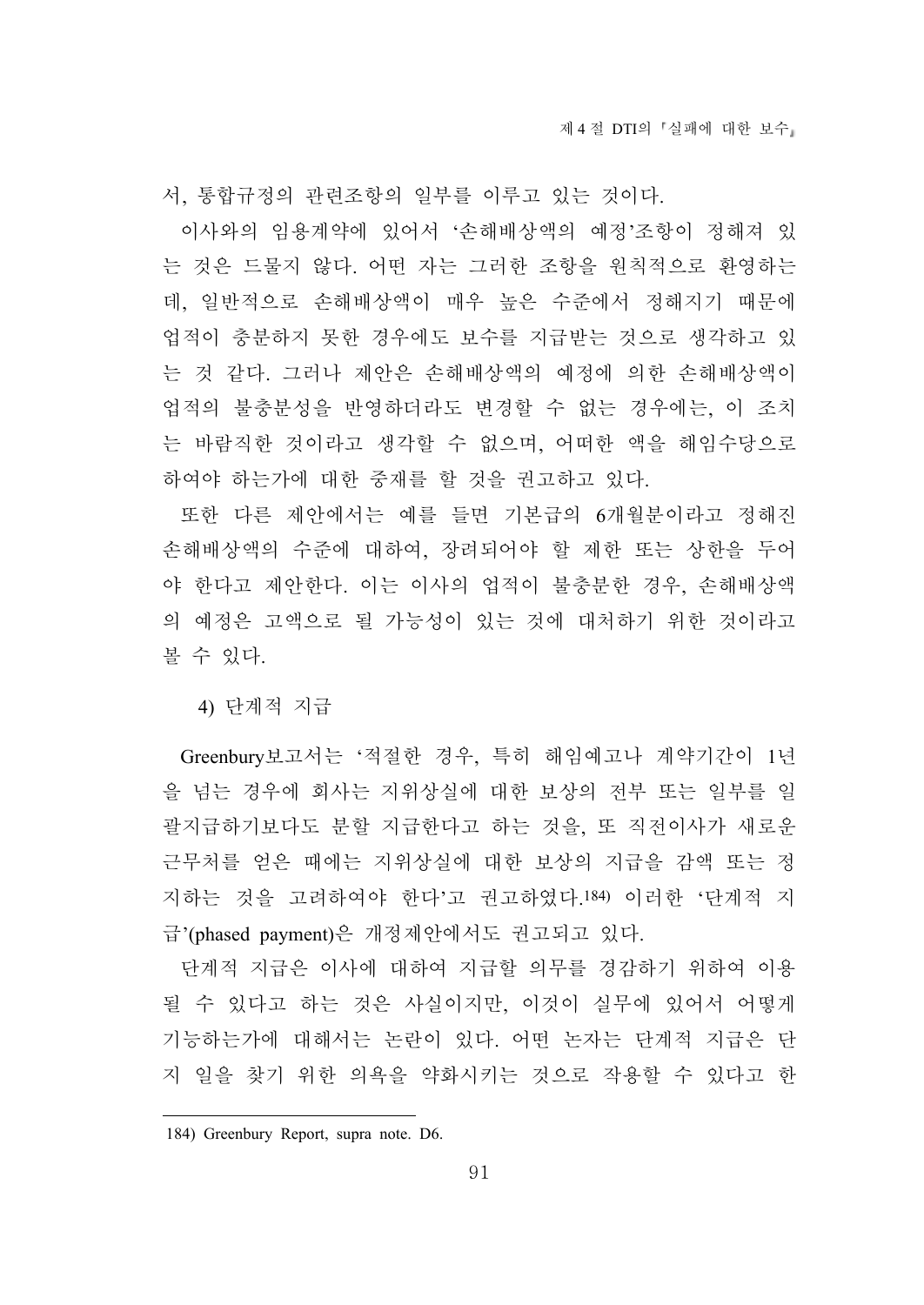다. 그래서 이러한 지급제한의 실태에 대해서는 조사 및 검토가 필요 하다고 할 수 있다.

5) 모범관행규정에 관한 개정제안

이상에서 모범관행규정에 관한 개정으로, 이사의 임용계약(service contract)에 관한 통상산업부의 개정제안에 대하여 설명하였다. 여기서 는 ① 모범실무의 개정, ② 임용계약 및 해임예고기간의 축소, ③ 손 해배상액의 예정, ④ 단계적 지급에 대하여 다양한 제안이 이루어지 고 있다. ①은 현재와 마찬가지로 모범관행규정의 준수라는 자주규제 를 유지한다고 하는 것이다. ②~④는 이사의 해임시에 있어서 보수의 지급을 감소시키는 방법에 관한 검토이다. 이러한 검토를 종합한 결 과, 다음의 네 가지에 대하여 의문이 있으며185), 통상산업부는 이들에 대하여 의견을 구하고 있다. 즉 (ⅰ)지위상실에 대한 보상 및 해임수 당에 관한 모범관행은, (a)해임통고(따라서 해임)기간을 1년이하로 제 한할 것, (b)손해배상액의 예정에 있어서의 손해배상액에 상한을 설정 할 것을 규정하고 있는데, 해임시 지급될 총액을 제한하기 위하여 이 를 보다 확대할 수 있는지 또 가능하다면 어떻게 확장할 수 있는가, (ⅱ)모범관행규정은 해임이나 지위상실에 대한 지급수준까지도 제한하 고 있는데, 이를 위한 단계적인 지급기능을 확대할 수 있는지 또 가 능하다면 어떻게 확장할 수 있는가, (ⅲ)모범관행규정에 관한 개정(예 를 들면 기관주주의 지침, 통합규정의 개정)을 가장 효과적으로 하기 위하여 어떠한 방법을 취할 수 있을 것인가. (ⅳ)회사가 업적이 충분 하지 못한 경우에 있어서 해임을 제한하는 효력을 갖는 다른 모범관 행에 대하여 의견을 구한다고 하고 있다.

이러한 자문은 예를 들면 회사의 업적이 향상되지 않아서 이사를 해임하려는 경우, 일단 고액의 보상을 지급하는 것이 아니라, 일정한

<sup>185)</sup> DTI, Rewards for Failure, para. 3. 10.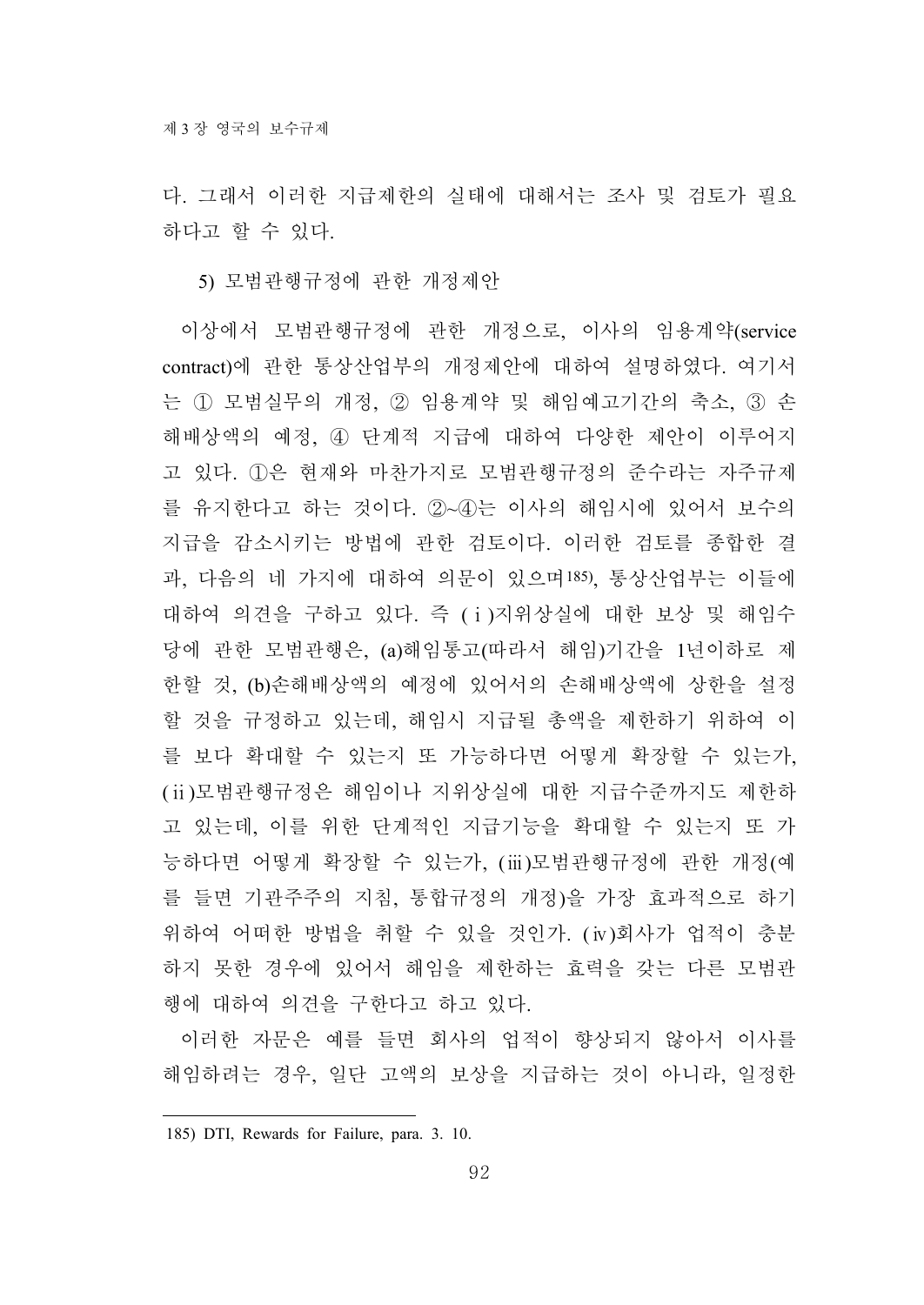경우에는 그 지급액을 감소시킬 수 있게 된다면 이사에게 보다 업적 향상에 노력하려 하는 인센티브가 작동될 것이라고 기대하는 것이라 할 수 있다.

(2) 입법에 대한 개정과 이사의 보수

실패에 대한 보수 에서는, 모범관행규정에 대한 개정제안 외에 입법 에 대한 개정에 대해서도 검토하고 있다. 이는 개정법안에 대한 검토, 현행법의 해석 및 현행 실무의 문제점에 대하여 논의하는 것이다.

1) 지위상실에 대한 보상이 공정하고 합리적일 것을 요구하는 회 사법의 개정법안

우선, 개정법안에 대하여 검토한다.186) Archie Norman의 의원제출법안 ('회사이사의 업적과 보상'(Company Directors Performance and Compensation), 이는 2002년 12월 11일에 공표되었는데 현재는 철회되었다)은, 회사법에 새로이 제316A조를 삽입할 것을 제안하고 있었다. 회사법 제312조~316조는 지위상실에 대한 보상 등, 회사의 이사에 대한 다양 한 지급에 대하여 규정하고 있다. 이 개정법안은 지위상실에 관하여 이사에 대해 지급되는 보상은 이사와의 임용계약에서 정해진 사항과 관계없이 당해 이사의 업적에 의하여 '공정하고 합리적'일 것이 요구 된다고 한다. 또 이 법안은 그러한 지급총액은 주주의 요구에 응하여 공시되어야 하며, 그 총액이 12개월전부터의 기본급을 넘는 경우에는 회사법 제7A부칙(Schedule 7A)에 따라 이사의 보수보고서에서 설명하 여야 한다고 제안하였다.

정부는 이 입법제안의 취지는 지지하지만, 특별입법이라는 방법은 법적․실무적으로 매우 어렵다는 입장을 취하였다. 즉 첫째, 회사는 이사가 법적 의무에 위반한 때에는 보상을 요구할 수 있지만, 임용계

<sup>186)</sup> Ibid. paras. 3. 11-3. 15.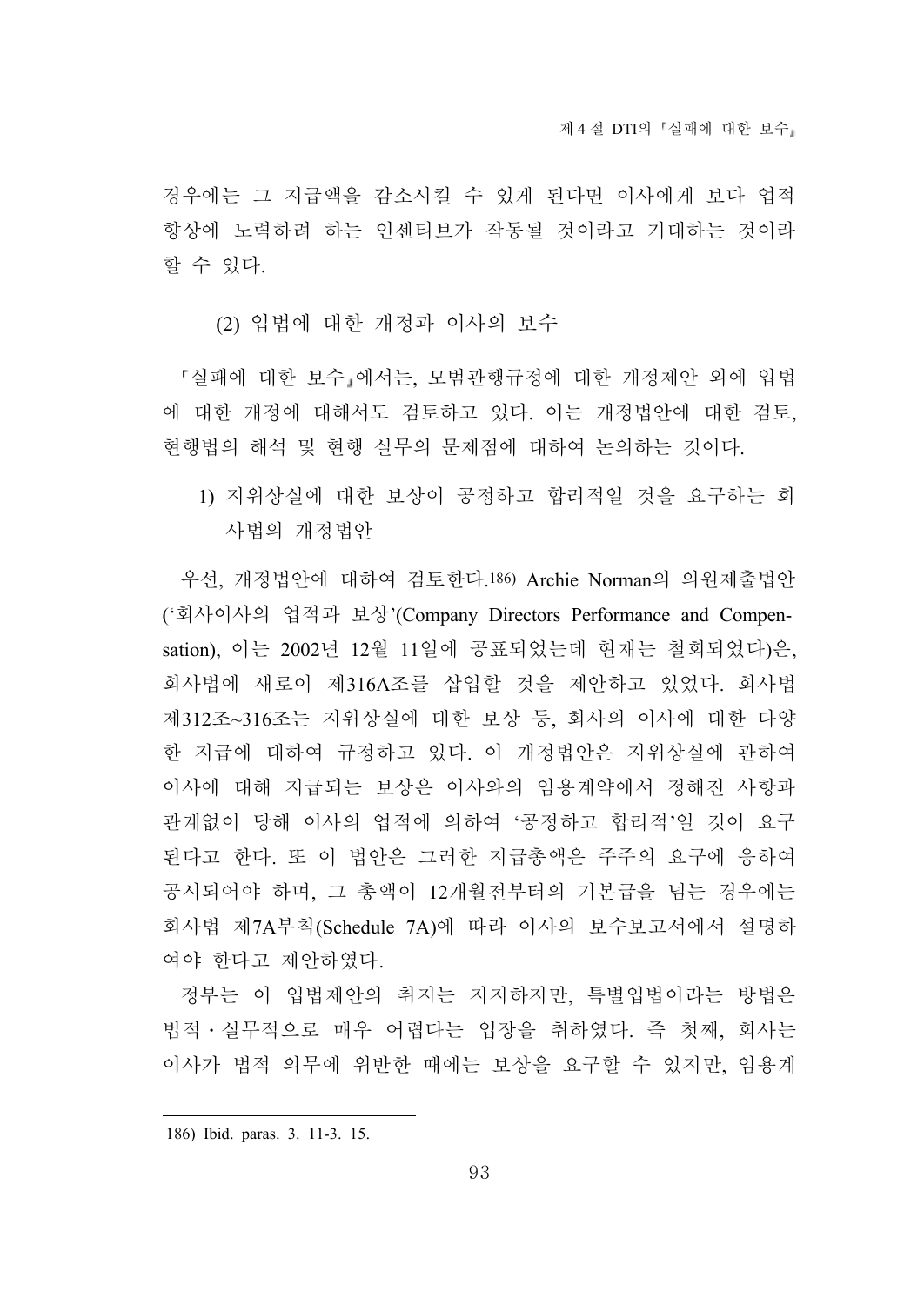약작성방식을 유효하다고 하면서, 해임수당은 회사의 사업상의 업적 을 반영하여야 한다고 하는 입법을 하는 것은 매우 곤란하다. 또 이 사는 반드시 실패와는 관계없이 다양한 이유에서 회사를 사임하고 있 는 경우 등을 고려하지 않을 수 없다. 둘째로, 회사의 업적 전체에 매 우 큰 영향을 미치는, 이사와 회사가 '정당하고 합리적'이라는 정의를 둘러싸고 장기에 걸친 소송에 매달릴 수 있는 점에서 필연적으로 회 사 및 주주에게 그에 대하여 감독하도록 하는 것이다. 셋째, 그러한 입법의 결과 지위상실에 대한 보상에 대한 계약상의 권리가 불명확하 게 된다고 한다면, 기본급의 상승 및 다른 형태의 보수, 예컨대 채용 시의 특별수당(golden hellos187)) 등의 보수가 증가할 것이 예상된다. 또 회사는 경영이 어려운 상태에 있어서, 예를 들면 새로운 최고업무 집행이사(chief executive)에 의하여 파산상태에 있는 회사를 회복시키 는 것이 기대되는 경우에는 그러한 지급을 하지 않고 훌륭한 이사를 영입하는 것은 특히 곤란하다고 하는 우려를 표명하고 있다.

이와 같이 이사의 보수는 그 업적에 의하여 '공정하고 합리적'이어 야 한다고 하는 법률위원회의 개정안이 제출되어 있었으나, 문제가 되는 것은 보수와 업적과의 연동성을 어떻게 도모하여야 하는가 하는 점과, 엄격하게 연동성을 고려하려 한다면 소송의 문제나 유능한 경 영자의 임용이라는 문제가 발생하는 것이다. 그러나 보수와 업적의 연동성을 구체적으로 고려할 것을 요구하는 주장은 입법정책의 검토 로써 참고로 될 것이다.

2) 법정임용계약기간의 단축을 위한 회사법 제319조의 개정을 요 구하는 법률위원회의 제안

다음은 현행 회사법의 해석문제이다.188) 회사법 제319조는 현재 주 주의 사전승인이 있는 경우를 제외하고, 5년을 넘는 기간 중 계속적

<sup>187)</sup> 채용시특별수당(golden hellos)이란, 회사가 특별한 신입사원에게 주는 고액의 수 당이다.

<sup>188)</sup> Ibid. paras. 3. 16-3. 20.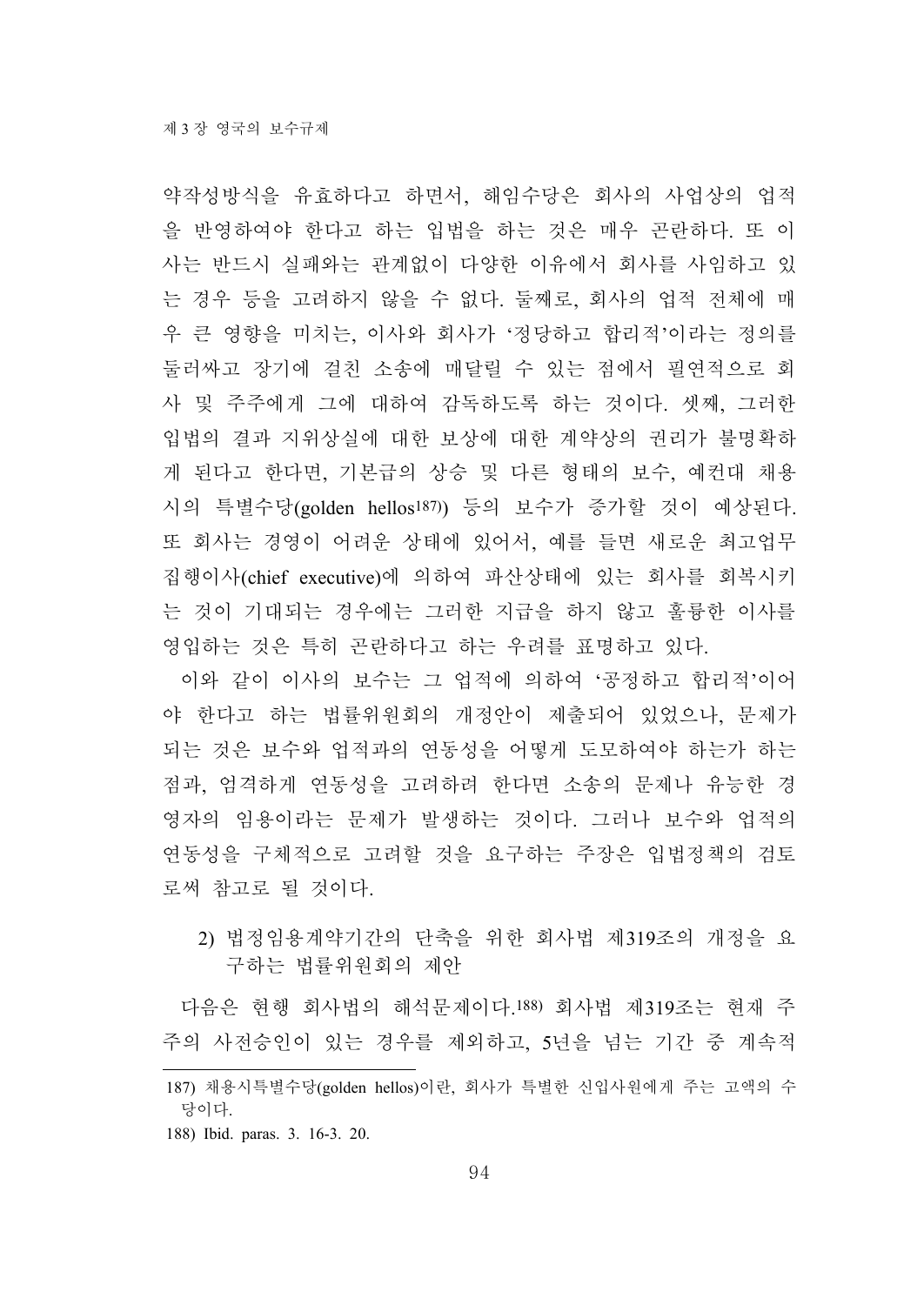으로 회사와의 사이에 이사를 임용하는 것을 금지하고 있다. 이 규정 은 상장회사 이사의 계약기간의 상한이 통합규정 아래에서는 1년이라 고 하는 점을 고려하면 지나치다고 생각된다. 그렇지만 유능한 이사 를 유인하기 위한 이유에서 처음에는 장기간의 임용계약을 제공하는 것이 적절한 경우가 있음이 인식되고 있다.

이 문제에 대하여 회사법 제319조 제1항의 법정기간을 단축하여야 하는가에 대하여 법률위원회의 자문을 검토하면 다음과 같다. ① 동 조는 주주의 사전승인이 있으면 5년을 넘는 계약을 체결하는 것이 인 정되지만, 실제 비용에 관련되기 때문에 5년을 넘는 계약을 체결하는 경우는 규모가 큰 회사에서는 매우 드물다. 따라서 이 규정은 임용계 약기간에 대한 최대한을 정하는 효과를 갖는 것이라고 할 수 있다. ② 그러나 동조의 목적에 비추어 임용계약기간에 그러한 최대한을 정 하는 것이 가능한가 여부는 명확하지 않다. 그 목적이 임용계약을 조 기에 종료한 이사에게 거액의 지위상실에 대한 보상이 이루어지는 것 을 제한하는 것이라고 한다면, 임용계약기간을 법률로 정하여도 이사 에 대한 보상의 증가를 제한할 수 없으므로 효과가 없다는 점은 명확 하다. ③ 이와 마찬가지로 대규모 상장회사의 이사는 자동갱신계약을 체결하는 경우가 많으며, 그 계약 가운데에 장기의 해임통고기간을 체결하고 있는 경우가 많다. ④ 따라서 대규모공개회사의 이사는 반 드시 동조의 결과로서 더욱 나빠지는 것은 아니며, 또한 주주도 더욱 좋아지는 것은 아니다.

3) '자동갱신계약'은 법정계약기간에 따른다고 하는 회사법위원회의 제안

그런데 2)의 문제와 관계하여 현행 실무의 문제점의 하나로, 자동갱 신계약(rolling contracts)의 효력의 문제가 있다.189) 회사법 제319조는

<sup>189)</sup> Ibid. para. 3. 21.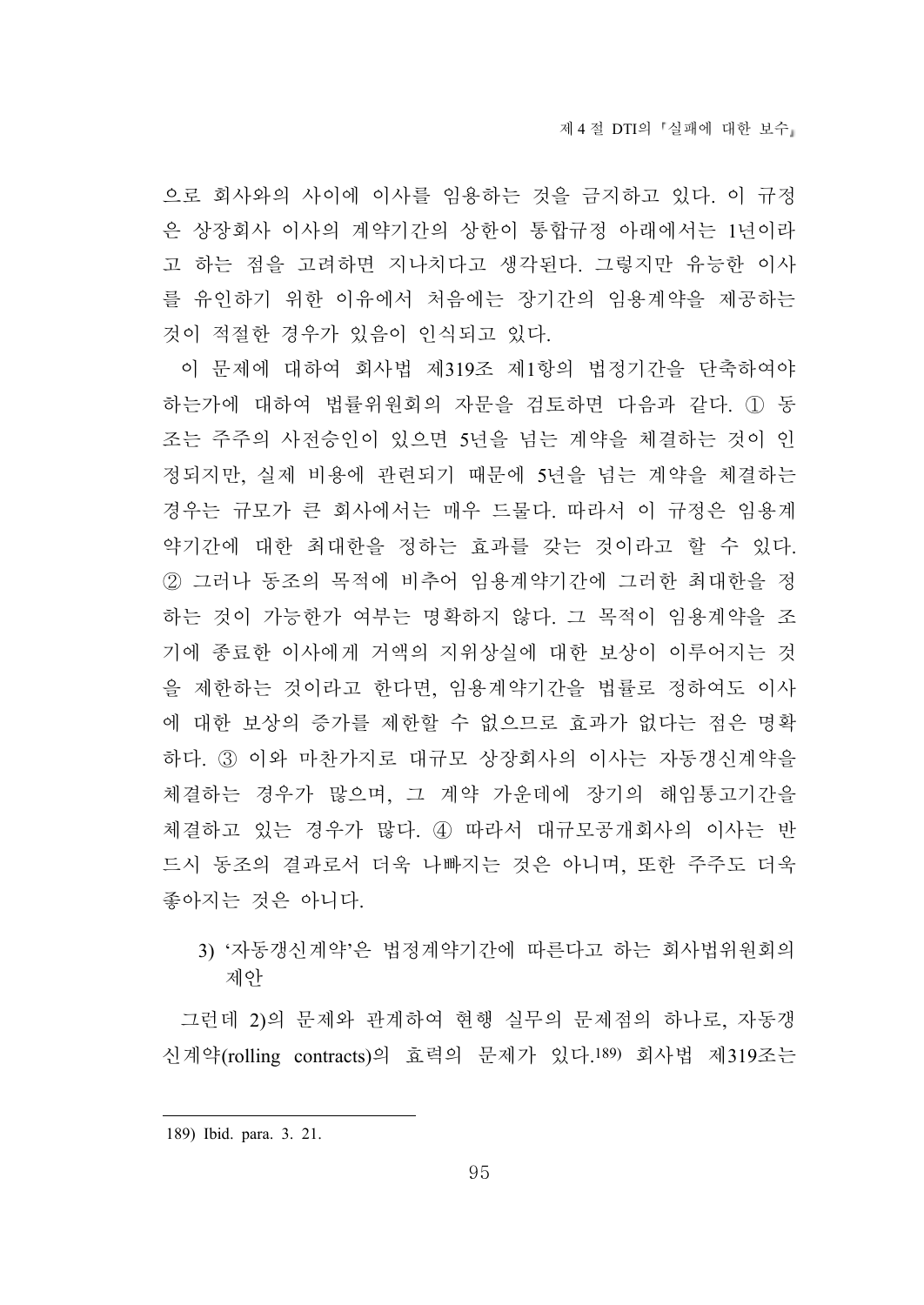임용계약은 자연히 갱신된다고 하는 자동갱신계약을 금지하지 않으 며, 또한 항상 효력을 갖는 해임통고기간이 있게 된다. 따라서 이사는 실무상 이 약정에 대한 주주의 승인을 요하지 않고 5년을 넘는 재직 기간을 유효하게 유지할 수 있다. 자동갱신계약은 실무상 임용계약에 있어서 많이 보급되어 있다. 법률위원회에 의하여 이루어진 조사에 의하면 자동갱신계약은 실무상, 법정제한을 회피하는 장치로서 정기 적으로 이용되고 있다고 생각된다고 한다. 그 결과 이 위원회는 이 계약은 동조에서 정한 법정제한에 따라야 하며 따라서 동조는 2)에서 설명한 법정상한기간을 넘어 유효한 해임통고기간을 주는 것을 회사 에 금지하도록 하는 개정을 권고하고 있다.

자동갱신계약은 이사의 신분보장이라는 면이 강하다고 할 수 있으 나, 이사의 보수와 업적과의 연동성이라는 관점에서 재조명을 생각할 필요가 있다.

4) 특약(covenant)을 금지한다고 하는 회사법검토위원회의 제안

특약의 금지도 현행 실무의 문제점의 하나이다.190) 임용계약기간을 제한한다고 하는 제안에 대하여, 회사법검토위원회는 조기해임에 대 한 보상과는 별도로 해임수당을 위한 특약을 이용함으로써 회피할 가 능성을 고려하기에 이르렀다. 동위원회는 이사의 특별한 이적에 대해 서 또는 그러한 특약이 적정하다고 하는 1년 또는 3년의 잔기의 상실 에 대한 보상이라는 방법을 이용함으로써 주어지는 것보다도 많은 보 상을 주는 경우 일정 범위에서 무효로 하여야 한다고 제안하고 있다.

이러한 해임수당에 관한 특약도, 2)에서 설명한 임용계약기간을 회 피하려 하는 것이므로 그 필요성에 대하여 이사의 보수를 업적과 연 동시킨다고 하는 관점에서 금지되어야 하는가에 대하여 검토할 필요 가 있다고 생각된다.

190) Ibid. para. 3. 22.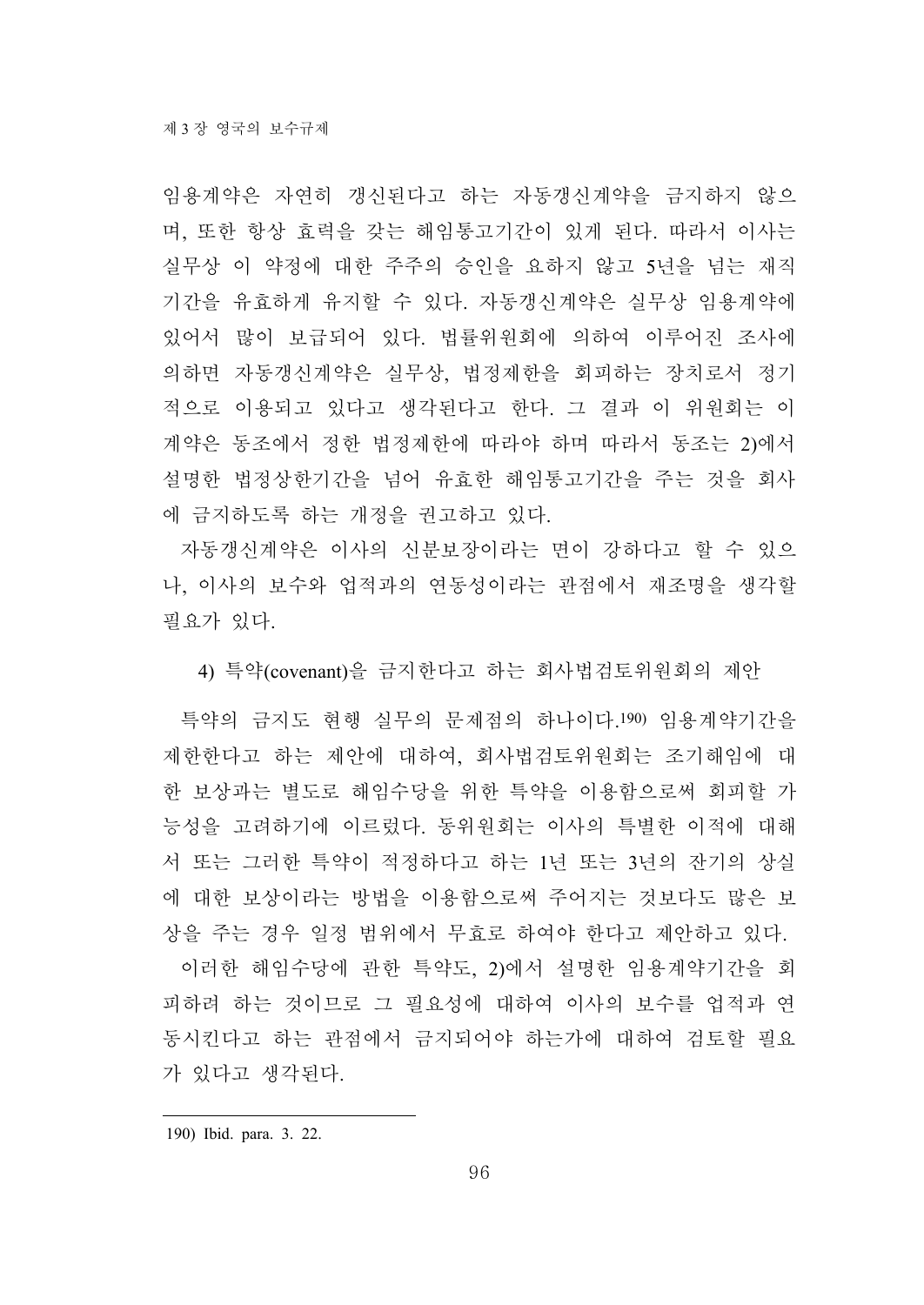5) 입법에 대한 개정제안

이상에서 살펴본 것처럼 통상산업부의 입법에 대한 개정제안은 개 정법안, 현행법의 해석, 실무상의 문제점에 대하여 검토하고 있다. 그 리고 그 입법제안은 다음의 다섯가지의 의문으로 종합되며, 통상산업 부는 이들에 대해서도 의견을 구하고 있다. 즉 (ⅰ)이사회에 대하여 해임수당을 결정할 때 업적이 불충분한 점을 고려하여야 한다고 하는 요구 및 소송의 가능성을 피한다고 하는 조항을 포함한 계약을 입법 화하는 것은 가능한가, 또 가능하다고 하다면 어떠한 방법이 취해질 수 있는가. (ⅱ)회사법은 회사법검토위원회에 의하여 권고되고 있는 것처럼 이사의 임용계약에 대한 법정기간을 1년의 기간이나 최초의 임용시에는 3년의 기간으로 제한된다고 규정하여야 할 것인가. (ⅲ)회 사법은 회사법검토위원회에 의하여 권고되고 있는 것처럼, 회사법 제 319조에 의하여 허용되고 있는 기간을 넘는 해임예고 또는 계약기간 을 갖는 자동갱신계약의 금지에 대하여 규정하여야 하는가. (ⅳ)회사 법은 적정하다고 하는 1년 또는 3년의 기간의 임용계약을 유효하다고 하기보다도 지위의 상실에 대해 지나친 보상을 주는 특약의 금지에 대하여 규정하여야 하는가.

이러한 제안은 모범관행규범보다도 더 강력한 제정법이라는 수단에 의하여 회사의 업적과 이사의 보수의 연동성에 관한 대책을 검토하는 것이다. 법규제에 의한 규제는 그것이 미치는 대상이 크므로 보다 신중 한 검토가 필요하다고 생각된다. 그러나 회사법 제319조에서 정한 임용 계약의 기간이 실무상 단축되고 있는 한편 자동갱신계약이나 특약에 의하여 동조의 규제를 회피하는 것은 규제하여야 한다고 할 수 있다.

#### 제 5 절 개혁에 대한 평가

이사보수에 관한 규율을 둘러싼 영국에 있어서 동향을 종합하면, 종 래의 규율에 있어서 이사보수의 결정절차에 대해서는 이익충돌이라는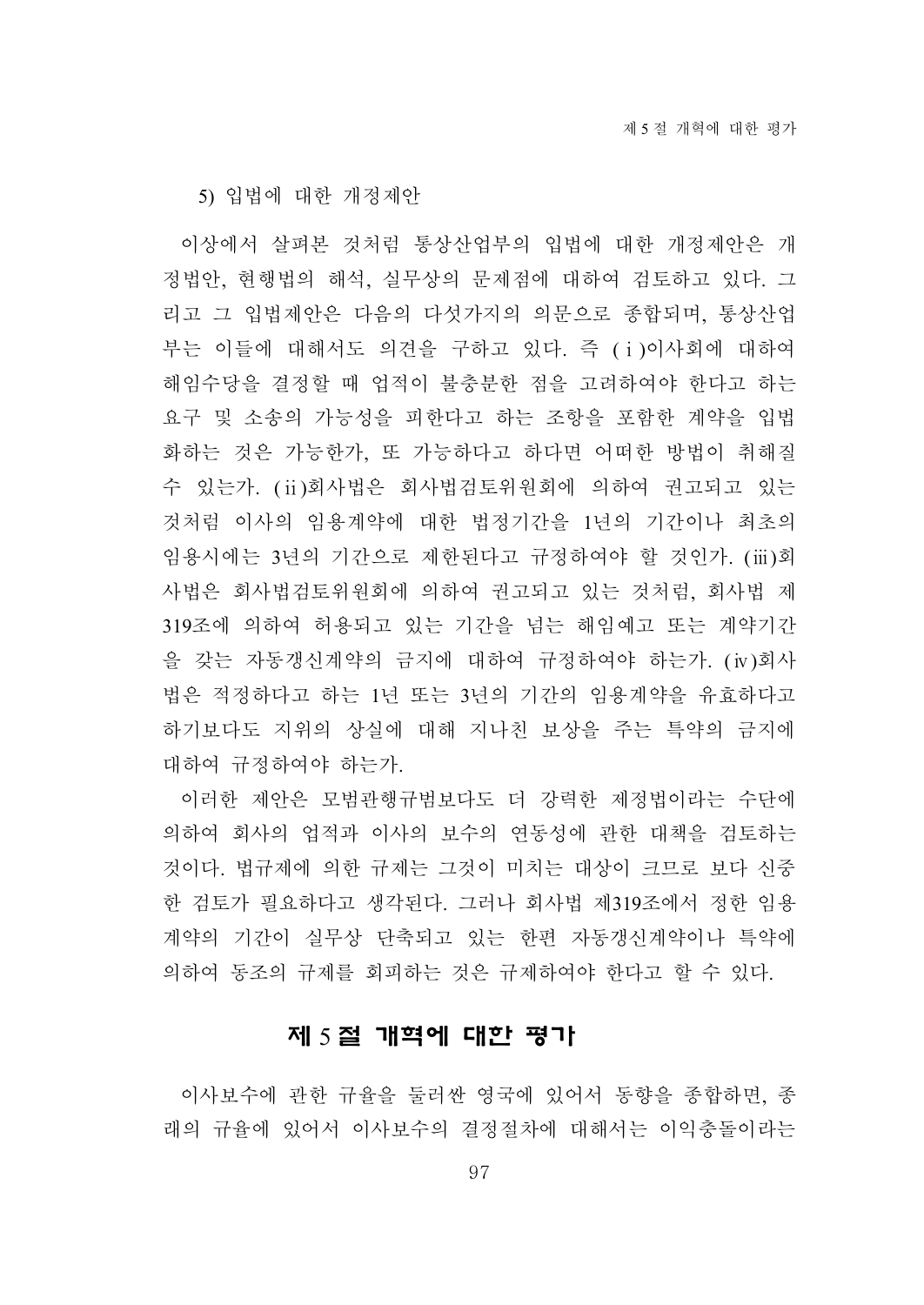측면도 충분히 인식되고 있으며, 이사가 자기보수의 결정에 관여하지 않도록 주의가 요구되고 있다. 즉 영국의 대규모공개회사에 있어서는 이사가 회사로부터 받은 보수 가운데 이사로서의 활동의 대가(비업무 집행이사의 보수)와 업무집행의 대가(업무집행이사의 보수)가 명확하 게 구별된다. 후자는 보수위원회에 의하여 결정되며 이 결정에 업무 집행이사가 참가하지 않도록 주의하여야 한다.

또한 대규모공개회사의 이사보수에 대한 규율은 모범적 경영관행규 정에 의해서도 이루어지고 있다. 즉 보수위원회가 업적에 응한 보수 를 업무집행이사에 주도록, 보수위원회의 구성이나 행동규범에 대하 여 모범적 경영관행규정에서 규제하고 있다. 또 모범적 경영관행규정 의 준수․불준수(그리고 그 이유)와, 회사의 보수정책이나 이사의 개 인별 보수내용에 대해서는 상세한 공시가 요구된다. 이러한 규율의 배경에는 업무집행이사의 보수결정이 경영자의 감독․인센티브부여수 단으로서의 기능을 갖는다고 하는 고려에 기초한다. 한편 이사보수의 결정에 주주를 직접 관여시키는 형태의 규율은 Stock Option이나 장기 인센티브계획을 제외하고 큰 역할을 수행하고 있지 않다.

2002년의 회사법개정은 그 내용을 감안하면, 종래의 규율을 근본적 으로 변경하는 것은 아니라고 할 수 있다. 개정 후에도 보수위원회의 구성이나 행위규범에 대해서는 모범적 경영관행규정에 위임되어 있 고, 회사법상의 규제가 강화된 것은 주로 공시에 대해서이다. 개정에 의하여 이사보수에 대한 공시는 상장규칙이 아니라 회사법에 의하여 의무화되었다. 회사의 보수정책이나 보수위원회에 의한 업무집행이사 의 보수결정에 관하여 종래보다도 상세한 공시가 요구됨으로써 공시 를 통한 주주에 대한 설명책임이 보다 한층 도모되었다. 보수위원 회․이사회에 의한 업무집행이사의 보수결정의 적절성을 평가하는 기 준은 업적과 보수의 연동이다. 이 점에서 이사의 개인별 보수내용의 공시와 더불어 업적과 보수의 관계에 대한 공시가 특히 요구되게 되

98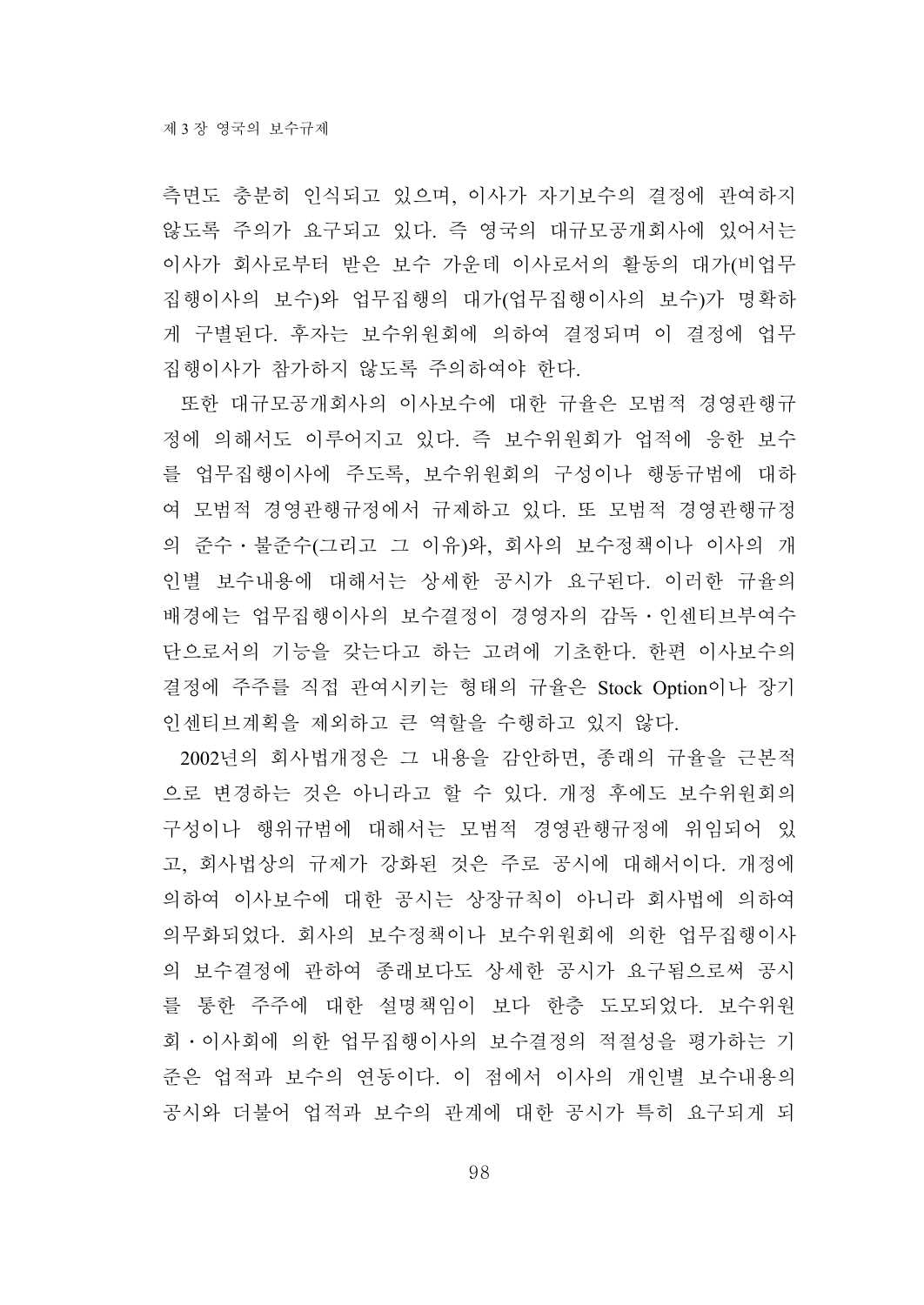었다. 이사보수보고서의 주주총회에 있어서 승인을 요구하는 새로운 규제도 그 결의가 권고적이라고 하는 점에서도 주주에게 이사의 보수 액을 결정하도록 하는 것이 아니라 오히려 공시를 통한 주주에의 설 명책임의 확보라는 차원에서 이해하여야 할 규제이다.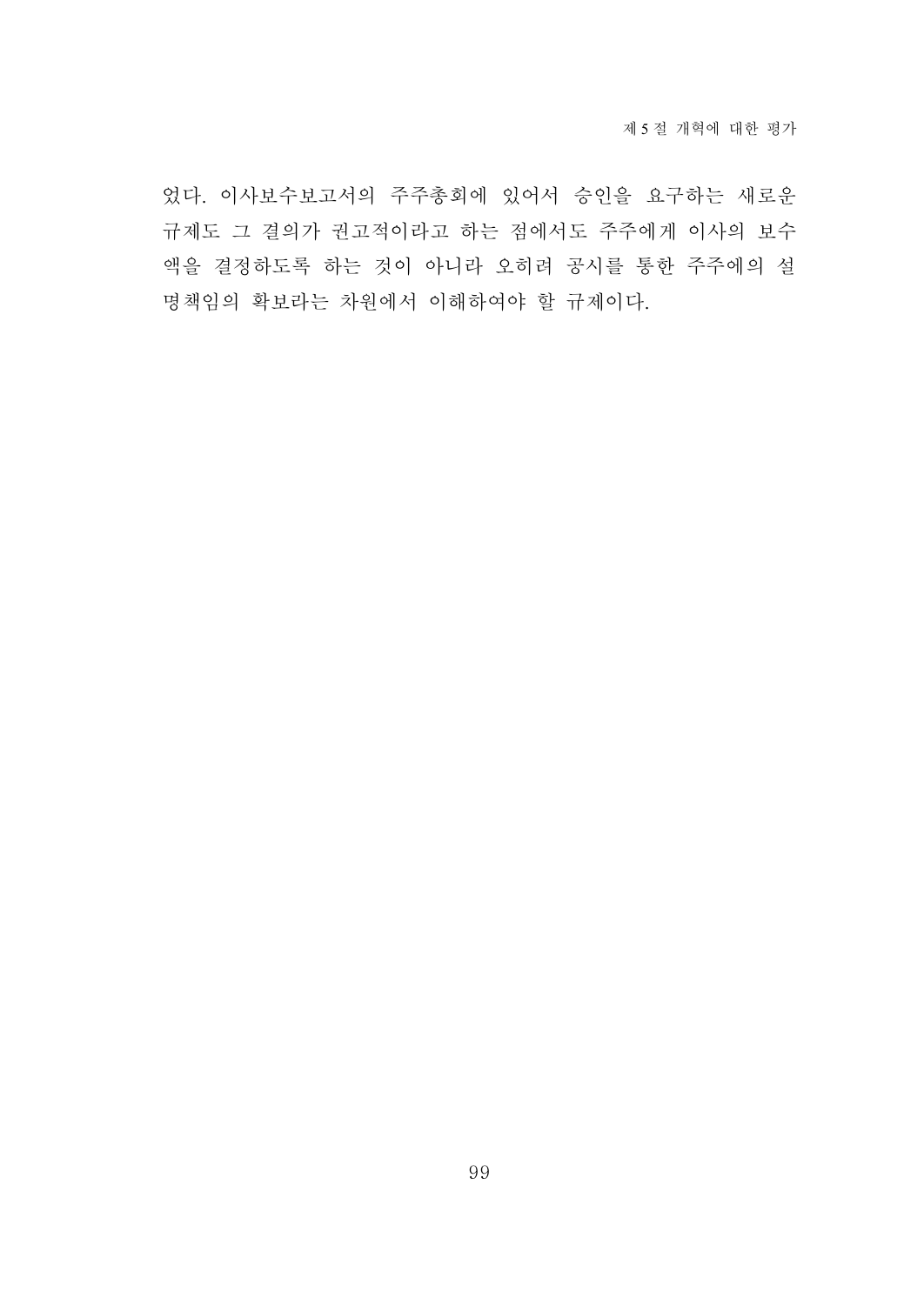# 제 4 장 EU의 보수규제

# 제 1 절 문제의 제기

EU(Europe Union : 유럽연합)에서는 Corporate Governance의 확립을 지향하는 움직임이 활발한 가운데, 특히 역내에 있어서 회사법제․자 본시장법제의 조화를 목표로 체계적인 정비가 현재 이루어지고 있다. 각 EU구성국에 의한 회사법개정이나 Corporate Governance규준(code)의 제정을 통한 시도와는 별도로 EU수준에 있어서의 시도로써 EU위원회 에 의한 회사법현대화의 움직임이 있다. 즉 EU위원회는 1990년대 말 부터 EU역내의 자본시장의 활성화를 도모하기 위해서는 회사법의 현 대화와 Corporate Governance의 개선이 필요하다는 인식아래 각종의 검 토작업을 수행하였고, 그 결과 2003년 5월에 회사법의 현대화와 Corporate Governance개선을 위한 행동계획 이하, 「행동계획 이라 한 다)을 공표하였다.191) 이는 회사법제의 전면적인 재조명을 목적으로 여 러 분야에 걸친 검토사항을 열거함으로써, EU수준에서 앞으로 조정하 여야 할 중요과제가 무엇인가를 명확하게 한 것이다. 각 검토항목에 대해서는 각각 우선순위와 달성까지의 대체적인 기간이 설정되고 있 고, 이 계획표(time schedule)에 기초하여 구체적인 검토작업이 현재 진 행되고 있다. 그러한 움직임의 하나가 2004년 12월에 정식으로 공표된 상장회사이사의 적절한 보수제도의 촉진에 관한 위원회권고 192)(이사, 「보수권고」라 한다)가 있다.

<sup>191)</sup> Communication from the Commission to the Council and the European Parliament Modernising Company Law and Enhancing Corporate Governance in the European Union - A Plan to Move Forward(21. 05. 2003). Roberta S. Karmel, Reform of Public Company Disclosure in Europe, 26 U. Pa. J. Int'l Econ. L. 379(2005), at 380~381

<sup>192)</sup> Commission Recommendation of 14 December 2004 fostering an appropriate regime for the remuneration of directors of listed companies (2004/913/EC).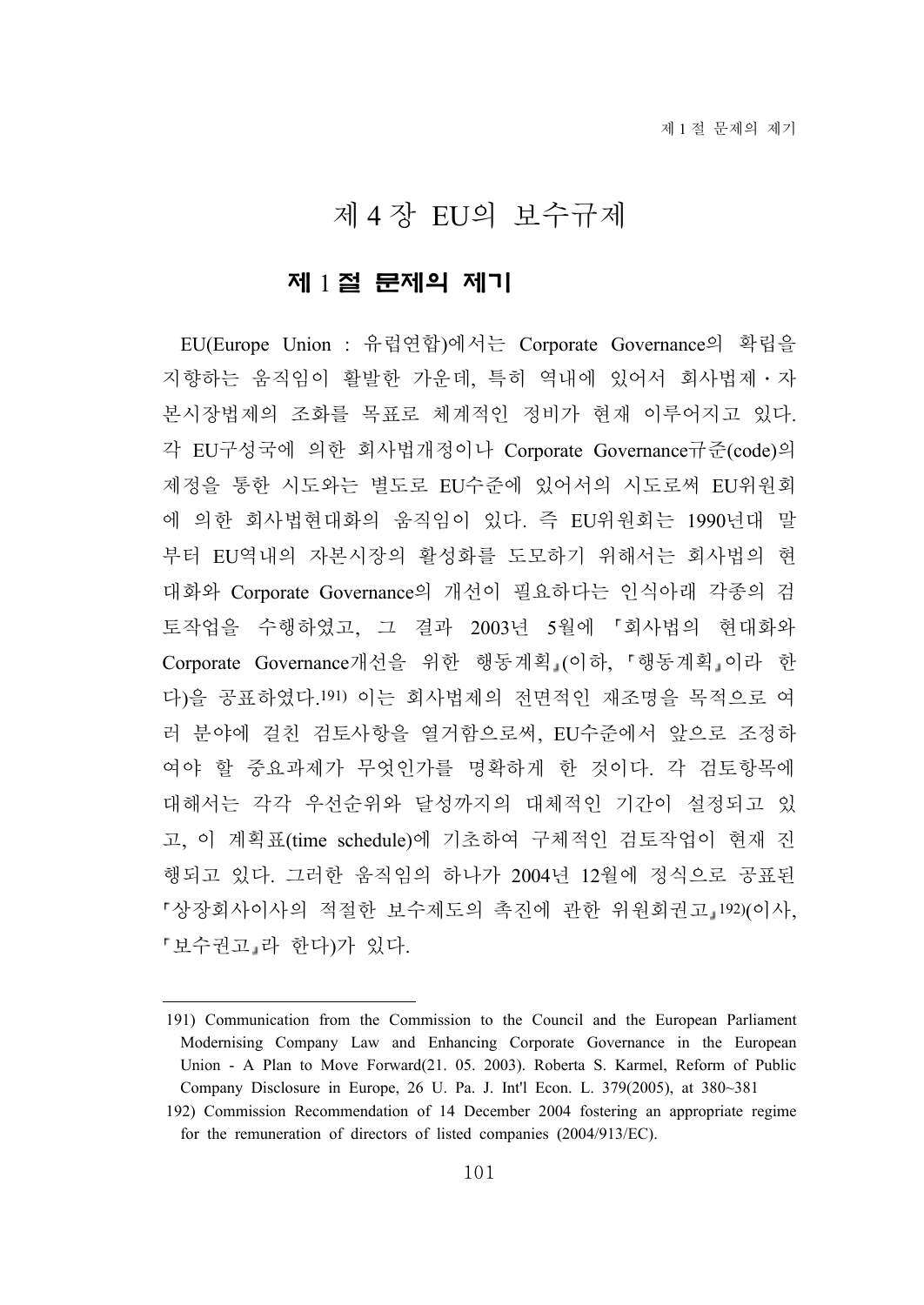다음에서는 EU에 있어서 이사의 보수개혁의 내용에 대하여 이 보 수권고 를 중심으로 그 내용을 살펴보고자 한다.

# 제 2 절 「보수권고」공표이전의 동향

1. 『비교연구보고』

EU위원회는 2001년에 EU에 있어서의 주요 Corporate Governance규 준에 대하여 검토를 개시하였고, 그 결과로서 2002년 3월에 EU 및 그 가맹국에 있어서 Governance기준에 관한 비교연구 193)(이하, 비교 연구보고 라 한다)를 공표하였다. 이는 EU구성국외에 OECD 등에 있 어서 Governance규준에 관하여 비교․검토를 한 것이다.

비교연구보고 에서는 이사보수에 관하여 업무집행자(Executive)와 비업무집행자(Non-executive)로 구분하고 있다. 업무집행여부를 중심으 로 한 보수규제의 분류로서 주목된다. 우선 업무집행이사의 보수는 중요한 감독대상의 하나이며194), 많은 Governance규준에서 주주에 대 하여 투명성이 요구되는 중요한 사항이라고 할 수 있다.195) 또 업무집 행이사의 보수를 업적연동의 관점에서 업적과 관련시킬 필요성이 강 조된다. 한편 비업무집행이사에 대해서는 부적절한 인센티브를 부여 해서는 안되며 따라서 그 보수로서 Stock Option이나 연금을 지급해서 는 안된다고 하는 Governance규준이 다수를 점하고 있다.196)

<sup>193)</sup> Comparative Study of the Corporate Governance Codes relevant to the European Union and its Member States(2002)

<sup>194)</sup> 예를 들면 OECD Governance 원칙 VI. E. 1. 참조.

<sup>195)</sup> 예를 들면 영국의 통합규정(Combined Code)은 업무집행이사에 대한 보수방침의 책정 및 개별이사에 대한 보수package의 결정을 위하여 정식적이고 투명한 절차를 두어야 한다고 하고 있다.

<sup>196)</sup> 예를 들면 European Association of Securities Dealers(EASD, 현 APCIMS-EADS)가 2000년에 종합한 governance원칙에서는 독립이사에게 자사주를 부여하는 것은 부적 절하지 않다고 하지만, stock option에 관해서는 그 회사가 창업기이고 미상장이 아 닌 한 부여해서는 안된다고 한다.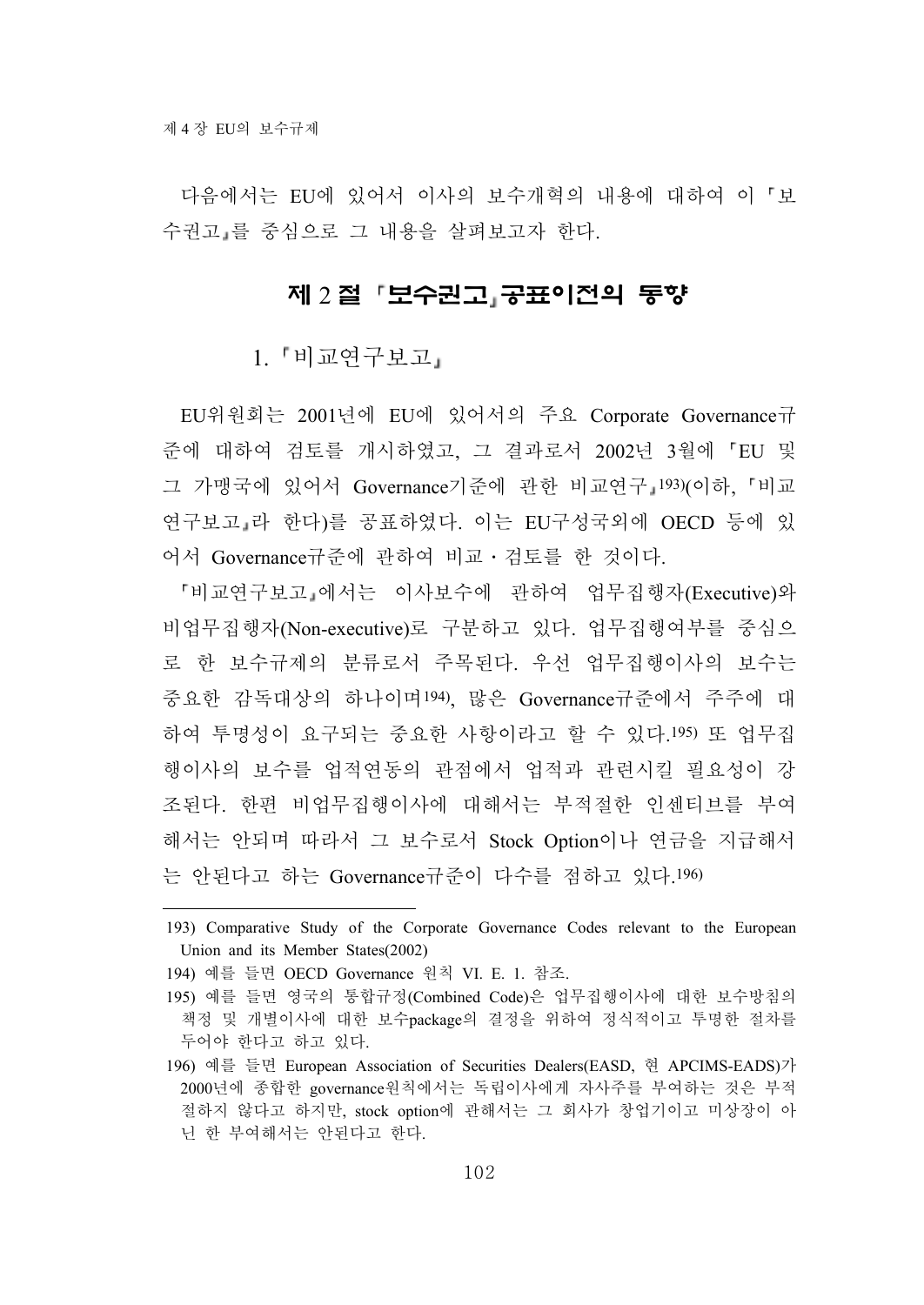# 2. High Level Group보고서

2001년 9월에 설치된 회사법전문가로 구성된 High Level Group(High Level Group of Company Law Experts)에 의하여 2002년 11월에 EU위원 회에 제출된 「유럽회사법의 현대적인 규제구조에 관한 최종보고서 197) (이하, High Level Group보고서 라 한다)에서는 이사보수에 대한 적 절한 규제를 EU차원에서 정비하여 EU역내의 모든 상장회사에 대하여 이를 적용하여야 한다고 제안하고 있다. 충분한 정보공시가 뒷받침된 적절한 Governance아래에서 보수제도를 운영하여야 한다는 제안이다. 특히 업적연동형보수에 관해서는 주주총회에 의한 사전승인을 포함한 엄격한 Governance규제에 따르는 것을 조건으로 이를 허용하여야 한 다고 하고 있다.

한편 High Level Group은 적절한 보수제도의 바람직한 모습으로서, ① 이사에 대한 보수방침을 공시하고 이러한 방침을 주주총회에서 주 주의 협의에 붙일 것(다만, 보수방침을 주주총회의 결의사항으로 할 것인가에 대해서는 EU차원에서 강제해서는 안된다고 한다), ② 이사 보수를 개별적으로 공시할 것, ③ 주식보수에 관련한 계획에 관해서 는 주주총회의 사전승인을 의무화할 것, ④ 주식보수에 관련한 비용 을 회사의 계산서류에 적정하게 계상할 것 등 4가지 요소를 들고 있 다. 공시규제와 절차규제를 중심으로 한 규제의 구조이다.

또 이사보수의 규제수법에 관해서는 지령(directive)에 의하여 국내법으 로 입법하기 위해서는 각 구성국에 있어서 입법절차에 관한 기간을 무시 할 수 없으므로 권고(recommendation)에 의할 것을 제안하고 있었다.198)

<sup>197)</sup> Final Report of the High Level Group of Company Law Experts on a Modern Regulatory Framework for Company Law in Europe, November 2002.

<sup>198)</sup> Final Report of the High Level Group at 66-67. 지령이 그 달성되어야 할 결과에 대하여 그 명의인인 각 구성국을 구속하는데 (방식 및 절차는 각 구성국이 자유로 이 선택할 수 있다) 대하여 권고는 그 명의인인 각 구성국을 구속하지 않는다(EU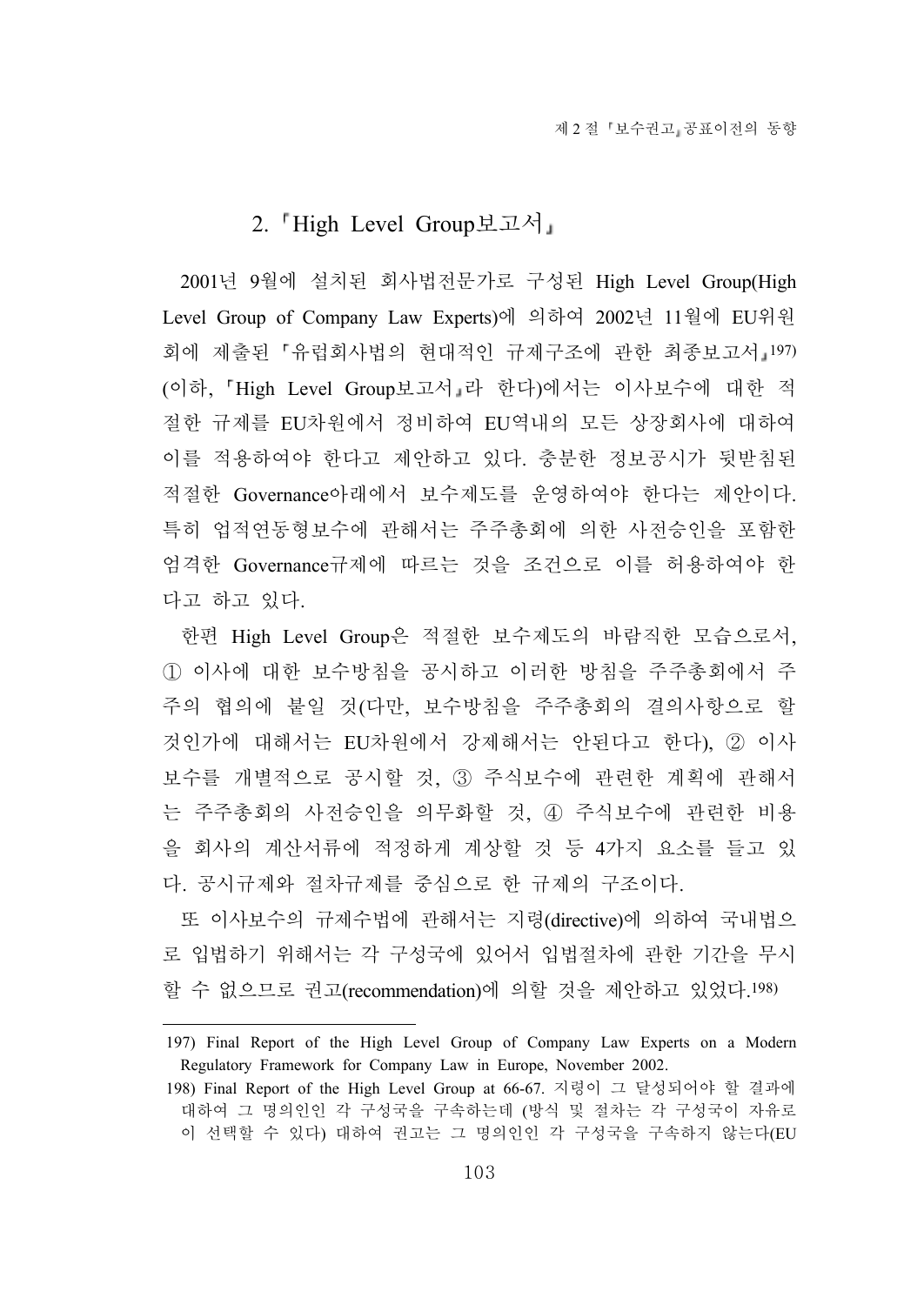#### 3. 행동계획

이사보수에 관하여 전술한 행동계획 (Action Plan)은 그에 대한 적 절한 규제가 회사의 재무정보에 대한 신뢰회복의 핵심을 이루는 것이 라 하여, High Level Group 보고서 가 제안하고 있는 4가지 요소를 포함한 위원회권고의 조속한 채택을 단기의 실현목표로 하고 있다. 또한 위원회권고 채택 후에도 그 준수상황에 대하여 충분히 주시하고 추가적인 규칙제정의 필요성에 대하여 검토할 것을 중기적 목표로 하 고 있다.199)

행동계획 에 대하여 첨부된 public comment는 그 대부분이 이사보 수규제에 관한 EU위원회의 권고를 지지하는 것이었다. 하지만 그 가 운데에는 국내법수준에서의 개혁을 목표로 하여야 한다고 하는 의견 이나 또 이사보수의 개별공시에 대해서는 모든 이사의 보수총액이 명 확하게 공시된다면 그것으로 충분하다고 하여 이에 반대하는 의견도 볼 수 있다.

EU위원회는 이러한 comment를 받아 이사의 보수규제개혁에 대하여 토의를 거듭하여 2004년 2월 23일에 협의문서를 공표하였고, public comment의 재모집을 하였으며, 그 결과가 6월 15일에 공표되었다. 이 를 의하면 위원회에 의한 검토는 계속되며, 7월 23일의 작업문서의 공표, 10월 6일의 권고원안의 공표를 거쳐, 2004년 1월 14일에 정식으 로 EU위원회권고 보수권고 를 공표한 것이다. 그렇지만 이사보수규 제에 관해서는 보수결정기관인 보수위원회의 역할이 특히 중요한데, 보수권고에서는 이 점에 대하여 거론하고 있지 않다. 보수위원회의 설치, 구성 및 역할에 관해서는 이와는 별도로 공표된 '공개회사에 있어서 비업무집행이사 내지 감사이사의 역할 및 이사회(감사회)에 있

조약 249조(구189조)).

<sup>199)</sup> Communication from the Commission, supra note, at 16.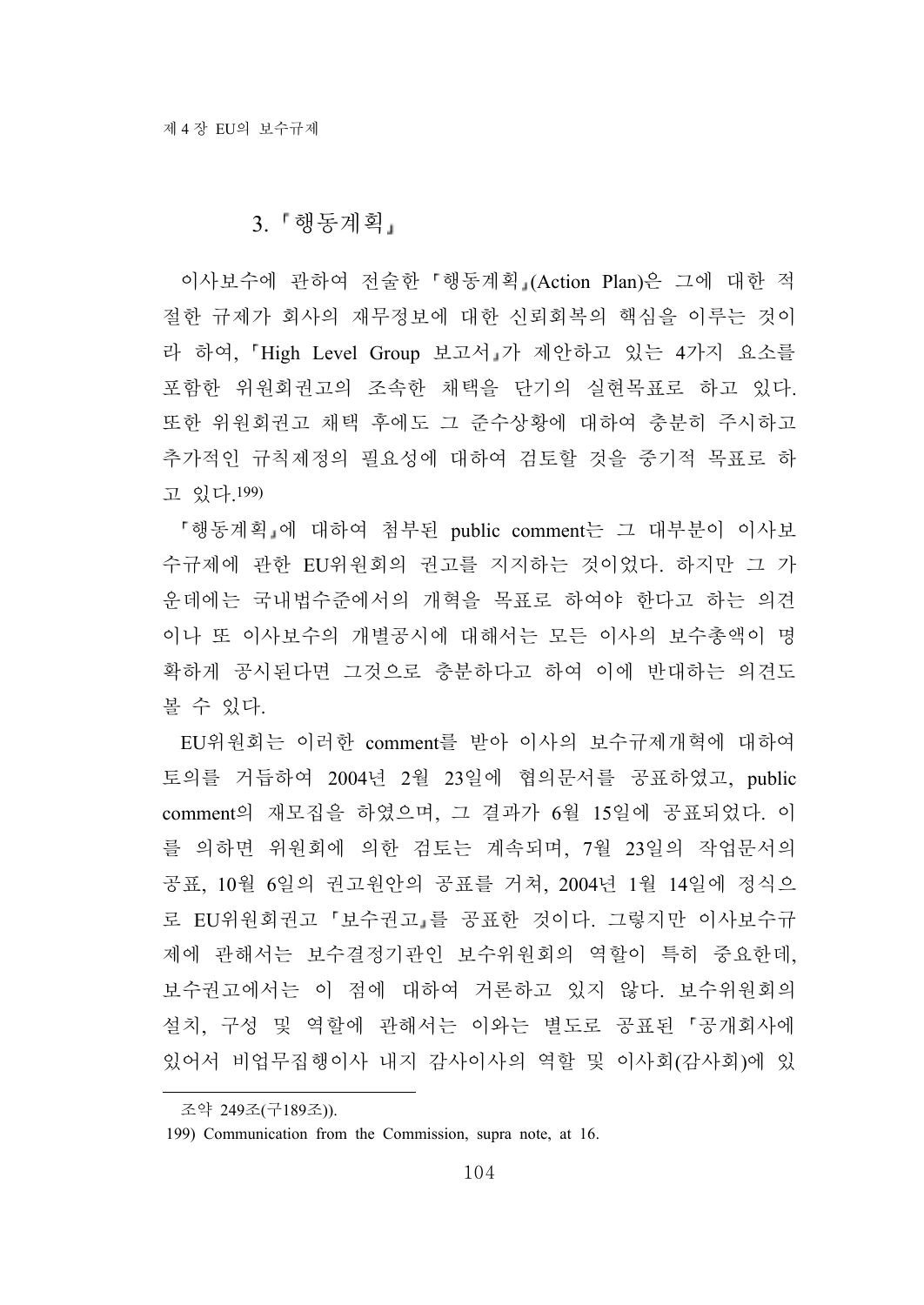어서 모든 위원회에 관한 위원회권고 (이하, '독립이사권고 라 한다) 에서 언급되고 있다. 따라서 EU위원회권고 「독립이사권고」에 있어서 보수위원회에 관한 부분을 살펴보고자 한다.

# 제 3 절 「보수권고」의 내용

1. 논의의 전제

EU에 있어서 이사보수의 규제는 Governance개혁 가운데에서 주주권 의 강화 및 이사회개혁의 하나로 자리 잡고 있다. 구체적으로는 ① 보수결정에 대한 주주의 관여를 어느 정도 인정할 것인가, ② 주주에 의한 관여의 전제로서 어느 정도의 정보를 공시하여야 할 것인가(이 는 투자가에 의한 투자판단의 형성에 있어서도 중요하다), 그리고 업 무집행이사의 보수결정기관으로서 보수위원회의 역할이 중요하게 되 는데, ③ 보수위원회의 구성 및 권한은 어떻게 하여야 하는가가 중심 을 이루고 있다.

예를 들면 두번째 문제에 대해서는, 기업에 적절한 보수방침을 세우 도록 하고 또한 그것을 공시하도록 함으로써 Governance효과를 높이 고, EU기업 및 자본시장에 대한 신뢰를 회복시키는 것이 보수규제개 혁의 목적이라 할 수 있다. 다만 이 경우에 EU위원회는 기업의 내부 문제나 개별적인 결정에 대해서는 관여하지 않으며 어디까지나 일정 한 지침을 제시할 뿐이라는 입장을 취하고 있다. 중요한 것은 주주가 보수결정과정이나 내용에 대하여 알 기회를 확보하고, 필요하다면 그 변경을 요구할 수 있도록 하는 것이다. 이와 같이 EU위원회의 입장은 회사의 사업활동에 최대한의 유연성을 보장하려는 것을 전제로 하고 있다.

EU위원회에 의한 보수권고 는 5장으로 이루어져 있다. 즉 범위 및 정의(제1장), 보수방침(제2장), 개별이사의 보수(제3장), 주식에 의한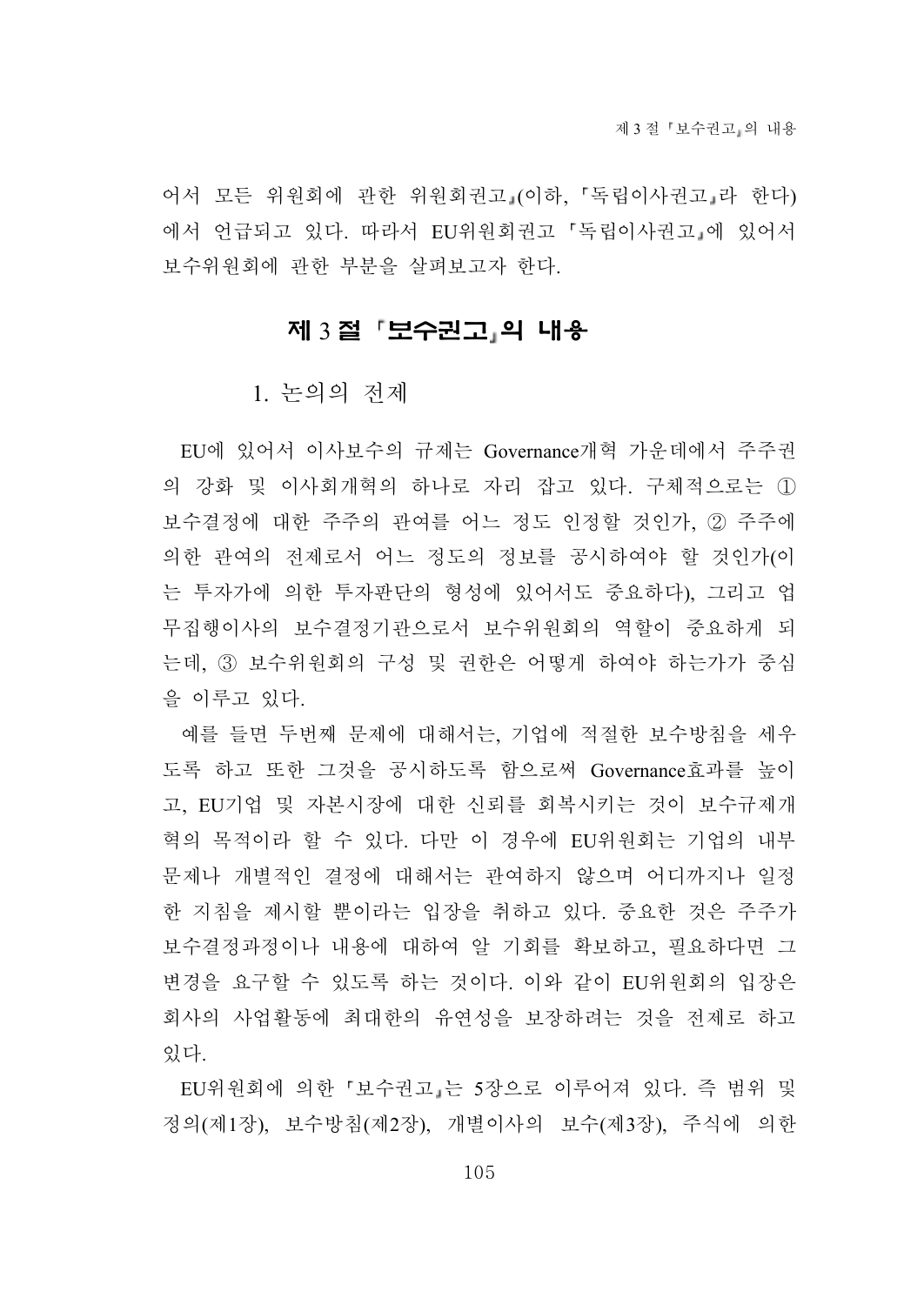보수지급(제4장), 정보 및 최종규정(제5장)으로 이루어져 있다. 그 특 징으로, 첫째, 규제방법으로써 각 구성국에 대하여 국내법으로의 입법 의무를 수반하는 지령이라는 형식을 취하지 않고 권고에 그침과 동시 에 그 규제대상 및 규제범위를 한정적으로 보고 있는 점이다. 둘째로, 내용면에서는 보수방침의 책정과 공시, 보수의 개별공시, 주주총회에 의한 주식보수의 사전승인의 세 가지로 크게 나누고 있는 점이다. 셋 째로, 전술한 것처럼 이사보수의 결정기관인 보수위원회의 구성 및 직책에 관해서는 보수권고 에 있어서가 아니라, 독립이사권고 에서 권고가 이루어지고 있는 점이다.

#### 2. 규제방법

이사보수를 적절하게 규제하기 위해서는 우선 EU에 있어서 구성국 들에 대하여 일률적으로 규제를 부과할 것인가, 아니면 구성국간 어 느 정도의 규제차이를 허용할 것인가 또 개별기업에 대해서도 입법에 의한 규제를 통한 법적 강제력을 부여할 것인가 또는 규제의 준수에 대해서는 기업의 재량에 위임하면서 '준수할 것인가 아니면 설명할 것인가(comply or explain)'의 원칙에 기초한 공시에 의하여 이루어지 는 주주 및 시장의 압력에 기대할 것인가, 하는 문제가 있다.

이 점에 대하여 행동계획 에서는, EU위원회는 EU역내에 있어서의 Corporate Governance를 위한 동적이고 유연한 제도의 창설을 촉진한 다는 목적으로부터, 일반적으로 구속력 있는 규제와 그렇지 않은 규 제를 조화시키는 것이 바람직하다고 하고 있다. 이는 EU역내에 있어 서 Governance의 실천 내지 Governance제도의 다양성에 유의하면서 제 도개혁을 신속하게 진행시키기 위해서는 입법조치를 포함한 시책이 필요하다는 인식을 나타낸 것이라고 할 수 있다. 그러나 이사의 보수 규제에 관해서는 입법조치에 의하기 보다는 Governance규준으로써 대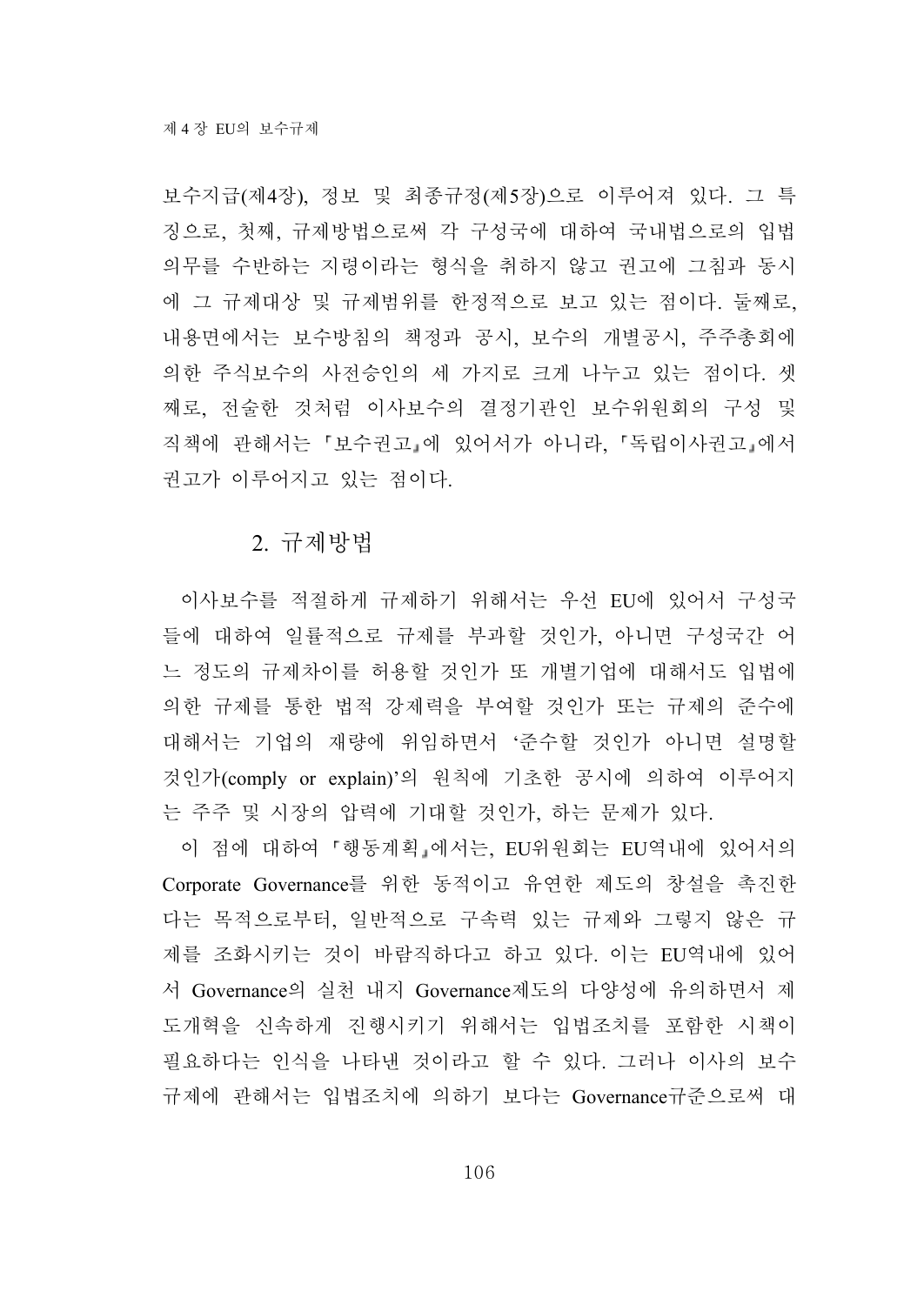처하는 것으로 하였다. Public Comment에 있어서도 실제 기업경영에 관련된 형태의 입법이 현실로는 곤란하다는 점 및 각각의 업종에 따 른 고려가 있어야 하므로 일률적인 규제는 곤란하다고 하는 점 등으 로부터 이러한 위원회의 접근을 지지하는 의견이 다수를 점하고 있 다. 다만 소수이지만 유력한 의견으로서, 여전히 이사보수가 갖는 이 익상반의 중요성을 감안하면 보다 강제력 있는 입법조치에 의하여야 하며, 또 자발적인 규제가 이루어지고 있지만 효과가 나타나지 않는 사례도 있는 점에 주의하여야 한다고 한다. 그러나 마찬가지로 입법 조치를 강구하더라도 자발적인 규제를 보완하는 형태에 그쳐야 한다 고 하는 의견도 나타나는 점도 주목된다.

이러한 의견에 종합하여 EU위원회는 각 구성국내에 있어서의 규제 상황이나 또 일부 구성국에 있어서의 Governance개선을 위한 시도 등 을 고려하면, 이사보수에 관련하여 가장 적절한 관행의 구축을 위한 EU역내에의 노력이 이루어지고 있으므로 굳이 지령에 의하기보다도 권고라는 형식을 취하여 각 구성국으로 하여금 국내의 Governance규 준 내지 관행을 적절하게 배려하는 것을 허용하는 입장을 취한 것이 라 할 수 있다.200)

한편 각 구성국은 2006년 6월까지 「보수권고」의 실시를 위한 필요 한 조치를 강구하여야 한다고 정하고 있다(보수권고8.1). 다만 어디까 지나 권고에 그치는 점에서 실제 실시할 것인가의 여부는 각 구성국 의 판단에 위임하고 있다. 각 구성국의 판단에 따라 예컨대 권고내용 의 전부 또는 일부가 실시되지 않는 경우에 있어서도 EU위원회가 직 접 그 구성국에 대하여 어떠한 수단으로 제재하는 것은 아니다. 그렇 지만, 구성국은 동시에 보수권고 의 실시상황에 대하여 EU위원회에 통지하여야 하며, EU위원회는 이에 기초하여 세밀한 조사를 하고 권

<sup>200)</sup> 한편 유럽에 있어서 통일적인 governance규준을 책정하는 것에 관해서는 EU위 원회는 이에 부정적인 태도를 이미 나타내고 있다.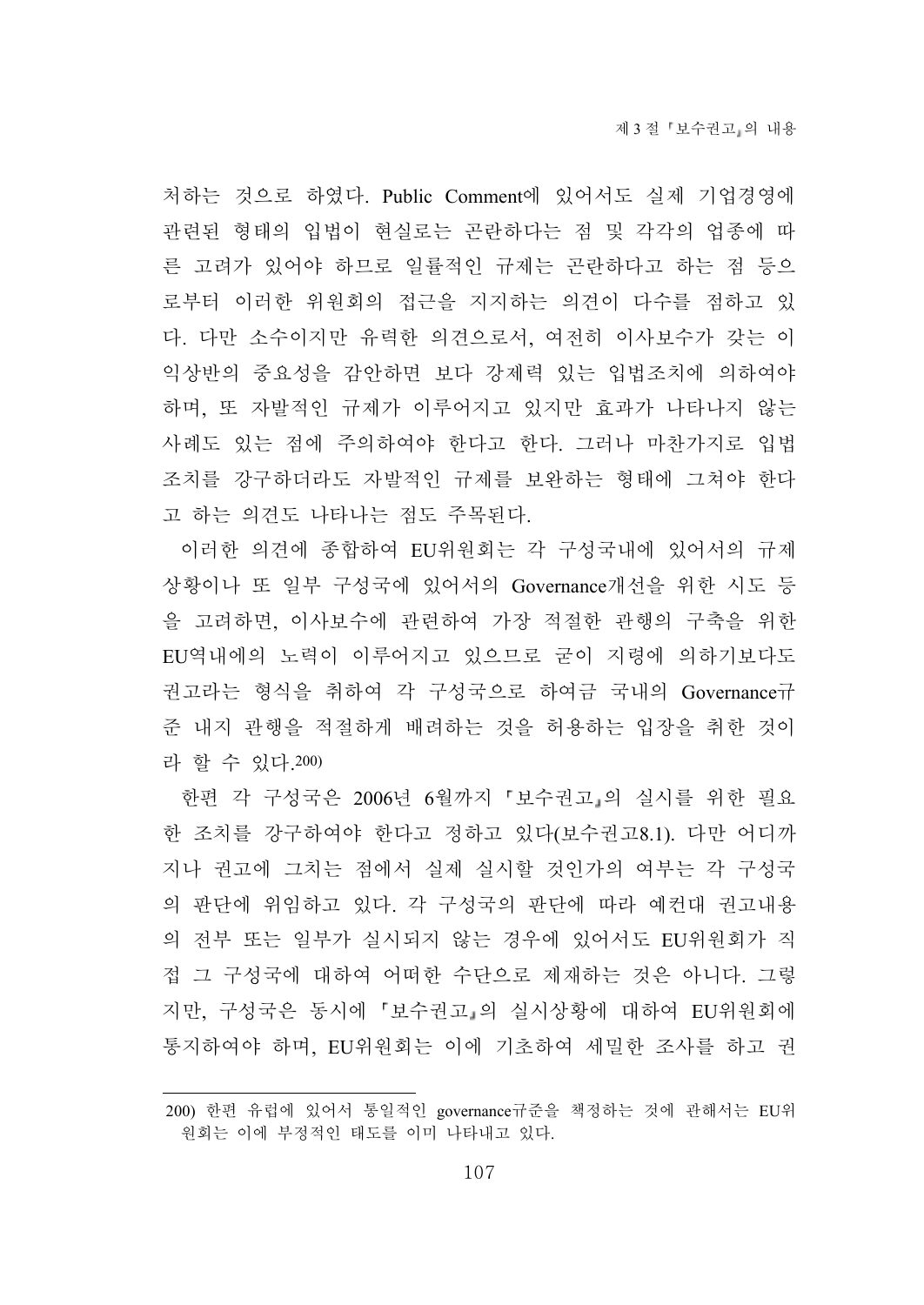고내용의 재조명이나 지령의 선택 등 다른 조치의 필요성에 대하여 검토를 하는 것으로 하고 있다. 이 점에서도 위에서 말한 것처럼 구 속력 있는 규제와 그렇지 않은 규제를 적절하게 구분하면서 EU역내 에 있어서 규제의 실질적인 표준화를 지향하는 EU위원회의 기본방침 을 확인할 수 있다.

다음으로 보수규제의 대상으로 이를 상장회사에 한정할 것인가 또는 EU역내의 모든 회사를 규제의 대상으로 할 것인가가 문제로 된다. 이 점에서 보수권고 는 상장회사만을 규제대상으로 하고 있다. 여기서 말하는 상장회사란 '그 발행하는 증권이 지령 2004/39/EEC201)가 정한 규제시장에 있어서 거래가 허가된 회사'라고 정의하고 있다(권고2.2). 여기에는 구성국에 본점을 둔 상장회사(권고1.1)와 구성국 이외의 나라 에서 설립되었지만 EU역내의 규제시장(regulated market)에서 상장된 상 장회사(권고1.2)가 포함된다. 또한 주식상장에 한정되지 않고 사채만을 상장하고 있는 회사도 규제대상에 포함된다. Public Comment에서는 이 사보수에 관한 투명성확보의 필요성은 주식이 시장에서 유통되고 주 주의 교체가 빈번하게 발생하는 상장회사의 경우에는 타당하지만, 비 상장회사는 사적인 회사이며 이러한 공시규제에는 일반적으로 친하지 않다는 의견이 비교적 다수를 점한다. 다만 상장회사 가운데 비교적 규모가 작은 회사에 있어서의 공시는 비용증가의 우려가 있으므로 적 용제외를 인정하여야 한다는 의견이나, 반대로 비상장회사 가운데 공 기업에 대해서는 공시를 강제하여야 한다는 의견도 있었다. 이러한 소수의견에도 불구하고 최종적으로 EU위원회가 '보수권고 에서 채용 한 입장은, EU시장에서 자금조달을 하는 기업에 대해 일률적으로 규 제를 할 필요를 인정한 것이며, 보수규제를 투자가보호에 중점을 둔

<sup>201)</sup> Directive 2004/39/EC of the European Parliament and of the Council of 21 April 2004 on markets in financial instruments amending council Directives 85/611/EEC and 93/6/EEC and Directive 2000/12/EC of the European Parliament and of the Council and repealing Council Directive 93/22/EEC.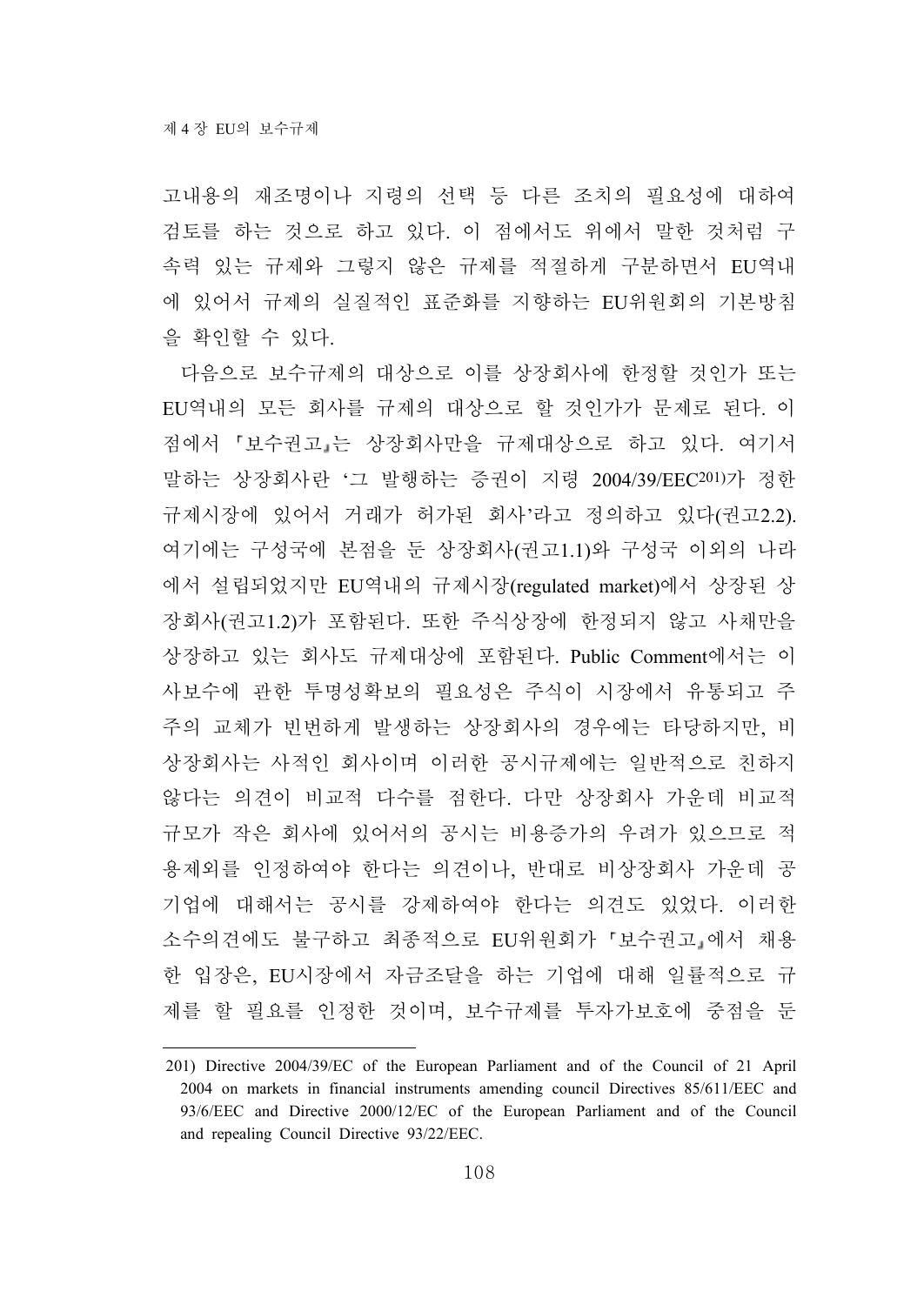규제라는 입장을 취한 것으로 생각할 수 있다. 그러나 EU위원회는 비 상장회사에 대하여 이러한 규제가 불필요하다는 입장을 취한 것은 아 니며, 구성국의 국내법 차원에서 비상장회사에 대해 보수권고 의 내 용을 적용하는 것을 허용하지 않는 것은 아니라고 할 수 있다. 또 반 대로 UCITS지령202)의 적용을 받는 회사형태의 집단투자기업(collective investment undertakings of the corporate type) 및 당해 지령의 적용은 받지 않지만 그 유일한 목적이 투자가로부터 모은 자금을 이용한 다 양한 자산에의 투자이며, 또 투자대상기업의 법적지배 내지 경영지배 를 목적으로 하지 않는 회사형태의 집단투자기업에 대해서는 다른 유 형의 집단투자기업과의 관계에서 경쟁상 불리한 입장에 놓여지지 않 도록 특별한 배려를 하는 것으로 하고 있다(권고1.1). 이러한 EU위원 회의 입장은 공개회사와 같이 일반대중으로부터 자금조달을 하는 기 업에 대해서는 엄격한 규제를 하면서도 기업규모나 형태에 따라 유연 한 규제를 허용하는 것이라고 할 수 있다.

또한 주목되는 점은 이사가 회사로부터 받은 보수 뿐 아니라 그 회 사가 속한 그룹 내의 다른 기업으로부터 받은 보수에 대해서도 공시 를 요구하는 등, 기업그룹 차원에서의 규제도 포함하고 있는 점이다 (보수권고5.3(b)). 기업그룹에 대한 규제에 관해서는 행동계획 에서도 검토항목으로 되어 있었던 것인데, 거기서는 기업그룹에 대한 포괄적 인 규제방침에 대해서는 규정하고 있지 않으며 몇몇 항목에 있어서 개별적으로 규정하는데 그치고 있었다. 그룹 차원의 정보공시는 그 가운데 하나로 제안된 것인데, 이사가 그룹 전체로부터 받은 보수의 공시도 이에 포함되는 것이라고 해석할 수 있다.

규제대상으로서 또 하나 문제로 되는 것은 이사의 개념이다. 보수 권고 에 있어서 이사란, '상장회사에 있어서 관리운영, 경영 또는 감독

<sup>202)</sup> Council Directive 85/611/EEC of 20 December 1985 on the coordination of laws, regulations and administrative provisions relating to undertakings for collective investment in transferable securities(ECITS) OJL 375, 31/12/1985 3~18.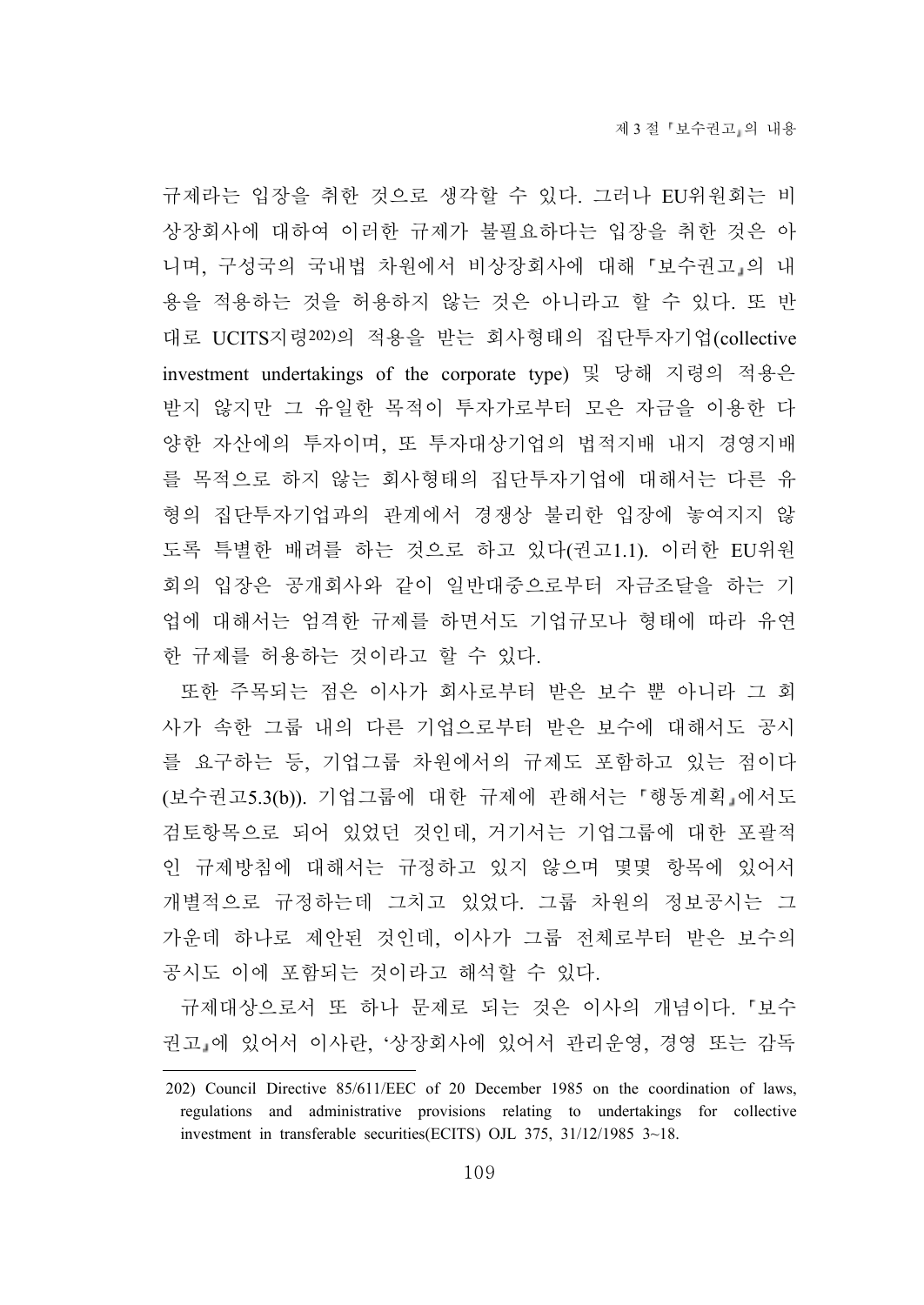기관의 구성원'이라고 정의한다(권고2.1). 이는 제4지령 및 제7지령에 있어서 이사의 정의를 답습한 것이며, 각 구성국에 있어서의 기관구조 의 다양성을 배려한 것이라고 설명되고 있다. 그러나 Public Comment 에서는 보다 자세한 정의를 요구하는 의견도 있었다.

보수권고 에서는 경영이사(managing director)와 감독이사(supervisory director)를 특히 취급에 차이를 두지 않고 있으며 정의규정도 두고 있 지 않다.203) 이에 대하여 Public Comment에서는 비업무집행이사에 대 해서는, 그의 보수가 주주총회에서 결정되는 것이 일반적이며, 업무집 행이사의 보수와 비교하여 규제강화의 필요성은 낮다고 하여 보수권 고 의 대상에서 제외하여야 한다는 의견도 볼 수 있었다. 또 그와는 반대로 CEO에 대해서는 그 자가 이사회의 구성원인가에 관계없이 권 고의 대상으로 하여야 한다는 의견이나, 형식적으로 구성원은 아니지 만 이사와 동일한 직무를 수행하고 있는 자(회사업무를 지휘․지배하 는 자)에 대해서는 역시 보수권고 의 대상으로 하여야 한다는 의견 도 주장되었다. 이러한 지적을 따라, 최종적으로 보수권고 에서는 이 사의 정의에 해당하지 않는 CEO에 대해서도 그 규제대상으로 하였다 (권고1.3). EU위원회가 경영이사와 감독이사를 특히 규제상 특별한 차 이를 두고 있지 않은 이유는 명확하지 않지만 앞에서도 말한 기관구 조의 다양성을 배려하여 이사의 정의를 규정한 것이라 추측된다. CEO에 대한 취급도 같은 배려가 작용한 것이라 생각할 수 있다.

「보수권고」의 내용에 대해서는 전술한 것처럼 EU위원회는 절차규 제 및 공시규제를 규정하는데 그치며, 결정된 내용에 대해서는 개입

<sup>203) &#</sup>x27;독립이사권고'에서는 업무집행이사(Executive director) 및 경영이사(Managing director)와 비업무집행이사(Non-executive director) 및 감독이사로 구분한 상세한 정 의규정을 두고 있다(독립이사권고2). 즉 업무집행이사는 一層制의 이사회제도에 있 어서 업무집행기관(administrative body)의 구성원으로, 회사의 일상업무를 담당하는 자를 말하며, 비업무집행이사란 같은 업무집행기관의 구성원으로 업무집행이사 이 외의 자를 말한다(동권고 2.2 및 2.3). 이에 대하여 경영이사란 二層制의 이사회제 도에 있어서 경영기관의 구성원을 말하며, 감독이사란 이층제의 이사회제도에 있어 서 감독기관의 구성원을 말한다(동권고 2.4 및 2.5).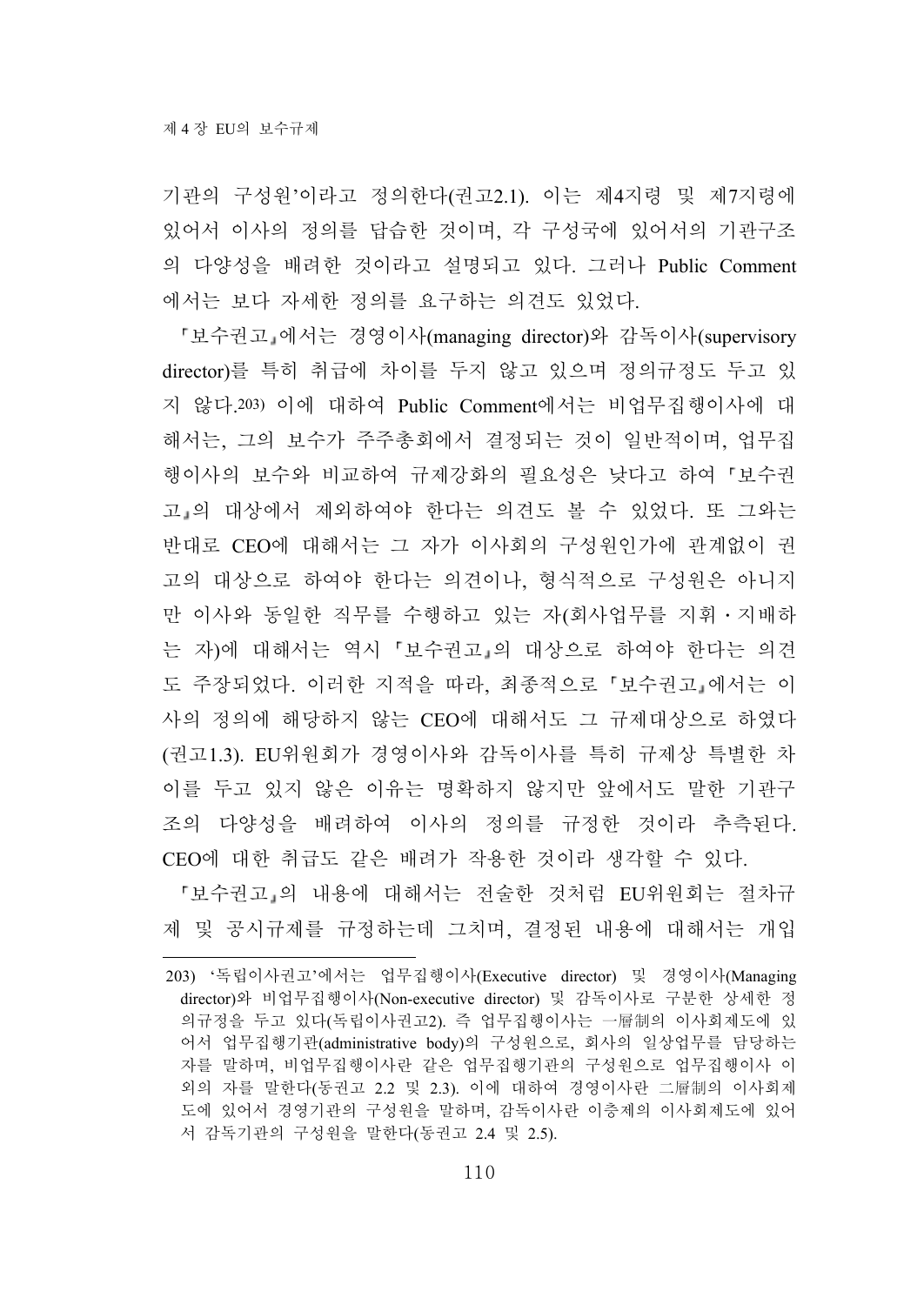하지 않는다는 입장을 취하고 있다. 이사의 보수형태, 구조 및 수준은 유능한 인재를 등용하여 회사의 경영중추의 질을 높이지 위한 중요한 요소이며, 각 개별기업에 있어서 전권적으로 정해져야 할 것이기 때 문이다. 보수의 결정기관에 관해서는 전술한 것처럼 보수위원회의 역 할에 대하여 EU위원회가 '독립이사권고 를 공표하고 있으며 다음에 서 살펴보고자 한다.

#### 3. 보수방침

(1) 보수방침의 공시

EU위원회는 '보수권고 에서 이사보수에 관한 정보공시라고 하여, 보 수결정전의 정보로서 보수방침의 공시를 요구하고 있다. 즉 상장회사는 자사의 보수방침에 대하여 기재한 보수보고서(remuneration statement)를 공시할 것이 요구된다(권고3.1). 이 보수보고서는 독립한 보고서로서 공시하여도 좋으며, 연차계산서류(annual accounts) 내지는 그 주기(note) 에 기재하거나 또는 필요에 따라 연차보고서(annual reports) 가운데에 공시할 수도 있다. 또 이와는 달리 보수보고서는 당해 회사의 웹사이 트에도 게재하여야 한다. 이에 의하여 주주 및 투자가는 회사가 이사 보수결정에 있어서 어떠한 전략을 갖고 있는가를 알 수 있게 된다.

(2) 보수방침의 내용

우선 어느 시점에서 보수방침을 공시하여야 하는가에 대하여, 보수 권고 는 차기회계년도(필요하다면 그 이후도 포함)에 있어서의 이사보 수에 대한 회사방침을 공시하는 것으로 한다(권고3.2). 즉 공시되어야 할 보수방침은 과거에 있어서 방침이 아니라, 이후의 회사업적 내지 주주이익의 향상과 관련하는 것이어야 한다. 이 점에서 장래에 대한 보수방침의 공시는 주주에의 사후보고를 목적으로 하는 것이 아니며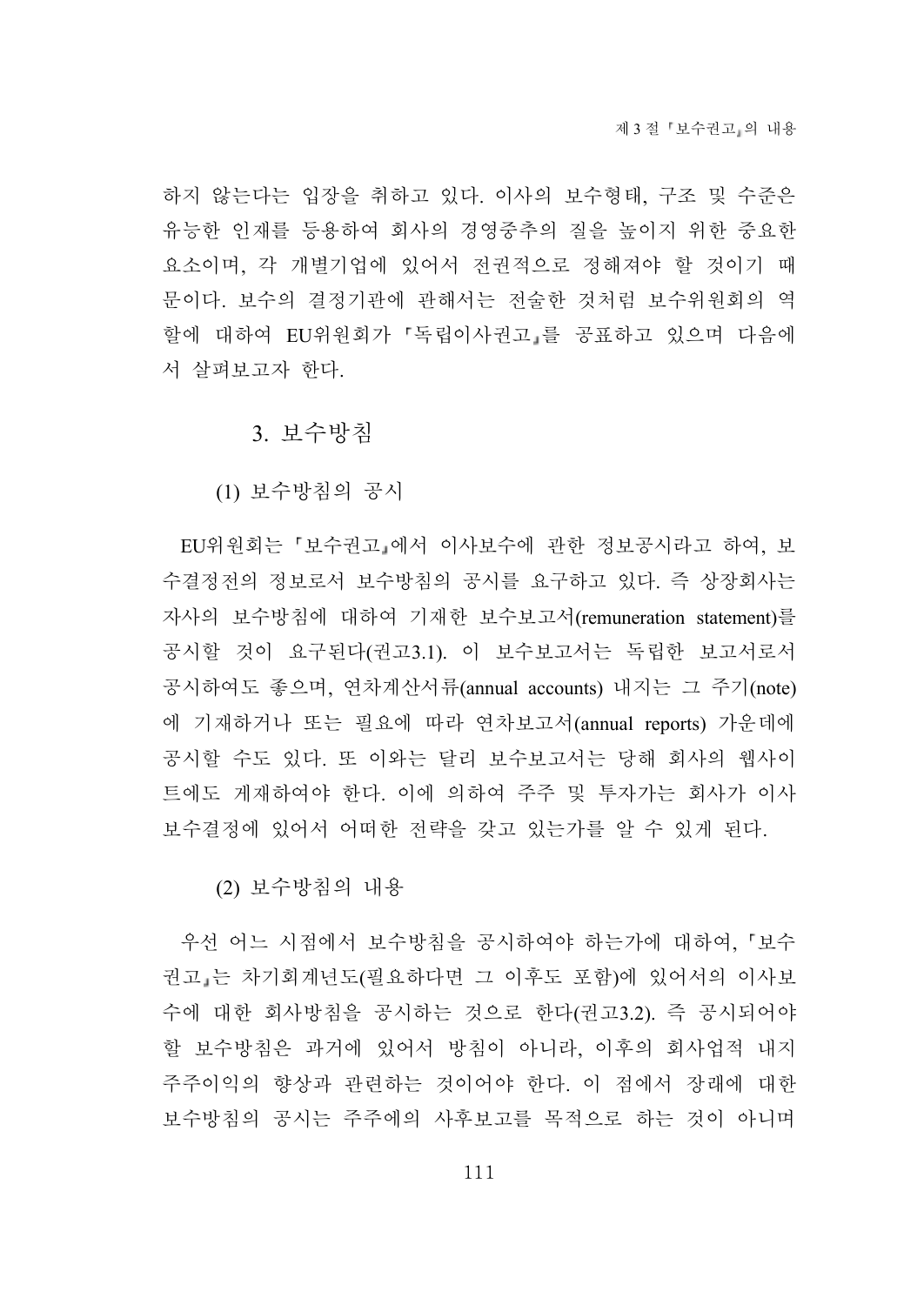보수결정과정에 대한 주주의 관여를 도모하기 위한 것이라고 생각할 수 있다. 장래에 관한 보수방침이라면, 예컨대 이러한 방침이 회사 또 는 주주의 이익에 비추어 적절성을 결한 경우라 하더라도 그 수정의 가능성이 남아 있는 것이다. 또한 보수권고 에서는 전년도에 시행된 보수방침의 내용에 관한 개요도 포함하여야 한다고 규정하고 또 전년 도와 비교하여 보수방침에 중요한 변경이 있는 경우에는 특히 그것을 주기하여야 한다고 하고 있다. 장래의 보수방침과는 별도로 전년도의 보수방침의 내용이나 그 변경에 관해서도 공시가 이루어지는 것은 주 주 내지 투자가가 새로운 보수방침의 타당성을 판단하기 위한 유익한 자료가 된다는 점에서 이러한 공시를 의무화하는 것은 유익하다고 할 수 있다.

다음으로 보수방침으로써 구체적으로 어떠한 내용을 공시하여야 하 는가. 이에 관하여 보수권고 에서는 다음의 5항목을 열거하고 있다 (권고3.3).

(a) 이사보수의 변동(variable)부분과 고정(non-variable)부분의 상대적 중요성에 관한 설명

(b) Stock Option, 주식 및 보수의 변동부분의 급부의 기초로 된 업 적평가기준(performance criteria)에 관한 충분한 정보

(c) 보수와 업적과의 관련성에 관한 충분한 정보

(d) 상여계획(annual bonus scheme) 및 비금전급부(non-cash benefits) 에 대한 주된 요소 및 이론적 근거

(e) 이사의 보충적 연금(supplementary pension) 또는 조기퇴직계획 (early retirement schemes)의 주된 특징에 관한 설명

또 이러한 사항 이외에도 업무집행이사와의 사이의 계약조건에 관 한 회사의 방침에 대하여 보수보고서에서 그 개요를 기재하여야 하는 것으로 규정한다(권고3.4). 구체적으로는 계약의 유효기간, 해임예고기 간과 해임 및 조기퇴직에 대하여 지급되는 대가에 관한 조항의 구체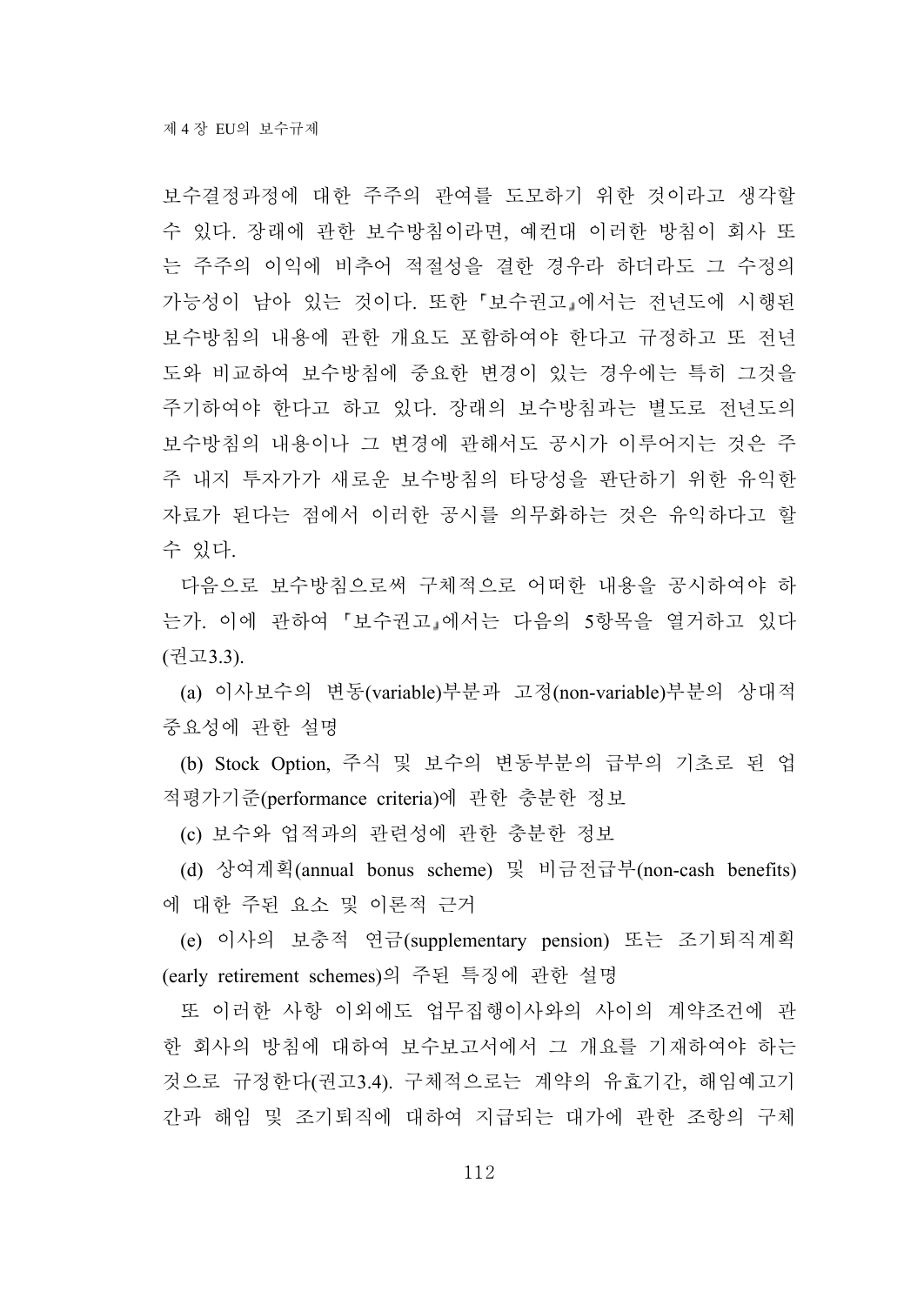적인 내용에 대하여 설명하여야 한다. 또한 보수방침을 결정하기 위 한 의사결정절차에 관한 정보도 보수보고서의 공시내용에 포함되어야 한다. 특히 보수위원회의 권한 및 구성, 보수방침의 결정에 관여한 외 부consultant의 이름과 주주총회의 역할에 관한 정보공시가 요구되고 있다(권고3.5).

이와 같이 보수의 구성 및 결정기준 뿐 아니라 보수결정에 영향을 미칠 가능성이 있는 정보에 대하여 부족함이 없이 공시할 것이 요구 되고 있다.

다만 보수보고서에 이러한 정보의 공시를 하는 경우 기업경영상 기 밀을 요하는 정보는 포함되지 않는다고 한다. 업적평가기준이나 계약 에 관련한 방침의 구체적인 내용은 기업전략과 관계가 있는 부분도 있으므로 그 공시는 신중하여야 한다. 보수권고 는 기업전략에 있어 서 불이익이 될지도 모르는 그러한 정보의 공시까지 의무화하는 것은 아니다. 또 Public Comment에서는 보수권고 가 보수방침의 내용으로 정한 구체적인 항목은 지나치게 포괄적이며, 기업매수의 경우나 이사 의 결원보충의 경우 등, 기업을 둘러싼 상황변화에 대응하는데 있어 서 부당한 제약을 가하는 것은 아닌가 하는 우려가 주장되었다. 그리 고 이러한 우려에서 당해 기업에게 공시항목에 관한 어느 정도의 융 통성을 허용하거나 구체적 항목의 결정은 각 구성국의 Governance규 준에 맡겨야 한다는 의견도 주장되었는데, 최종적으로는 위에서 말한 기밀정보에 대한 배려에만 그쳤다. 공시의 시기에 관해서도 매년이 아니라 일정 기간마다로 하든지 또는 보수방침에 관한 기본원칙을 기 업의 웹사이트에 게시하고 필요에 따라 그것을 개정하고 있으면 충분 하다고 하는 의견도 있었지만, 보수권고 에서는 보수방침을 매년 공 시한다는 입장을 견지하면서 동시에 같은 내용을 웹사이트에 게재하 는 것으로 규정하였다.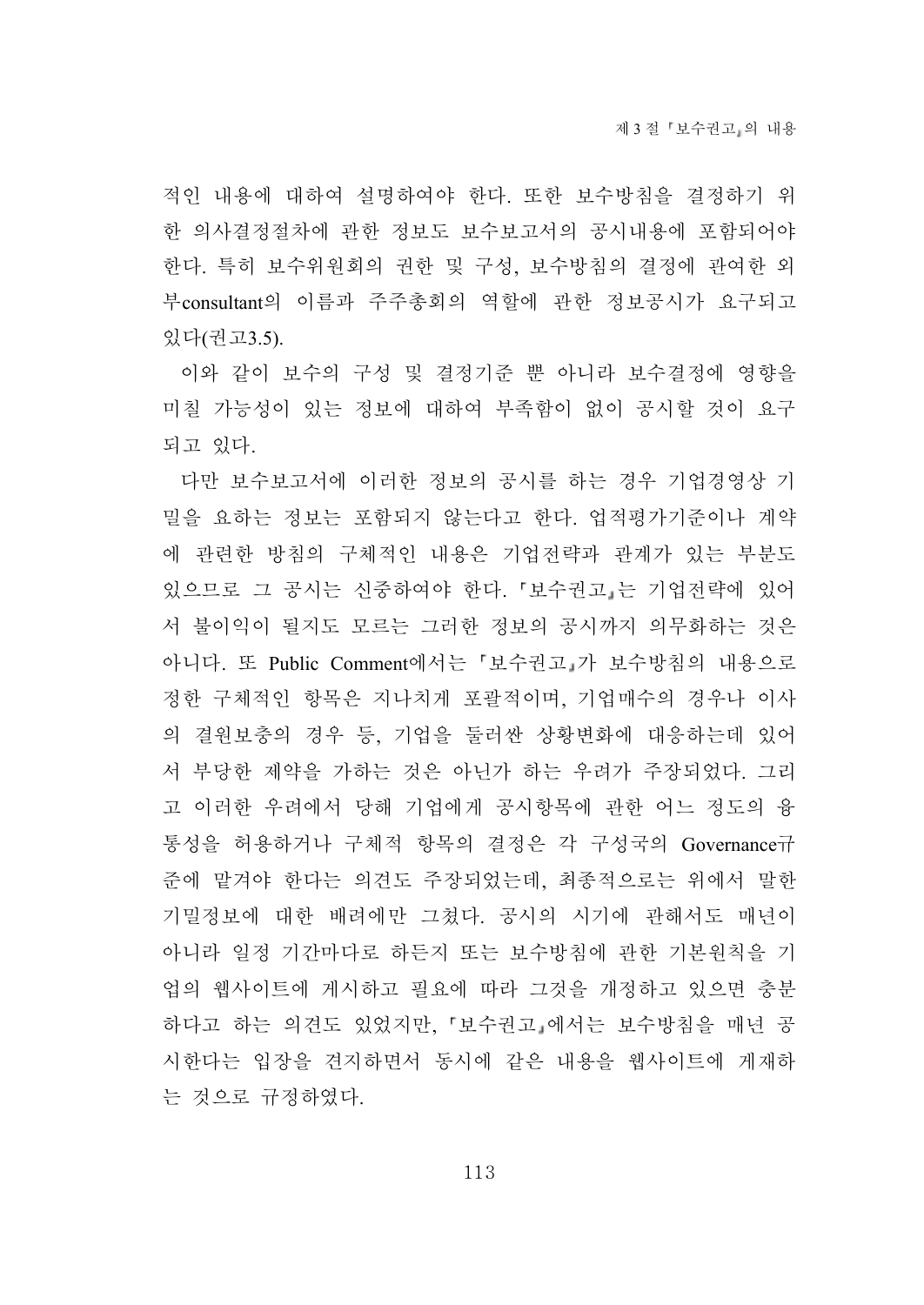이러한 완화의 요구와는 반대로 보수보고서의 기재요건은 보다 상 세하고 포괄적인 것으로 하여야 한다는 의견도 있었다. 특히 보수방 침에 변경이나 수정이 이루어진 경우 그 변경이나 수정이 왜, 어떻게 이루어졌는가에 관한 정보는 보수방침 그 자체와 같이 중요하다는 점 이 지적되고 있다. 보수권고 에서는 후자의 지적을 받아 들여 보수 방침의 변경에 대하여 특히 주의를 하고 있다.

(3) 주주총회의 관여

EU위원회는 보수방침에 대하여 그 공시 뿐 아니라 주주총회에 의 한 수정까지 포함한 권고를 하고 있다. 즉 보수권고 는 우선 그 전 단계로서, 보수결정기관의 권한을 해하지 않는 한 보수방침 및 그 중 요한 변경을 명시적인 항목(explicit item)으로써 주주총회의 의제로 할 것을 요구하고 있다(권고4.1). 이 점에 대하여 Public Comment에서는 주주는 회사의 연차계산서류나 연차보고서 등으로부터 보수방침에 관 한 정보를 충분히 얻을 수 있으며, 제안권의 행사기회도 보장되고 있 다고 하여 이에 반대하는 의견도 있었지만, 보수권고 에서는 투명성 및 정보공시의 질을 높이기 위하여 이러한 규제를 하여야 한다고 규 정하고 있다.

보수보고서에 대하여도 마찬가지로 보수결정기관의 권한을 해하지 않는 한, 이를 주주총회의 결의사항으로 하여야 한다고 하고 있다(권 고4.2). 이 경우 결의가 강제적(mandatory)인가 또는 권고적(advisory)인 가를 불문한다. 또한 보수보고서의 승인의안을 제출할 때에는 그 사 실을 주주에게 통지할 것을 요한다(권고4.3). EU위원회는 보수문제에 있어서 주주의 관여를 중시하고, 보수가 이사에게 적절한 인센티브를 부여하고 있는가 등 보수가 회사방침에 적합하고, 주주의 이익에도 적합한 것인가 여부를 주주가 직접 감독할 수 있게 하고 있는 것이 다. 공시된 보수방침이 장래에 향한 내용으로 되어 있는 것은 이 때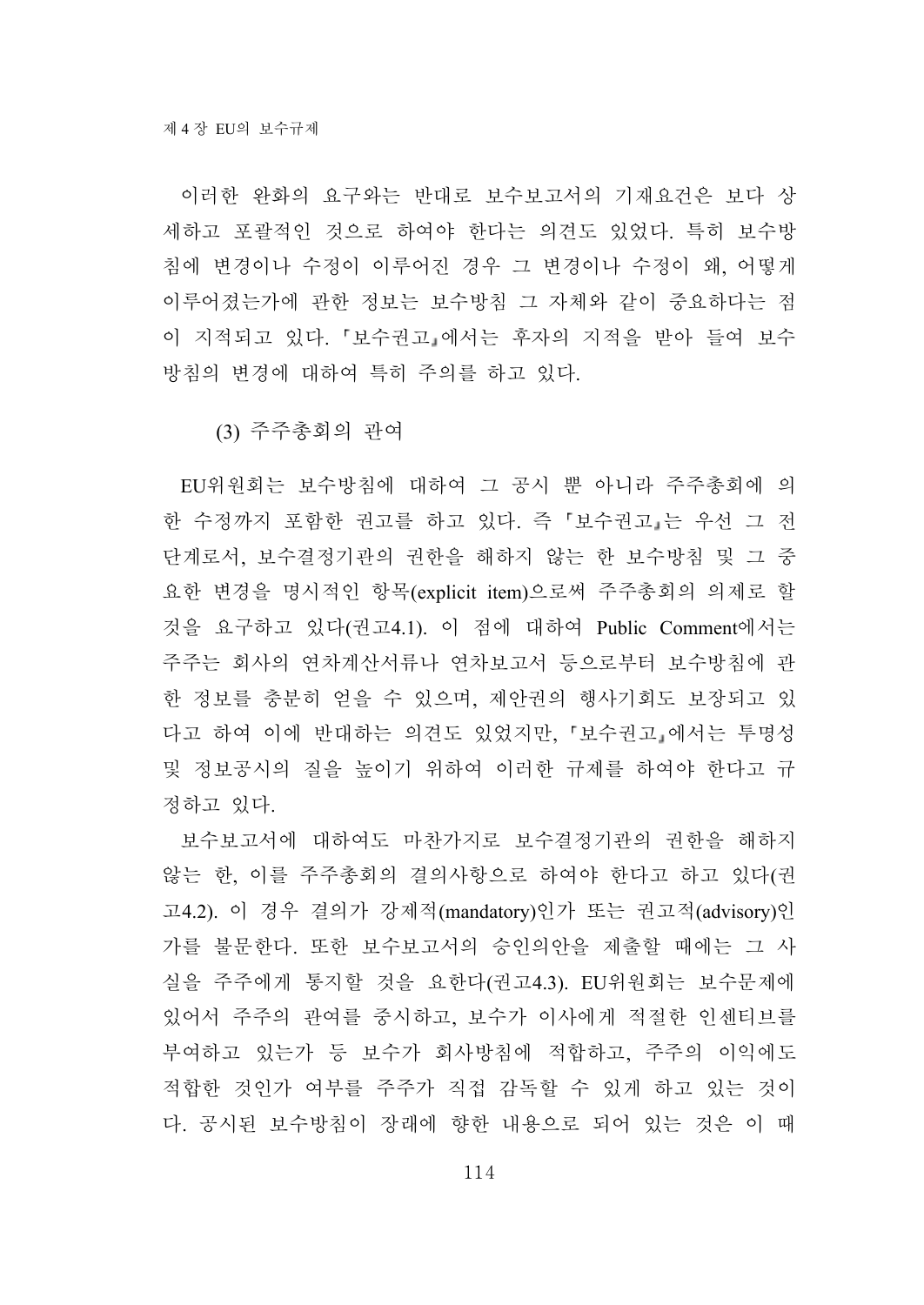문이다.204)

그러나 이러한 보수방침을 주주총회의 결의사항으로 하는 것에 대 하여 High Level Group 보고서 에서는 부정적인 의견이 표명되고 있 으며205), 또 Public Comment에서도 반대의견이 다수를 점하였다. 그 이유로, 강제적이든 권고적이든 불문하고 이러한 결의를 의무화하는 것은 다수의 구성국에 있어서의 현재의 실무관행에 적합하지 않다는 점을 들고 있다. 즉 각국의 회사법 내지 Governance규준에서는, 주주 총회는 비업무집행이사의 보수를 결정할 뿐이며, 업무집행이사에 관 한 보수방침 기타 보수사항의 결정은 감독기관이 이를 수행한다고 하 는 것이 일반적이다. 구성국 가운데에는 보수방침에 관한 보고서에 대하여 주주총회결의를 의무화하는 규정을 이미 두고 있는 나라도 존 재하지만206), 대다수의 나라에서는 주주총회의 관여는 제한된 것으로 하고 있다.207) 또 다수의견은 정보공시의 확충이나 이사나 보수위원회 위원장의 선․해임권을 행사하는 등에 의해서도 주주는 적절한 영향 력을 행사할 수 있다고 한다. 이에 대하여 소수이지만 유력한 견해로 서, 보수방침을 주주총회의 결의사항으로 함으로써 부적절한 보수방 침을 시정하는 수단 및 기회가 주주에게 주어진다는 이유에서 이를 찬성하는 의견도 볼 수 있다. 이러한 견해의 대립으로, EU위원회는 상술한 것처럼 주주총회의 결의를 원칙적으로 요구하면서 타협책으로 서 구성국의 선택에 따라 이러한 결의를 총의결권수의 25%이상을 보 유하는 주주가 요구한 경우에 한하여 이를 인정할 수 있다고 하였다

<sup>204)</sup> Roberta S. Karmel, supra note, at 397~399.

<sup>205)</sup> Final Report of the High Level Group, supra note. at 65.

<sup>206)</sup> 영국에서는 이사보수보고서를 주주총회의 승인결의에 따라는 것으로 하고 있는 데(Companies Act 1985 §§241, 241A), 거기서는 보수방침도 포함된다(Companies Act 1985 Schedule 7A, Part 3, §3). 영국에서는 최근 이사보수에 이러한 규제에 대하여 대규모 개정이 있었으며, 이 이사보수보고서도 2002년의 개정으로 도입된 것이다.

<sup>207)</sup> 대륙법계의 나라에서는 주주총회의 권한은 일반적으로 주식보수의 부여에 한정 하고 있다.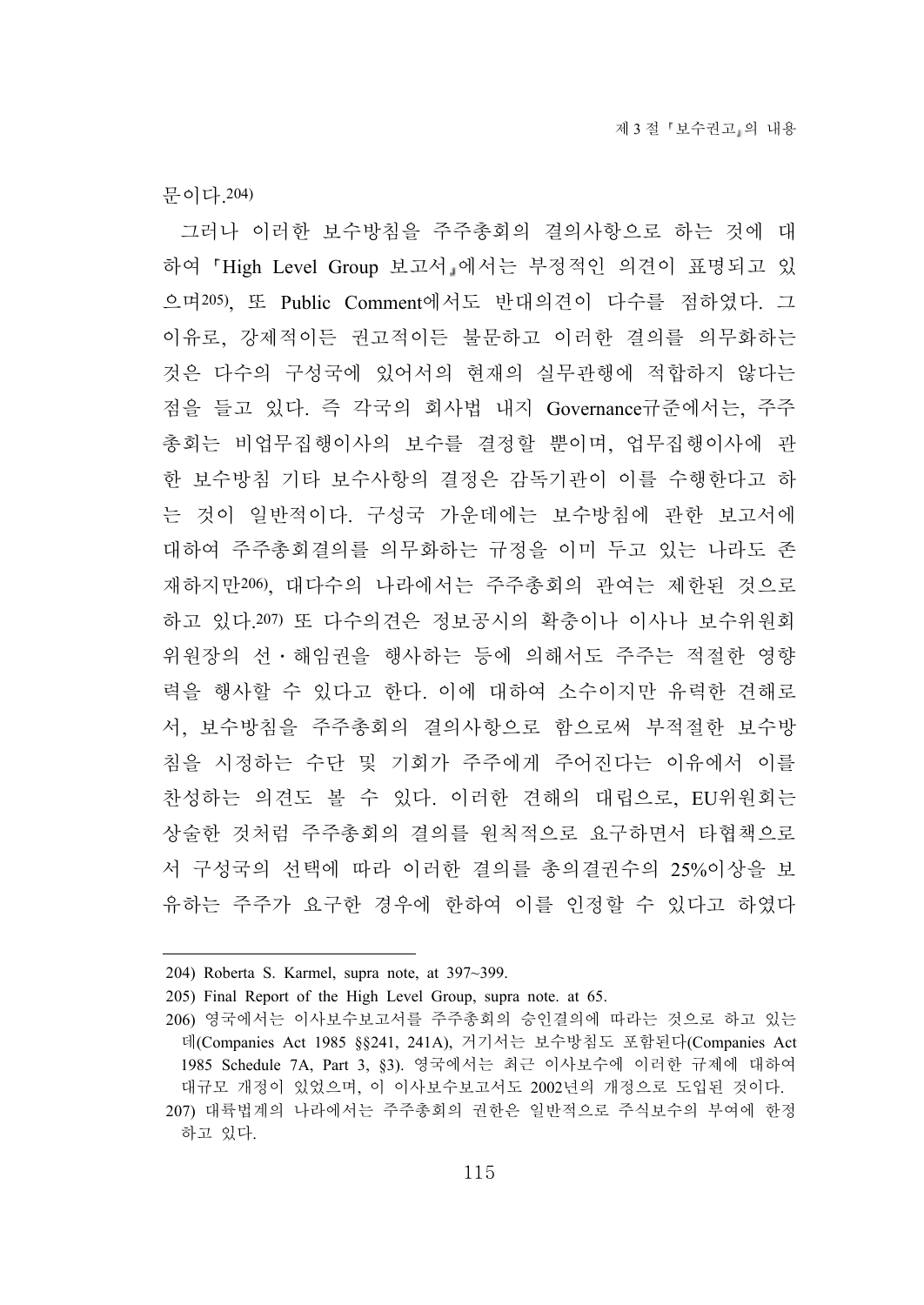(권고4.2). 다만 예컨대 상기의 요건이 충족되지 않은 경우에 있어서도 제안권을 행사하여 주주총회의 의안으로 하는 것은 가능하다는 점을 인정하고 있다. 보수액 그 자체를 결정하는 것에 주주가 관여하는 것 이 적절하지 않을지도 모르지만 보수결정과정에 있어서의 관여라면 그 임무를 충분히 수행할 수 있는 것이며, 보수문제의 중요성에서는 오히려 관여시킬 필요가 있다. EU위원회의 이 타협책은 보수규제의 취지에서는 상당히 후퇴하였다고 할 수 있다.

### 4. 개별이사보수의 공시

보수액의 구체적인 공시의 문제로서, 보수권고 에서는 개별공시제 도의 도입이 규정되어 있다. 즉 당해 회계연도에 개개의 이사에게 주 어지는 보수 기타의 편익(benefits)은 연차계산서류나 그 주기 또는 보 수보고서에 이를 공시하여야 한다고 하고 있다(권고5.1).

회사의 업적에 대한 이사보수의 타당성에 대하여 주주가 판단하도 록 하기 위하여 이사가 받은 보수 등의 상세한 정보를 주주에게 공시 하는 것은 이사의 주주에 대한 설명책임이라는 관점에서도 중요하다. 특히 이사마다 개별적으로 보수내용을 공시하도록 함으로써 회사의 업적과 그 이사 개인에 대한 평가(=보수)와의 관계가 한층 명확해진 다. 또 이러한 정보의 중요성은 주주에 있어서만 타당한 것은 아니다. 즉 보수정보의 공시는 채권자, 종업원 및 고객 등 회사의 기타 이해 관계인에게 있어서도 의의를 갖는 것이라고 생각할 수 있다. Public Comment에서는 개별공시가 노사관계에 긴장을 가져오는 것은 아닌가 하는 우려가 제시되었지만, 이에 대해 EU위원회는 그러한 문제가 발 생하는 것은 업적이 바람직하지 못함에도 불구하고 고액보수가 지급 되고 있는 경우이며, 원래 그러한 보수액의 설정 자체가 문제라고 한 다. 개별공시는 오히려 그러한 부적절한 고액보수를 억제하는 효과가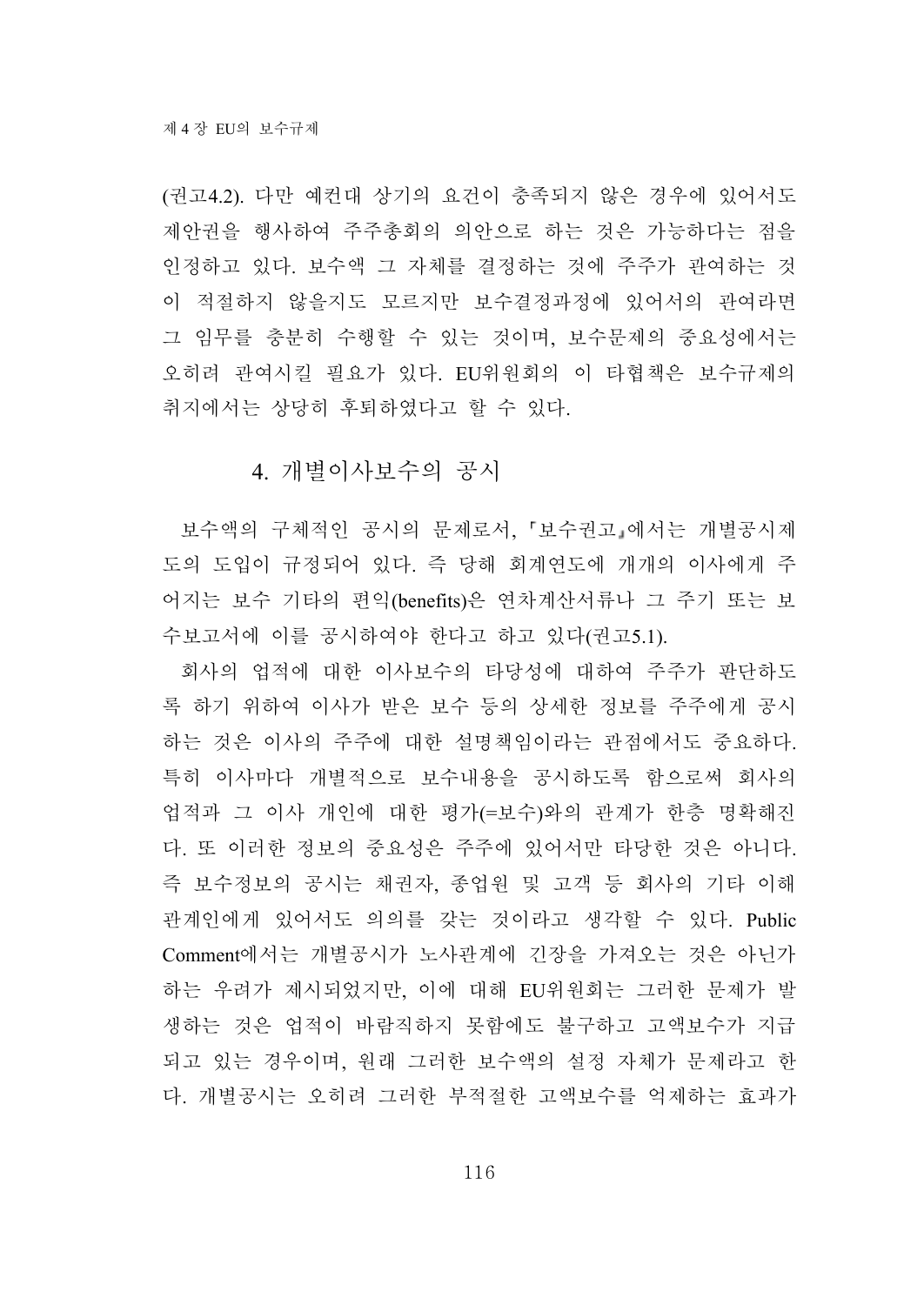있을 것으로 기대되는 것이다. 또 이사보수에 관한 상세한 정보공시 그 자체는 경영감독이나 법령준수라는 관점에서도 중요하며, 그것이 투자가의 신뢰회복의 수단으로 된다고 하는 점에서 중요한 의미를 갖 는다.208)

그러나 이사보수의 개별공시를 의무화하는 것에 대해서는 역시 반 대도 강하다. Public Comment에서도 이에 대하여 다양한 의문이 제기 되고 있다. 예를 들면 1)필요하면 주주는 주주총회에서 질문권이나 제 안권을 행사할 수 있으며, 개별공시가 아닌 총액공시만으로도 주주에 대한 정보공시로는 충분하지 않은가, 2)보수의 개별공시는 이사보수의 (높은 수준에서의) 평준화나 보수의 인플레를 가져올 우려가 있고209), 3)OECD의 Governance원칙도 개별보수공시는 규정하지 않으며210) 또 상세한 정보공시는 개인정보나 개인의 프라이버시권을 침해하는 것이 라고 한다. 그 외에도 개별공시 그 자체에 반대하는 것은 아니지만, 타협안으로 4)일률적으로 공시를 요구할 것이 아니라 경영자 가운데 에서도 최고위층에 한하여 개별공시를 하고, 다른 이사에 대해서는 일정한 그룹별로 총액을 공시하는 방법도 제안되었다.211) 그러나 이러 한 의견에도 불구하고 EU위원회는 이사 전원에 대하여 그 보수를 개 별적으로 공시한다고 하는 입장을 취한 것이다. 이사가 받는 보수는 그 이사의 업무집행의 대가이므로 그 성과인 업적과의 관련성이 적절 하게 표시되어야 한다. 주주는 이러한 정보에 기초하여 경영자로서의

<sup>208)</sup> Roberta S. Karmel, at 405~406.

<sup>209)</sup> 공시의 철저에 의하여 이사보수액의 앙등을 초래한 예가 캐나다에서 보고되고 있지만, 회사는 이사보수의 결정시에 타사의 이사보수가 아닌 자사종업원의 평균임 금과 비교를 한다고 하는 영국의 전문가의 의견도 소개되고 있다.

<sup>210)</sup> OECD Governance원칙 V.A.참조. 한편 동항의 주석에서는 '개별공시가 더욱 더 바람직한 관행이라고 간주되고 있다'고 하면서, 각국에 있어서 규제의 차이에 대하 여 언급하는데 그친다.

<sup>211)</sup> 예를 들면 미국에서는 CEO 및 보수액 상위 4면 등에 대하여 그 개인별 보수액 을 위임장설명서에 기재하는 것이 SEC규칙에 의하여 의무화되어 있다(Regulation S-K Item 402 (a)(3)).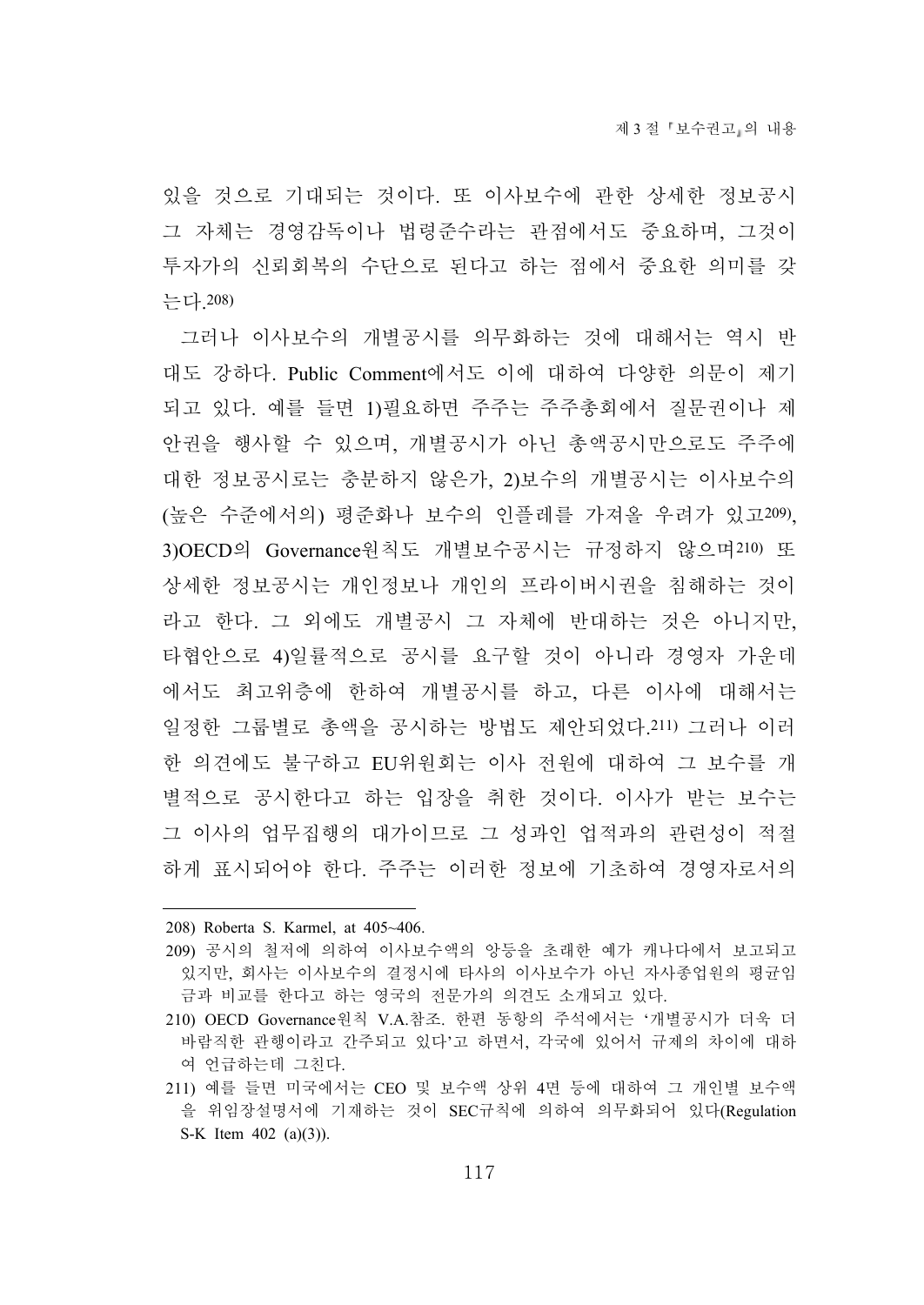이사의 선․해임 또는 재임의 판단을 하는데, 그것은 주주총회에서 개인별로 이루어지는 것이므로, 이사보수의 개별공시는 당연히 요구 되어야 하는 것이라고 해석할 수 있으므로 EU위원회의 입장은 타당 하다고 할 수 있다.

또한 보수권고 에 의하여 요구되는 것은 단순히 보수총액의 공시 에 그치는 것이 아니라 보수의 상세한 내역이나 성질상 보수로 볼 수 있는 것에 대해서도 공시할 것이 요구되고 있다(권고5.2).

우선 보수총액의 내용으로서 다음의 정보에 대하여 공시하여야 한 다(권고5.3).

(a) 당해 회계연도에 있어서 제공된 서비스에 대하여 이사에게 지급 되거나 지급되어야 할 급여의 총액. 여기에는 필요에 따라 주주총회 에서 결정된 출석비용(attendance fee)을 포함한다.

(b) 동일한 그룹에 속하는 기업으로부터의 보수 및 이익.

(c) 이익분배 또는 상여금지급의 형식으로 제공된 보수와 그 이유.

(d) 법률상 허용된 이사의 통상의 직무범위를 초과한 특별노무에 대 하여 지급된 중요한 부가적 보수.

(e) 당해 회계연도 중 직전의 업무집행이사에 대해 그 활동의 종료 와의 관계에서 지급되거나 지급되어야 할 보수.

(f) 상기 (a) 내지 (e)의 보수에 포함되지 않은 비금전급부의 총평 가액.

그리고 주식 및 (또는) Stock Option 및 (또는) 기타의 주식에 관한 인 센티브계획에 관해서는 특히 다음의 정보를 공시하여야 한다(권고5.3).

(a) 회계연도 중에 회사에 의하여 부여된 Stock Option 내지 주식수 및 그들의 적용조건

(b) 당해 회계연도 중에 행사된 Stock Option의 수와 각각의 옵션에 대하여 포함된 주식수 및 행사가격 또는 회계연도말에 있어서 주식보 상계획(share incentive scheme)에 의하여 주어진 이익액.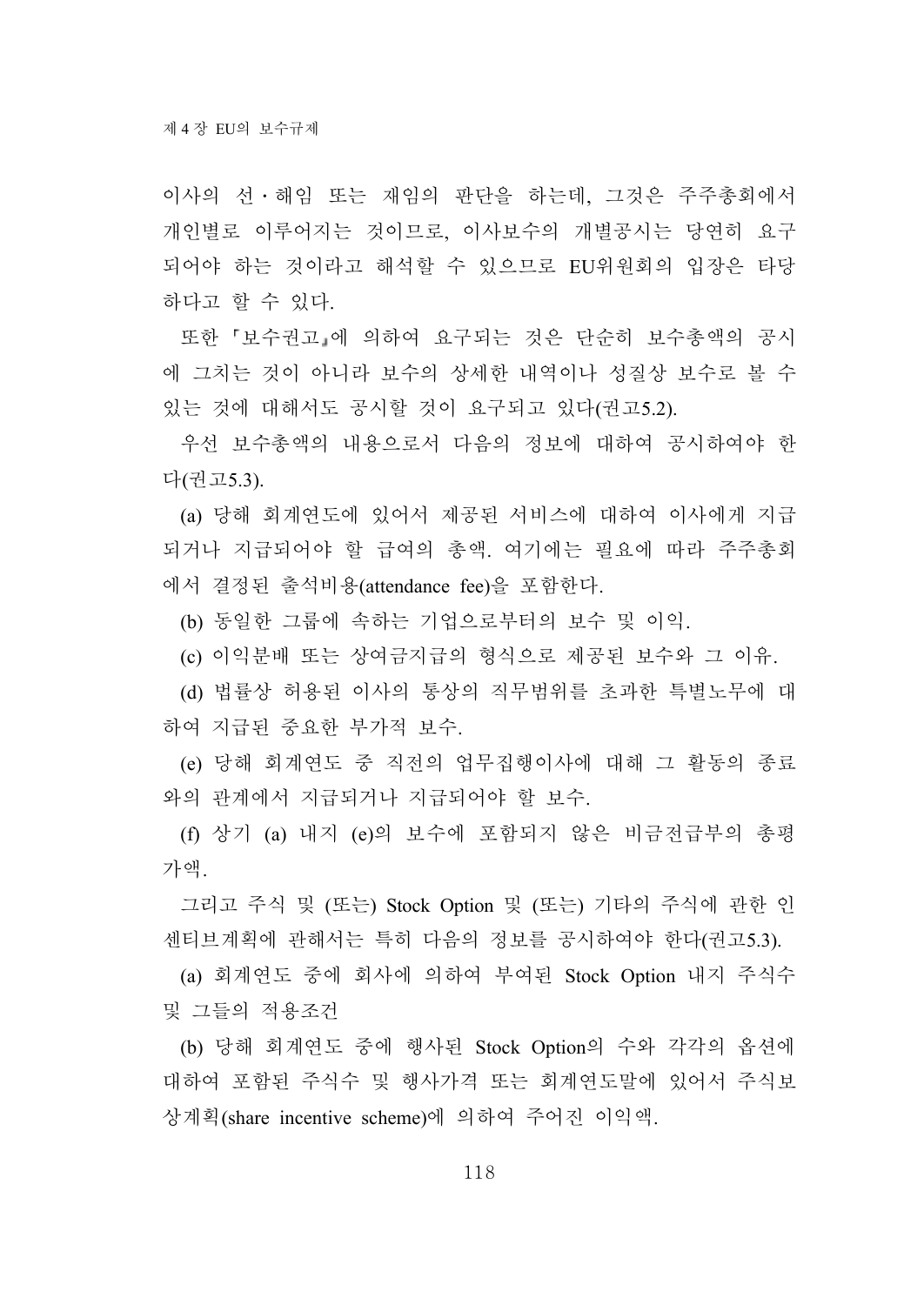(c) 회계연도말에 있어서 미행사 Stock Option의 수와 그 행사가격, 행사기일 및 권리행사의 주요한 조건

(d) 회계연도 중의 기존의 Stock Option의 계약조건의 변경.

보충적 연금계획(supplementary pension schemes)에 대해서는 다음의 정보공시를 요구하고 있다(권고5.5).

(a) 연금계획이 확정급부형(defined-benefit scheme)인 때에는, 당해 회 계연도 중에 있어서 그 제도에 기초하여 이사에게 발생하는 급부액의 변화.

(b) 연금제도가 확정기부형(defined-contribution scheme)인 때에는, 당 해 회계연도에 있어서 그 이사에 대하여 회사에 의하여 지급되거나 지급되어야 할 기부의 상세.

이들 외에 이사에게 지급된 대출금이나 이사가 부담하는 채무에 대 한 회사의 보증이 존재하는 경우에는 미지급금 및 이자도 포함하여 그 총액을 공시할 것을 규정한다(권고5.6).

이상과 같은 공시항목의 상세한 규정은 보수의 다양화에 대응하기 위한 것이며, 이들을 하나의 보수package로써 주주나 투자가는 판단하 게 된다.

## 5. 주식에 의한 보수

보수권고 에 있어서는 업무집행이사보수의 구체적인 결정에 대하 여 원칙적으로 주주는 직접 관여하지 않지만, 주식에 기초한 보수에 대해서는 다르게 규제할 것이 권고되고 있다. 즉 보수권고 는 이사 에 대해 그 보수로서 주식, Stock Option 및 주가변동에 기초한 주식 이나 보수를 받을 권리를 부여하는 계획에 대해서는, 그 선택에 주주 총회결의를 요구함으로써 주주의 사전승인에 따라야 한다고 한다. 다 만 이 경우 승인결의의 대상은 계획 그 자체이며, 당해 계획에 기초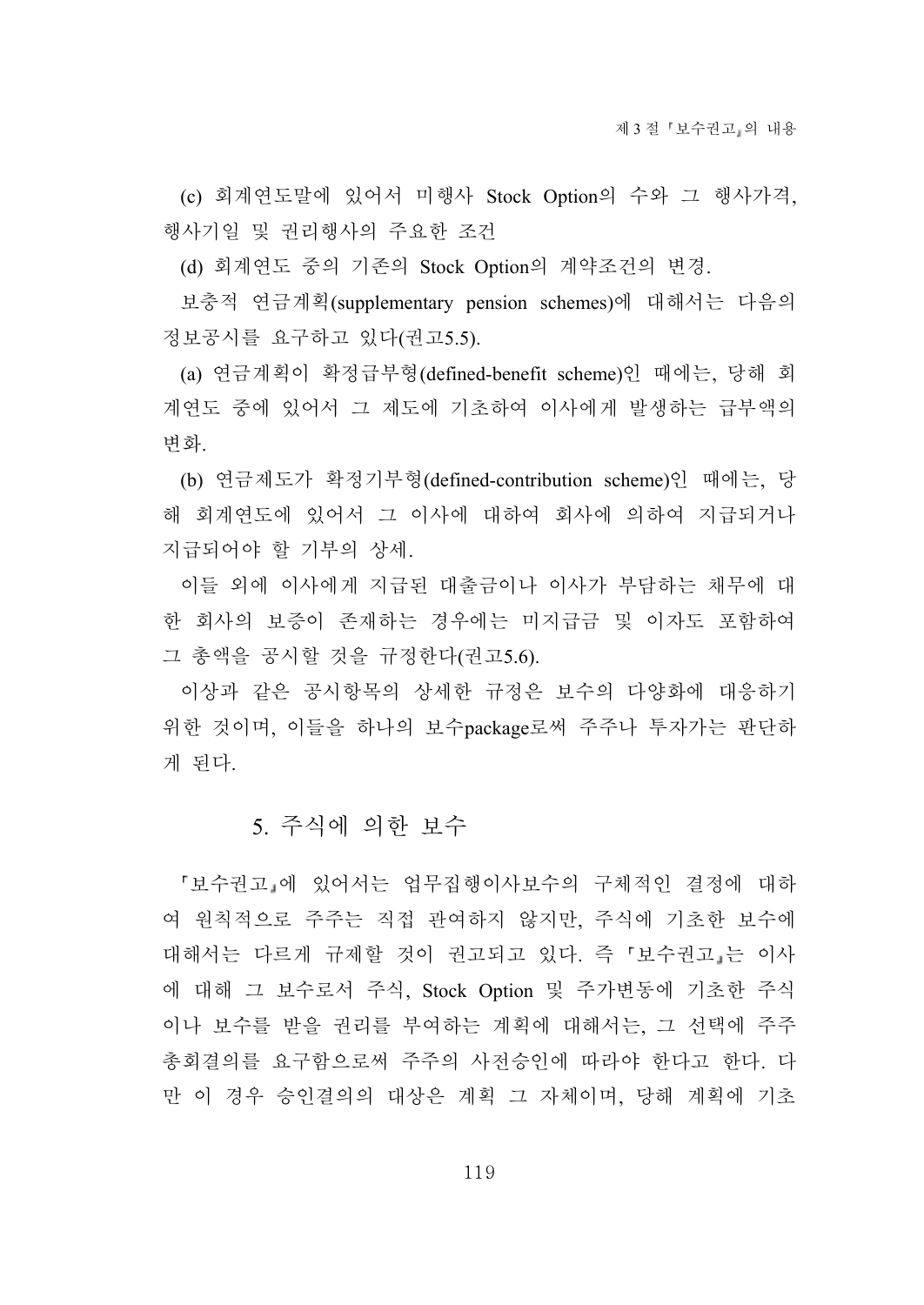하여 개별 이사에게 부여되는 주식에 기초한 보수는 주주총회 승인결 의의 대상으로 되지 않는다(권고6.1).

주식보수가 이사의 중대한 이익상반 및 회사자산의 남용을 가져올 우려는 부정할 수 없다. 즉 이러한 보수를 받은 경영자가 주가상승을 위하여 단기간에의 업적향상에 부심한 나머지, 회사의 장기적 경영에 부정적 영향을 미칠 우려가 있기 때문이다. 또한 주식가치의 희석화 가 발생하는 결과 주주의 경제적 이익 뿐 아니라 지배관계의 변동을 야기하고 또 소수주주권의 행사에 필요한 주식수의 증대 등 그 법적 지위에도 중대한 영향을 미칠 우려가 있기 때문이다. 따라서 주식보 수의 부여에 대한 감독은 주주의 기본적인 권리에 속하는 것으로 보 아야 한다. 이와 같이 주식에 기초한 보수지급에 관해서는 주주에 의 한 감독 아래에 두는 것이 특히 요구되고 있기 때문에, EU위원회는 엄격한 절차규제에 따르는 것으로 한 것이다.

주주총회결의에 의하여 승인을 받아야 할 사항으로, 보수권고 는 다음의 항목을 열거하고 있다(권고6.2).

(a) Stock Option을 포함하여, 이사에 대한 주식에 기초한 보수계획 의 부여

(b) 최대부여주식수의 결정 및 부여과정 주요한 조건

(c) 옵션의 행사기간

(d) 옵션행사가격의 사후변경이 적절하고 또 법률상 허용되는 때에 는 그 조건

(e) 이사를 위한 장기적 인센티브계획이 종업원에 대하여 같은 조건 으로는 부여되지 않는 기타의 장기적 인센티브보수계획

다만 승인을 요하는 계획은 어디까지나 이사만이 수령자격을 갖는 것에 한정되어 있고, 종업원에게도 동일하게 제공되는 계획으로서 이 미 주주총회의 승인을 얻고 있는 것에 대해서는, '보수권고,가 대상 으로 하는 이사보수에는 포함되지 않으며 특히 주주총회의 승인을 요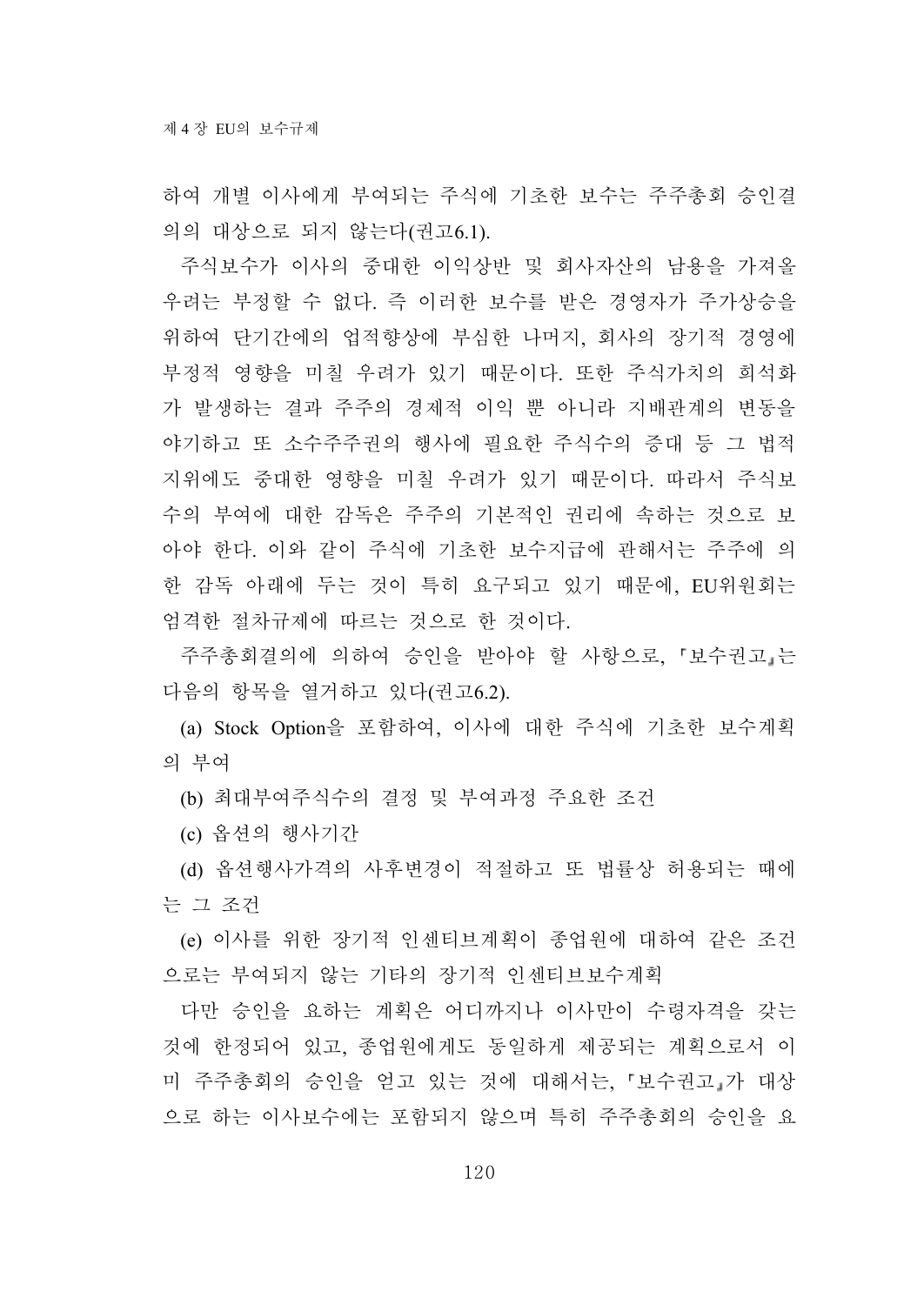하지 않는 것으로 되어 있다(권고6.6).

이외에 주주총회결의가 요구되는 것으로, 보수결정기관이 이러한 유 형의 보수를 개개의 이사에게 부여할 수 있는 기간(권고6.3), 할인 Option계약(discount option arrangement)이 열거되어 있다(권고6.5).

또한 보수권고 는 당해 계획에 있어서 조건의 중요한 변경에 대하 여 그것이 어떠한 것이든 주주총회의 사전승인에 따라야 한다고 한다 (권고6.4).

이상과 같이 주식에 기초한 보수에 관해서는 주주총회에서 다양한 사항에 대해 승인결의를 요하는 것으로 되어 있다. 이러한 승인결의가 적절하게 이루어지기 위해서는 주주총회에 앞서, 주주에게 당해 결의 안에 대한 충분한 정보가 제공될 필요가 있다. 따라서 보수권고 에서 는 회사가 소집통지에 이러한 의안에 관하여 주식보수계획의 전문이 나 그 주요한 조건에 관한 설명을 게재하여야 하며 또 의안 그 자체 에도 당해 계획의 전문이든 주요한 조건의 개요를 기재하는 외에, 당 해 계획의 대상이 된 이사의 이름이나 당해 계획과 보수방침전반과의 관계에 대해서도 주주에게 정보가 제공하여야 한다(권고7.1). 또 그들 에게 부여하는 주식에 대하여 회사가 주식을 시장에서 매수하는 것인 가, 금고주로 보유하는 것인가 또는 새로운 주식을 발행하는 것인가 는 주주에 있어서 중요한 정보이므로, 회사는 특히 이 점에 대해서도 명확하게 하여야 한다(권고7.2). 또한 당해 계획의 변경에 관한 승인결 의에 대해서도 계획의 변경은 주주의 이해에 중대한 영향을 가져올 우려가 있으므로 당해 결의안의 내용에 대하여 사전에 주주에게 통지 함과 동시에 회사는 이러한 변경에 의하여 가져올 수 있는 영향에 대 하여 주주에게 설명하여야 한다(권고6.4).

보수제도에 대한 실효적인 조치로서, High Level Group보고서 는 주식보수에 따르는 비용의 정확한 인식을 요구하고 있었다. EU위원회 는 이를 이어 받아 모든 비용을 포함한 당해 계획에 의하여 지급되는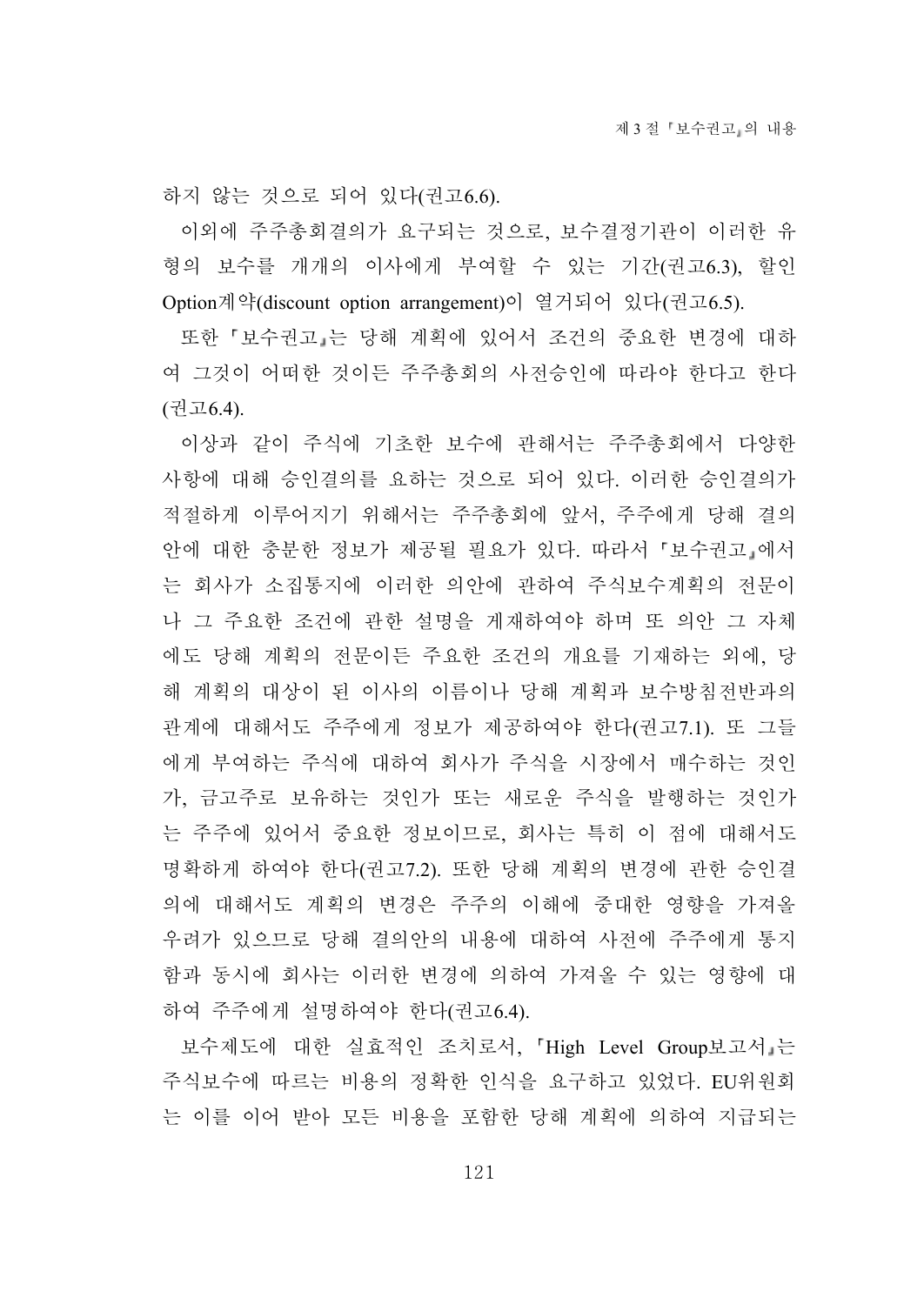보수총액에 대해서도 주주에게 정보가 제공하여야 한다고 한다(권고 7.3).

그리고 이러한 모든 정보에 대하여 회사의 웹사이트에도 게재하여 야 한다고 한다(권고7.4).

#### 6. 보수위원회

업무집행이사 내지 경영이사의 보수는 EU의 구성국에 있어서는 감 독기관이 결정하는 것이 일반적이다. EU위원회는 감독기관 내부에 독 립이사가 적어도 과반수를 점하는 보수위원회를 설치하고, 여기에서 보수결정을 담당하여야 한다고 권고하고 있다.

Governance 일반의 문제로서, 이사회 또는 감사회에서 독립이사에게 기대되는 역할이란 경영자의 의사결정 내지 업무집행의 타당성을 회 사 및 주주의 이익에 비추어 경영자의 영향을 받지 않고 판단하는 것 이다. 특히 이사후보자의 이름, 회사의 업무․회계감사 및 이사보수의 결정 등 회사업무에 있어서 특히 중요하거나 경영자와 주주의 이익상 반의 우려가 특히 강한 분야에서는 그 중요성이 높으므로 이사회 내 부에 독립이사를 중심으로 하는 특별위원회를 설치하여 독립적인 기 능을 담당하도록 하는 것이 세계적인 추세라고 할 수 있다. 또한 그 러한 위원회에서 중심적인 역할을 수행하여야 하는 독립이사에 대해 경영자의 영향으로부터의 독립성 확보가 중요하다.

EU위원회는 이러한 인식에 기초하여 이사회에서 비업무집행이사 또는 감독이사의 역할에 대하여 검토를 한 결과로서212), 2005년 2월 15일에 위원회권고 독립이사권고 를 공표하였다. 다음에서는 이 권

<sup>212)</sup> 이 사이의 경위는 대체로 다음과 같다. EU위원회는 2004년 5월 5일에 협의문서 를 공표하고 Public Comment의 모집을 하였다. 위원회에 의한 검토는 Public Comment 모집 중에도 계속되었으며, 그 성과가 작업문서로서 7월 24일에 공표되었다. Public Comment의 결과는 9월 29일에 공표되고 이에 기초하여 위원회 내부에서 검토가 이루어졌으며, 10월 6일에는 위원회권고의 원안이 공표되었다.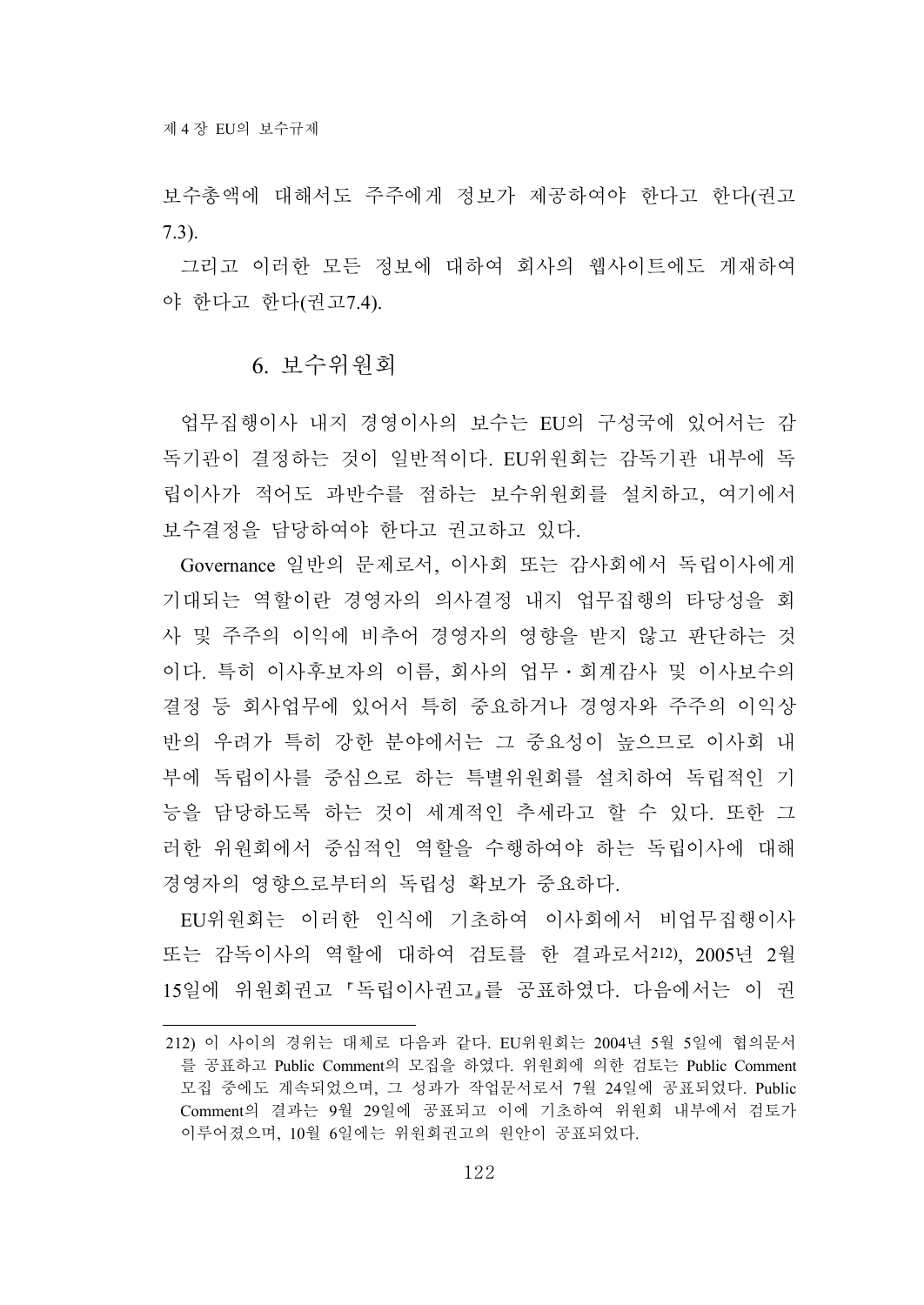고 가운데 보수위원회의 구성 및 기능에 대하여 살펴본다.

우선 보수위원회는 이사회 또는 감사회 내부에 설치하는 것으로 규 정하고 있다( 독립이사권고 부속문서 I 3.1 제1항). 보수위원회는 비 업무집행이사 또는 감독이사만으로 구성되며, 적어도 과반수는 독립 하고 있어야 한다(동2항).213) 독립이사가 점하는 비율에 관해서는 보 수위원회 역할의 중요성에 비추어 과반수가 아닌 전원에 대하여 독립 성을 요구하여야 한다는 견해도 Public Comment에서는 주장되었지만, EU위원회가 보수위원회의 구성원 모두에게 독립성을 요구하지 않은 것은, 감독자로서의 자질을 갖추고 또 독립성의 요건을 충족하는 자 를 각 회사에서 확보하는 것이 곤란하다는 점을 배려한 것이라 할 수 있다.

다음으로 보수위원회가 이사보수의 결정에 대하여 어떠한 역할을 수행하여야 하는가에 대하여 독립이사권고 는 다음과 같이 정하고 있다('독립이사권고, 부속문서 I 3.2).

즉 제1항에서 보수위원회는 업무집행이사 내지 경영이사의 보수에 관하여, 첫째, 업무집행이사 내지 경영이사보수에 관한 방침을 이사회 또는 감사회에 제안할 것을 규정한다. 이 보수방침에서는 고정보수,

<sup>213)</sup> 독립성의 요건에 관하여, '독립이사권고'는 일반적으로 다음과 같이 정한다. 즉 이사가 독립하다고 하기 위해서는 그 자가 회사, 그 지배주주 또는 그러한 누군가 의 경영자에 대하여 자기판단을 해할 우려가 있는 이익상반을 가져오는 어떠한 사 업, 가족, 기타의 관계도 갖아서는 안된다고 한다(권고13.1). 그렇지만 독립성의 저 해요인은 다양한 것이라고 생각되며 그 모두를 열거하는 것은 불가능하다. '독립이 사권고'에서는 일련의 성과로서 부속문서 II 1.(a)~(i)에서 독립성의 판단기준으로 될 수 있는 항목을 열거하고 있고 이를 참고로 각 구성국에서 판단기준을 정하여 야 하는 것으로 한다(권고13.2). 또한 최종적인 독립성의 판단은 이사회나 감사회에 위임되어야 하는 것이며, 정해진 독립성의 기준을 모두 만족하는 자이더라도 그 독 립성을 부정하거나 그 반대도 가능하다. 다만 그 경우에는 독립성의 판단에 대한 적정한 정보가 공시될 필요가 있다(독립이사권고13.3). 즉 회사는 비업무집행이사 내지 경영이사의 선임의안의 제출에 있어서 그 자가 독립하고 있는가 여부를 공시 하여야 하며 특히 독립성의 기준을 충족하지 않음에도 불구하고 그 자를 독립이사 로 간주하는 경우에는 그 이유를 공시하여야 한다고 한다(권고13.3.1). 여기서도 공 시에 의한 간접적인 강제라고 하는 수법이 이용될 수 있다.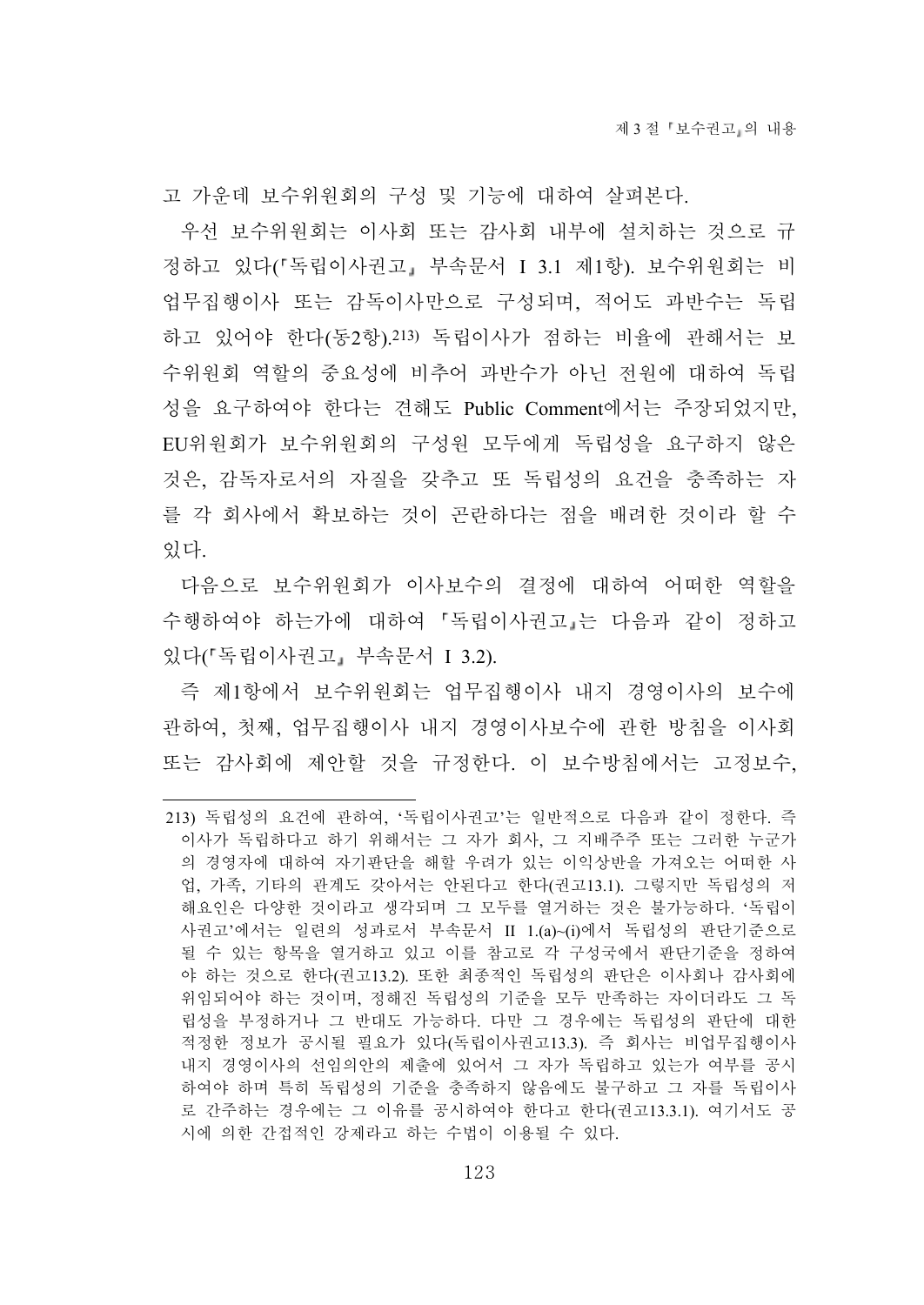업적연동형보수계획, 연금계약 또는 해임수당 등 모든 형태의 보수에 대하여 기록하여야 하며, 특히 업적연동형보수계획의 제안에서는 업 무집행이사 내지 경영이사의 보수를 회사의 목적 및 주주의 장기적 이익과 적절하게 관련짓기 위한 평가기준에 대해서도 권고하여야 한 다고 규정하고 있다. 둘째, 업무집행이사 내지 경영이사에게 지급되어 야 할 개별 보수에 대하여 그것이 회사가 채용한 보수방침이나 당해 이사 개인의 업적평가에 따른 내용으로 되도록 제안을 하여야 한다고 규정한다. 보수위원회는 그 경우 당해 이사가 회사가 속하는 그룹으 로부터 받고 있는 보수에 대해서도 적절하게 파악하여야 한다. 셋째, 보수위원회는 업무집행이사 내지 경영이사의 보수내용 뿐 아니라 그 들과 회사와의 사이에 체결된 계약의 형식에 대해서도 제안을 할 것 으로 규정한다. 넷째, 보수위원회는 회사가 보수에 관련한 정보공시의 무를 준수하고 있는가에 대하여 이사회 또는 감사회에 의한 감독을 지원하는 것으로 규정한다.

제2항에서, 업무집행자 가운데에서도 특히 상급임원(senior management) 에 대하여 그 보수수준 및 구조에 대하여 일반적인 권고를 함과 동시 에 업무집행이사 내지 경영이사로부터 충분한 정보제공을 받은 다음 그들을 감시하여야 한다.

그리고 제3항에서, 주식에 기초한 보수에 대하여 그러한 보수계획에 관련한 일반적인 방침에 대하여 보수위원회에서 협의를 함과 동시에 이사회 또는 감사회에 권고를 할 것, 연차보고서 또는 주주총회에서 공시된 정보에 대하여 검토할 것으로 규정하고 있다.

이와 같이 보수위원회에는 보수결정에 관하여 광범한 권한이 주어지 고 있는데, 그 운영에 관해서도 「독립이사권고」는 다음과 정한다(「독 립이사권고 부속문서 I 3.3). 즉 첫째, 보수위원회는 업무집행이사 내 지 경영이사의 보수를 결정함에 있어서 이사회의장 또는 CEO와 협의 하는 것으로 한다. 둘째, 보수의 시장수준(Market Standards)에 대하여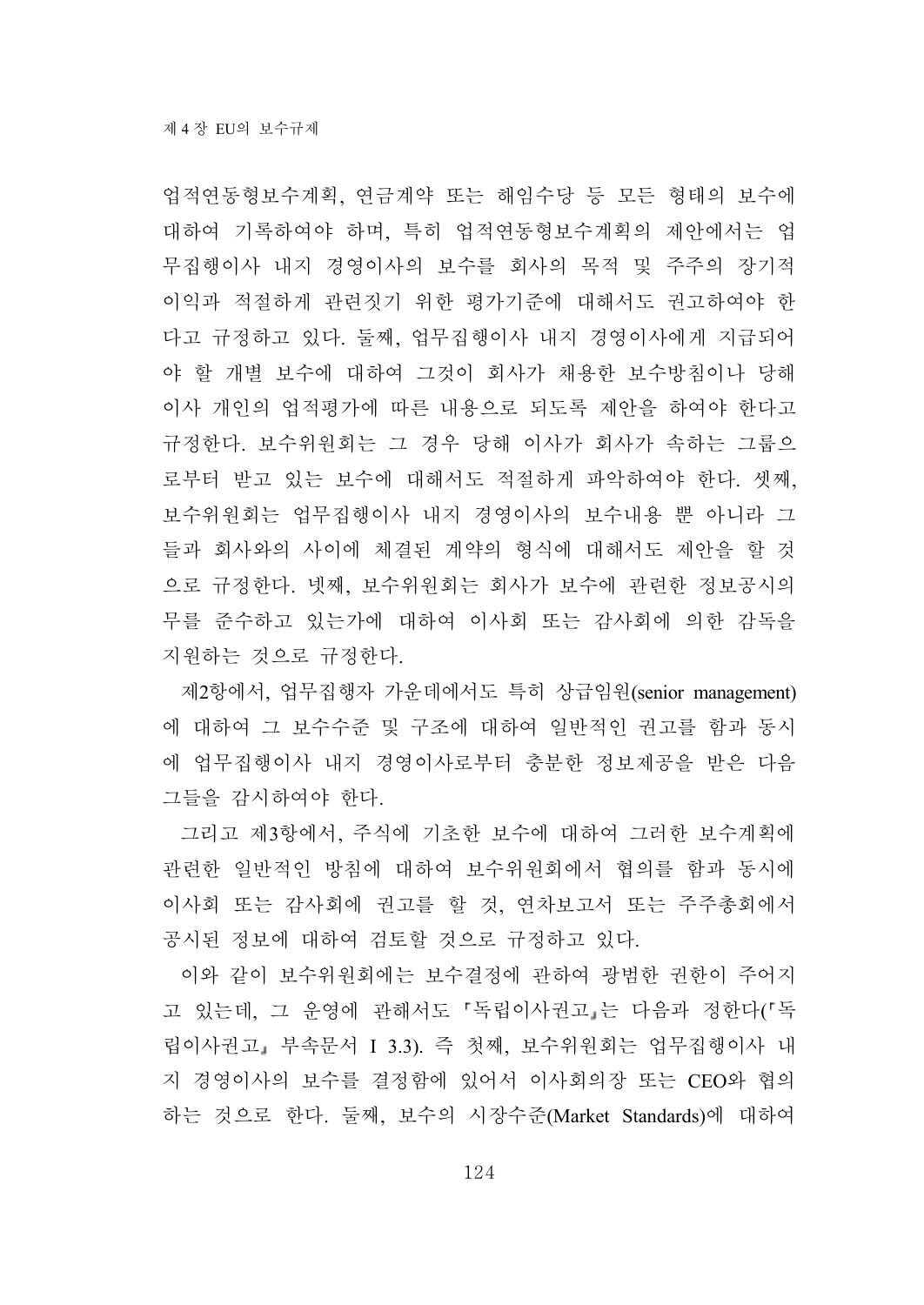정보제공을 얻기 위하여 외부 consultant를 이용할 수 있다. 이 경우 보 수 consultant의 선임 및 consulting의 내용에 대해서는 보수위원회가 정 하며, 이에 요하는 비용은 회사로부터 지출되는 것으로 한다. 다만 보 수위원회가 이러한 외부의 자문을 이용하는 것에 대하여 독립이사권고 는 일정한 배려를 하고 있는데, 회사내부의 정보에 대해서는 최고경영 층과의 협의에 따라 정하도록 하고 있으며, 예를 들어 회사의 인사관 리부문(Human Resources Department)과의 제휴 등에 대해서는 특별한 언급을 하고 있지 않은 점에서는 불충분하다고 할 수 있다.214)

## 제 4 절 「보수권고」에 대한 평가

이상에서 이사보수규제와 독립이사에 관한 두 가지 권고에 대하여 그 개요를 살펴보았는데, 이러한 권고에 기초한 EU위원회의 입장을 어떻게 평가하여야 하는가.

우선 규제수법에 관하여, 국내법으로의 입법이 의무로 되는 지령과 는 달리 구속력을 갖지 않는 권고에 그친 점은 EU위원회가 현재까지 의 각국에 있어서의 Governance규준확립을 위한 노력을 인식한 것이 라 할 수 있다. 동시에 각 구성국에 있어서 서로 다른 소유구조, 법문 화 및 경제제도에 기초한 규제의 분화가 역시 잔존하고 있는 점에 일 정한 배려를 보인 것이라고 할 수 있다. 조화일변도의 수법에 의하여 각국규제의 통일을 목표로 하는 것이 아니라, 구성국에 제도선택의 폭을 허용하고, 그렇지만 공시규제의 충실을 도모하여 주주 및 시장 의 평가를 받도록 함으로써 구성국 간에 있어서 제도간 경쟁을 가져 오고 그럼으로써 규제 그 자체의 충실까지 촉진할 목적이 있다고도 평가할 수 있다.215) 두 가지 권고는 공시규제에 대해서는 각 구성국에

215) Guido Ferrarini, Klaus J. Hopt, Jaap Winter, Eddy Wymeersch eds., Reforming

<sup>214)</sup> 이사의 보수결정에 있어서 회사의 인사관리부분은 보수위원회의 직무보조, 외부 consultant의 지원 등 기술면에서 큰 역할을 수행하고 있다. 인사관리부문이 구체적 인 보수안의 책정을 하고 있는 경우도 있다.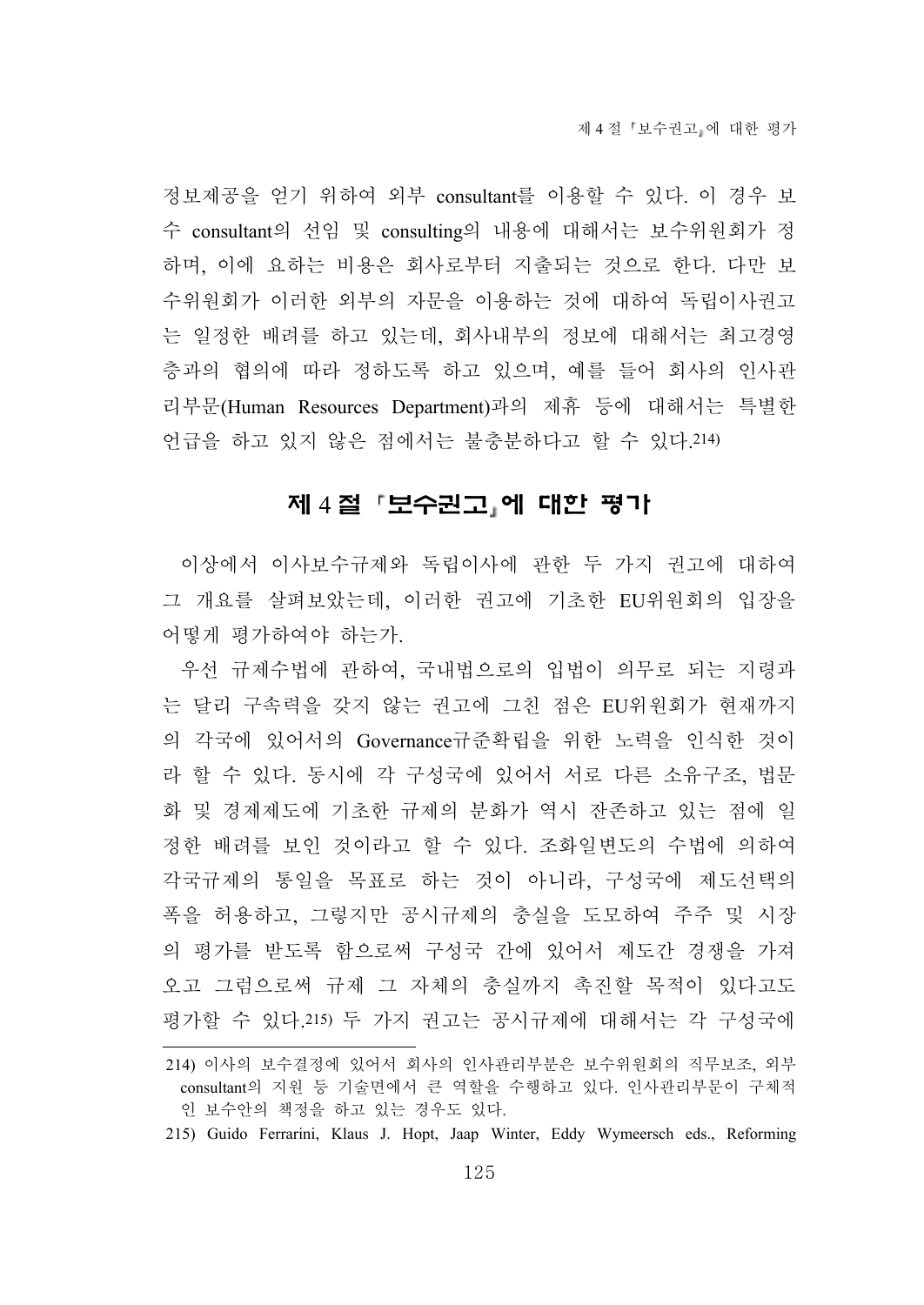서 일률적인 규제내용을 지향하는데, 실질내용에 대한 규제에 있어서 는 각 구성국 또는 개별기업에 재량의 폭을 널리 인정하고, 그 타당 성 여부는 공시에 의하여 시장의 판단에 맡긴다는 수법을 채용하고 있으며, 이는 위의 평가와 합치하는 것이다.

다음으로 규제내용에 관해서는 일반의 보수에 대하여 그 절차면(보 수방침에 대한 주주의 관여, 보수위원회의 구성 및 역할 등) 및 공시 면(보수방침 및 개별보수의 공시)에서의 규제의 충실을 도모함과 동시 에 다양한 내용의 보수에 대응한 폭넓은 규제를 지향하고 있다. 그리 고 주식에 기초한 보수 등 특히 중요한 보수형태에 대해서는 사전규 제를 만드는 것으로 그 남용을 미연에 방지하려 하는 것이다.

규제당국에 의한 Governance구조에의 직접적인 개입은 오히려 제도 간 경쟁을 왜곡하고, 규제의 유연성을 손상시킨다는 비판에 대하여, EU위원회에 의한 이러한 간접적인 규제의 입장은 타당한 것으로 이 를 평가할 수 있다.

Company and Takeover Law in Europe, Oxford University Press(2004), at 3~20.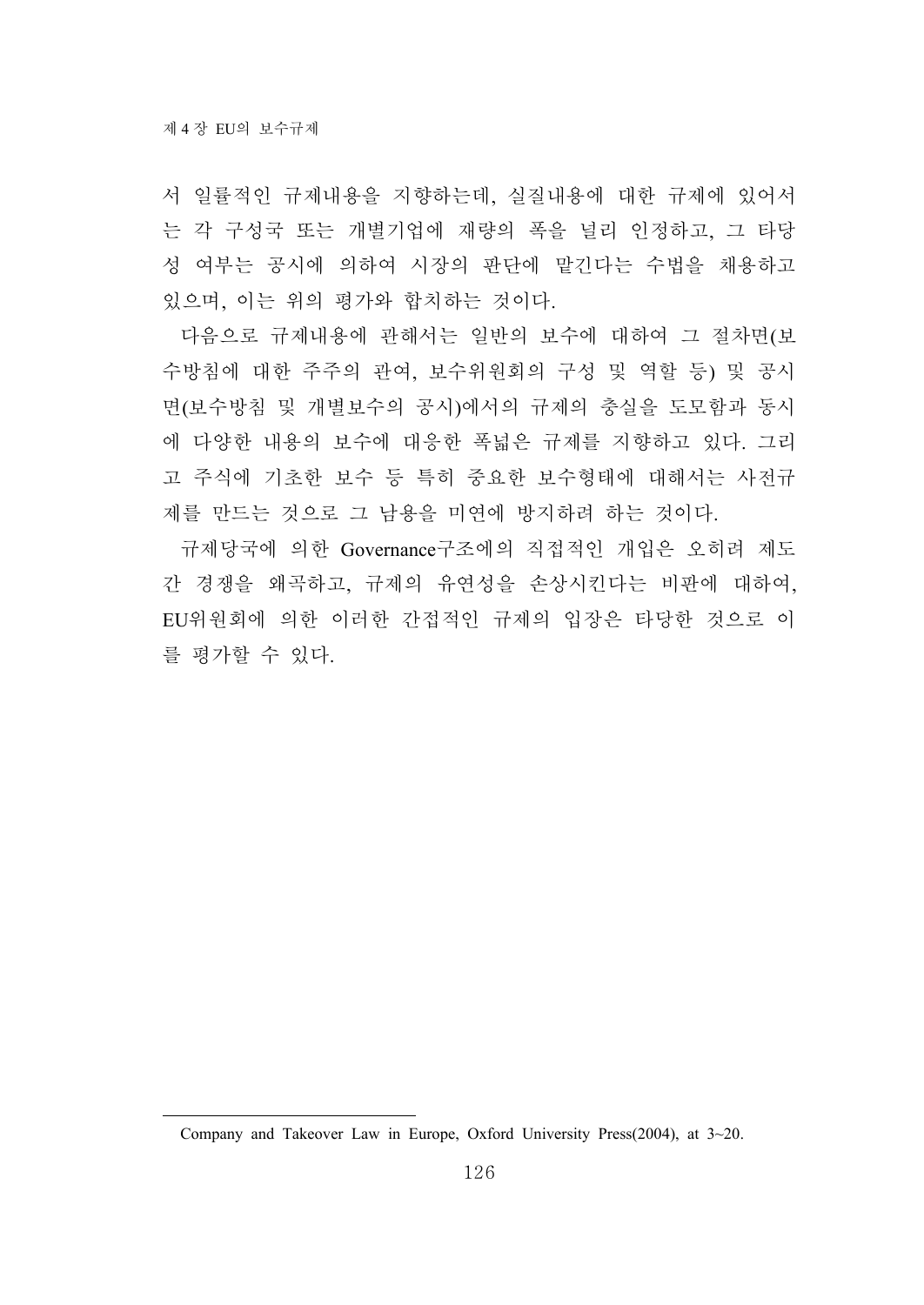# 제 5 장 결 론

이상에서 살펴본 바와 같이 2000년대 들어 미국과 영국 그리고 EU 에서 이루어진 이사와 집행임원의 보수규제를 중요한 몇가지 항목별 로 간단하게 비교하면 다음과 같다.

1. 이사 등의 보수에 대한 공시

(1) 미 국

SOX와 SEC 규칙은 회사의 이사 또는 CEO를 포함한 보수액 상위 5 인의 집행임원이 참여하는 보수계약 및 계획(Stock Option, 퇴직보수, 보 너스 등을 포함)을 공시하여야 하며, 임원의 선임에 있어서 임원의 이 름․지위․회사와의 일정한 거래관계․임용계약의 개요 등을 공시하여 야 한다고 규정하고 있다. 또한 회사가 새로운 CEO를 선임하고 보수에 관하여 합의한 경우 보수계약의 내용이 계약체결일로부터 4영업일 이내 에 제출되는 임시보고서에 기재됨으로써 공시되어야 한다고 규정한다.

모범관행에서는 임원보수에 대한 공시는 주주가 이해하기 쉬운 형 태로 이루어져야 하며, 임원보수결정과정에 관한 정보, 임원보수가 회 사나 주주에게 가져오는 경제적 영향, 집행임원이 직․간접적으로 보 유하고 있는 자사주식을 처분할 의사, 집행임원의 임용계약을 공시하 여야 한다고 제안하고 있다.

(2) 영 국

통합규정 및 상장규칙에서는 이사회는 연차보고서에 의하여 보수에 대해 주주에게 보고하여야 하며, 이 보고에는 업무집행이사의 보수에 관한 회사의 정책을 기재하고 회사에 특수한 요인에 대하여 주의를 주어야 한다고 규정하고 있다.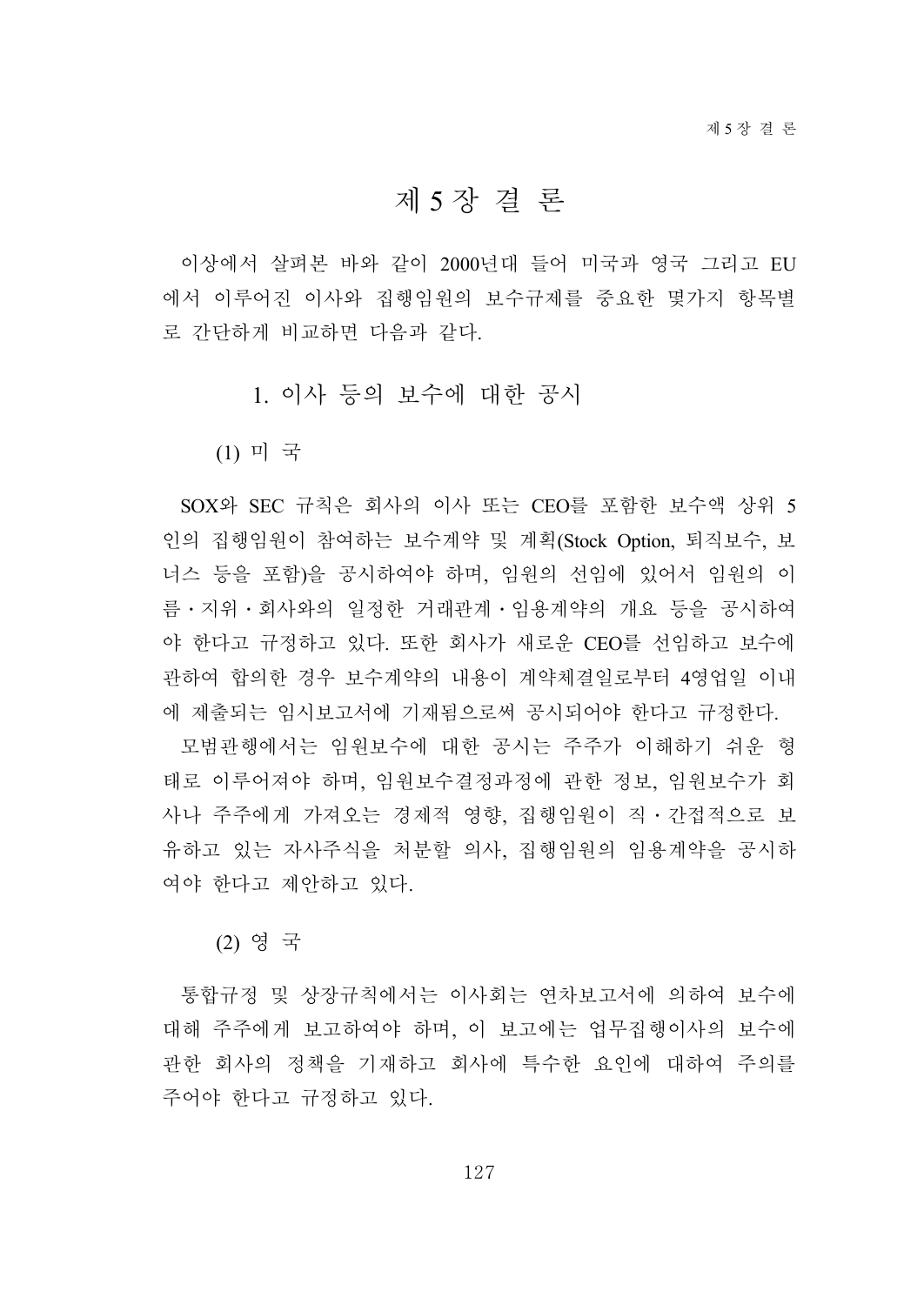한편 회사법상 상장회사의 보수위원회는 이사보수보고서의 작성하여 야 하며 이는 이사회에서 승인되어야 한다고 규정한다. 이 보고서에는 보수위원회에 의한 업무집행이사보수결정과정, 보수정책 및 보수와 업 적의 연동에 대한 사항이 그래프에 의하여 기재됨으로써 공시되어야 한 다. 또한 이 보고서에 의하여 이사의 개인별 보수내용, 개개의 이사에게 부여된 Stock Option, 기타 장기인센티브계획 등이 공시되어야 한다.

(3) E U

EU위원회는 '보수권고'에서 상장회사는 그 보수방침에 대하여 기재 한 보수보고서를 공시할 것을 요구하고 있다. 이 보수보고서는 독립 한 보고서나 연차계산서류 및 연차보고서 가운데 공시할 수 있으며, 또한 보수보고서는 당해 회사의 웹사이트에도 게재하여야 한다고 한 다. 또 보수방침으로써 공시하여야 할 사항으로 첫째, 이사보수의 변 동부분과 고정부분의 상대적 중요성에 대한 설명, 둘째, Stock Option 과 업적평가기준에 관한 정보, 셋째, 보수와 업적과의 관련성에 관한 정보, 넷째, 상여계획 등, 다섯째, 이사의 보충적 연금 등을 열거하고 있다. 그러나 보수보고서에 정보의 공시를 하는 경우 기업경영상 기 밀을 요하는 정보는 포함되지 않는다고 한다.

한편 '보수권고'에서는 회사의 업적에 대한 이사보수의 타당성을 판 단하기 위하여 이사보수의 개별공시를 규정하고 있다. 즉 당해 회계 연도에 개개의 이사에게 주어지는 보수 기타의 편익은 연차계산서류 나 그 주기 또는 보수보고서에 이를 공시하여야 한다고 정하고 있다.

2. 보수위원회의 구성과 권한

(1) 미 국

뉴욕증권거래소와 나스닥의 상장규칙에서는, 상장회사는 독립이사로 구성된 보수위원회를 설치하여야 하며, 보수위원회는 CEO의 보수에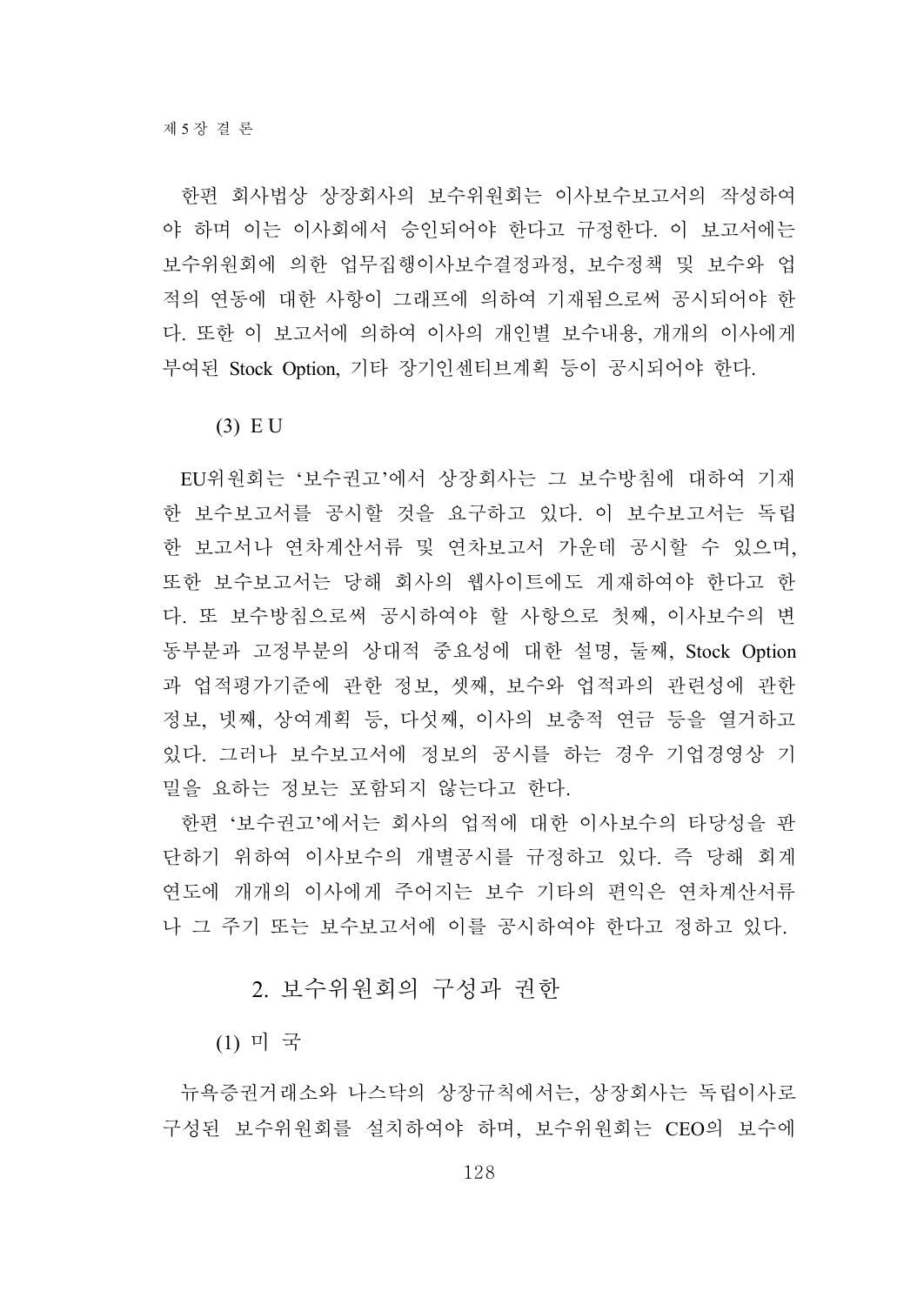대한 회사의 목표 및 목적에 대하여 심사․승인하며 또 그러한 목 표․목적에 비추어 CEO의 업적을 평가하여 CEO의 보수수준을 승인 하여야 하며, CEO이외의 집행임원의 보수에 관련해서는 이사회에 대 해 권고를 하며 인센티브보수와 주식연계보수에 대해서는 이사회의 승인을 얻을 것을 요구하고 있다.

모범관행도 임원보수결정에 대하여 독립이사로 구성된 보수위원회 에 권한이 있으며 최소한 회사의 보수구조․정책․계획 전체의 감독, 집행임원의 업적목표의 달성과 업적달성과정에 대한 평가, CEO보수 의 결정 및 이사회에 대한 권고 등의 권한을 서면의 규칙으로 정하여 야 한다고 제안한다.

(2) 영 국

상장회사는 독립한 비업무집행이사로 구성된 보수위원회를 두어야 하며, 그 구성 및 운영에 대하여 통합규정은 이사회의장은 보수위원 회구성원이어서는 안되며, 이사회의장은 보수위원회가 사외의 전문가 로부터의 자문을 얻을 수 있도록 보장하여야 하고 또 보수위원회는 회사의 경영진이 이용하고 있는 Consultant가 아닌 사외의 Consultant을 선임하여 독립성을 확보하여야 한다고 한다.

(3) E U

EU위원회는 감독기관 내부에 독립이사가 최소한 과반수를 점하는 보수위원회를 설치하고 여기에서 보수결정을 담당하여야 한다고 권고 하고 있다. 이사보수를 결정하는데 있어서, 보수위원회는 업무집행이 사 내지 경영이사보수에 대한 방침을 이사회 및 감사회에 제안하도록 하며, 이사의 개별보수에 대하여 이사 개인의 업적평가에 따른 내용 으로 되도록 제안하고 있다. 또한 보수위원회는 보수의 시장수준에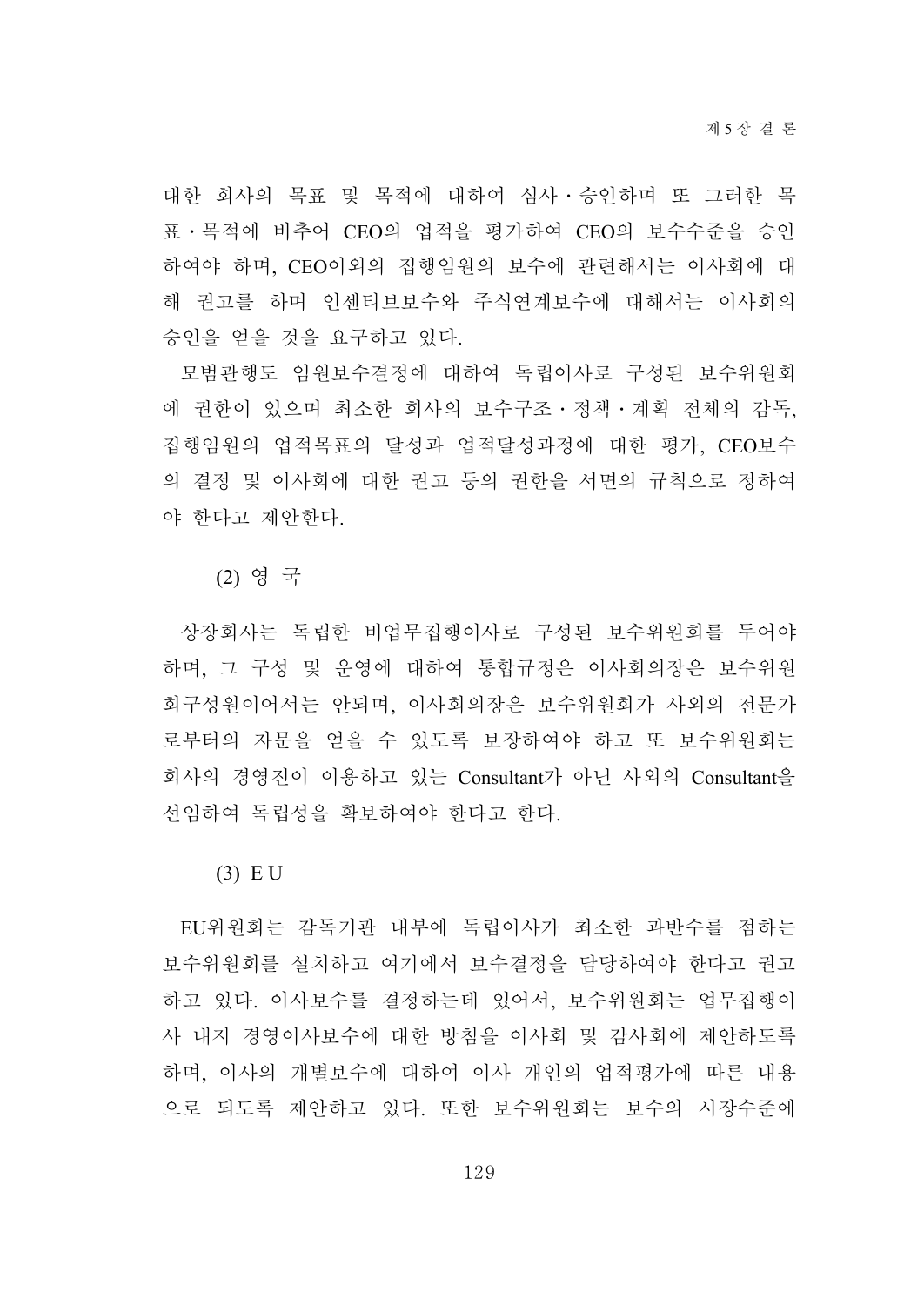대한 정보를 얻기 위하여 외부consultant를 선임하여 자문을 얻을 수 있으며 그 비용은 회사가 부담하는 것으로 정하고 있다.

3. 이사 등의 보수에 대한 주주의 관여

(1) 미 국

뉴욕증권거래소와 나스닥의 상장규칙 및 모범관행은 CEO 등에게 주식연계보수에 의한 주식이 부여됨으로써 주주가 보유하는 주식가치 의 잠재적인 희석화를 방지하기 위하여 주식연계보수계획과 그 중요 한 개정에 대하여 주주의 승인을 얻어야 한다고 규정하고 있다.

(2) 영 국

상장회사는 이사보수에 관한 중요한 사항이 기재된 이사보수보고서 에 대하여 매년 주주총회에서 승인받아야 한다고 함으로써 이사보수 에 대한 주주의 권한을 강화하고 있다.

(3) E U

EU위원회는 보수방침에 대하여 그 공시 뿐 아니라 주주총회에 의 한 수정까지 포함한 권고를 하고 있다. 즉 보수결정기관의 권한을 해 하지 않는 한 보수방침 및 그 중요한 변경을 명시적인 항목으로써 주 주총회의 의제로 할 것을 요구하고 있다. 또한 보수보고서를 주주총 회의 결의사항으로 함으로써, EU위원회는 보수문제에 있어서 주주의 관여를 중시하고 보수가 이사에게 적절한 인센티브를 부여하고 있는 가 등 보수가 회사방침에 적합하고 주주의 이익에도 적합한 것인가 여부를 주주가 직접 감독할 수 있게 하고 있다.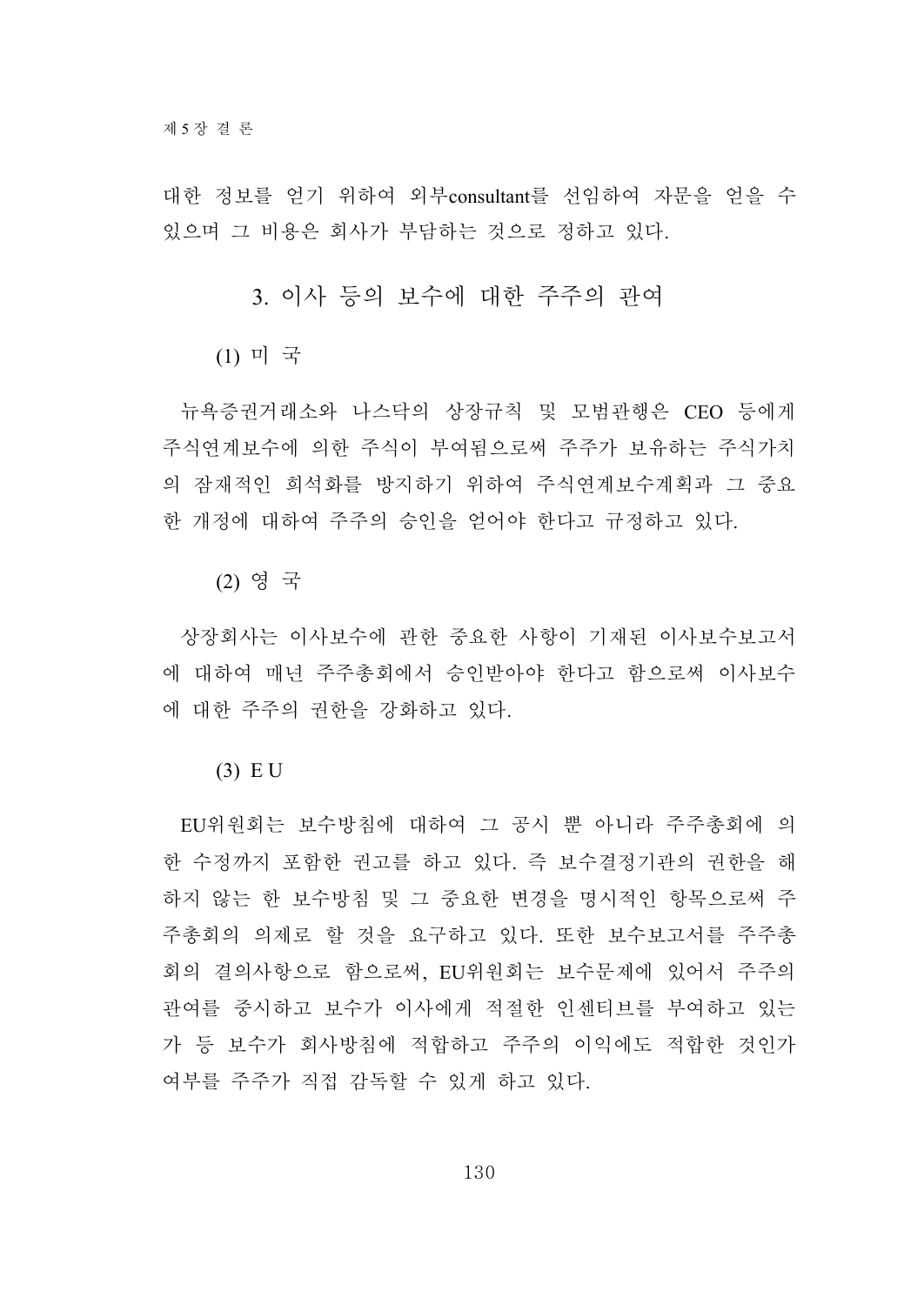#### 4. 업적과 보수

(1) 미 국

모범관행에서는 회사의 이사회 및 보수위원회는 업적과 보수를 연 동시키는 업적연동형보수를 위한 목표를 설정하고 있어야 하며, 그 보수는 회사 전체의 업적 뿐 아니라 임원 개인의 업적을 반영하여야 하며 경제 전체 또는 산업 전체의 흐름이 회사업적에 가져오는 영향 등의 외부요인도 고려하여야 한다고 제안한다.

또 집행임원의 부정행위로 회사에 현저한 손해가 발생한 경우에는 그 보수를 반환하여야 한다고 제안한다.

(2) 영 국

이사보수보고서에 Stock Option이나 장기인센티브계획, 이사의 개인 별 보수내용 및 업적그래프를 기재하여야 하며, 업적에 연동하는 보 수와 그렇지 않은 보수와의 비율 등을 공시하도록 함으로써 이사보수 가 업적에 관련되도록 규정하고 있다.

(3) E U

EU위원회는 개별이사보수의 공시를 요구함으로써 회사의 업적과 이사보수의 관련성에 대한 정보를 공시하도록 하고 있다. 또한 보수 의 상세한 내역 및 성질상 보수로 볼 수 있는 것에 대해서도 공시할 것을 요구하며, Stock Option 등 주식관련보수에 관한 상세한 정보를 공시하도록 정하고 있다.

다음으로 미국, 영국 및 EU에 있어서의 이사와 집행임원의 보수규 제를 통하여 우리나라에 있어서 이사와 상법개정에 의하여 도입이 예 상되는 집행임원의 보수규제에 대한 시사점을 얻고자 한다.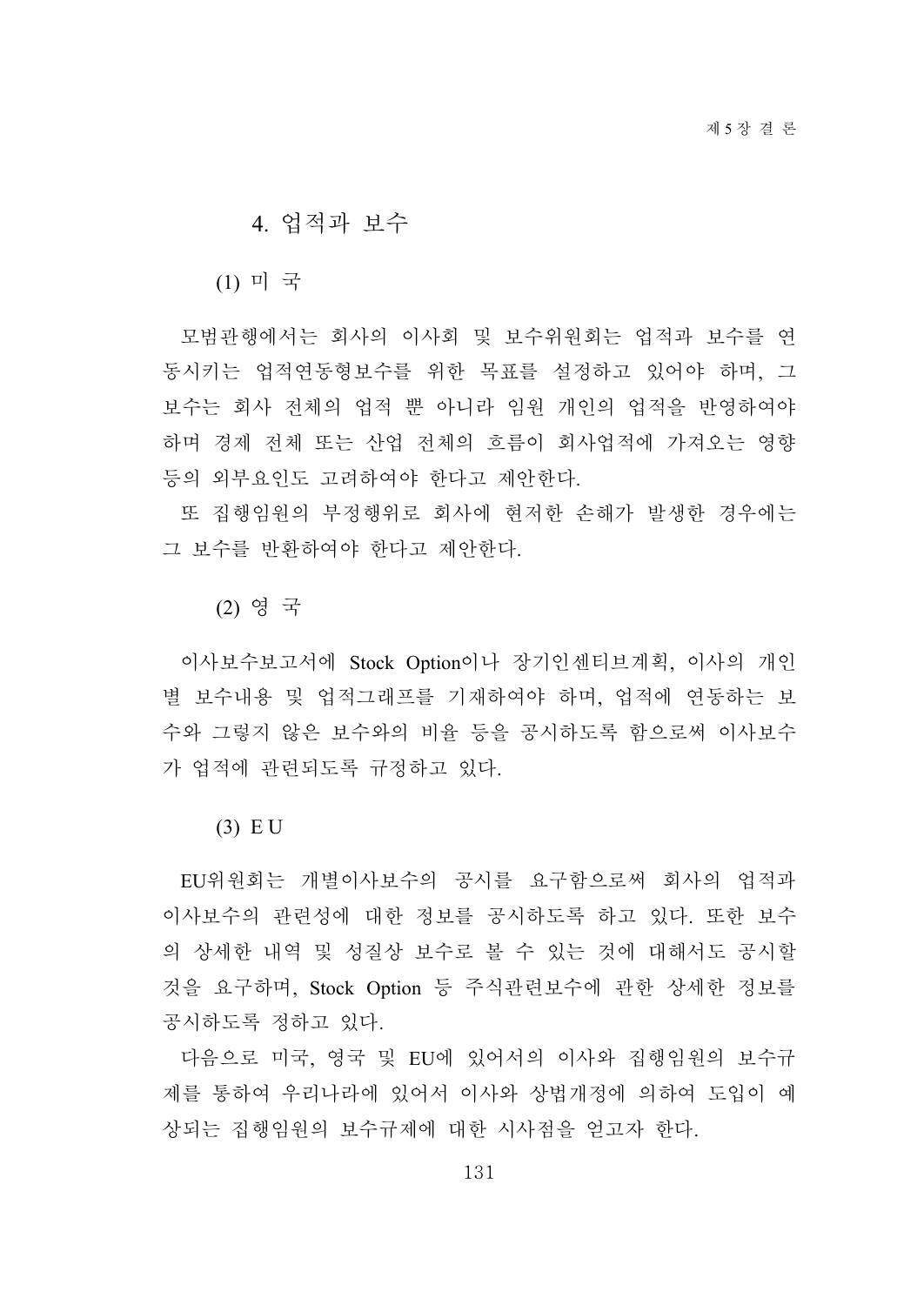1) 이사 등의 보수에 대한 공시를 강화할 필요가 있다. 이사 등의 보수 기타의 직무집행의 대가인 재산상의 이익에 대한 공시와 Stock Option의 부여내용에 대한 공시, Stock Option의 행사상황에 대한 공 시, 임원이 받는 개인별 보수내용결정에 대한 방침의 공시 등을 통하 여 이사 등의 보수의 투명성 및 적절성을 도모하여야 한다.

2) 보수결정절차와 관련하여 이사 등의 보수를 주주총회가 결의한 최고한도액의 범위내에서 결정하면 된다고 할 것이 아니라, 이사 등 의 업적에 따라 적절하게 결정되어야 한다. 이사 등의 보수결정을 경 영자의 감독․인센티브부여의 수단으로 본다면 주주총회에서의 최고 한도액의 결정보다 오히려 그 범위 내에서의 이사 개인별보수결정의 적절성을 확보하는 것이 중요하다 할 것이다.

3) 독립이사로 구성된 보수위원회의 설치가 의무화될 필요성이 있 다. 최소한 독립이사가 과반수를 점하는 보수위원회로 하여금 보수결 정을 담당하도록 하고 이사의 개별보수에 대하여 이사 개인의 업적평 가에 따른 내용으로 되도록 하며, 독자적으로 보수에 관한 외부 consultant를 선임하여 자문을 얻을 수 있도록 하여야 한다.

4) 주식연계형보수의 적극적인 활용이 요구된다고 할 것이다. 그러 나 이에 대한 충분한 규제가 이루어지지 않는다면 오히려 고액의 임 원보수를 조장할 우려가 있으므로 주주총회에서 결의된 '구체적인 산 정방법', '구체적인 내용'을 엄격하게 준수하면서 이사의 개별적 보수 액 및 부여수를 이사회가 결정하도록 하는 것이 필요하다.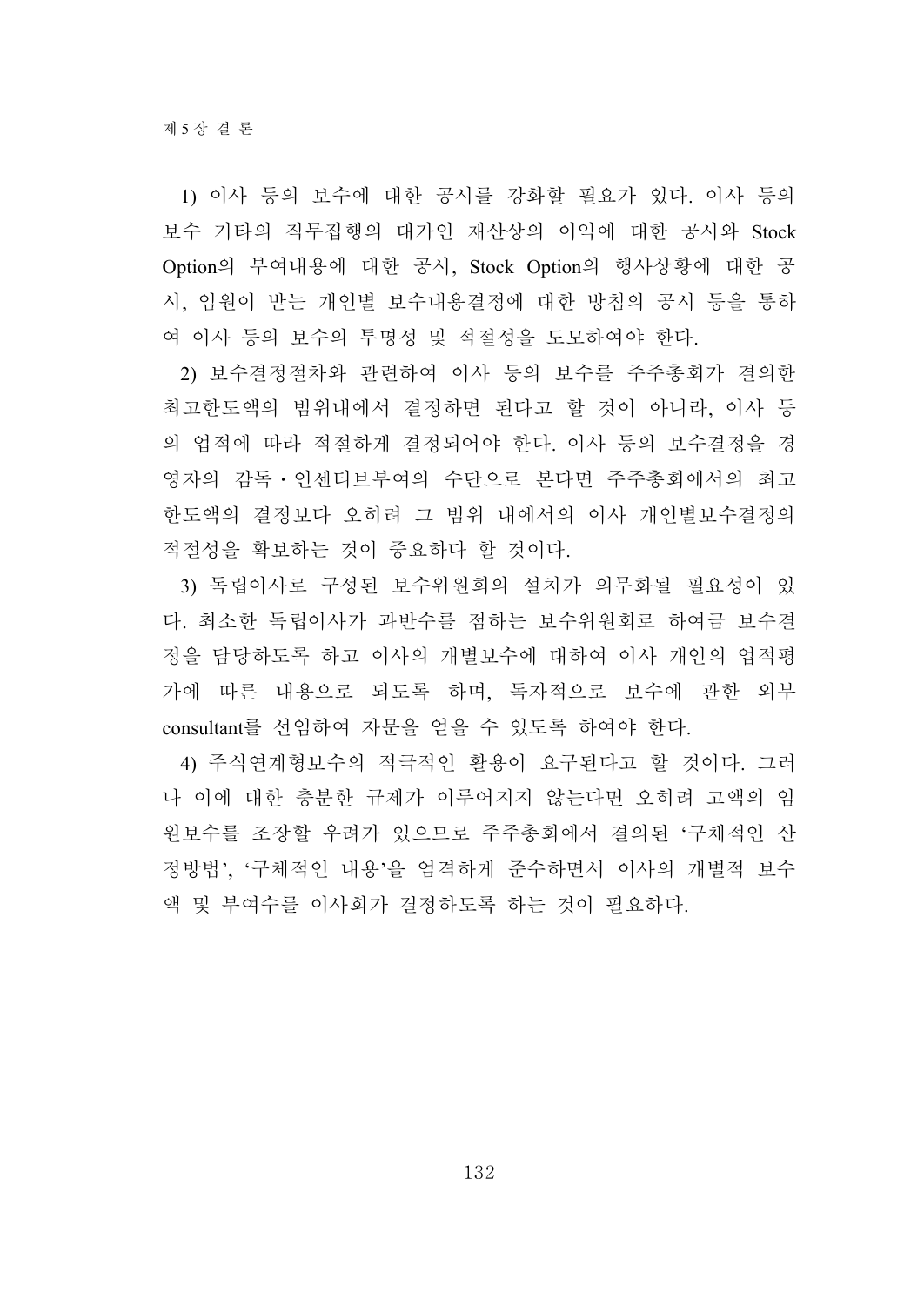참고문헌

- Charles M. Yablon, Bonus Questions-Executive Compensation in the Era of Pay for Performance, 71 Notre Dame L. Rev. 271, 1999.
- Department of Trade and Industry, "Rewards for Failure" Directors' Remuneration - Contracts, Performance and Severance - : Consultative Document, June 2003.
- Department of Trade and Industry, Directors' Remuneration : Summary of Responses to the Consultative Document, 1999.
- Franklin G. Snyder, More Pieces of the CEO Compensation Puzzle, 28 Del. J. Corp. L. 129, 2005.
- Guido Ferrarini, Klaus J. Hopt, Jaap Winter, Eddy Wymeersch eds., Reforming Company and Takeover Law in Europe, Oxford University Press, 2004,
- John C. Coffee, Jr., What Caused Enron? A Capsule Social and Economic History of the 1990s, 89 Cornell L. Rev. 269, 2004.
- John E. Core, Wayne R. Guay & Randall S. Thomas, Is U.S. CEO Compensation Inefficient Pay without Performance?, 103 Mich. L. Rev. 1142, 2005.
- John Patrick Kelsh, Section 304 of the Sarbanes-Oxley Act of 2002 : The Case for a Personal Culpability Requirement, 59 Bus. Law. 1005, 2004.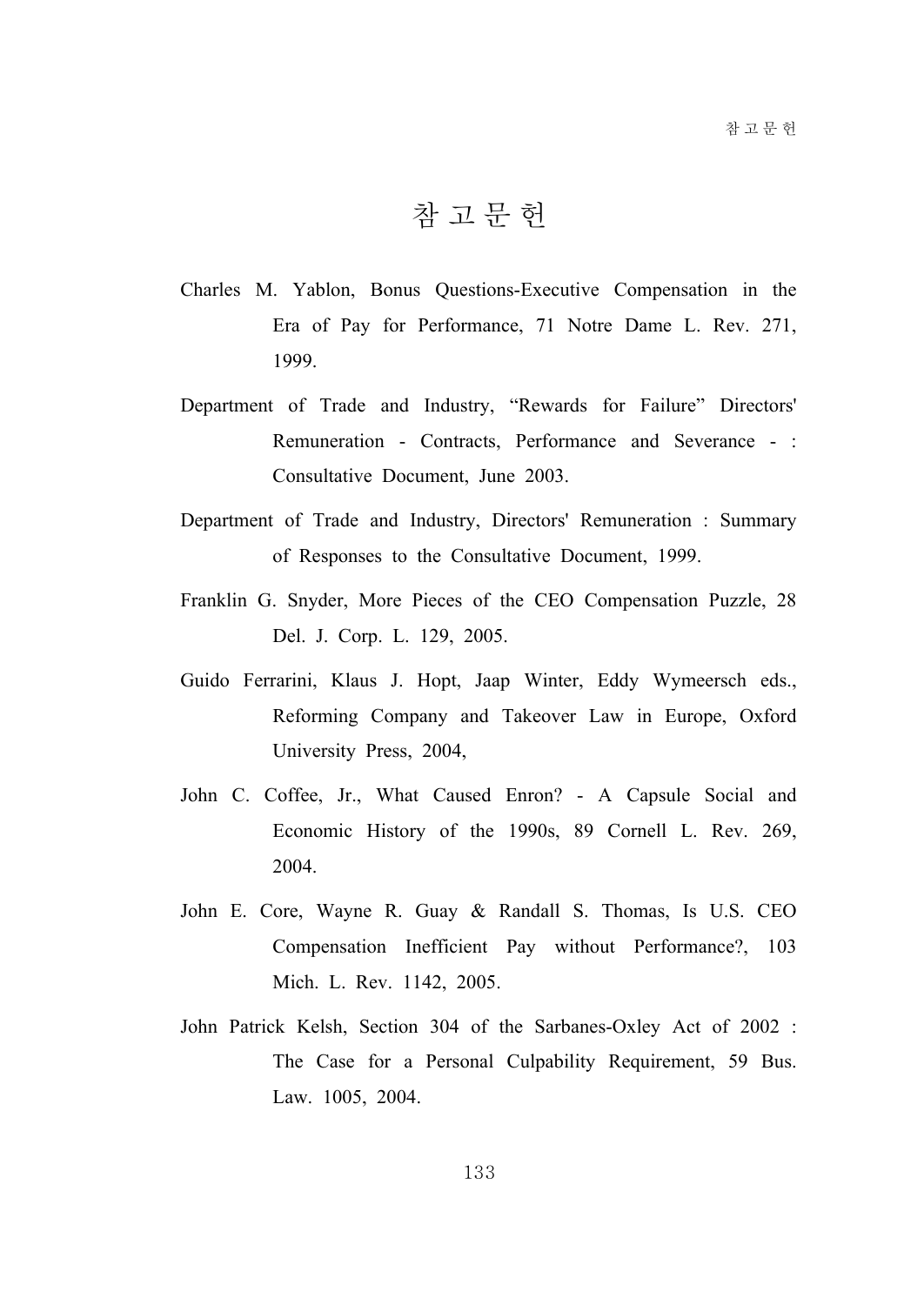- Kevin J. Nurphy, Explaining Executive Compensation : Managerial Power Versus the Perceived Cost of Stock Options, 69 U. Chi. L. Rev. 847, 2002.
- Lucian Bebdhuk & Jesse Fried, Pay without Performance The Unfulfilled Promise of Executive Compensation, Harvard University Press, 2004.
- Lucian A. Bebchuk & Rovert J. Jackson, Jr., Executive Pensions, 2005. (http://ssrn.com/abstract=649766).
- Lucian Bebchuk & Yaniv Grinstein, The Growth of Executive Pay, 2005. (http://ssre.com/abstract=648682)
- Michael C. Jensen & Kevin J. Murphy, Remuneration : Where We've Been, How We Got to Here, What Are the Problems, and How to Fix Them, 2006. (http://ssrn.com/abstract=561305).
- Michael C. Jensen & Kevin J. Murphy, CEO Incentives It's Not How Much You Pay, But How, Harv. Bus. Rev. 138, May-June, 1990.
- Rovert Charles Clark, Corporate Governance Changes in the Wake of the Sarbanes-Oxley Act : A Morality Tale for Policymakers Too, 2005. (http://ssrn.com/abstract=808244).
- Roberta Romano, the Sarbanes-Oxley Act and the Making of Quack Corporate Governance, 114 Yale. L. J. 1521, 2005.
- The American Bar Association Section of Business Law, Corporate Director's Guidebook-1994 Edition, 49 Bus. Law. 1243, 1994.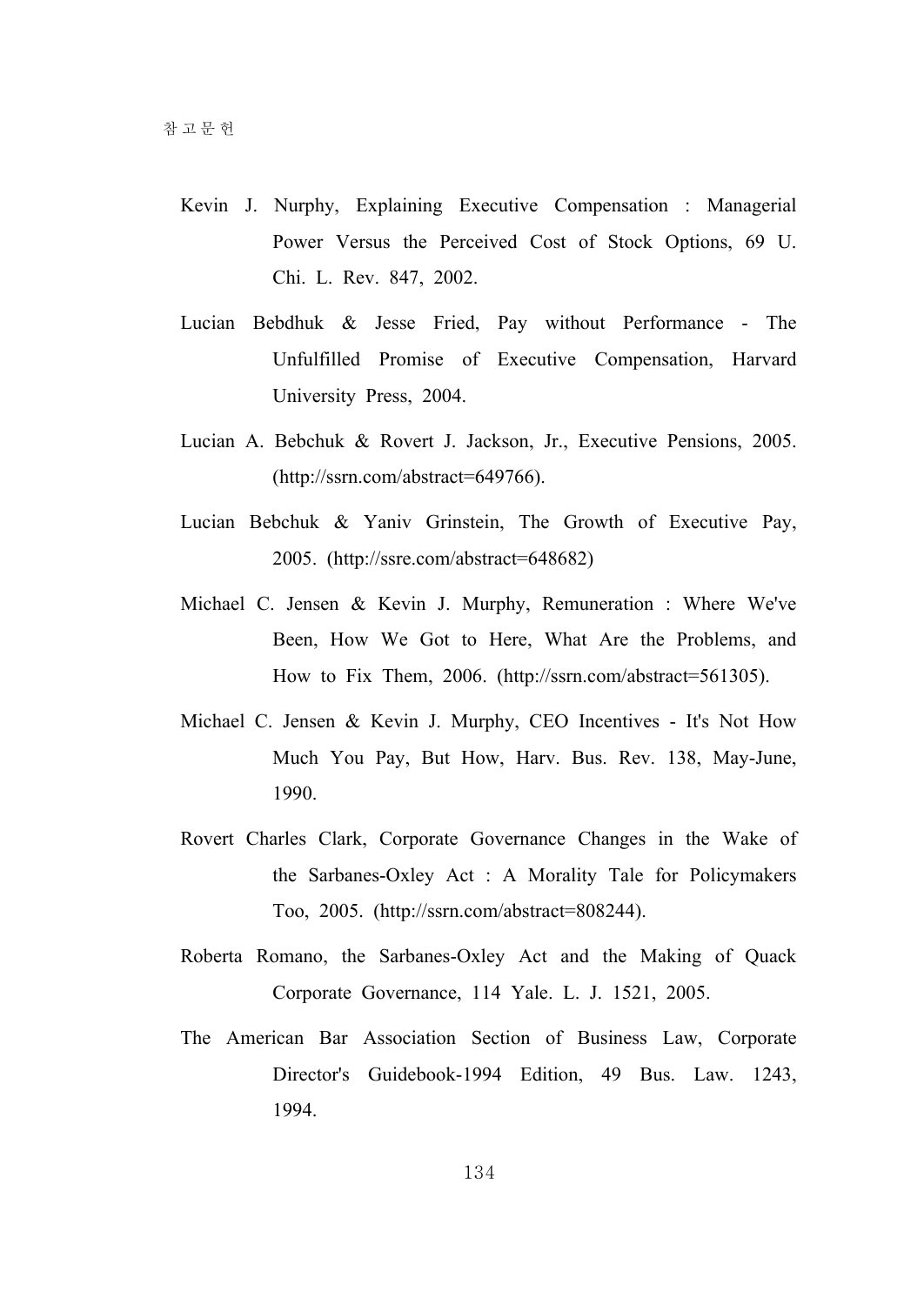- The American Law Institute, Principles of Corporate Governance : Analysis and Recommendation §3A.05, 1994.
- William W Bratton, The Academic Tournament over Executive Compensation, 93, Cal. L. Rev. 1557, 2005.
- Business Roundtable, Executive Compensation : Principles and Commentary (Nov. 2003).
- Commission Recommendation of 14 December 2004 fostering an appropriate regime for the remuneration of directors of listed companies (2004/913/EC).
- Committee Code Derived by the Committee on Corporate Governance from the Committee's Final Report and from the Cadbury and Greenbury Reports (1998).

Committee on Corporate Governance : Final Report (1998).

- Communication from the Commission to the Council and the European Parliament Modernising Company Law and Enhancing Corporate Governance in the European Union - A Plan to Move Forward(21. 05. 2003).
- Comparative Study of the Corporate Governance Codes relevant to the European Union and its Member States (2002).

Department of Trade and Industry, Directors' Remuneration (1999).

Department of Trade and Industry, Directors' Remuneration (2001),

Directors' Remuneration : Report of a Study Group chaired by Sir Greenbury (1995).